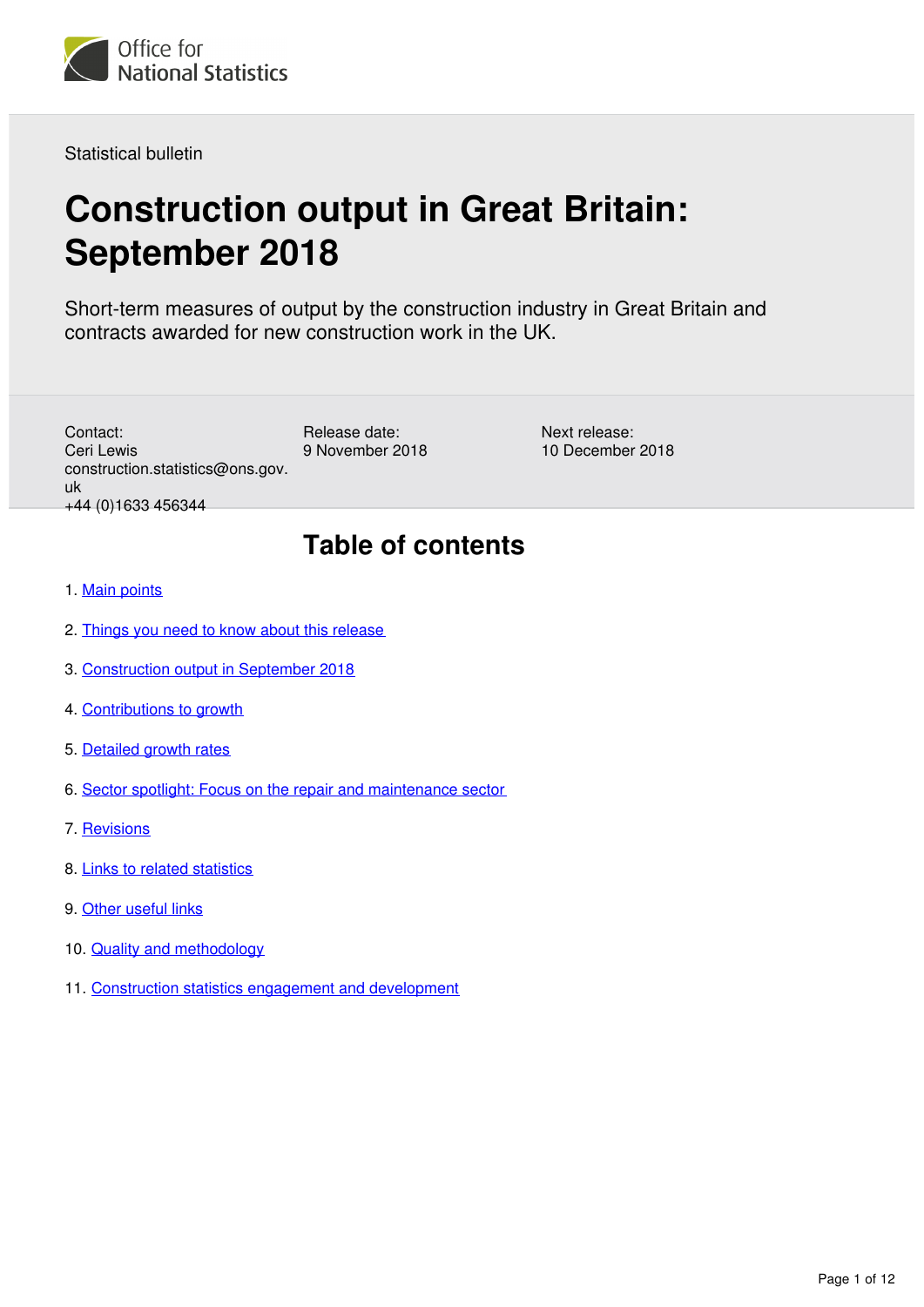## <span id="page-1-0"></span>**1 . Main points**

- Construction output continued to recover following a relatively weak start to the year, increasing by 2.1% in Quarter 3 (July to Sept) 2018; this follows a fall of 1.6% in Quarter 1 (Jan to Mar) 2018 and an increase of 0.8% in Quarter 2 (Apr to June) 2018.
- Quarter 3 (July to Sept) 2018 was driven by all new work which increased by 2.8%, and repair and maintenance which increased by 1.0%.
- Construction output increased by 1.7% between August and September 2018, this was driven by an increase in all new work which increased by 2.8%; this was partly offset by a fall of 0.3% in repair and maintenance.
- $\bullet$  The level of the all work series for September 2018 reached £13,995 million a record high since the monthly records began in January 2010.

## <span id="page-1-1"></span>**2 . Things you need to know about this release**

The monthly business survey, Construction output, collects output by sector from businesses in the construction industry within Great Britain. Output is defined as the amount chargeable to customers for building and civil engineering work done in the relevant period excluding Value Added Tax (VAT) and payments to sub-contractors.

The survey's results are used to produce seasonally adjusted monthly, quarterly and annual estimates of output in the construction industry at current price and at chained volume measures (removing the effect of changes in price). The estimates are widely used by private and public sector institutions, particularly by the Bank of England and Her Majesty's Treasury, to assist in informed decision-making and policymaking. Construction output is an important economic indicator and is also therefore used in the compilation of the output measure of gross domestic product (GDP).

Summary information can be found in the [Construction output Quality and Methodology information report](https://www.ons.gov.uk/businessindustryandtrade/constructionindustry/qmis/constructionoutputqmi).

Compared with the previous [Construction output in Great Britain: August 2018](https://www.ons.gov.uk/businessindustryandtrade/constructionindustry/bulletins/constructionoutputingreatbritain/august2018) publication released on 10 October 2018, this release contains revisions in the back series of construction output estimates for July 2018 and August 2018.

We use methods to impute data for businesses that have not yet returned their Office for National Statistics (ONS) survey, along with a further adjustment to address any bias in early survey responses for construction output. Full details of these methods, and other recent improvements, can be found in [Improvements to](https://www.ons.gov.uk/businessindustryandtrade/constructionindustry/articles/improvementstoconstructionstatisticsaddressingthebiasinearlyestimatesofconstructionoutputjune2018/2018-06-04)  [construction statistics: Addressing the bias in early estimates of construction output, June 2018](https://www.ons.gov.uk/businessindustryandtrade/constructionindustry/articles/improvementstoconstructionstatisticsaddressingthebiasinearlyestimatesofconstructionoutputjune2018/2018-06-04) published on 4 June 2018.

## <span id="page-1-2"></span>**3 . Construction output in September 2018**

Construction output increased by 2.1% in the three months to September 2018, as the industry continues to recover following a weak start to the year. The rolling three-month time series provides a more comprehensive picture of the underlying trends within the industry, compared with the more volatile monthly series, which is also shown in Figure 1.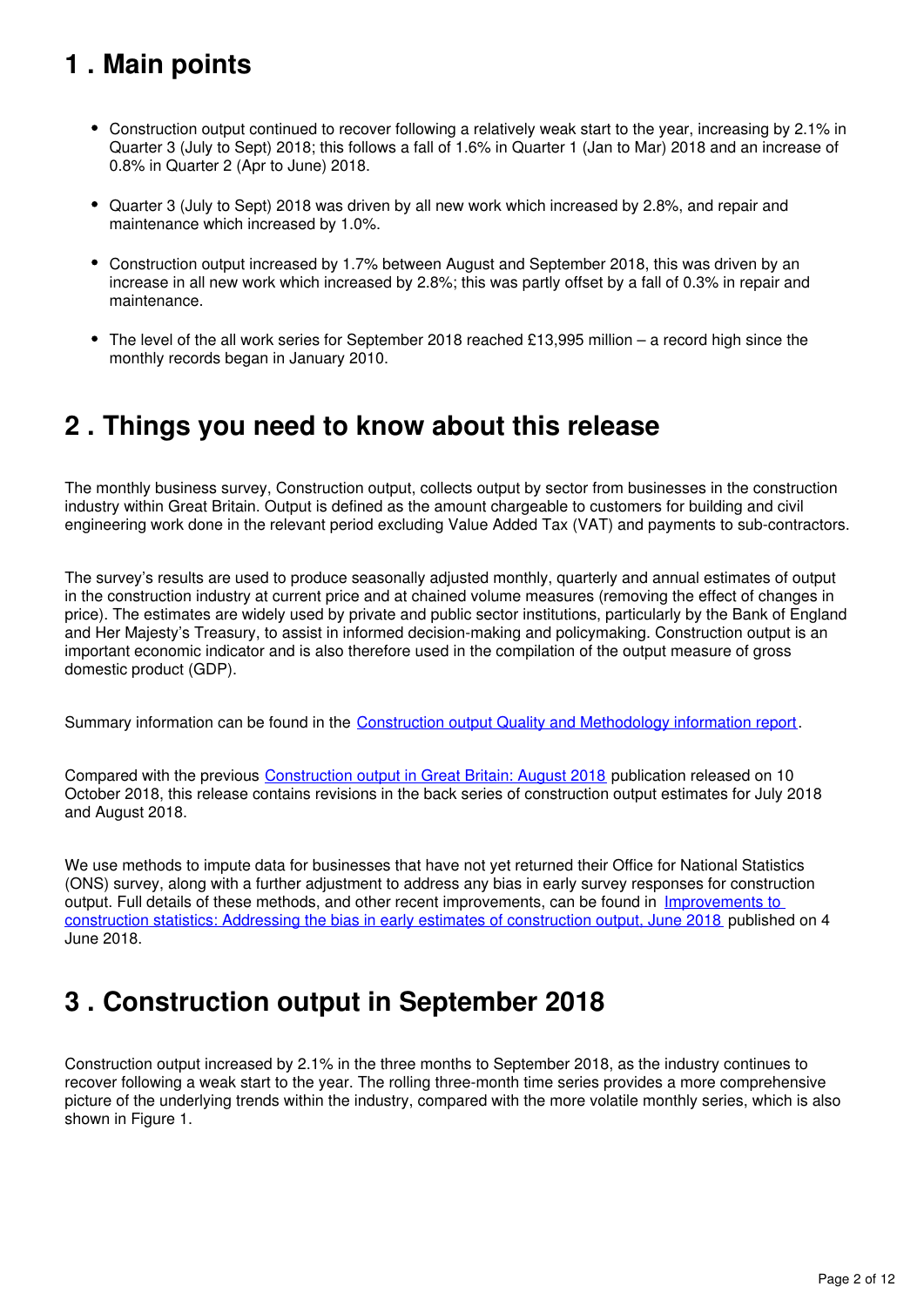**Chained volume measure, seasonally adjusted, Great Britain**

### Figure 1: Rolling three-month and monthly all work, September 2018

Chained volume measure, seasonally adjusted, Great Britain



#### **Source: Construction Output and Employment - Office for National Statistics**

Following a marked fall in the rolling three-month series at the beginning of 2018, construction output continued to recover in the three-month series to September 2018. Today's release has also meant the September 2018 data in the all work chained volume measure, seasonally adjusted series has reached a record high since the monthly records began in January 2010. This new record high is 28.4% above this lowest point in the last 5 years, September 2013.

## <span id="page-2-0"></span>**4 . Contributions to growth**

Construction output can be broken down by different types of work; these are categorised into all new work, and repair and maintenance, as shown in Figure 2. It is worth noting that all new work accounts for approximately twothirds of all work, while repair and maintenance accounts for approximately one-third.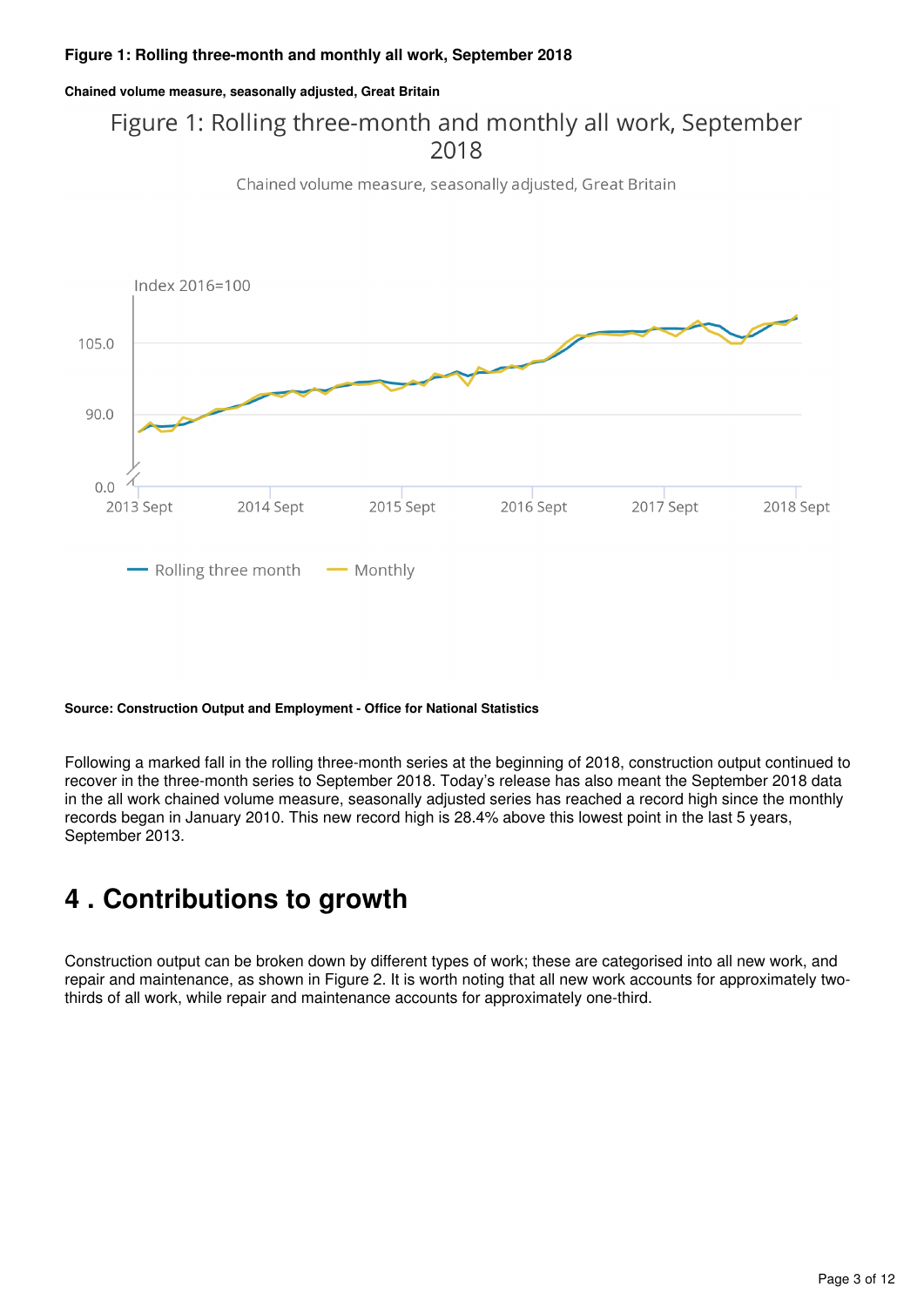#### **Figure 2: Components of all work, September 2018**

**Chained volume measure, seasonally adjusted, Great Britain**

### Figure 2: Components of all work, September 2018

Chained volume measure, seasonally adjusted, Great Britain



#### **Source: Construction Output and Employment - Office for National Statistics**

Figure 2 shows that since the beginning of 2015, all new work, and repair and maintenance have followed a broadly similar pattern. Both repair and maintenance and all new work have risen steadily.

Following three consecutive months of contraction in the all new work month-on-month series at the start of 2018, construction output has bounced back in the second and third calendar quarters of 2018. This is further illustrated in today's release with the month-on-month construction output series increasing by 1.7% in September 2018. This stemmed from an increase in the all new work series which increased by 2.8%. This was partially offset by a fall of 0.3% in the repair and maintenance series.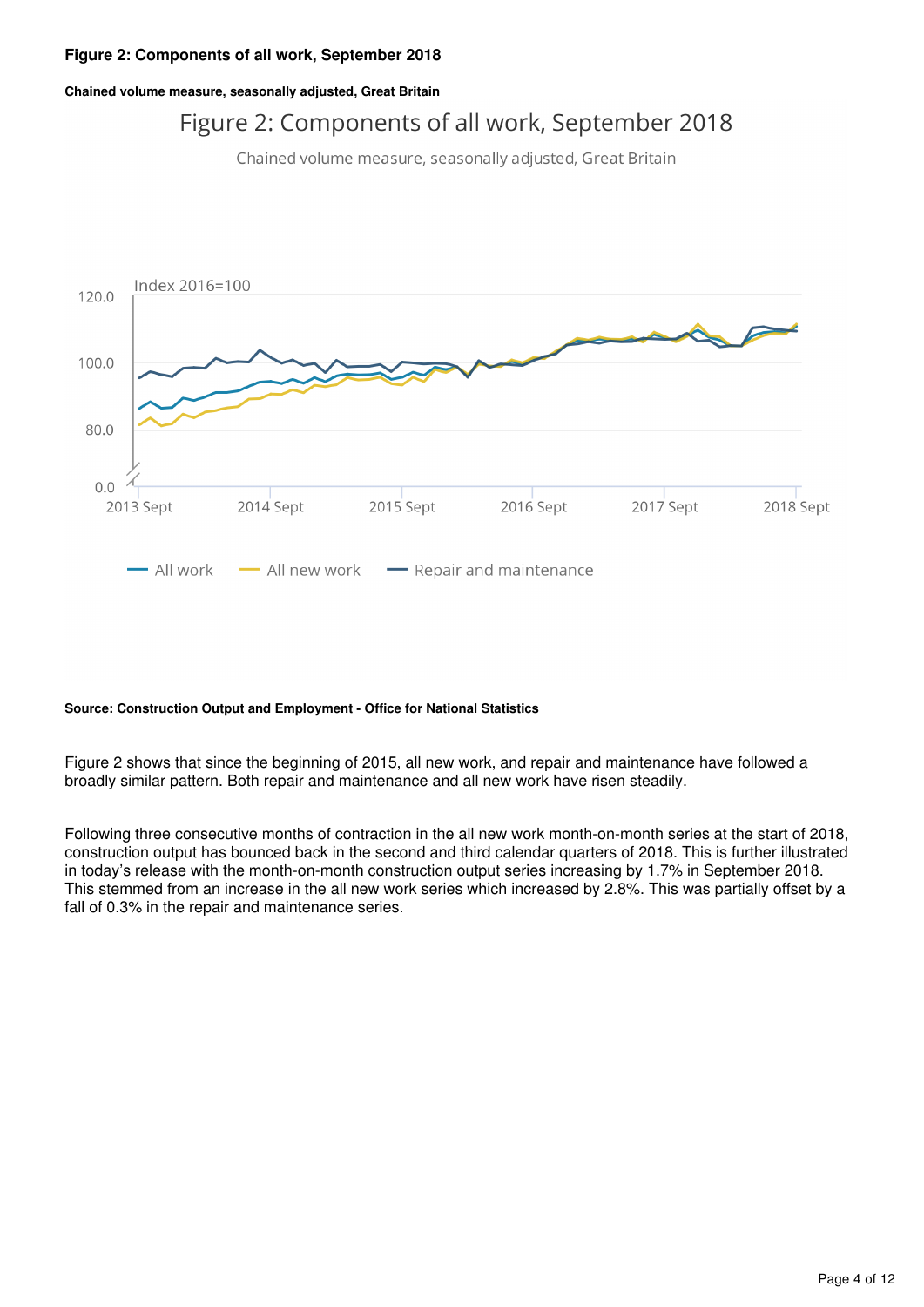#### **Figure 3: Difference in three-month on three-month seasonally adjusted volume from the main construction sectors**

#### **July to September 2018 compared with April to June 2018, Great Britain**

#### Figure 3: Difference in three-month on three-month seasonally adjusted volume from the main construction sectors

July to September 2018 compared with April to June 2018, Great Britain



#### **Source: Construction Output and Employment - Office for National Statistics**

#### **Notes:**

1. Please note that sector estimates may not sum due to rounding.

Figure 3 shows the difference in the growth from the different construction sectors for Quarter 3 (July to Sept) 2018 in comparison with Quarter 2 (Apr to June) 2018, taken from our seasonally adjusted chained volume measure series.

Construction output increased by £872 million in Quarter 3 2018 compared with Quarter 2 2018. The most notable contribution to growth came from private housing new work, which increased by £507 million between Quarter 2 2018 and Quarter 3 2018. In addition, other notable calendar quarter growth came from non-housing repair and maintenance and infrastructure, increasing by £230 million and £191 million respectively.

In contrast, downward pressure on construction output in Quarter 3 2018 compared with Quarter 2 2018 came from private commercial new work, private housing repair and maintenance and private industrial new work, which had falls in the three-month on three-month series. These series decreased by £162 million, £124 million and £60 million respectively.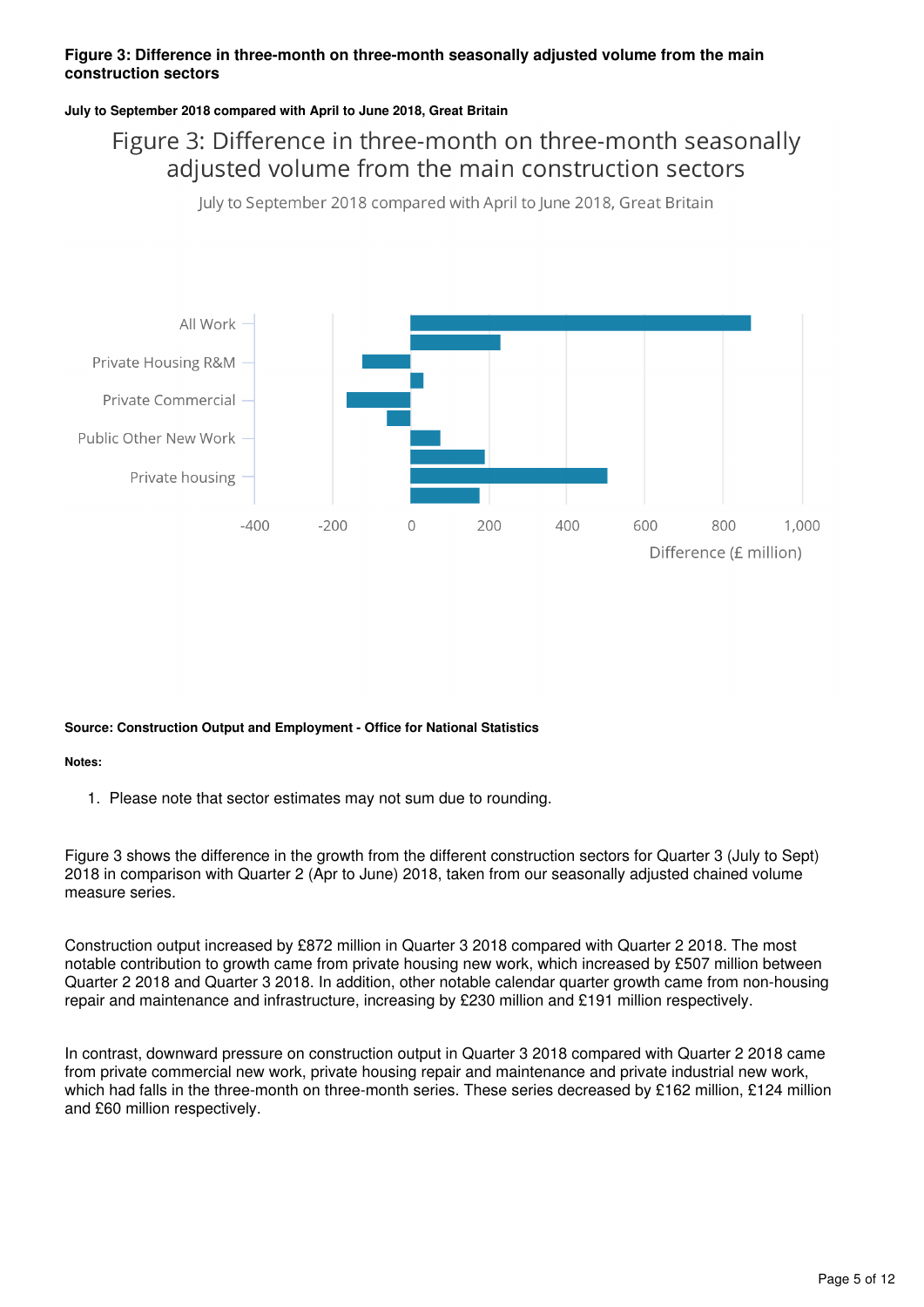#### **Figure 4: Difference in month-on-month seasonally adjusted volume from the main construction sectors**

#### **September 2018 compared with August 2018, Great Britain**

### Figure 4: Difference in month-on-month seasonally adjusted volume from the main construction sectors

September 2018 compared with August 2018, Great Britain



#### **Source: Construction Output and Employment - Office for National Statistics**

#### **Notes:**

1. Please note that sector estimates may not sum due to rounding.

Figure 4 shows the difference in month-on-month growth from the different construction sectors, taken from our seasonally adjusted chained volume measure series. Compared with the previous month, construction output increased by £233 million in September 2018.

The most notable increases came from infrastructure and public housing new work, which increased by £125 million and £81 million respectively in September 2018. These increases more than offset the notable decreases in the month-on-month growth in private housing repair and maintenance and private industrial new work, which decreased by £45 million and £23 million respectively.

## <span id="page-5-0"></span>**5 . Detailed growth rates**

Table 1 provides a detailed description of the growth rates of each work type, alongside the seasonally adjusted chained volume measure level of output.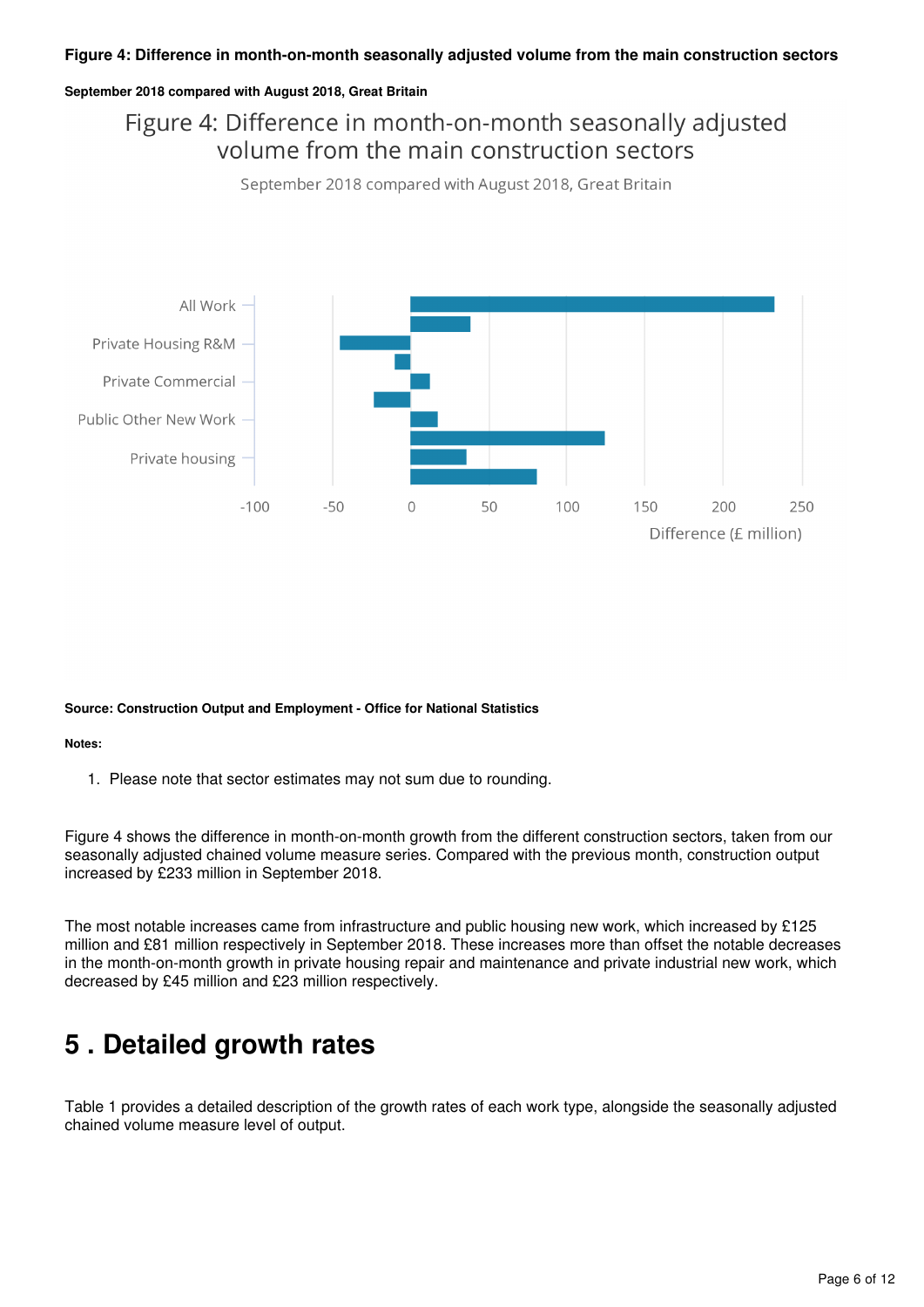Table 1: Construction output main figures, September 2018, Great Britain Seasonally adjusted, volume £ million and percentage change

|                                 | <b>Volume £</b><br>million | <b>Most recent</b><br>month on the<br>previous month | <b>Most recent</b><br>month on year | <b>Most recent</b><br>three-months<br>on three-<br>months earlier | Most recent three-<br>months on year |
|---------------------------------|----------------------------|------------------------------------------------------|-------------------------------------|-------------------------------------------------------------------|--------------------------------------|
| Total all work                  | 13,995                     | 1.7                                                  | 3.0                                 | 2.1                                                               | 2.0                                  |
| Total all new work 9,207        |                            | 2.9                                                  | 3.4                                 | 2.8                                                               | 1.8                                  |
| Total repair and<br>maintenance | 4,788                      | $-0.3$                                               | 2.4                                 | 1.0                                                               | 2.5                                  |
| New housing                     |                            |                                                      |                                     |                                                                   |                                      |
| Public                          | 596                        | 15.7                                                 | 11.0                                | 12.1                                                              | 3.0                                  |
| Private                         | 3,136                      | 1.2                                                  | 9.9                                 | 5.7                                                               | 9.6                                  |
| Other new work                  |                            |                                                      |                                     |                                                                   |                                      |
| Infrastructure                  | 1,843                      | 7.2                                                  | 10.7                                | 3.8                                                               | 6.5                                  |
| Excl infrastructure             |                            |                                                      |                                     |                                                                   |                                      |
| Public                          | 781                        | 2.4                                                  | $-10.2$                             | 3.4                                                               | $-11.3$                              |
| Private industrial              | 395                        | $-5.7$                                               | $-7.3$                              | $-4.6$                                                            | $-0.9$                               |
| Private<br>commercial           | 2,457                      | 0.5                                                  | $-3.7$                              | $-2.2$                                                            | $-5.3$                               |
| Repair and<br>maintenance       |                            |                                                      |                                     |                                                                   |                                      |
| Public housing                  | 617                        | $-1.6$                                               | 1.4                                 | 1.8                                                               | 1.5                                  |
| Private housing                 | 1,717                      | $-2.5$                                               | $-2.8$                              | $-2.3$                                                            | $-1.9$                               |
| Non-housing<br>R&M              | 2,453                      | 1.6                                                  | 6.6                                 | 3.3                                                               | 6.2                                  |

Source: Construction Output and Employment – Office for National Statistics

Total all work increased to a record high level of £13,995 million in September 2018. This increase stems from strong growth in all new work which increased to £9,207 million. This was partially offset by a fall in repair and maintenance, which fell to £4,788 million.

In comparison with September 2017, construction output grew 3.0%. This month-on-year increase occurred primarily because of a 3.4% increase in all new work along with growth of 2.4% in repair and maintenance. The most notable contributions to month-on-year growth came from private housing new work and infrastructure which grew by 9.9% and 10.7% respectively. In contrast, compared with the same period in 2017, the public other and private commercial new work sectors continued their month-on-year declines falling by 10.2% and 3.7% respectively. As illustrated in Figure 5, this represents the 18th consecutive fall in the month-on-year series for public other new work and the 10th consecutive fall in the series for private commercial new work.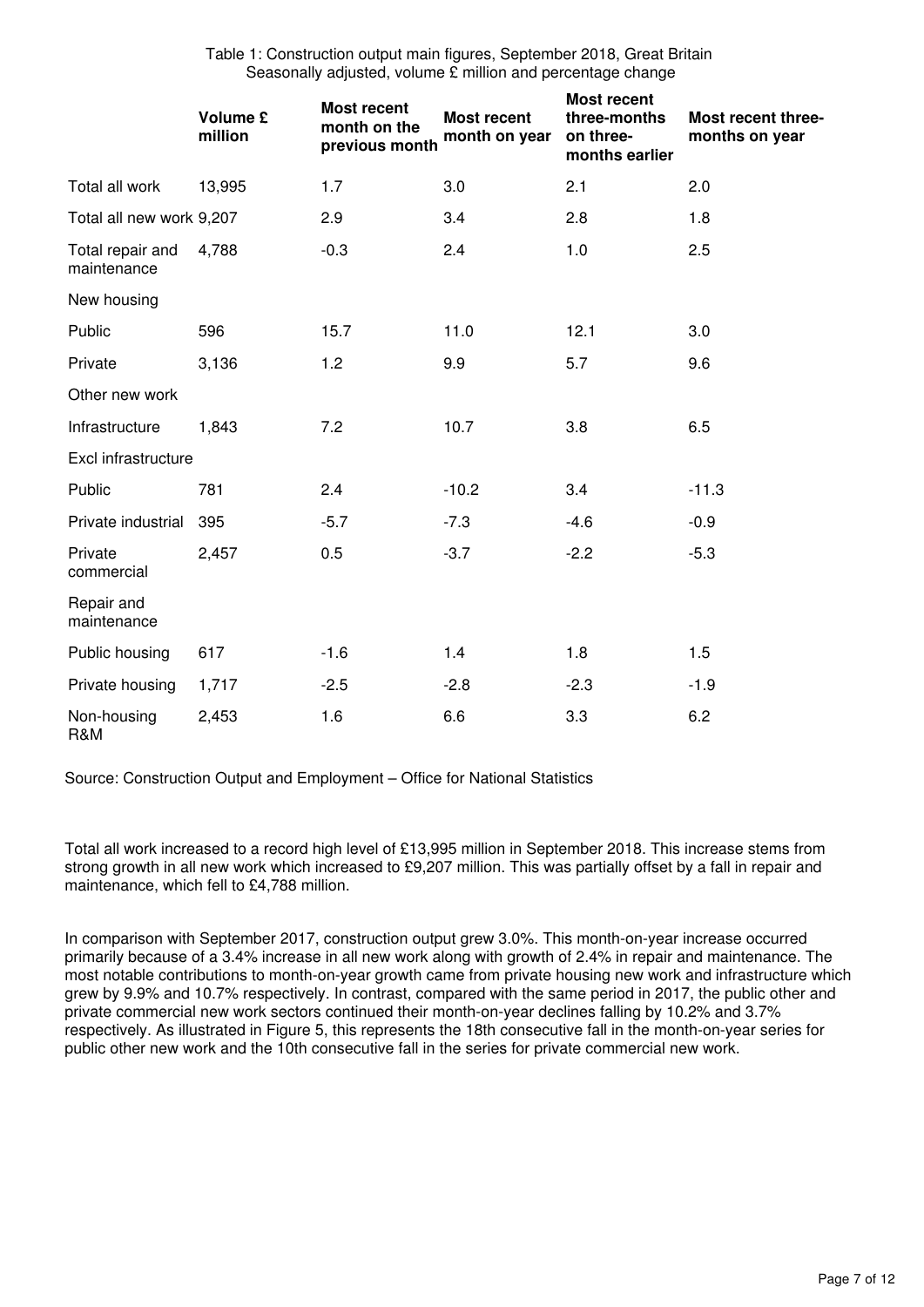#### **Figure 5: Month-on-year growth for public other new work and private commercial new work (excluding infrastructure)**

#### **Chained volume measure, seasonally adjusted, Great Britain, January 2017 to September 2018**

#### Figure 5: Month-on-year growth for public other new work and private commercial new work (excluding infrastructure)

Chained volume measure, seasonally adjusted, Great Britain, January 2017 to September 2018



#### **Source: Construction Output and Employment - Office for National Statistics**

Following increases in June, July and August 2018, construction output continued to grow for September 2018 by 2.0% in the three-month on year series. The 9.6% and 6.2% three-month on year growth in private housing new work and non-housing repair and maintenance for September 2018 more than outweighed the 11.3% and 5.3% falls in public other and private commercial new work respectively.

## <span id="page-7-0"></span>**6 . Sector spotlight: Focus on the repair and maintenance sector**

Repair and maintenance includes any work aimed at repairing something which is broken or requires maintaining to an existing standard. Specific examples of this type of activity include redecoration, conversions and extensions to existing properties. Currently, based on today's September 2018 publication, repair and maintenance equates to 34.2% of the construction industry and this percentage has remained relatively stable since the monthly records began in January 2010.

Within the all repair and maintenance series this can be further split into housing repair and maintenance and nonhousing repair and maintenance. The current share of these sub-components of repair and maintenance are broadly equal, with the current split based on September 2018 data being 48.8% and 51.2% in favour of nonhousing repair and maintenance.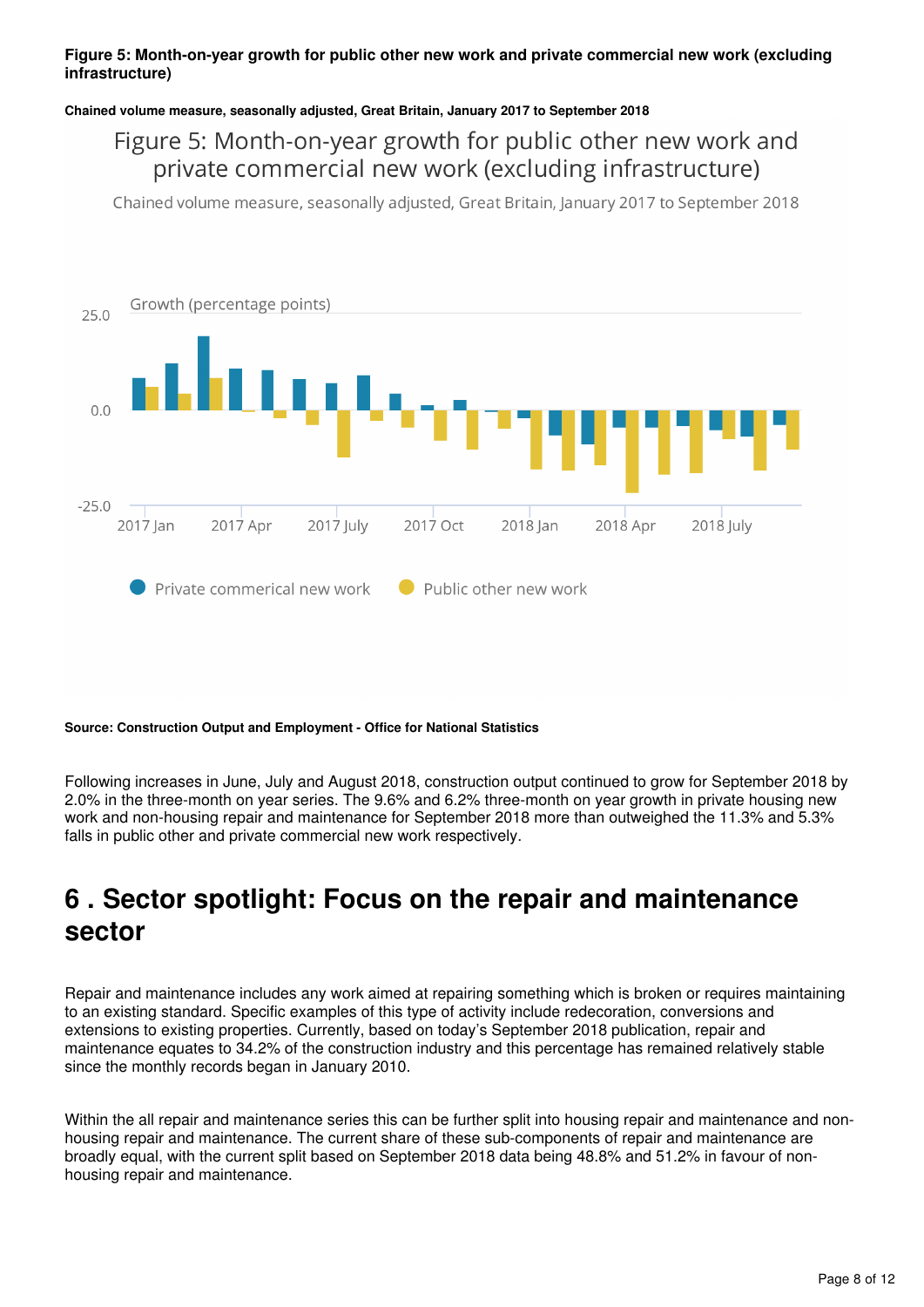Throughout 2016 and 2017, the sub-components of repair and maintenance broadly followed the all repair and maintenance series as illustrated in Figure 6. However, since the start of 2018 the sub-components of the repair and maintenance series have started to display different characteristics in comparison with the all repair and maintenance series. Like most of the other construction output types of work, the all repair and maintenance series saw a decline in output from January 2018 to April 2018 of 1.6%, likely to be affected by the adverse weather conditions at the start of the year. The all repair and maintenance series then experienced strong growth of 5.1% in the month-on-month series for May 2018 (the second highest since the monthly records began in January 2010, with the highest growth in the series being 5.3% in April 2016). Since May 2018 the all repair and maintenance series has continued to stay broadly flat, however the composition of this flat all repair and maintenance series, has consisted of a falling total housing repair and maintenance series and a rising nonhousing repair and maintenance series with latest month-on-month growth for September 2018 of negative 2.3% and positive 1.6% respectively.

#### **Figure 6: Construction output for all repair and maintenance and its sub-components**

#### **Chained volume measure, seasonally adjusted, Great Britain, January 2016 to September 2018**

#### Figure 6: Construction output for all repair and maintenance and its sub-components

Chained volume measure, seasonally adjusted, Great Britain, January 2016 to September 2018



#### **Source: Construction Output and Employment - Office for National Statistics**

Looking at 2018, the percentage change for the chained volume measure, seasonally adjusted data for September 2018 in comparison with January 2018 for the all repair and maintenance series is 2.6%. This, however, is made up of strong growth in the non-housing repair and maintenance chained volume seasonally adjusted series of 7.0%, whereas the housing repair and maintenance series has fallen by 1.8% over the same period. These data can be found in Table 2a in the accompanying [Output in the construction industry dataset.](https://www.ons.gov.uk/businessindustryandtrade/constructionindustry/datasets/outputintheconstructionindustry) The non-housing repair and maintenance series incorporates repair and maintenance of infrastructure, public other work, which includes schools and hospitals, and private other work, which includes offices, shops and entertainment venues.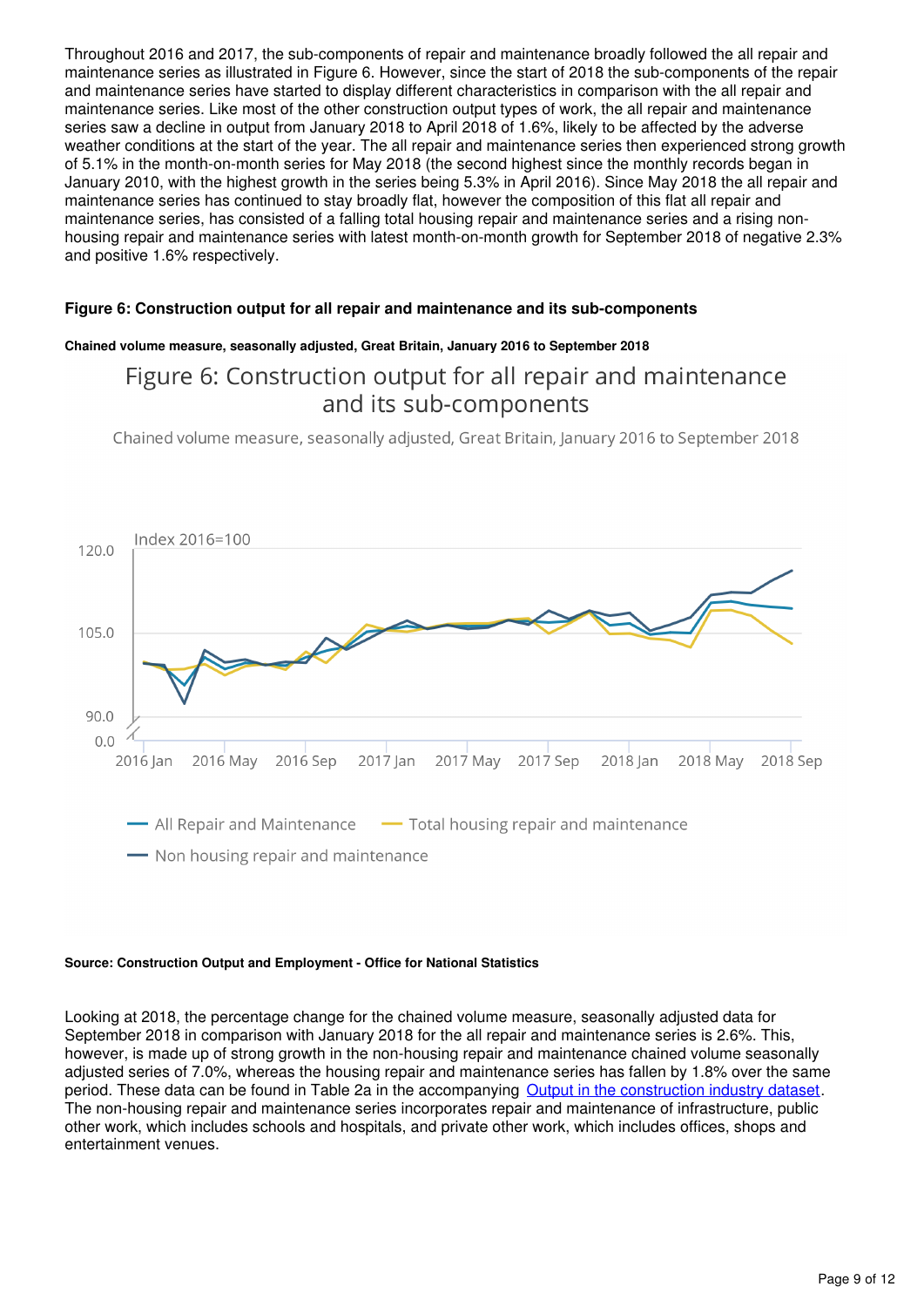## <span id="page-9-0"></span>**7 . Revisions**

This September 2018 release contains revisions from July 2018 onwards. Month-on-month growth in July 2018 has been revised down 0.3 percentage points, from positive 0.5% to positive 0.2%. In contrast, August 2018 has been revised up 0.4 percentage points from negative 0.7% to negative 0.3%. These revisions are within our standard expected range and are due to the receipt of new survey data and changes in the seasonal adjustment factors.

This release represents the fifth monthly construction output release in which the improved imputation methodology has been used. While minimal revisions can be seen in top-level construction output estimates, some larger revisions can be seen at the type of work level.

## <span id="page-9-1"></span>**8 . Links to related statistics**

Output in the construction industry follows the **Eurostat Short Term Statistics (STS)** regulation for production in construction. Headline volume estimates of construction output are assessed against Eurostat's handbook on [price and volume measures in National Accounts](http://ec.europa.eu/eurostat/web/products-manuals-and-guidelines/-/KS-GQ-14-005). Before any comparisons are made with the Euro area or EU28, it is worth noting that the UK is the only member state to follow the A method for compiling [production in](http://ec.europa.eu/eurostat/en/web/products-manuals-and-guidelines/-/KS-RA-11-018)  [construction statistics](http://ec.europa.eu/eurostat/en/web/products-manuals-and-guidelines/-/KS-RA-11-018).

The latest release of Production in construction, published by Eurostat on 17 October 2018 for August 2018, showed the seasonally adjusted [production in construction](https://ec.europa.eu/eurostat/documents/2995521/9307218/4-17102018-BP-EN.pdf/f0191114-87b2-47a6-9e92-236470a0fac0) decreased by 0.5% in both the Euro area (EA19) and EU28 when compared with July 2018.

It should be noted that an accurate comparison cannot be made, as Eurostat data are calculated on a 2015 equals 100 basis, while Great Britain data are calculated on a 2016 equals 100 basis.

Outside the EU, the US Census Bureau release [Value of construction put in place \(PDF, 220.5KB\)](https://www.census.gov/construction/c30/pdf/release.pdf) was published on 1 October 2018. This includes the total dollar value of construction work done in the US.

The [Construction statistics: Number 19, 2018 edition](https://www.ons.gov.uk/businessindustryandtrade/constructionindustry/articles/constructionstatistics/number192018edition) was published on 22 August 2018. This publication contains analysis on the construction sector in 2017, as well as information on sources and outputs in the industry[.](https://www.ons.gov.uk/businessindustryandtrade/constructionindustry/methodologies/constructionstatisticssourcesandoutputs)

## <span id="page-9-2"></span>**9 . Other useful links**

- [Ministry of Housing, Communities and Local Government](https://www.gov.uk/government/organisations/department-for-communities-and-local-government) (Housing starts and completions)
- [Construction statistics in Northern Ireland](https://www.economy-ni.gov.uk/articles/construction-output-statistics)

## <span id="page-9-3"></span>**10 . Quality and methodology**

Our Monthly Construction Output Survey measures output from the construction industry in Great Britain. It samples 8,000 businesses, with all businesses employing over 100 people or with an annual turnover of more than £60 million receiving a questionnaire by post every month.

The [Construction Quality and Methodology Information](https://www.ons.gov.uk/businessindustryandtrade/constructionindustry/qmis/constructionoutputqmi) report contains important information on: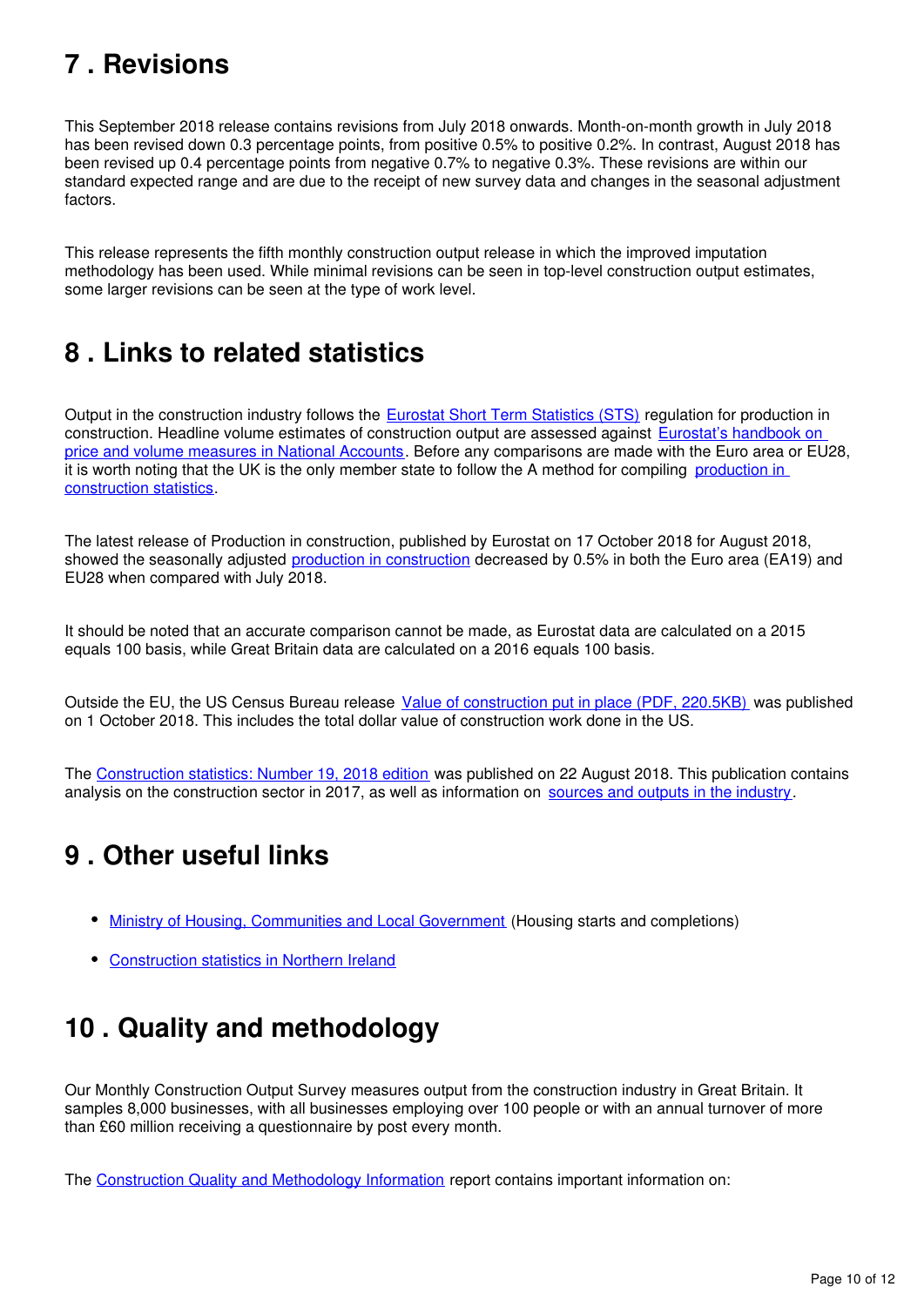- the strengths and limitations of the data and how it compares with related data
- uses and users of the data
- how the output was created
- the quality of the output including the accuracy of the data

Value Added Tax (VAT) turnover has been used to estimate the output of small- and medium-sized businesses. In this release, VAT turnover has been used for selected industries previously covered by the Monthly Business Survey from Quarter 1 (Jan to Mar) 2016 to Quarter 1 (Jan to Mar) 2018.

Further information on the use of VAT turnover in construction output estimates and its impact can be found in the following articles:

- [VAT turnover implementation into national accounts article](https://www.ons.gov.uk/economy/grossdomesticproductgdp/articles/vatturnoverinitialresearchanalysisuk/december)
- [VAT turnover data in national accounts: background and methodology](https://www.ons.gov.uk/economy/grossdomesticproductgdp/methodologies/vatturnoverdatainnationalaccountsbackgroundandmethodology)

## <span id="page-10-0"></span>**11 . Construction statistics engagement and development**

The Office for Statistics Regulation is currently in the process of re-assessing the National Statistic status for construction statistics: output, new orders and price indices.

As part of the ongoing Office for National Statistics (ONS) construction statistics development programme, we have worked closely with the Construction Statistics Steering Group. This group provides a forum for ONS to engage with main users of construction statistics on the development of ONS-published construction statistics, including other government departments, industry experts and academics, to identify areas for improvement.

We have recently published a series of methodological articles to help communicate recent improvements.

The [Construction statistics development: improving the understanding of new orders in the construction industry](https://www.ons.gov.uk/businessindustryandtrade/constructionindustry/articles/constructionstatisticsdevelopmentimprovingtheunderstandingofnewordersintheconstructionindustryandthegapbetweenoutputandneworders/2018-10-30)  [and the gap between output and new orders](https://www.ons.gov.uk/businessindustryandtrade/constructionindustry/articles/constructionstatisticsdevelopmentimprovingtheunderstandingofnewordersintheconstructionindustryandthegapbetweenoutputandneworders/2018-10-30) article was published on 30 October 2018. This explains and analyses the possible causes of differences in our construction output data and new orders data. An updated new orders in construction [Quality and Methodology Information](https://www.ons.gov.uk/businessindustryandtrade/constructionindustry/methodologies/newordersinconstructionqmi) report was also published on the same day.

In addition to the October 2018 article, we also previously introduced methodological improvements to construction output estimates, detailed in two articles published on 4 June 2018:

- [Improvements to addressing the bias in early estimates of construction output,](https://www.ons.gov.uk/businessindustryandtrade/constructionindustry/articles/improvementstoconstructionstatisticsaddressingthebiasinearlyestimatesofconstructionoutputjune2018/2018-06-04) which were incorporated for the first time in the Quarterly national accounts: January to March 2018 on 29 June 2018
- [Improvements to regional and sub-sector level estimates](https://www.ons.gov.uk/businessindustryandtrade/constructionindustry/articles/constructiondevelopmentimprovementstoregionalandsubsectorlevelestimatesjune2018/2018-06-04) using new orders data supplied by Barbour ABI, which were incorporated for the first time in the [Construction output in Great Britain: April 2018](https://www.ons.gov.uk/businessindustryandtrade/constructionindustry/bulletins/constructionoutputingreatbritain/april2018andnewordersjanuarytomarch2018) publication.

The overall [impact of the improvements to construction statistics](https://www.ons.gov.uk/businessindustryandtrade/constructionindustry/articles/impactofimprovementstoconstructionstatistics/june2018) that were included in Quarterly national [accounts: Jan to Mar 2018](https://www.ons.gov.uk/economy/grossdomesticproductgdp/bulletins/quarterlynationalaccounts/januarytomarch2018) are outlined in the article released on 29 June 2018.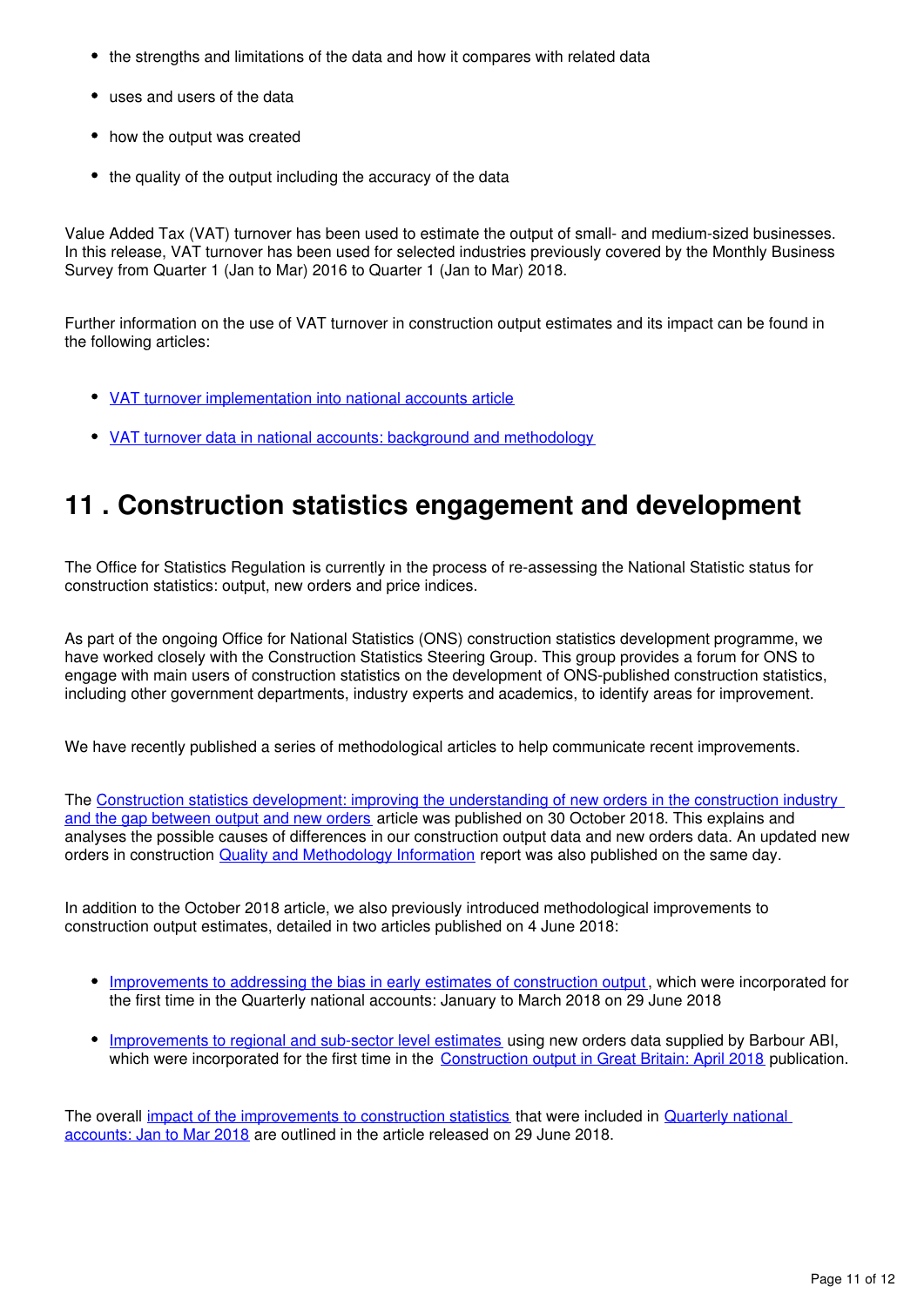In September 2017, we released a summary article which outlined the *impact of improvements to construction* [statistics article](https://www.ons.gov.uk/businessindustryandtrade/constructionindustry/articles/constructiondevelopment/impactofimprovementstoconstructionstatistics), which explains and highlights the impact of improvements made to construction statistics, affecting the nominal data series, output price indices and seasonal adjustment. As a result of these improvements, the output price indices are no longer considered to be an interim method.

These improvements are driven by the UK Statistics Authority decision to suspend the designation of Construction output and New orders as [National Statistics](https://www.statisticsauthority.gov.uk/about-the-authority/uk-statistical-system/types-of-official-statistics/) due to concerns about the quality of the Construction [Price and Cost Indices](https://www.statisticsauthority.gov.uk/correspondence/construction-price-and-cost-indices/) used to remove the effects of inflation from the statistics in December 2014.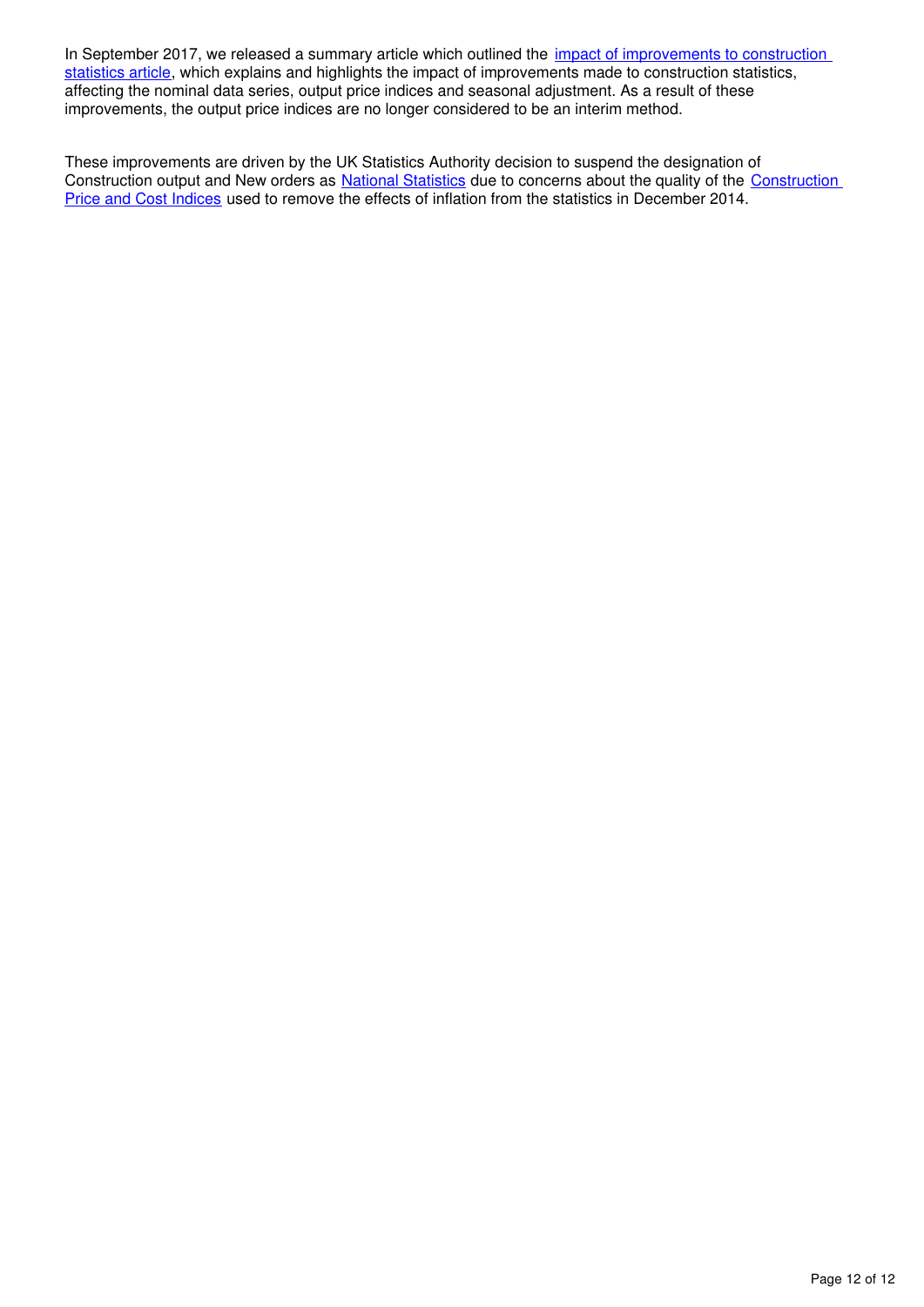### **1 A.A.** CONSTRUCTION OUTPUT: VOLUME SEASONALLY ADJUSTED **INDEX NUMBERS BY SECTOR**

 $Index 2016 = 100$ 

|      |                   | New Housing        |                         |                     |        | Other New Work                  |                            |                 |                   | Repair and Maintenance |                  |                       |                         |             |
|------|-------------------|--------------------|-------------------------|---------------------|--------|---------------------------------|----------------------------|-----------------|-------------------|------------------------|------------------|-----------------------|-------------------------|-------------|
|      |                   |                    |                         |                     |        | <b>Excluding Infrastructure</b> |                            |                 |                   | Housing                |                  |                       | All<br>Repair           |             |
|      | Public<br>housing | Private<br>housing | Total<br>new<br>housing | Infrastr-<br>ucture | Public | Private<br>industri-<br>al      | Private<br>commerci-<br>al | All<br>new work | Public<br>housing | Private<br>housing     | Total<br>housing | Non<br>housing<br>R&M | and<br>Maintena-<br>nce | All<br>Work |
|      | MV36              | <b>MV37</b>        | MVL7                    | MV38                | MV39   | MV3A                            | MV3B                       | MV3C            | MV3D              | MV3E                   | MV3F             | MV3G                  | MV3H                    | MV3I        |
| 1997 | 38.9              | 51.9               | 49.9                    | 69.6                | 50.0   | 175.6                           | 81.6                       | 68.1            | 123.0             | 99.4                   | 106.6            | 86.8                  | 95.7                    | 77.2        |
| 1998 | 31.5              | 52.4               | 49.3                    | 67.7                | 52.7   | 178.9                           | 88.5                       | 69.9            | 114.9             | 101.5                  | 105.0            | 87.8                  | 95.4                    | 78.4        |
| 1999 | 27.3              | 47.2               | 44.2                    | 65.8                | 59.4   | 184.5                           | 99.1                       | 72.0            | 110.2             | 100.2                  | 102.5            | 87.3                  | 94.0                    | 79.3        |
| 2000 | 34.3              | 52.7               | 49.9                    | 61.8                | 56.2   | 164.7                           | 99.8                       | 72.2            | 106.7             | 100.7                  | 101.6            | 91.9                  | 95.9                    | 80.0        |
| 2001 | 35.1              | 49.2               | 47.1                    | 66.1                | 56.8   | 168.3                           | 99.1                       | 72.1            | 100.9             | 105.1                  | 102.2            | 100.3                 | 100.7                   | 81.5        |
| 2002 | 39.7              | 53.6               | 51.5                    | 74.8                | 71.8   | 133.5                           | 102.4                      | 76.5            | 95.7              | 113.8                  | 105.7            | 106.9                 | 105.8                   | 86.1        |
| 2003 | 45.2              | 66.9               | 63.7                    | 70.5                | 90.1   | 141.0                           | 98.7                       | 81.1            | 108.2             | 111.2                  | 108.5            | 109.9                 | 108.7                   | 90.3        |
| 2004 | 54.3              | 81.3               | 77.3                    | 61.5                | 101.2  | 145.2                           | 108.8                      | 88.8            | 118.7             | 108.0                  | 110.1            | 105.0                 | 106.8                   | 95.1        |
| 2005 | 51.1              | 83.7               | 78.8                    | 59.0                | 91.1   | 142.3                           | 104.1                      | 86.3            | 118.0             | 98.4                   | 103.5            | 107.7                 | 105.1                   | 92.8        |
| 2006 | 60.2              | 83.9               | 80.4                    | 54.4                | 83.6   | 154.3                           | 113.0                      | 88.5            | 112.9             | 92.3                   | 97.7             | 108.0                 | 102.5                   | 93.5        |
| 2007 | 69.5              | 82.6               | 80.5                    | 53.7                | 82.2   | 150.6                           | 124.3                      | 91.6            | 107.0             | 90.0                   | 94.3             | 110.5                 | 102.1                   | 95.5        |
| 2008 | 62.8              | 64.1               | 63.8                    | 59.6                | 91.5   | 116.5                           | 125.8                      | 86.7            | 110.1             | 91.0                   | 96.0             | 114.2                 | 104.7                   | 93.0        |
| 2009 | 64.1              | 44.0               | 46.8                    | 68.3                | 110.7  | 81.8                            | 94.2                       | 73.4            | 107.1             | 79.5                   | 87.1             | 103.1                 | 94.8                    | 80.7        |
| 2010 | 100.3             | 53.4               | 60.0                    | 87.0                | 146.0  | 90.7                            | 92.3                       | 85.4            | 116.3             | 87.1                   | 95.2             | 88.1                  | 91.8                    | 87.6        |
| 2011 | 102.5             | 58.3               | 64.5                    | 94.3                | 134.9  | 82.1                            | 94.5                       | 87.4            | 106.9             | 87.8                   | 93.1             | 94.0                  | 93.5                    | 89.5        |
| 2012 | 85.8              | 56.9               | 60.9                    | 84.3                | 106.6  | 90.0                            | 85.2                       | 78.8            | 109.2             | 83.4                   | 90.6             | 93.6                  | 92.1                    | 83.4        |
| 2013 | 91.4              | 62.2               | 66.3                    | 86.2                | 96.4   | 81.7                            | 85.2                       | 79.6            | 104.7             | 85.3                   | 90.8             | 97.6                  | 94.0                    | 84.6        |
| 2014 | 120.7             | 78.0               | 84.0                    | 84.4                | 95.7   | 94.7                            | 90.6                       | 87.8            | 107.4             | 93.2                   | 97.1             | 103.2                 | 100.0                   | 92.0        |
| 2015 | 102.2             | 87.0               | 89.1                    | 103.5               | 96.4   | 105.7                           | 93.0                       | 94.5            | 108.0             | 94.7                   | 98.4             | 99.8                  | 99.1                    | 96.1        |
| 2016 | 100.0             | 100.0              | 100.0                   | 100.0               | 100.0  | 100.0                           | 100.0                      | 100.0           | 100.0             | 100.0                  | 100.0            | 100.0                 | 100.0                   | 100.0       |
| 2017 | 121.6             | 110.1              | 111.7                   | 106.1               | 97.4   | 103.0                           | 107.8                      | 107.5           | 97.5              | 109.7                  | 106.3            | 106.9                 | 106.6                   | 107.2       |

Users of these data should note that there may be instances where the pe-

riod on period growths for the same component differ between tables. This

is due to the growth rates being calculated at a higher precision than 1 dp within the production system. This accuracy is truncated when transferred into the published tables.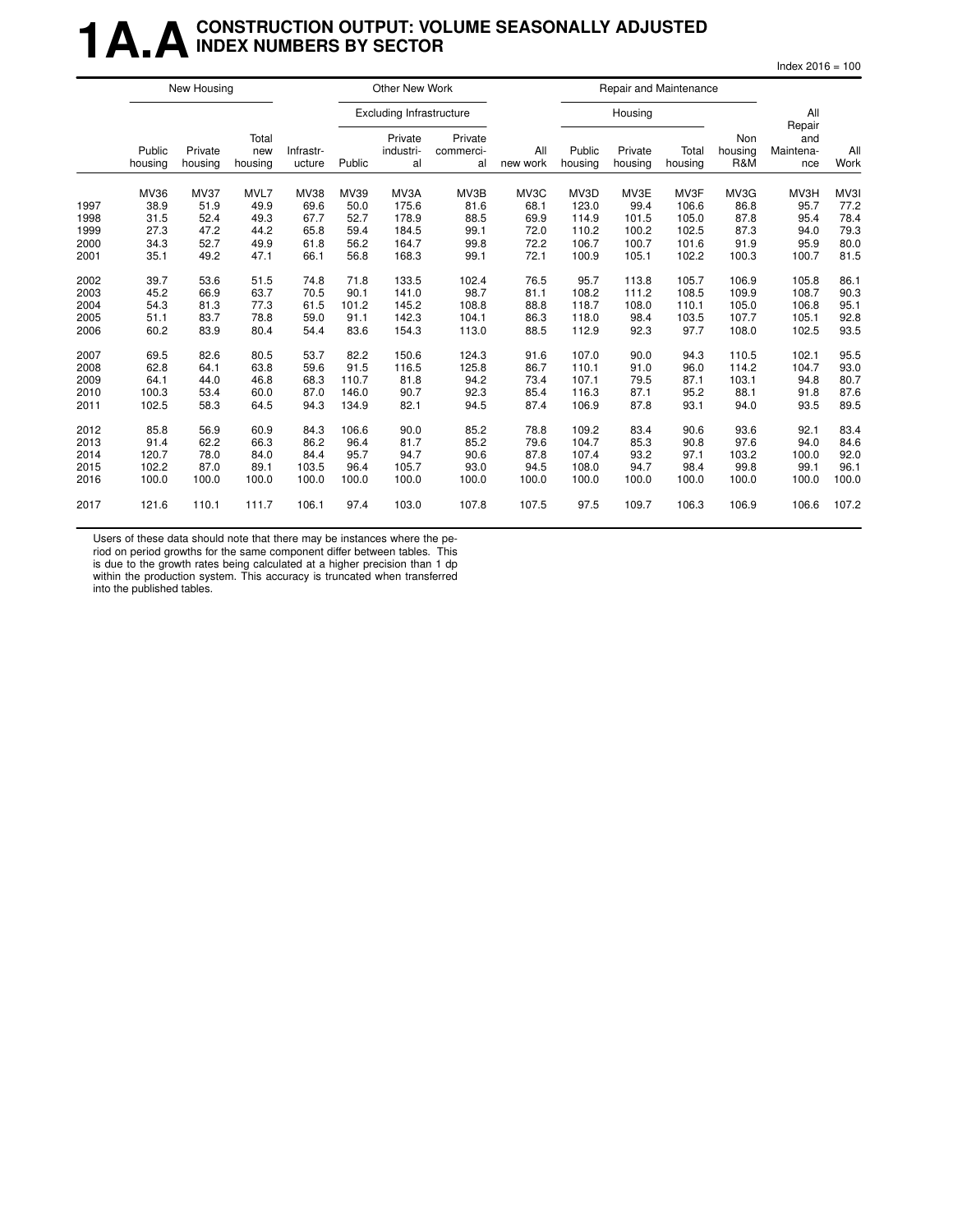### **1A.QCONSTRUCTION OUTPUT: VOLUME SEASONALLY ADJUSTED INDEX NUMBERS BY SECTOR**

 $Index 2016 = 100$ 

|                |                   | New Housing        |                         |                     |        | Other New Work                  |                            |                 |                   |                    | Repair and Maintenance |                       |                         |             |
|----------------|-------------------|--------------------|-------------------------|---------------------|--------|---------------------------------|----------------------------|-----------------|-------------------|--------------------|------------------------|-----------------------|-------------------------|-------------|
|                |                   |                    |                         |                     |        | <b>Excluding Infrastructure</b> |                            |                 |                   | Housing            |                        |                       | All<br>Repair           |             |
|                | Public<br>housing | Private<br>housing | Total<br>new<br>housing | Infrastr-<br>ucture | Public | Private<br>industri-<br>al      | Private<br>commerci-<br>al | All<br>new work | Public<br>housing | Private<br>housing | Total<br>housing       | Non<br>housing<br>R&M | and<br>Maintena-<br>nce | All<br>Work |
| 2003 Q4        | MV36              | <b>MV37</b>        | MVL7                    | <b>MV38</b>         | MV39   | MV3A                            | MV3B                       | MV3C            | MV3D              | MV3E               | MV3F                   | MV3G                  | MV3H                    | MV3I        |
|                | 49.3              | 75.0               | 71.1                    | 67.6                | 100.1  | 150.9                           | 102.6                      | 85.9            | 113.5             | 112.4              | 111.2                  | 108.7                 | 109.3                   | 93.8        |
| 2004 Q1        | 53.9              | 79.6               | 75.8                    | 64.1                | 103.7  | 152.7                           | 107.8                      | 89.0            | 121.6             | 114.1              | 115.1                  | 110.9                 | 112.2                   | 96.9        |
| Q2             | 55.3              | 80.9               | 77.1                    | 63.1                | 102.9  | 146.6                           | 110.3                      | 89.7            | 117.7             | 105.8              | 108.3                  | 103.4                 | 105.2                   | 95.2        |
| Q3             | 54.7              | 82.1               | 78.0                    | 61.0                | 100.5  | 142.9                           | 109.8                      | 89.1            | 115.7             | 108.4              | 109.3                  | 101.4                 | 104.5                   | 94.6        |
| Q4             | 53.3              | 82.5               | 78.2                    | 57.9                | 97.7   | 138.5                           | 107.2                      | 87.4            | 119.9             | 103.9              | 107.8                  | 104.4                 | 105.4                   | 93.6        |
| 2005 Q1        | 51.1              | 83.0               | 78.3                    | 59.1                | 95.9   | 136.2                           | 105.5                      | 86.8            | 125.2             | 101.5              | 107.8                  | 110.6                 | 108.7                   | 94.3        |
| Q2             | 50.1              | 85.2               | 80.0                    | 57.7                | 93.0   | 141.4                           | 104.7                      | 86.8            | 124.5             | 98.4               | 105.5                  | 108.4                 | 106.5                   | 93.6        |
| Q3             | 49.1              | 83.8               | 78.7                    | 58.8                | 88.5   | 144.2                           | 102.6                      | 85.5            | 111.9             | 97.6               | 101.0                  | 106.8                 | 103.5                   | 91.7        |
| Q4             | 53.9              | 82.6               | 78.3                    | 60.5                | 86.8   | 147.4                           | 103.5                      | 85.9            | 110.3             | 96.1               | 99.5                   | 105.0                 | 101.8                   | 91.5        |
| 2006 Q1        | 56.6              | 82.2               | 78.4                    | 58.4                | 86.1   | 154.5                           | 107.8                      | 87.2            | 110.7             | 96.0               | 99.6                   | 105.3                 | 102.0                   | 92.4        |
| Q <sub>2</sub> | 59.4              | 83.4               | 79.8                    | 54.2                | 83.9   | 152.4                           | 110.1                      | 87.3            | 109.7             | 94.5               | 98.2                   | 109.8                 | 103.7                   | 93.1        |
| Q3             | 61.9              | 84.7               | 81.2                    | 52.6                | 82.6   | 152.9                           | 114.7                      | 88.9            | 116.8             | 89.8               | 97.3                   | 106.1                 | 101.3                   | 93.4        |
| Q4             | 62.8              | 85.4               | 82.0                    | 52.4                | 81.9   | 157.3                           | 119.2                      | 90.6            | 114.4             | 88.8               | 95.8                   | 110.6                 | 102.9                   | 95.1        |
| 2007 Q1        | 69.4              | 85.4               | 83.0                    | 51.7                | 81.6   | 159.3                           | 121.5                      | 91.6            | 114.0             | 90.9               | 97.1                   | 112.6                 | 104.6                   | 96.3        |
| Q <sub>2</sub> | 70.9              | 83.7               | 81.7                    | 52.7                | 81.8   | 158.2                           | 124.1                      | 92.1            | 105.7             | 91.7               | 95.2                   | 109.7                 | 102.1                   | 95.8        |
| Q3             | 69.5              | 81.9               | 80.0                    | 54.2                | 82.6   | 148.0                           | 123.6                      | 91.2            | 101.9             | 87.4               | 91.0                   | 108.5                 | 99.5                    | 94.4        |
| Q4             | 68.4              | 79.2               | 77.5                    | 56.0                | 83.0   | 136.8                           | 128.1                      | 91.6            | 106.3             | 89.8               | 94.0                   | 111.1                 | 102.2                   | 95.5        |
| 2008 Q1        | 65.5              | 75.2               | 73.7                    | 58.3                | 87.6   | 134.8                           | 131.7                      | 92.2            | 106.8             | 89.5               | 94.0                   | 115.1                 | 104.1                   | 96.5        |
| Q2             | 64.6              | 68.2               | 67.6                    | 60.5                | 89.9   | 120.4                           | 127.1                      | 88.6            | 113.8             | 92.0               | 97.8                   | 119.8                 | 108.4                   | 95.5        |
| Q3             | 63.0              | 60.5               | 60.8                    | 62.0                | 93.9   | 111.9                           | 127.2                      | 86.6            | 111.4             | 88.2               | 94.4                   | 114.8                 | 104.3                   | 92.8        |
| Q4             | 58.2              | 52.2               | 53.0                    | 57.8                | 94.4   | 99.1                            | 117.2                      | 79.5            | 108.6             | 94.1               | 97.7                   | 107.0                 | 102.1                   | 87.2        |
| 2009 Q1        | 54.4              | 46.0               | 47.1                    | 59.0                | 95.6   | 85.3                            | 106.2                      | 73.9            | 101.3             | 81.6               | 86.8                   | 103.5                 | 94.8                    | 81.0        |
| Q <sub>2</sub> | 57.0              | 44.2               | 45.9                    | 64.3                | 103.9  | 79.5                            | 99.8                       | 73.1            | 105.6             | 78.5               | 85.9                   | 100.9                 | 93.1                    | 80.0        |
| Q3             | 67.0              | 41.9               | 45.4                    | 68.7                | 116.0  | 78.4                            | 89.3                       | 72.0            | 113.2             | 83.9               | 91.9                   | 108.5                 | 99.9                    | 81.4        |
| Q4             | 78.0              | 44.0               | 48.8                    | 81.2                | 127.3  | 83.9                            | 81.7                       | 74.7            | 108.4             | 74.1               | 83.6                   | 99.3                  | 91.2                    | 80.4        |
| 2010 Q1        | 91.5              | 48.0               | 54.1                    | 90.5                | 142.0  | 86.3                            | 89.8                       | 82.5            | 116.6             | 80.7               | 90.7                   | 84.3                  | 87.6                    | 84.3        |
| Q <sub>2</sub> | 96.6              | 52.7               | 58.9                    | 93.2                | 148.0  | 89.5                            | 91.6                       | 86.1            | 119.6             | 86.0               | 95.4                   | 90.0                  | 92.8                    | 88.4        |
| Q3             | 107.9             | 56.7               | 63.9                    | 86.9                | 143.2  | 103.9                           | 96.4                       | 88.3            | 115.8             | 91.6               | 98.4                   | 88.0                  | 93.4                    | 90.1        |
| Q4             | 105.1             | 56.3               | 63.2                    | 77.4                | 150.7  | 83.1                            | 91.2                       | 84.6            | 113.4             | 89.9               | 96.5                   | 90.1                  | 93.4                    | 87.7        |
| 2011 Q1        | 108.7             | 57.3               | 64.5                    | 90.2                | 149.6  | 81.6                            | 90.4                       | 87.1            | 108.9             | 87.2               | 93.2                   | 92.8                  | 93.0                    | 89.1        |
| Q2             | 104.7             | 58.1               | 64.7                    | 99.6                | 137.7  | 84.3                            | 94.4                       | 88.8            | 108.6             | 86.5               | 92.7                   | 92.4                  | 92.5                    | 90.1        |
| Q3             | 100.6             | 59.6               | 65.4                    | 94.1                | 128.9  | 80.4                            | 96.1                       | 87.4            | 104.7             | 86.7               | 91.7                   | 94.9                  | 93.3                    | 89.5        |
| Q4             | 95.8              | 58.1               | 63.4                    | 93.2                | 123.6  | 82.2                            | 97.2                       | 86.3            | 105.4             | 90.6               | 94.7                   | 95.9                  | 95.3                    | 89.4        |
| 2012 Q1        | 91.2              | 60.2               | 64.5                    | 85.9                | 115.8  | 88.7                            | 88.8                       | 82.4            | 106.1             | 87.9               | 93.0                   | 95.1                  | 94.0                    | 86.4        |
| Q2             | 82.2              | 55.6               | 59.4                    | 79.8                | 106.8  | 88.6                            | 88.3                       | 78.2            | 108.1             | 83.5               | 90.4                   | 94.1                  | 92.2                    | 83.0        |
| Q3             | 85.7              | 54.8               | 59.1                    | 85.2                | 103.4  | 87.3                            | 81.2                       | 76.6            | 111.5             | 82.5               | 90.6                   | 92.0                  | 91.3                    | 81.7        |
| Q4             | 83.9              | 56.9               | 60.7                    | 86.3                | 100.4  | 95.2                            | 82.6                       | 77.8            | 111.2             | 79.7               | 88.5                   | 93.3                  | 90.8                    | 82.3        |
| 2013 Q1        | 82.1              | 56.3               | 59.9                    | 86.1                | 95.1   | 90.0                            | 83.5                       | 76.9            | 107.5             | 82.3               | 89.3                   | 94.5                  | 91.8                    | 82.1        |
| Q <sub>2</sub> | 88.3              | 61.6               | 65.3                    | 85.8                | 96.9   | 79.1                            | 83.0                       | 78.4            | 103.7             | 84.2               | 89.6                   | 96.3                  | 92.8                    | 83.4        |
| Q3             | 92.8              | 63.8               | 67.9                    | 84.9                | 99.2   | 78.5                            | 88.2                       | 80.9            | 102.8             | 87.2               | 91.6                   | 98.8                  | 95.1                    | 85.8        |
| Q4             | 102.4             | 67.3               | 72.2                    | 87.9                | 94.4   | 79.1                            | 86.3                       | 82.0            | 104.9             | 87.7               | 92.5                   | 100.6                 | 96.4                    | 87.0        |
| 2014 Q1        | 111.6             | 72.5               | 78.0                    | 84.4                | 91.4   | 87.4                            | 89.1                       | 84.3            | 106.8             | 93.3               | 97.1                   | 99.6                  | 98.3                    | 89.2        |
| Q2             | 120.4             | 75.4               | 81.7                    | 81.3                | 94.7   | 98.2                            | 90.0                       | 86.2            | 107.5             | 92.7               | 96.8                   | 104.2                 | 100.4                   | 91.1        |
| Q3             | 127.9             | 81.6               | 88.1                    | 84.1                | 97.3   | 98.3                            | 90.4                       | 89.5            | 108.6             | 94.8               | 98.6                   | 104.9                 | 101.7                   | 93.7        |
| Q4             | 122.9             | 82.5               | 88.2                    | 87.8                | 99.4   | 95.0                            | 92.8                       | 91.0            | 106.6             | 92.0               | 96.0                   | 103.8                 | 99.8                    | 94.1        |
| 2015 Q1        | 114.9             | 84.2               | 88.5                    | 101.6               | 92.8   | 105.6                           | 91.3                       | 93.0            | 108.3             | 91.4               | 96.1                   | 102.3                 | 99.1                    | 95.1        |
| Q <sub>2</sub> | 110.0             | 87.9               | 91.0                    | 104.9               | 95.3   | 102.2                           | 92.5                       | 95.0            | 108.4             | 95.5               | 99.1                   | 98.3                  | 98.7                    | 96.3        |
| Q3             | 93.1              | 86.0               | 87.0                    | 104.2               | 98.4   | 110.7                           | 92.1                       | 94.1            | 108.9             | 96.0               | 99.6                   | 98.1                  | 98.9                    | 95.7        |
| Q4             | 90.8              | 89.9               | 90.0                    | 103.2               | 98.9   | 104.4                           | 96.0                       | 95.9            | 106.4             | 95.9               | 98.8                   | 100.6                 | 99.7                    | 97.2        |
| 2016 Q1        | 95.0              | 96.3               | 96.2                    | 100.4               | 96.7   | 96.8                            | 96.9                       | 97.3            | 105.5             | 96.3               | 98.8                   | 96.9                  | 97.9                    | 97.5        |
| Q2             | 95.6              | 98.8               | 98.4                    | 97.1                | 101.6  | 104.1                           | 99.1                       | 99.0            | 101.6             | 97.3               | 98.5                   | 100.5                 | 99.5                    | 99.2        |
| Q3             | 100.5             | 100.8              | 100.8                   | 100.5               | 101.4  | 96.9                            | 100.7                      | 100.6           | 95.4              | 101.4              | 99.7                   | 99.4                  | 99.6                    | 100.2       |
| Q4             | 108.9             | 104.0              | 104.7                   | 102.0               | 100.3  | 102.2                           | 103.2                      | 103.2           | 97.5              | 105.0              | 102.9                  | 103.2                 | 103.1                   | 103.1       |
| 2017 Q1        | 117.1             | 107.0              | 108.4                   | 105.2               | 102.8  | 97.2                            | 109.9                      | 107.1           | 97.4              | 108.5              | 105.4                  | 106.1                 | 105.7                   | 106.6       |
| Q2             | 121.1             | 107.6              | 109.5                   | 105.7               | 99.5   | 99.6                            | 108.9                      | 107.1           | 98.9              | 109.5              | 106.6                  | 105.9                 | 106.3                   | 106.8       |
| Q3             | 124.7             | 109.4              | 111.6                   | 106.7               | 94.8   | 108.6                           | 107.8                      | 107.6           | 97.2              | 110.1              | 106.5                  | 107.5                 | 107.0                   | 107.4       |
| Q4             | 123.6             | 116.3              | 117.3                   | 106.9               | 92.7   | 106.6                           | 104.4                      | 108.4           | 96.5              | 110.5              | 106.6                  | 108.1                 | 107.3                   | 108.0       |
| 2018 Q1        | 106.1             | 115.5              | 114.2                   | 108.9               | 87.2   | 108.8                           | 103.5                      | 106.9           | 95.1              | 107.6              | 104.1                  | 106.7                 | 105.4                   | 106.3       |
| Q <sub>2</sub> | 114.5             | 113.5              | 113.6                   | 109.5               | 81.2   | 112.8                           | 104.4                      | 106.5           | 96.9              | 110.6              | 106.8                  | 110.5                 | 108.6                   | 107.2       |
| Q3             | 128.4             | 120.0              | 121.2                   | 113.6               | 84.0   | 107.6                           | 102.1                      | 109.5           | 98.7              | 108.0              | 105.4                  | 114.1                 | 109.6                   | 109.5       |

Users of these data should note that there may be instances where the period on period growths for the same component differ between tables. This

is due to the growth rates being calculated at a higher precision than 1 dp within the production system. This accuracy is truncated when transferred into the published tables.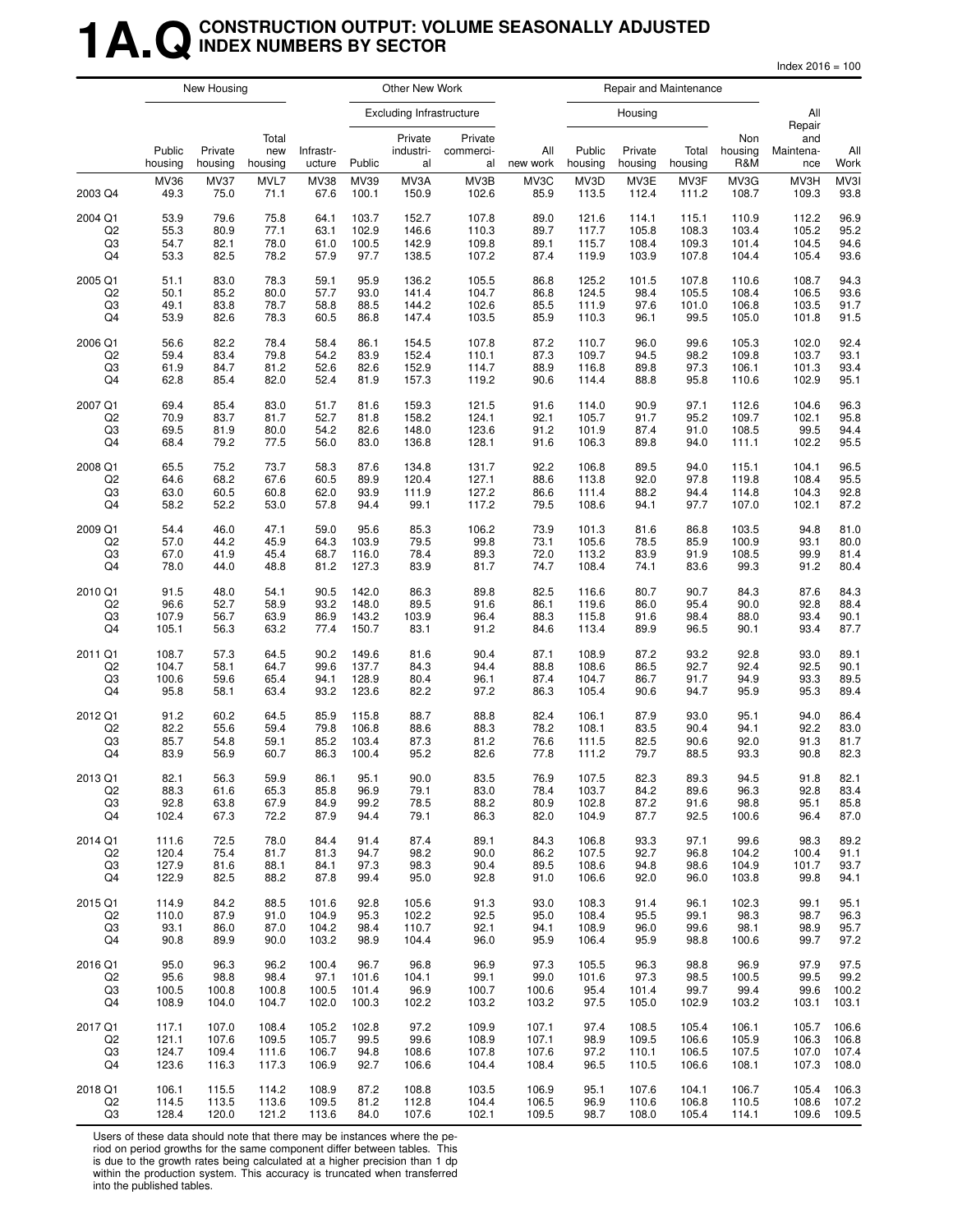### **1 A.M** CONSTRUCTION OUTPUT: VOLUME SEASONALLY ADJUSTED **INDEX NUMERS BY SECTOR**

 $Index 2016 = 100$ 

|                                             |                                                           | New Housing                                                                       |                                                         |                                                           |                                                   | Other New Work                                         |                                                               |                                                            |                                                             |                                                    | Repair and Maintenance                              |                                                                                   |                                                    |                                                    |
|---------------------------------------------|-----------------------------------------------------------|-----------------------------------------------------------------------------------|---------------------------------------------------------|-----------------------------------------------------------|---------------------------------------------------|--------------------------------------------------------|---------------------------------------------------------------|------------------------------------------------------------|-------------------------------------------------------------|----------------------------------------------------|-----------------------------------------------------|-----------------------------------------------------------------------------------|----------------------------------------------------|----------------------------------------------------|
|                                             |                                                           |                                                                                   |                                                         |                                                           |                                                   | <b>Excluding Infrastructure</b>                        |                                                               |                                                            |                                                             | Housing                                            |                                                     |                                                                                   | All                                                |                                                    |
|                                             | Public<br>housing                                         | Private<br>housing                                                                | Total<br>new<br>housing                                 | Infrastr-<br>ucture                                       | Public                                            | Private<br>industri-<br>al                             | Private<br>commerci-<br>al                                    | All<br>new work                                            | Public<br>housing                                           | Private<br>housing                                 | Total<br>housing                                    | Non<br>housing<br>R&M                                                             | Repair<br>and<br>Maintena-<br>nce                  | All<br>Work                                        |
| 2012 Aug<br>Sep<br>Oct<br>Nov<br>Dec        | MV36<br>84.1<br>84.6<br>83.2<br>83.6<br>85.0              | MV37<br>53.1<br>57.0<br>56.9<br>57.8<br>55.9                                      | MVL7<br>57.5<br>60.9<br>60.6<br>61.4<br>60.0            | MV38<br>91.3<br>86.0<br>87.2<br>87.6<br>84.1              | MV39<br>103.9<br>103.1<br>106.4<br>100.0<br>94.9  | MV3A<br>84.6<br>88.8<br>94.1<br>95.0<br>96.4           | MV3B<br>82.2<br>$80.3$<br>$82.2$<br>82.0<br>83.5              | MV3C<br>77.4<br>77.2<br>78.5<br>78.1<br>76.9               | MV3D<br>110.7<br>112.2<br>111.8<br>112.7<br>109.2           | MV3E<br>81.0<br>78.4<br>78.2<br>79.8<br>81.2       | MV3F<br>89.3<br>87.8<br>87.6<br>89.0<br>89.0        | MV3G<br>90.5<br>91.8<br>91.7<br>96.5<br>91.8                                      | MV3H<br>89.9<br>89.7<br>89.6<br>92.6<br>90.4       | MV31<br>81.7<br>81.5<br>82.3<br>83.1<br>81.6       |
| 2013 Jan<br>Feb<br>Mar<br>Apr<br>May<br>Jun | 80.6<br>83.9<br>81.7<br>87.4<br>88.2<br>89.5              | 54.2<br>58.4<br>56.3<br>60.2<br>60.5<br>63.9                                      | 57.9<br>61.9<br>59.9<br>64.1<br>64.4<br>67.5            | 83.3<br>86.9<br>88.3<br>84.4<br>84.1<br>89.0              | 91.1<br>97.0<br>97.1<br>94.3<br>98.6<br>98.0      | 94.6<br>90.8<br>84.6<br>81.3<br>77.9<br>78.0           | 84.3<br>82.7<br>83.4<br>82.5<br>83.5<br>83.0                  | 75.7<br>77.9<br>77.3<br>77.3<br>78.0<br>79.9               | 106.8<br>109.2<br>106.7<br>107.5<br>102.3<br>101.3          | 81.7<br>82.8<br>82.4<br>82.1<br>84.4<br>86.1       | 88.7<br>90.1<br>89.2<br>89.2<br>89.4<br>90.4        | 93.3<br>96.0<br>94.1<br>94.7<br>96.2<br>97.9                                      | 90.9<br>92.9<br>91.6<br>91.9<br>92.7<br>94.0       | 81.0<br>$83.1$<br>$82.2$<br>$82.4$<br>83.1<br>84.8 |
| Jul<br>Aug<br>Sep<br>Oct<br>Nov<br>Dec      | 91.5<br>93.0<br>94.0<br>103.3<br>104.0<br>100.0           | 62.4<br>64.5<br>64.4<br>66.9<br>66.3<br>68.6                                      | 66.5<br>68.5<br>68.6<br>72.0<br>71.6<br>73.1            | 85.4<br>88.0<br>81.3<br>90.9<br>86.5<br>86.4              | 98.0<br>97.4<br>102.1<br>97.2<br>93.2<br>92.6     | 75.6<br>86.2<br>73.6<br>78.2<br>76.7<br>82.3           | 85.9<br>88.0<br>90.7<br>88.4<br>85.2<br>85.1                  | 79.6<br>81.8<br>81.3<br>83.4<br>81.0<br>81.7               | 98.5<br>106.5<br>103.5<br>105.9<br>104.0<br>104.8           | 86.1<br>87.6<br>88.0<br>87.8<br>89.2<br>86.1       | 89.6<br>92.8<br>92.3<br>$\frac{92.8}{93.3}$<br>91.3 | 97.0<br>101.0<br>98.5<br>102.0<br>99.6<br>100.4                                   | 93.2<br>96.8<br>95.3<br>97.2<br>96.3<br>95.7       | 84.3<br>87.0<br>86.2<br>88.2<br>86.3<br>86.5       |
| 2014 Jan<br>Feb<br>Mar<br>Apr<br>May<br>Jun | 107.3<br>112.6<br>114.8<br>112.0<br>123.0<br>126.1        | 75.2<br>70.2<br>72.2<br>73.7<br>75.7<br>76.8                                      | 79.7<br>76.2<br>78.2<br>79.1<br>82.4<br>83.7            | 86.4<br>85.4<br>81.4<br>80.8<br>82.9<br>80.2              | 91.3<br>90.3<br>92.7<br>96.5<br>92.3<br>95.4      | 81.5<br>88.6<br>92.2<br>98.1<br>97.8<br>98.6           | 87.2<br>87.8<br>92.1<br>90.9<br>89.6<br>89.6                  | 84.5<br>83.4<br>85.1<br>85.6<br>86.4<br>86.7               | 111.0<br>104.8<br>104.8<br>108.3<br>106.4<br>107.9          | 90.7<br>94.9<br>94.3<br>94.6<br>92.8<br>90.6       | 96.3<br>97.7<br>97.2<br>98.4<br>96.6<br>95.4        | 100.3<br>99.3<br>99.3<br>104.1<br>103.3<br>105.3                                  | 98.2<br>98.4<br>98.2<br>101.2<br>99.8<br>100.2     | 89.3<br>88.6<br>89.6<br>91.0<br>91.0<br>91.4       |
| Jul<br>Aug<br>Sep<br>Oct<br>Nov<br>Dec      | 125.2<br>$\frac{129.7}{128.8}$<br>126.1<br>121.8<br>120.8 | 81.2<br>81.1<br>82.6<br>82.2<br>84.3<br>81.2                                      | 87.4<br>87.9<br>89.1<br>88.3<br>89.6<br>86.7            | 83.6<br>82.8<br>85.8<br>86.8<br>89.1<br>87.5              | 95.5<br>98.7<br>97.8<br>103.2<br>98.6<br>96.5     | 98.4<br>97.4<br>99.1<br>92.3<br>$\frac{94.2}{98.5}$    | 90.6<br>$89.6$<br>91.1<br>90.2<br>93.4<br>95.0                | 89.0<br>89.1<br>90.5<br>90.4<br>91.8<br>90.9               | 108.0<br>110.1<br>107.5<br>105.4<br>109.4<br>105.2          | 93.0<br>98.3<br>93.1<br>92.6<br>91.9<br>91.3       | 97.2<br>101.6<br>97.1<br>96.2<br>96.8<br>95.2       | 103.1<br>105.7<br>106.0<br>103.4<br>105.0<br>103.0                                | 100.0<br>103.6<br>101.4<br>99.7<br>100.7<br>99.0   | 92.8<br>94.1<br>94.3<br>93.6<br>94.9<br>93.7       |
| 2015 Jan<br>Feb<br>Mar<br>Apr<br>May<br>Jun | 113.2<br>117.6<br>113.8<br>120.2<br>105.6<br>104.3        | 85.0<br>82.6<br>85.0<br>88.1<br>89.5<br>86.0                                      | 89.0<br>87.5<br>89.1<br>92.6<br>91.8<br>88.6            | 99.7<br>99.1<br>106.2<br>108.0<br>104.8<br>101.8          | 90.7<br>94.9<br>92.9<br>92.9<br>94.3<br>98.8      | 108.0<br>106.1<br>102.6<br>104.5<br>98.0<br>104.1      | 92.5<br>92.1<br>89.2<br>90.1<br>91.6<br>95.6                  | 93.1<br>92.7<br>93.3<br>95.4<br>94.7<br>94.9               | 109.3<br>106.8<br>108.8<br>105.4<br>110.0<br>109.8          | 91.2<br>89.6<br>93.3<br>95.0<br>95.1<br>96.3       | 96.3<br>94.4<br>97.6<br>97.9<br>99.3<br>100.1       | 103.4<br>99.7<br>103.8<br>99.3<br>98.3<br>97.4                                    | 99.7<br>96.9<br>100.6<br>98.6<br>98.8<br>98.8      | 95.4<br>94.2<br>95.9<br>96.5<br>96.2<br>96.3       |
| Jul<br>Aug<br>Sep<br>Oct<br>Nov<br>Dec      | 97.9<br>89.0<br>92.5<br>91.1<br>89.3<br>92.0              | 86.5<br>85.5<br>86.0<br>88.8<br>88.0<br>92.9                                      | 88.1<br>86.0<br>86.9<br>89.1<br>88.2<br>92.8            | 107.3<br>103.7<br>101.6<br>102.1<br>97.0<br>110.3         | 99.0<br>97.0<br>99.3<br>99.2<br>98.5<br>98.9      | 112.7<br>109.6<br>109.9<br>105.3<br>106.6<br>101.4     | 93.0<br>92.8<br>90.6<br>96.4<br>96.4<br>95.2                  | 95.5<br>93.6<br>93.2<br>95.5<br>94.2<br>97.8               | 107.8<br>107.9<br>110.8<br>106.8<br>105.3<br>107.0          | 95.7<br>95.3<br>96.8<br>97.2<br>96.1<br>94.4       | 99.1<br>98.8<br>100.7<br>99.9<br>98.7<br>97.9       | 99.6<br>95.5<br>99.2<br>99.8<br>100.4<br>101.7                                    | 99.3<br>97.2<br>100.0<br>99.8<br>99.5<br>99.7      | 96.8<br>94.9<br>95.5<br>97.0<br>96.1<br>98.5       |
| 2016 Jan<br>Feb<br>Mar<br>Apr<br>May<br>Jun | 96.5<br>92.2<br>96.4<br>92.5<br>93.9<br>100.4             | 93.1<br>98.8<br>97.2<br>100.8<br>97.8<br>97.8                                     | 93.5<br>97.9<br>97.1<br>99.7<br>97.2<br>98.2            | 99.9<br>102.2<br>99.2<br>97.4<br>97.8<br>96.1             | 98.8<br>98.5<br>92.6<br>102.2<br>102.4<br>100.4   | 96.8<br>90.8<br>102.9<br>102.9<br>108.6<br>100.7       | 98.4<br>98.3<br>94.0<br>98.6<br>98.9<br>99.9                  | 96.9<br>98.6<br>96.4<br>99.4<br>98.9<br>98.7               | 106.0<br>106.1<br>104.4<br>104.5<br>101.1<br>99.2           | 97.3<br>95.4<br>96.1<br>97.4<br>95.8<br>98.8       | 99.7<br>98.3<br>98.4<br>99.3<br>97.3<br>98.9        | 99.4<br>99.1<br>92.2<br>101.8<br>99.6<br>100.1                                    | 99.6<br>98.7<br>95.5<br>100.5<br>98.4<br>99.5      | 97.8<br>98.6<br>96.0<br>99.8<br>98.7<br>98.9       |
| Jul<br>Aug<br>Sep<br>Oct<br>Nov<br>Dec      | 100.1<br>$\frac{99.3}{102.0}$<br>104.7<br>109.1<br>112.8  | 100.4<br>100.1<br>102.1<br>102.1<br>$\frac{103.7}{106.2}$                         | 100.3<br>99.9<br>102.1<br>$102.5$<br>$104.4$<br>$107.2$ | 101.2<br>$99.0$<br>101.2<br>98.5<br>103.5<br>103.9        | 104.5<br>100.8<br>98.8<br>98.9<br>101.3<br>100.9  | 95.1<br>96.1<br>99.5<br>$\frac{101.5}{103.7}$<br>101.4 | 100.1<br>100.2<br>101.9<br>101.9<br>101.9<br>105.8            | 100.7<br>$99.8$<br>101.4<br>101.1<br>103.2<br>105.2        | 97.1<br>$\frac{93.3}{95.9}$<br>$\frac{96.3}{95.7}$<br>100.6 | 100.2<br>100.2<br>103.6<br>100.8<br>105.7<br>108.6 | 99.3<br>98.3<br>101.5<br>99.5<br>102.9<br>106.4     | 99.1<br>99.7<br>99.5<br>104.0<br>101.9<br>103.7                                   | 99.2<br>99.0<br>100.5<br>101.7<br>102.4<br>105.1   | 100.2<br>99.5<br>101.1<br>101.3<br>102.9<br>105.1  |
| 2017 Jan<br>Feb<br>Mar<br>Apr<br>May<br>Jun | 112.7<br>114.3<br>124.2<br>$\frac{116.2}{127.9}$<br>119.1 | 107.0<br>106.6<br>107.4<br>106.6<br>105.8<br>110.5                                | 107.8<br>107.7<br>109.8<br>108.0<br>108.9<br>111.7      | 110.5<br>103.3<br>101.9<br>106.5<br>105.4<br>105.3        | 105.0<br>103.0<br>100.4<br>101.7<br>100.2<br>96.7 | 96.6<br>96.5<br>98.6<br>96.6<br>$95.9$<br>106.2        | 106.9<br>110.3<br>112.5<br>$\frac{109.4}{109.3}$<br>108.1     | 107.2<br>$106.6$<br>$107.5$<br>$106.9$<br>106.8<br>107.6   | 95.3<br>97.8<br>$\frac{99.2}{98.7}$<br>97.5<br>100.5        | 109.3<br>108.0<br>108.3<br>109.5<br>110.2<br>108.9 | 105.4<br>105.1<br>105.8<br>106.5<br>106.6<br>106.6  | 105.6<br>107.1<br>$105.6$<br>$106.3$<br>$105.6$<br>$105.9$                        | 105.5<br>106.1<br>105.7<br>106.4<br>106.1<br>106.2 | 106.6<br>106.4<br>106.9<br>106.7<br>106.6<br>107.1 |
| Jul<br>Aug<br>Sep<br>Oct<br>Nov<br>Dec      | 123.1<br>124.7<br>126.3<br>116.5<br>125.1<br>129.2        | 107.0<br>111.5<br>109.8<br>111.7<br>116.4<br>120.8                                | 109.2<br>113.3<br>112.1<br>112.4<br>117.6<br>121.9      | 105.8<br>106.5<br>107.8<br>105.9<br>$\frac{103.8}{110.9}$ | 91.5<br>98.2<br>94.5<br>91.1<br>90.8<br>96.1      | 107.2<br>106.8<br>111.8<br>111.0<br>104.3<br>104.6     | 107.3<br>109.6<br>$\frac{106.5}{103.4}$<br>$104.6$<br>$105.3$ | 106.0<br>$109.0$<br>$107.7$<br>$106.1$<br>$107.7$<br>111.4 | 97.7<br>97.5<br>96.3<br>97.0<br>95.1<br>97.3                | 111.0<br>111.4<br>108.0<br>110.3<br>113.8<br>107.5 | 107.3<br>107.5<br>104.8<br>106.6<br>108.6<br>104.7  | 107.2<br>$\begin{array}{c} 106.4 \\ 108.9 \\ 107.4 \end{array}$<br>108.9<br>108.0 | 107.2<br>107.0<br>106.8<br>107.0<br>108.7<br>106.3 | 106.4<br>108.3<br>107.4<br>106.4<br>108.0<br>109.6 |
| 2018 Jan<br>Feb<br>Mar<br>Apr<br>May<br>Jun | 104.3<br>105.7<br>108.4<br>109.4<br>112.7<br>121.4        | 113.3<br>$\begin{array}{c} 119.4 \\ 113.8 \\ 110.9 \end{array}$<br>114.1<br>115.4 | $112.1$<br>$117.5$<br>113.1<br>110.7<br>113.9<br>116.2  | 115.8<br>108.3<br>102.7<br>106.9<br>108.5<br>113.1        | 88.9<br>86.8<br>85.8<br>79.7<br>83.3<br>80.8      | 111.2<br>104.7<br>110.5<br>113.3<br>111.2<br>113.8     | 104.9<br>103.2<br>102.4<br>104.7<br>104.5<br>103.8            | 108.0<br>107.6<br>104.9<br>104.9<br>106.6<br>108.0         | 97.6<br>95.2<br>92.6<br>94.6<br>96.6<br>99.4                | 107.6<br>107.2<br>107.9<br>105.3<br>113.7<br>112.7 | 104.8<br>103.9<br>103.6<br>102.3<br>108.9<br>109.0  | 108.5<br>105.3<br>106.4<br>$107.7$<br>$111.7$<br>112.2                            | 106.6<br>104.6<br>105.0<br>104.9<br>110.3<br>110.6 | 107.5<br>106.6<br>104.9<br>104.9<br>107.9<br>108.9 |
| Jul<br>Aug<br>Sep                           | 124.0<br>121.1<br>140.1                                   | 120.0<br>119.3<br>120.6                                                           | 120.5<br>119.5<br>123.4                                 | 110.2<br>111.3<br>119.4                                   | 84.4<br>82.9<br>84.8                              | 109.5<br>109.8<br>103.6                                | 101.9<br>101.9<br>102.5                                       | 108.7<br>108.4<br>111.4                                    | 99.0<br>99.3<br>97.7                                        | 111.5<br>107.7<br>105.0                            | 108.0<br>105.3<br>103.0                             | 112.1<br>114.3<br>116.1                                                           | 109.9<br>109.6<br>109.3                            | $109.1$<br>$108.8$<br>110.7                        |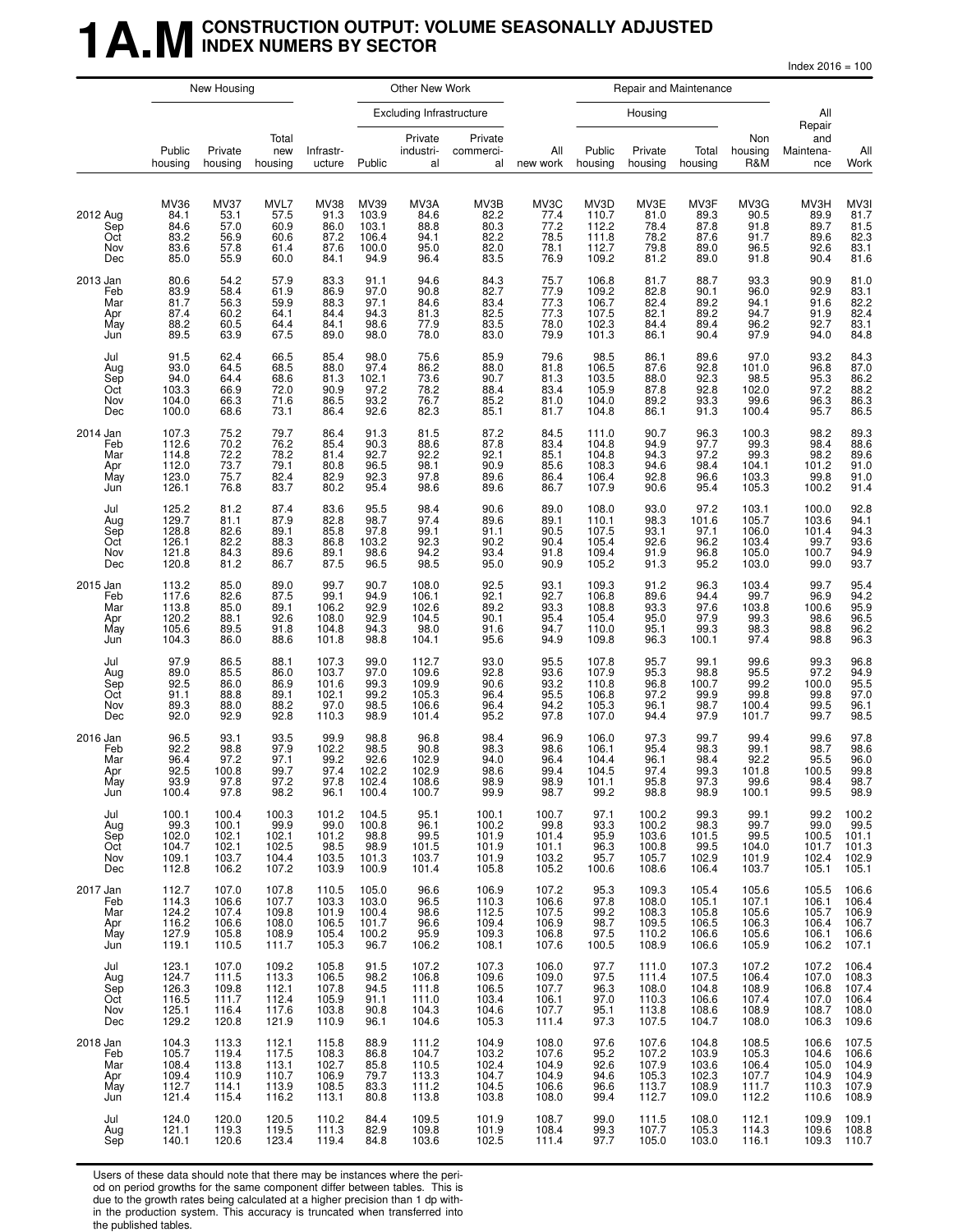### **1B.A** CONSTRUCTION OUTPUT: VOLUME NON-SEASONALLY ADJUSTED **INDEX NUMBERS BY SECTOR**

 $Index 2016 = 100$ 

|      |                   | New Housing        |                         |                     |        | Other New Work                  |                            |                 |                   | Repair and Maintenance |                  |                       |                                   |             |
|------|-------------------|--------------------|-------------------------|---------------------|--------|---------------------------------|----------------------------|-----------------|-------------------|------------------------|------------------|-----------------------|-----------------------------------|-------------|
|      |                   |                    |                         |                     |        | <b>Excluding Infrastructure</b> |                            |                 |                   | Housing                |                  |                       | All                               |             |
|      | Public<br>housing | Private<br>housing | Total<br>new<br>housing | Infrastr-<br>ucture | Public | Private<br>industri-<br>al      | Private<br>commerci-<br>al | All<br>new work | Public<br>housing | Private<br>housing     | Total<br>housing | Non<br>housing<br>R&M | Repair<br>and<br>Maintena-<br>nce | All<br>Work |
|      | MV3J              | MV3K               | MVL8                    | MV3L                | MV3M   | MV3N                            | MV3O                       | MV3P            | MV3Q              | MV3R                   | MV3S             | MV3T                  | MV3U                              | MV3V        |
| 1997 | 38.9              | 52.7               | 50.8                    | 69.0                | 49.3   | 172.9                           | 79.8                       | 68.1            | 123.1             | 100.2                  | 106.6            | 82.5                  | 95.0                              | 77.4        |
| 1998 | 31.4              | 53.2               | 50.2                    | 67.1                | 51.9   | 176.0                           | 86.5                       | 69.8            | 114.9             | 102.2                  | 105.8            | 83.4                  | 95.0                              | 78.6        |
| 1999 | 27.4              | 48.1               | 45.2                    | 65.5                | 58.7   | 182.4                           | 97.3                       | 71.9            | 110.7             | 101.4                  | 104.0            | 83.3                  | 94.0                              | 79.6        |
| 2000 | 34.3              | 53.6               | 50.9                    | 61.3                | 55.5   | 162.4                           | 97.7                       | 72.1            | 106.9             | 101.6                  | 103.1            | 87.5                  | 95.5                              | 80.2        |
| 2001 | 35.1              | 50.0               | 47.9                    | 65.6                | 56.0   | 165.9                           | 97.0                       | 71.8            | 101.1             | 106.0                  | 104.6            | 95.5                  | 100.2                             | 81.6        |
| 2002 | 39.7              | 54.5               | 52.4                    | 74.2                | 70.7   | 131.5                           | 100.2                      | 76.0            | 95.9              | 114.8                  | 109.5            | 101.7                 | 105.7                             | 86.3        |
| 2003 | 45.2              | 68.1               | 64.9                    | 70.0                | 88.9   | 139.0                           | 96.6                       | 81.1            | 108.4             | 112.2                  | 111.2            | 104.6                 | 108.0                             | 90.4        |
| 2004 | 54.5              | 83.0               | 79.0                    | 61.3                | 100.2  | 143.7                           | 106.9                      | 89.2            | 119.4             | 109.4                  | 112.2            | 100.4                 | 106.5                             | 95.2        |
| 2005 | 51.4              | 85.6               | 80.8                    | 58.9                | 90.3   | 141.1                           | 102.5                      | 86.8            | 118.8             | 99.8                   | 105.1            | 103.1                 | 104.2                             | 92.8        |
| 2006 | 60.8              | 86.2               | 82.7                    | 54.5                | 83.3   | 153.6                           | 111.7                      | 89.2            | 114.2             | 94.0                   | 99.7             | 103.8                 | 101.7                             | 93.5        |
| 2007 | 70.4              | 85.1               | 83.1                    | 54.0                | 82.2   | 150.5                           | 123.4                      | 92.3            | 108.6             | 92.0                   | 96.6             | 106.6                 | 101.4                             | 95.5        |
| 2008 | 63.7              | 66.2               | 65.8                    | 60.1                | 91.6   | 116.6                           | 125.0                      | 87.1            | 112.0             | 93.2                   | 98.4             | 110.3                 | 104.2                             | 93.0        |
| 2009 | 65.0              | 45.4               | 48.2                    | 68.8                | 110.8  | 81.8                            | 93.6                       | 73.7            | 108.8             | 81.4                   | 89.0             | 99.5                  | 94.1                              | 80.8        |
| 2010 | 100.3             | 53.4               | 60.0                    | 87.0                | 146.0  | 90.7                            | 92.3                       | 85.4            | 116.3             | 87.1                   | 95.2             | 88.1                  | 91.8                              | 87.6        |
| 2011 | 102.5             | 58.3               | 64.5                    | 94.3                | 134.9  | 82.1                            | 94.5                       | 87.4            | 106.9             | 87.8                   | 93.1             | 94.0                  | 93.5                              | 89.5        |
| 2012 | 85.8              | 56.9               | 60.9                    | 84.3                | 106.6  | 90.0                            | 85.2                       | 78.8            | 109.2             | 83.4                   | 90.6             | 93.6                  | 92.1                              | 83.4        |
| 2013 | 91.4              | 62.2               | 66.3                    | 86.2                | 96.4   | 81.7                            | 85.2                       | 79.6            | 104.7             | 85.3                   | 90.8             | 97.6                  | 94.0                              | 84.6        |
| 2014 | 120.7             | 78.0               | 84.0                    | 84.4                | 95.7   | 94.7                            | 90.6                       | 87.8            | 107.4             | 93.2                   | 97.1             | 103.2                 | 100.0                             | 92.0        |
| 2015 | 102.2             | 87.0               | 89.1                    | 103.5               | 96.4   | 105.7                           | 93.0                       | 94.5            | 108.0             | 94.7                   | 98.4             | 99.8                  | 99.1                              | 96.1        |
| 2016 | 100.0             | 100.0              | 100.0                   | 100.0               | 100.0  | 100.0                           | 100.0                      | 100.0           | 100.0             | 100.0                  | 100.0            | 100.0                 | 100.0                             | 100.0       |
| 2017 | 121.6             | 110.1              | 111.7                   | 106.1               | 97.4   | 103.0                           | 107.8                      | 107.5           | 97.5              | 109.7                  | 106.3            | 106.9                 | 106.6                             | 107.2       |

Users of these data should note that there may be instances where the pe-

riod on period growths for the same component differ between tables. This is due to the growth rates being calculated at a higher precision than 1 dp

within the production system. This accuracy is truncated when transferred into the published tables.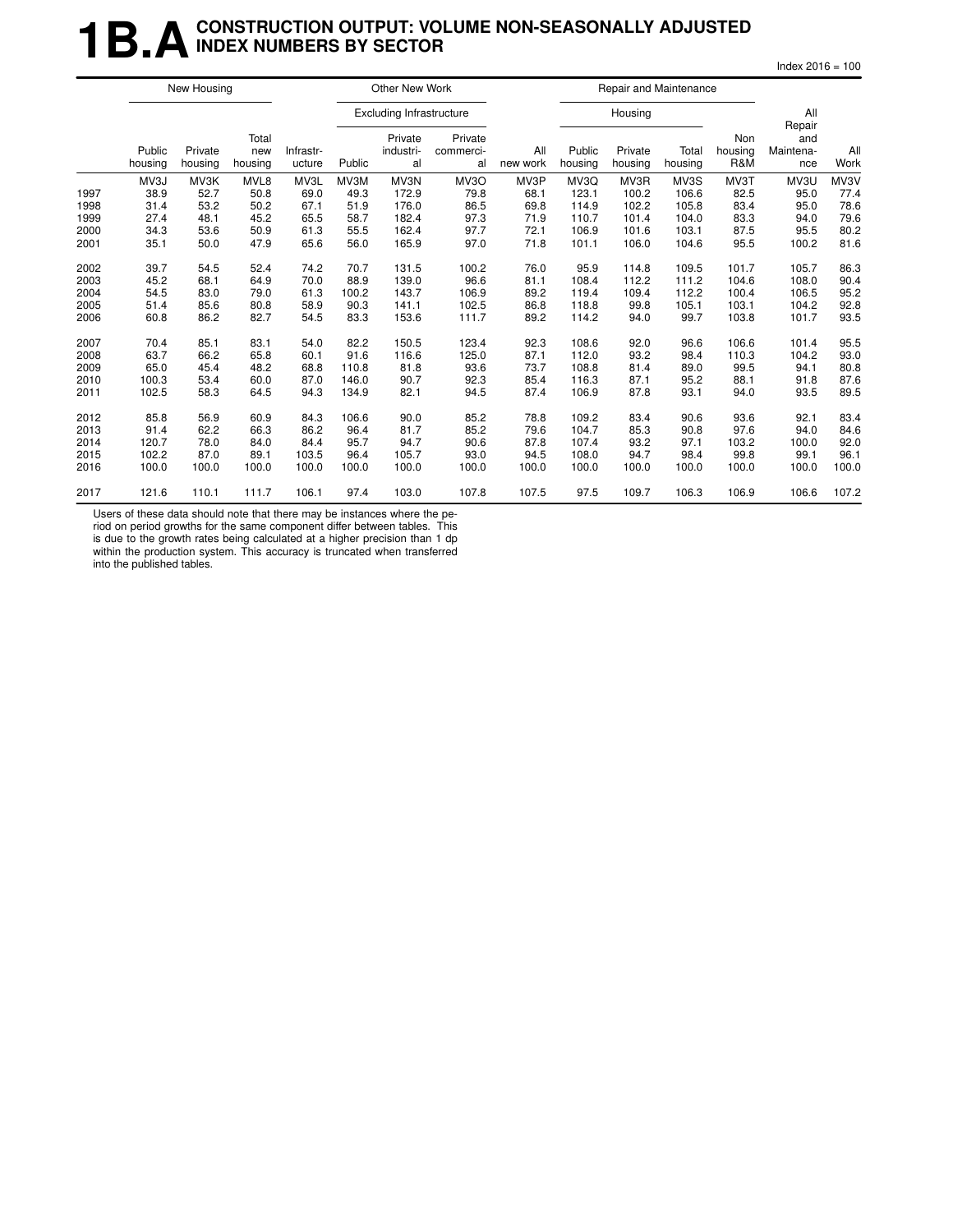### **1B.Q** CONSTRUCTION OUTPUT: VOLUME NON-SEASONALLY ADJUSTED **INDEX NUMBERS BY SECTOR**

 $Index 2016 = 100$ 

|                |                   | New Housing        |                         |                     |        | Other New Work                  |                            |                 |                   | Repair and Maintenance |                  |                       |                         |             |
|----------------|-------------------|--------------------|-------------------------|---------------------|--------|---------------------------------|----------------------------|-----------------|-------------------|------------------------|------------------|-----------------------|-------------------------|-------------|
|                |                   |                    |                         |                     |        | <b>Excluding Infrastructure</b> |                            |                 |                   | Housing                |                  |                       | All<br>Repair           |             |
|                | Public<br>housing | Private<br>housing | Total<br>new<br>housing | Infrastr-<br>ucture | Public | Private<br>industri-<br>al      | Private<br>commerci-<br>al | All<br>new work | Public<br>housing | Private<br>housing     | Total<br>housing | Non<br>housing<br>R&M | and<br>Maintena-<br>nce | All<br>Work |
| 2003 Q4        | MV3J              | MV3K               | MVL8                    | MV3L                | MV3M   | MV3N                            | MV3O                       | MV3P            | MV3Q              | MV3R                   | MV3S             | MV3T                  | MV3U                    | MV3V        |
|                | 46.3              | 76.8               | 72.5                    | 66.5                | 100.4  | 153.1                           | 102.3                      | 86.8            | 110.8             | 114.3                  | 113.3            | 104.8                 | 109.2                   | 94.6        |
| 2004 Q1        | 55.8              | 80.6               | 77.1                    | 62.9                | 101.2  | 149.4                           | 104.4                      | 88.4            | 127.9             | 113.6                  | 117.6            | 105.0                 | 111.5                   | 96.4        |
| Q2             | 58.0              | 82.5               | 79.0                    | 63.4                | 101.7  | 143.7                           | 108.2                      | 90.1            | 117.7             | 106.8                  | 109.8            | 96.5                  | 103.4                   | 94.7        |
| Q3             | 54.3              | 84.6               | 80.3                    | 62.0                | 100.0  | 141.1                           | 108.5                      | 90.1            | 115.3             | 110.8                  | 112.0            | 99.0                  | 105.8                   | 95.5        |
| Q4             | 50.1              | 84.5               | 79.7                    | 56.9                | 97.9   | 140.5                           | 106.6                      | 88.1            | 116.7             | 106.4                  | 109.3            | 101.0                 | 105.3                   | 94.0        |
| 2005 Q1        | 53.4              | 84.2               | 79.9                    | 58.2                | 94.6   | 135.0                           | 103.0                      | 86.7            | 132.4             | 101.0                  | 109.8            | 105.1                 | 107.5                   | 93.9        |
| Q <sub>2</sub> | 52.4              | 87.1               | 82.2                    | 58.0                | 91.7   | 138.9                           | 102.6                      | 87.3            | 123.6             | 99.4                   | 106.2            | 101.1                 | 103.7                   | 93.0        |
| Q3             | 48.6              | 86.6               | 81.3                    | 60.1                | 88.1   | 141.8                           | 101.8                      | 86.8            | 111.6             | 99.6                   | 103.0            | 104.5                 | 103.7                   | 92.7        |
| Q4             | 51.1              | 84.4               | 79.7                    | 59.3                | 86.7   | 148.8                           | 102.5                      | 86.5            | 107.8             | 99.2                   | 101.6            | 101.7                 | 101.7                   | 91.8        |
| 2006 Q1        | 59.3              | 83.7               | 80.2                    | 57.6                | 85.5   | 154.7                           | 105.9                      | 87.5            | 117.1             | 95.5                   | 101.5            | 100.3                 | 100.9                   | 92.1        |
| Q2             | 61.9              | 85.7               | 82.4                    | 54.9                | 82.8   | 150.0                           | 107.9                      | 87.8            | 108.8             | 96.0                   | 99.6             | 102.7                 | 101.1                   | 92.4        |
| Q3             | 61.9              | 88.0               | 84.3                    | 54.1                | 82.9   | 150.7                           | 114.7                      | 90.4            | 117.7             | 91.7                   | 99.0             | 104.4                 | 101.6                   | 94.3        |
| Q4             | 60.1              | 87.6               | 83.7                    | 51.6                | 82.2   | 159.1                           | 118.3                      | 91.1            | 113.3             | 92.9                   | 98.6             | 107.8                 | 103.0                   | 95.2        |
| 2007 Q1        | 72.3              | 87.4               | 85.3                    | 51.2                | 81.3   | 160.4                           | 119.9                      | 92.0            | 119.5             | 90.3                   | 98.4             | 107.8                 | 102.9                   | 95.8        |
| Q2             | 73.3              | 86.7               | 84.8                    | 53.8                | 80.9   | 156.3                           | 122.2                      | 92.7            | 105.2             | 93.9                   | 97.1             | 103.1                 | 100.0                   | 95.2        |
| Q3             | 70.1              | 85.3               | 83.2                    | 55.8                | 83.2   | 146.3                           | 124.5                      | 93.0            | 104.0             | 89.2                   | 93.3             | 107.1                 | 100.0                   | 95.4        |
| Q4             | 65.8              | 81.1               | 79.0                    | 55.0                | 83.5   | 139.1                           | 127.0                      | 91.7            | 105.9             | 94.6                   | 97.7             | 108.5                 | 102.9                   | 95.6        |
| 2008 Q1        | 67.7              | 77.2               | 75.9                    | 57.8                | 87.3   | 135.8                           | 130.1                      | 92.3            | 110.6             | 88.7                   | 94.8             | 110.5                 | 102.4                   | 95.8        |
| Q <sub>2</sub> | 66.5              | 70.8               | 70.2                    | 62.0                | 89.0   | 118.0                           | 125.2                      | 88.9            | 113.9             | 94.4                   | 99.9             | 112.7                 | 106.1                   | 94.9        |
| Q3             | 64.2              | 63.4               | 63.5                    | 63.8                | 94.6   | 111.0                           | 128.9                      | 88.2            | 115.5             | 90.3                   | 97.3             | 113.6                 | 105.1                   | 94.1        |
| Q4             | 56.4              | 53.3               | 53.7                    | 56.7                | 95.5   | 101.6                           | 115.9                      | 79.2            | 107.9             | 99.3                   | 101.7            | 104.5                 | 103.1                   | 87.4        |
| 2009 Q1        | 56.4              | 47.0               | 48.3                    | 58.7                | 95.1   | 85.3                            | 103.9                      | 73.3            | 103.9             | 80.3                   | 86.9             | 99.2                  | 92.8                    | 80.0        |
| Q2             | 59.2              | 46.0               | 47.8                    | 66.3                | 103.1  | 77.3                            | 98.6                       | 73.5            | 106.5             | 80.7                   | 87.9             | 95.0                  | 91.3                    | 79.7        |
| Q3             | 68.4              | 43.9               | 47.4                    | 70.4                | 115.9  | 77.7                            | 91.2                       | 73.4            | 118.0             | 85.8                   | 94.7             | 107.0                 | 100.6                   | 82.8        |
| Q4             | 76.0              | 44.9               | 49.3                    | 79.7                | 129.0  | 87.1                            | 80.8                       | 74.7            | 106.9             | 78.9                   | 86.7             | 97.0                  | 91.6                    | 80.6        |
| 2010 Q1        | 86.5              | 43.7               | 49.7                    | 85.8                | 131.1  | 83.9                            | 83.3                       | 76.9            | 120.3             | 73.1                   | 86.3             | 82.9                  | 84.6                    | 79.5        |
| Q2             | 100.5             | 54.9               | 61.3                    | 94.1                | 145.8  | 90.8                            | 90.4                       | 86.6            | 114.9             | 85.2                   | 93.5             | 87.4                  | 90.6                    | 88.0        |
| Q3             | 108.1             | 57.6               | 64.7                    | 88.5                | 155.3  | 105.0                           | 101.2                      | 91.6            | 116.2             | 94.0                   | 100.2            | 93.6                  | 97.0                    | 93.5        |
| Q4             | 106.0             | 57.6               | 64.4                    | 79.6                | 151.6  | 83.1                            | 94.2                       | 86.5            | 113.9             | 95.9                   | 100.9            | 88.5                  | 94.9                    | 89.4        |
| 2011 Q1        | 103.2             | 52.6               | 59.7                    | 87.1                | 139.5  | 80.0                            | 84.9                       | 81.9            | 114.7             | 81.3                   | 90.6             | 91.6                  | 91.1                    | 85.1        |
| Q2             | 108.6             | 60.9               | 67.6                    | 100.4               | 136.7  | 85.6                            | 93.3                       | 89.7            | 104.2             | 86.0                   | 91.1             | 89.9                  | 90.5                    | 90.0        |
| Q3             | 101.1             | 60.6               | 66.3                    | 95.3                | 140.2  | 81.0                            | 100.6                      | 90.5            | 104.4             | 88.7                   | 93.1             | 100.8                 | 96.8                    | 92.7        |
| Q4             | 97.1              | 59.1               | 64.4                    | 94.2                | 123.4  | 81.9                            | 99.3                       | 87.5            | 104.4             | 95.0                   | 97.6             | 93.7                  | 95.7                    | 90.3        |
| 2012 Q1        | 85.9              | 55.4               | 59.7                    | 82.3                | 107.7  | 86.8                            | 83.7                       | 77.5            | 111.9             | 83.4                   | 91.4             | 93.8                  | 92.5                    | 82.7        |
| Q2             | 86.0              | 58.4               | 62.2                    | 80.3                | 106.0  | 89.7                            | 87.5                       | 79.1            | 103.7             | 82.4                   | 88.3             | 91.6                  | 89.9                    | 82.8        |
| Q3             | 86.0              | 55.4               | 59.7                    | 86.3                | 111.8  | 88.7                            | 84.7                       | 79.0            | 110.6             | 83.5                   | 91.0             | 97.0                  | 93.9                    | 84.2        |
| Q4             | 85.1              | 58.3               | 62.1                    | 88.4                | 101.0  | 94.6                            | 85.0                       | 79.5            | 110.7             | 84.4                   | 91.7             | 92.2                  | 91.9                    | 83.8        |
| 2013 Q1        | 76.9              | 51.6               | 55.2                    | 82.7                | 88.2   | 86.3                            | 78.6                       | 72.2            | 112.1             | 74.6                   | 85.1             | 92.5                  | 88.6                    | 77.9        |
| Q2             | 92.0              | 64.2               | 68.1                    | 86.0                | 95.8   | 81.3                            | 82.0                       | 79.2            | 99.9              | 84.7                   | 89.0             | 93.7                  | 91.2                    | 83.4        |
| Q3             | 93.1              | 64.5               | 68.5                    | 86.2                | 107.2  | 80.4                            | 91.9                       | 83.5            | 103.0             | 89.5                   | 93.3             | 104.5                 | 98.7                    | 88.7        |
| Q4             | 103.6             | 68.6               | 73.5                    | 89.9                | 94.3   | 78.6                            | 88.4                       | 83.4            | 104.0             | 92.5                   | 95.7             | 99.6                  | 97.6                    | 88.3        |
| 2014 Q1        | 106.5             | 66.5               | 72.1                    | 80.7                | 84.5   | 84.8                            | 84.3                       | 79.2            | 111.5             | 86.9                   | 93.7             | 97.3                  | 95.5                    | 84.8        |
| Q <sub>2</sub> | 124.0             | 78.7               | 85.1                    | 81.4                | 93.6   | 98.8                            | 89.1                       | 87.1            | 104.0             | 92.2                   | 95.5             | 101.5                 | 98.4                    | 91.0        |
| Q3             | 128.2             | 82.6               | 89.0                    | 85.6                | 105.4  | 101.3                           | 94.3                       | 92.3            | 108.8             | 97.3                   | 100.5            | 110.8                 | 105.4                   | 96.9        |
| Q4             | 124.0             | 84.3               | 89.9                    | 89.8                | 99.5   | 94.0                            | 94.6                       | 92.5            | 105.2             | 96.4                   | 98.9             | 103.0                 | 100.9                   | 95.4        |
| 2015 Q1        | 109.9             | 77.6               | 82.1                    | 97.7                | 85.8   | 100.8                           | 86.7                       | 87.6            | 113.6             | 84.8                   | 92.9             | 100.0                 | 96.3                    | 90.6        |
| Q2             | 113.6             | 91.7               | 94.8                    | 104.5               | 94.2   | 102.8                           | 91.7                       | 96.0            | 105.1             | 95.1                   | 97.9             | 95.9                  | 96.9                    | 96.3        |
| Q3             | 93.3              | 87.0               | 87.9                    | 106.1               | 106.6  | 115.6                           | 96.0                       | 97.0            | 109.0             | 98.7                   | 101.6            | 103.4                 | 102.5                   | 98.9        |
| Q4             | 91.9              | 91.8               | 91.8                    | 105.5               | 98.8   | 103.7                           | 97.5                       | 97.4            | 104.2             | 100.0                  | 101.2            | 100.1                 | 100.6                   | 98.5        |
| 2016 Q1        | 90.2              | 89.2               | 89.4                    | 96.4                | 89.2   | 90.6                            | 92.6                       | 91.7            | 112.0             | 90.2                   | 96.2             | 94.7                  | 95.5                    | 93.0        |
| Q2             | 99.2              | 103.2              | 102.7                   | 96.6                | 100.6  | 106.0                           | 98.5                       | 100.2           | 98.3              | 97.7                   | 97.8             | 98.0                  | 97.9                    | 99.4        |
| Q3             | 100.7             | 101.8              | 101.7                   | 102.6               | 110.1  | 102.0                           | 105.0                      | 103.8           | 95.1              | 103.9                  | 101.4            | 104.9                 | 103.1                   | 103.5       |
| Q4             | 110.0             | 105.7              | 106.3                   | 104.4               | 100.1  | 101.4                           | 103.9                      | 104.3           | 94.6              | 108.3                  | 104.5            | 102.3                 | 103.4                   | 104.0       |
| 2017 Q1        | 112.2             | 99.9               | 101.6                   | 101.0               | 95.3   | 91.2                            | 104.6                      | 101.2           | 102.8             | 102.2                  | 102.4            | 104.4                 | 103.4                   | 101.9       |
| Q <sub>2</sub> | 125.3             | 111.3              | 113.3                   | 105.1               | 97.8   | 100.8                           | 108.9                      | 108.2           | 96.3              | 109.2                  | 105.6            | 103.0                 | 104.4                   | 106.9       |
| Q3             | 124.8             | 110.3              | 112.3                   | 109.0               | 102.8  | 113.8                           | 111.9                      | 110.6           | 96.8              | 112.7                  | 108.3            | 112.4                 | 110.3                   | 110.5       |
| Q4             | 124.1             | 118.9              | 119.6                   | 109.4               | 93.9   | 106.2                           | 105.6                      | 110.2           | 94.1              | 114.5                  | 108.9            | 107.7                 | 108.3                   | 109.5       |
| 2018 Q1        | 101.7             | 106.5              | 105.8                   | 103.8               | 80.4   | 102.1                           | 98.5                       | 100.3           | 99.9              | 99.6                   | 99.7             | 103.5                 | 101.5                   | 100.7       |
| Q2             | 119.7             | 119.0              | 119.1                   | 107.7               | 81.0   | 115.2                           | 104.4                      | 108.3           | 94.1              | 111.2                  | 106.5            | 108.1                 | 107.3                   | 107.9       |
| Q3             | 130.4             | 121.2              | 122.5                   | 114.9               | 93.7   | 113.5                           | 104.9                      | 112.4           | 96.9              | 109.7                  | 106.2            | 119.5                 | 112.6                   | 112.4       |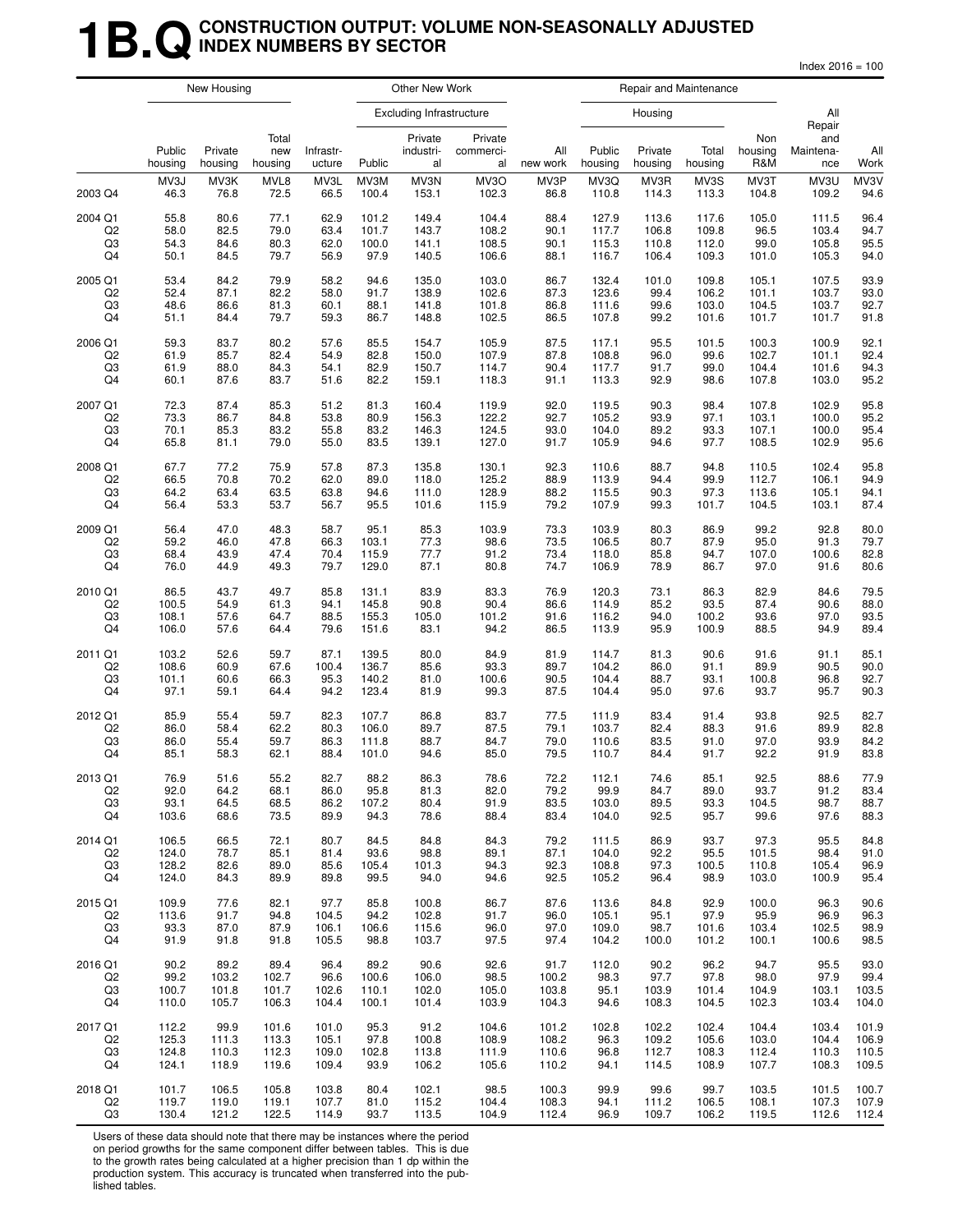### **1B.M** CONSTRUCTION OUTPUT: VOLUME NON-SEASONALLY ADJUSTED **INDEX NUMBERS BY SECTOR**

 $Index 2016 = 100$ 

|                                             |                                                                                  | New Housing                                            |                                                    |                                                     |                                                                | Other New Work                                    |                                                                             |                                                    |                                                                                                              |                                                                              | Repair and Maintenance                             |                                                                                                                |                                                    |                                                            |
|---------------------------------------------|----------------------------------------------------------------------------------|--------------------------------------------------------|----------------------------------------------------|-----------------------------------------------------|----------------------------------------------------------------|---------------------------------------------------|-----------------------------------------------------------------------------|----------------------------------------------------|--------------------------------------------------------------------------------------------------------------|------------------------------------------------------------------------------|----------------------------------------------------|----------------------------------------------------------------------------------------------------------------|----------------------------------------------------|------------------------------------------------------------|
|                                             |                                                                                  |                                                        |                                                    |                                                     |                                                                | <b>Excluding Infrastructure</b>                   |                                                                             |                                                    |                                                                                                              | Housing                                                                      |                                                    |                                                                                                                | All<br>Repair                                      |                                                            |
|                                             | Public<br>housing                                                                | Private<br>housing                                     | Total<br>new<br>housing                            | Infrastr-<br>ucture                                 | Public                                                         | Private<br>industri-<br>al                        | Private<br>commerci-<br>al                                                  | All<br>new work                                    | Public<br>housing                                                                                            | Private<br>housing                                                           | Total<br>housing                                   | Non<br>housing<br>R&M                                                                                          | and<br>Maintena-<br>nce                            | All<br>Work                                                |
| 2012 Aug<br>Sep<br>Oct<br>Nov<br>Dec        | MV3J<br>83.7<br>86.5<br>86.5<br>86.9<br>82.0                                     | MV3K<br>53.4<br>56.6<br>62.7<br>60.4<br>51.7           | MVL8<br>57.7<br>60.8<br>66.0<br>64.2<br>56.0       | MV3L<br>93.5<br>85.7<br>94.4<br>93.0<br>77.7        | MV3M<br>117.9<br>106.7<br>111.5<br>105.7<br>85.8               | MV3N<br>84.2<br>88.2<br>96.3<br>96.0<br>91.5      | MV3O<br>87.1<br>82.0<br>$\begin{array}{c} 92.0 \\ 88.6 \end{array}$<br>74.3 | MV3P<br>80.8<br>78.0<br>85.3<br>82.7<br>70.3       | MV3Q<br>110.3<br>110.6<br>117.7<br>119.0<br>95.4                                                             | MV3R<br>81.2<br>77.7<br>88.3<br>89.0<br>75.8                                 | MV3S<br>89.3<br>86.9<br>96.5<br>97.4<br>81.3       | MV3T<br>98.9<br>94.3<br>97.2<br>98.7<br>80.7                                                                   | MV3U<br>93.9<br>90.4<br>96.8<br>98.0<br>81.0       | MV3V<br>85.4<br>82.3<br>89.3<br>88.0<br>74.0               |
| 2013 Jan<br>Feb<br>Mar<br>Apr<br>May<br>Jun | 66.0<br>76.8<br>87.9<br>84.4<br>89.2<br>102.5                                    | 46.3<br>52.1<br>56.4<br>61.3<br>62.5<br>69.0           | 49.1<br>55.6<br>60.8<br>64.5<br>66.2<br>73.7       | 72.6<br>80.2<br>95.3<br>83.7<br>85.3<br>88.9        | 76.7<br>86.3<br>101.6<br>92.1<br>99.3<br>96.0                  | 81.4<br>91.4<br>86.1<br>82.1<br>81.8<br>80.1      | 74.7<br>76.5<br>84.6<br>80.1<br>84.0<br>82.0                                | 65.5<br>71.3<br>79.8<br>76.5<br>79.4<br>81.7       | 98.3<br>110.6<br>127.5<br>102.5<br>99.8<br>97.4                                                              | 69.7<br>73.8<br>80.4<br>82.1<br>85.5<br>86.7                                 | 77.7<br>84.0<br>93.5<br>87.8<br>89.5<br>89.7       | 82.9<br>92.2<br>102.3<br>92.2<br>94.7<br>94.1                                                                  | 80.2<br>88.0<br>97.8<br>89.9<br>92.0<br>91.8       | 70.6<br>77.1<br>86.1<br>81.2<br>83.7<br>85.2               |
| Jul<br>Aug<br>Sep<br>Oct<br>Nov<br>Dec      | 91.0<br>92.5<br>95.9<br>106.3<br>106.9<br>97.7                                   | 65.3<br>63.5<br>64.7<br>73.2<br>67.9<br>64.6           | 68.9<br>67.5<br>69.1<br>77.8<br>73.4<br>69.2       | 87.9<br>88.9<br>81.9<br>98.0<br>90.6<br>81.1        | 106.2<br>108.5<br>106.9<br>101.2<br>96.6<br>85.3               | 80.2<br>86.4<br>74.7<br>79.9<br>77.7<br>78.1      | 90.8<br>91.1<br>93.8<br>98.3<br>89.5<br>77.4                                | 83.4<br>83.8<br>83.1<br>90.2<br>84.1<br>76.0       | 99.4<br>105.1<br>104.4<br>111.3<br>107.9<br>92.8                                                             | 92.1<br>86.5<br>90.0<br>98.4<br>96.9<br>82.2                                 | 94.1<br>91.7<br>94.0<br>102.0<br>100.0<br>85.1     | 102.5<br>108.2<br>102.7<br>108.1<br>100.5<br>90.1                                                              | 98.2<br>99.6<br>98.2<br>104.9<br>100.2<br>87.6     | 88.5<br>89.3<br>88.3<br>95.3<br>89.7<br>80.0               |
| 2014 Jan<br>Feb<br>Mar<br>Apr<br>May<br>Jun | $92.7$<br>105.3<br>121.5<br>108.7<br>124.2<br>139.1                              | 64.4<br>62.7<br>72.3<br>74.9<br>76.8<br>84.3           | 68.4<br>68.7<br>79.2<br>79.7<br>83.5<br>92.0       | 75.4<br>78.9<br>87.7<br>$80.2$<br>$83.0$<br>81.0    | 77.0<br>80.2<br>96.3<br>94.4<br>91.6<br>94.8                   | 69.4<br>88.6<br>96.4<br>95.1<br>101.0<br>100.2    | 77.9<br>81.8<br>93.2<br>88.7<br>88.8<br>89.8                                | 73.5<br>76.6<br>87.6<br>84.8<br>86.6<br>90.0       | 102.6<br>106.1<br>125.8<br>104.0<br>102.2<br>105.8                                                           | 79.3<br>85.7<br>95.6<br>91.7<br>91.8<br>93.1                                 | 85.8<br>91.4<br>104.0<br>95.1<br>94.7<br>96.6      | 89.3<br>95.3<br>107.5<br>101.4<br>99.8<br>103.2                                                                | 87.5<br>93.2<br>105.7<br>98.2<br>97.1<br>99.8      | 78.3<br>82.4<br>93.8<br>89.4<br>90.3<br>93.4               |
| Jul<br>Aug<br>Sep<br>Oct<br>Nov<br>Dec      | 124.7<br>129.1<br>130.9<br>128.7<br>124.2<br>119.1                               | 85.0<br>78.5<br>84.3<br>89.9<br>85.0<br>78.0           | 90.6<br>85.6<br>90.9<br>95.4<br>90.5<br>83.8       | 86.3<br>82.8<br>87.8<br>93.5<br>92.4<br>83.7        | 103.5<br>108.5<br>104.0<br>107.2<br>100.5<br>90.8              | 103.6<br>98.1<br>102.3<br>93.8<br>95.2<br>92.9    | 95.8<br>91.2<br>96.0<br>100.0<br>95.4<br>88.3                               | 93.3<br>89.8<br>93.8<br>97.6<br>93.6<br>86.3       | 108.7<br>107.2<br>110.6<br>110.3<br>110.9<br>94.4                                                            | 99.2<br>95.3<br>97.3<br>103.3<br>97.6<br>88.4                                | 101.9<br>98.6<br>101.0<br>105.2<br>101.3<br>90.1   | 108.6<br>111.1<br>112.6<br>109.7<br>104.7<br>94.7                                                              | 105.1<br>104.7<br>106.6<br>107.4<br>103.0<br>92.3  | 97.4<br>95.0<br>$98.2$<br>101.0<br>96.8<br>88.4            |
| 2015 Jan<br>Feb<br>Mar<br>Apr<br>May<br>Jun | 98.5<br>110.0<br>121.1<br>116.7<br>106.7<br>117.5                                | 71.9<br>74.1<br>86.7<br>89.9<br>89.2<br>96.2           | 75.7<br>79.1<br>91.5<br>93.6<br>91.6<br>99.2       | 86.1<br>$91.5$<br>115.7<br>107.2<br>103.2<br>103.2  | 75.5<br>84.5<br>97.4<br>91.0<br>92.2<br>99.4                   | 91.0<br>105.1<br>106.3<br>101.5<br>100.6<br>106.2 | 81.8<br>86.6<br>91.7<br>88.2<br>89.4<br>97.3                                | 80.1<br>85.4<br>97.4<br>94.7<br>93.6<br>99.8       | 99.9<br>108.0<br>133.1<br>101.8<br>103.9<br>109.7                                                            | 78.3<br>80.1<br>96.2<br>92.5<br>$\begin{array}{c} 92.3 \\ 100.7 \end{array}$ | 84.3<br>87.9<br>106.4<br>95.1<br>95.5<br>103.2     | 90.6<br>95.6<br>113.8<br>97.0<br>93.3<br>97.3                                                                  | 87.3<br>91.6<br>110.0<br>96.0<br>94.4<br>100.4     | 82.6<br>87.5<br>101.8<br>95.1<br>93.9<br>100.0             |
| Jul<br>Aug<br>Sep<br>Oct<br>Nov<br>Dec      | 97.4<br>88.0<br>94.6<br>93.5<br>91.3<br>91.0                                     | 90.6<br>82.6<br>87.7<br>95.4<br>90.3<br>89.7           | 91.5<br>83.4<br>88.7<br>95.1<br>90.4<br>89.8       | 111.0<br>103.6<br>103.8<br>108.5<br>102.2<br>105.8  | 107.4<br>106.8<br>105.7<br>101.2<br>$101.\overline{8}$<br>93.4 | 118.8<br>112.0<br>116.0<br>107.5<br>108.5<br>95.3 | 98.1<br>94.4<br>95.4<br>104.2<br>99.5<br>88.9                               | 100.1<br>94.3<br>96.6<br>101.5<br>97.4<br>93.2     | 108.2<br>104.8<br>113.9<br>109.5<br>107.4<br>95.7                                                            | 102.3<br>92.6<br>101.3<br>106.0<br>103.4<br>90.6                             | 103.9<br>96.0<br>104.8<br>107.0<br>104.5<br>92.0   | 104.7<br>100.1<br>105.5<br>104.1<br>102.2<br>93.9                                                              | 104.3<br>98.0<br>105.2<br>105.6<br>103.4<br>92.9   | 101.6<br>95.5<br>$99.6$<br>102.9<br>99.5<br>93.1           |
| 2016 Jan<br>Feb<br>Mar<br>Apr<br>May<br>Jun | 81.9<br>84.5<br>104.1<br>88.7<br>95.1<br>113.8                                   | 77.6<br>89.1<br>100.9<br>101.4<br>99.0<br>109.4        | 78.2<br>88.5<br>101.3<br>99.6<br>98.4<br>110.0     | 85.0<br>94.7<br>109.5<br>95.4<br>97.5<br>97.0       | 81.2<br>88.2<br>98.4<br>98.7<br>102.0<br>101.1                 | 81.4<br>88.8<br>101.5<br>103.9<br>110.7<br>103.3  | 86.0<br>93.5<br>98.3<br>95.1<br>98.6<br>101.8                               | 82.2<br>91.1<br>101.7<br>97.6<br>99.3<br>103.9     | 95.2<br>111.1<br>129.6<br>99.0<br>96.4<br>99.5                                                               | 82.4<br>91.6<br>96.5<br>96.2<br>94.2<br>102.5                                | 86.0<br>97.1<br>105.7<br>97.0<br>94.8<br>101.7     | 85.7<br>95.6<br>102.9<br>98.0<br>96.0<br>100.1                                                                 | 85.8<br>96.3<br>104.4<br>97.5<br>95.4<br>100.9     | 83.5<br>92.9<br>102.6<br>97.6<br>97.9<br>102.9             |
| Jul<br>Aug<br>Sep<br>Oct<br>Nov<br>Dec      | 99.7<br>$98.1$<br>104.2<br>107.0<br>110.6<br>112.4                               | 101.7<br>$100.0$<br>$103.8$<br>107.9<br>108.1<br>101.2 | 101.4<br>99.7<br>103.9<br>107.7<br>108.5<br>102.7  | 102.4<br>101.8<br>103.6<br>103.4<br>110.8<br>98.9   | 109.9<br>115.0<br>105.3<br>99.2<br>106.5<br>94.5               | 100.3<br>99.3<br>106.5<br>104.0<br>105.9<br>94.3  | 101.8<br>105.8<br>107.4<br>107.7<br>106.8<br>97.3                           | 102.6<br>103.6<br>105.1<br>105.8<br>108.1<br>99.1  | 94.1<br>92.9<br>98.2<br>96.8<br>98.2<br>88.9                                                                 | 102.9<br>100.8<br>107.9<br>107.6<br>114.7<br>102.6                           | 100.4<br>98.6<br>105.2<br>104.6<br>110.1<br>98.8   | 100.9<br>$\frac{107.8}{106.0}$<br>$106.8$<br>$105.7$<br>$94.4$                                                 | 100.7<br>103.0<br>105.6<br>105.7<br>108.0<br>96.7  | 101.9<br>103.4<br>105.3<br>105.8<br>108.1<br>98.3          |
| 2017 Jan<br>Feb<br>Mar<br>Apr<br>May<br>Jun | $\begin{array}{c} 97.2 \\ 106.9 \end{array}$<br>132.6<br>111.8<br>129.8<br>134.4 | 90.7<br>95.2<br>113.8<br>103.1<br>108.1<br>122.8       | 91.6<br>96.8<br>116.4<br>104.3<br>111.1<br>124.4   | 95.5<br>95.3<br>112.2<br>101.9<br>106.4<br>107.0    | 88.4<br>90.5<br>107.0<br>95.7<br>100.5<br>97.1                 | 84.7<br>91.6<br>97.5<br>93.5<br>95.8<br>113.2     | 95.4<br>103.6<br>114.7<br>104.3<br>111.8<br>110.6                           | 92.7<br>97.6<br>113.2<br>102.4<br>108.6<br>113.6   | 87.3<br>98.6<br>122.6<br>92.0<br>94.2<br>102.6                                                               | 96.2<br>98.7<br>111.8<br>103.2<br>111.2<br>113.3                             | 93.7<br>98.6<br>114.8<br>100.1<br>106.4<br>110.4   | $\begin{array}{c} 93.2 \\ 101.8 \end{array}$<br>$\begin{array}{c} 118.2 \\ 99.2 \\ 103.8 \end{array}$<br>106.1 | $93.4$<br>100.2<br>116.5<br>99.7<br>105.2<br>108.3 | $93.0$<br>$98.5$<br>$114.3$<br>101.5<br>107.4<br>111.8     |
| Jul<br>Aug<br>Sep<br>Oct<br>Nov<br>Dec      | 122.4<br>123.5<br>128.5<br>118.0<br>126.2<br>128.1                               | 109.0<br>111.7<br>110.2<br>120.5<br>122.4<br>113.7     | 110.9<br>113.3<br>112.8<br>120.2<br>122.9<br>115.7 | 107.8<br>110.2<br>109.1<br>112.6<br>110.3<br>105.4  | 96.0<br>112.6<br>99.8<br>96.0<br>94.6<br>91.0                  | 110.6<br>112.6<br>118.3<br>118.7<br>106.5<br>93.3 | 109.0<br>116.2<br>110.5<br>111.6<br>109.8<br>95.6                           | 108.1<br>113.5<br>110.2<br>113.5<br>112.8<br>104.2 | 96.2<br>96.4<br>97.7<br>99.3<br>97.4<br>85.8                                                                 | 114.3<br>112.7<br>111.1<br>120.0<br>123.4<br>100.2                           | 109.3<br>108.2<br>107.4<br>114.2<br>116.2<br>96.2  | 108.9<br>114.1<br>114.3<br>112.6<br>113.6<br>97.1                                                              | 109.1<br>111.0<br>110.7<br>113.4<br>114.9<br>96.6  | 108.4<br>112.6<br>$\frac{110.4}{113.5}$<br>113.5<br>101.6  |
| 2018 Jan<br>Feb<br>Mar<br>Apr<br>May<br>Jun | 88.8<br>98.4<br>117.9<br>105.4<br>115.7<br>138.0                                 | 97.9<br>107.0<br>114.5<br>113.8<br>116.7<br>126.5      | 96.6<br>105.8<br>115.0<br>112.6<br>116.5<br>128.1  | 101.9<br>$99.5$<br>110.1<br>103.3<br>108.4<br>111.5 | 75.5<br>76.9<br>88.7<br>78.4<br>84.2<br>80.4                   | 96.0<br>98.2<br>112.0<br>110.3<br>114.3<br>121.1  | 95.8<br>$97.3$<br>102.5<br>101.9<br>107.1<br>104.2                          | 95.0<br>98.6<br>107.4<br>103.8<br>108.6<br>112.4   | 90.7<br>$\begin{array}{c} 96.1 \\ 112.8 \end{array}$<br>89.0<br>$\begin{array}{c} 93.0 \\ 100.2 \end{array}$ | 96.2<br>$\frac{97.6}{105.0}$<br>104.3<br>114.5<br>114.9                      | 94.7<br>$97.2$<br>107.2<br>100.1<br>108.5<br>110.8 | 97.5<br>$\begin{array}{r} 100.1 \\ 112.8 \\ 104.9 \\ 109.4 \\ 110.1 \end{array}$                               | 96.1<br>98.6<br>109.9<br>102.4<br>109.0<br>110.5   | 95.4<br>$98.6$<br>$108.3$<br>$103.3$<br>$108.7$<br>$111.7$ |
| Jul<br>Aug<br>Sep                           | 125.3<br>120.3<br>145.7                                                          | 124.6<br>119.6<br>119.3                                | 124.7<br>119.7<br>123.0                            | 112.3<br>113.0<br>119.3                             | 94.0<br>97.5<br>89.5                                           | 119.1<br>112.4<br>108.9                           | 104.3<br>106.7<br>103.8                                                     | 112.8<br>111.9<br>112.4                            | 97.3<br>97.2<br>96.2                                                                                         | 117.0<br>108.0<br>104.2                                                      | 111.5<br>105.0<br>102.0                            | 115.2<br>122.5<br>120.7                                                                                        | 113.3<br>113.4<br>111.0                            | 113.0<br>112.4<br>111.9                                    |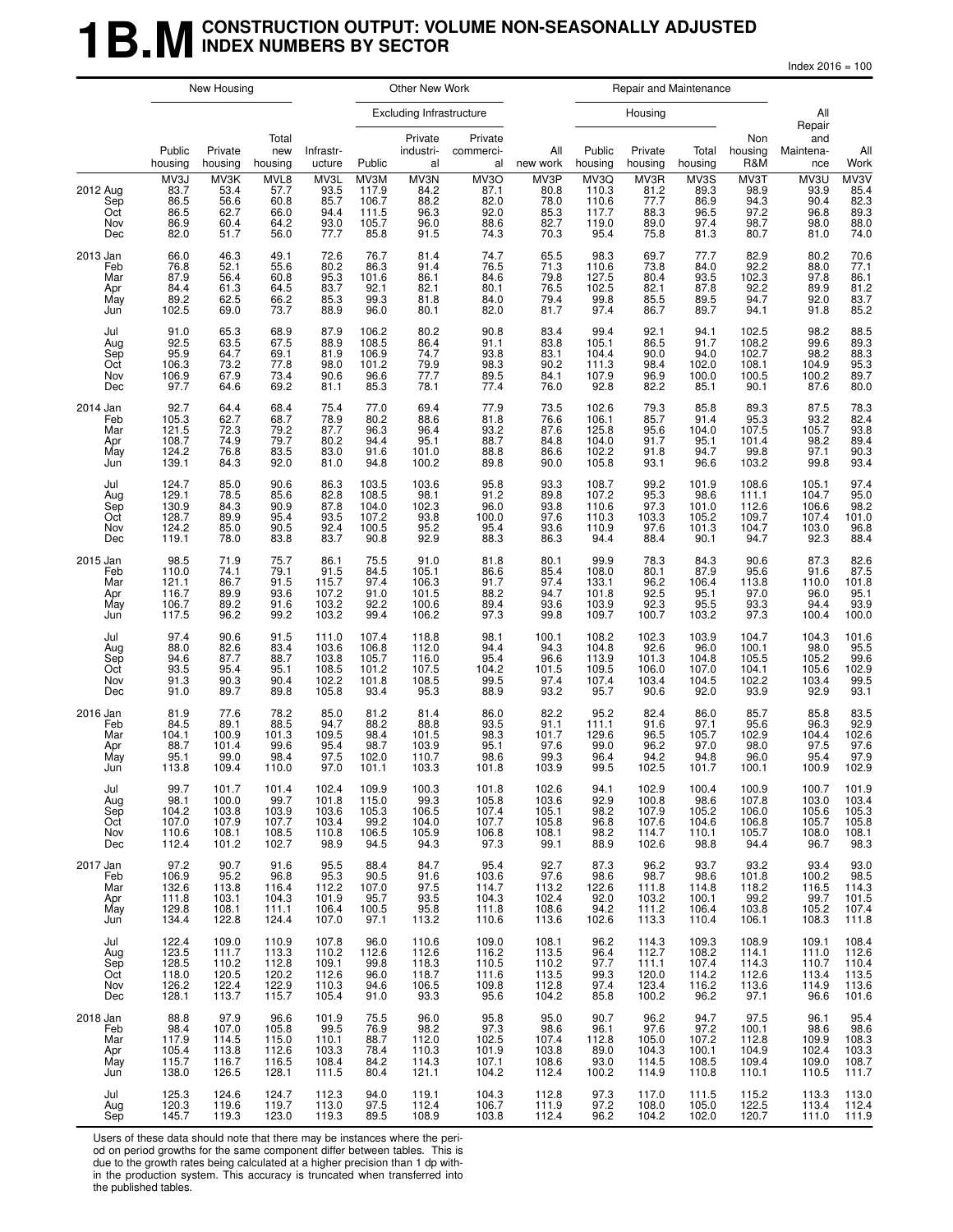### **2A.ACONSTRUCTION OUTPUT: VOLUME SEASONALLY ADJUSTED BY SECTOR**

|                                      |                                                     | New Housing                                             |                                                      |                                                       |                                                    | Other New Work                                               |                                                            |                                                               |                                                              |                                                             | Repair and Maintenance                                       |                                                                 |                                                        |                                                                          |
|--------------------------------------|-----------------------------------------------------|---------------------------------------------------------|------------------------------------------------------|-------------------------------------------------------|----------------------------------------------------|--------------------------------------------------------------|------------------------------------------------------------|---------------------------------------------------------------|--------------------------------------------------------------|-------------------------------------------------------------|--------------------------------------------------------------|-----------------------------------------------------------------|--------------------------------------------------------|--------------------------------------------------------------------------|
|                                      |                                                     |                                                         |                                                      |                                                       |                                                    | <b>Excluding Infrastructure</b>                              |                                                            |                                                               |                                                              | Housing                                                     |                                                              |                                                                 | All<br>Repair                                          |                                                                          |
|                                      | Public<br>housing                                   | Private<br>housing                                      | Total<br>new<br>housing                              | Infrastr-<br>ucture                                   | Public                                             | Private<br>industri-<br>al                                   | Private<br>commerci-<br>al                                 | All<br>new work                                               | Public<br>housing                                            | Private<br>housing                                          | Total<br>housing                                             | Non<br>housing<br>R&M                                           | and<br>Maintena-<br>nce                                | All<br>Work                                                              |
| 1997<br>1998<br>1999<br>2000<br>2001 | MV3W<br>1986<br>1 608<br>1 3 9 5<br>1750<br>1791    | MV3X<br>16 188<br>16 350<br>14 708<br>16 432<br>15 3 39 | MVL9<br>18 123<br>17900<br>16 049<br>18 125<br>17079 | MV3Y<br>12899<br>12 542<br>12 192<br>11 440<br>12 251 | MV3Z<br>5 5 3 2<br>5830<br>6562<br>6216<br>6 2 7 4 | <b>MV42</b><br>8 0 2 7<br>8 1 7 8<br>8 4 3 7<br>7531<br>7694 | MV43<br>23 4 86<br>25 4 53<br>28 4 9 9<br>28 716<br>28 510 | <b>MV44</b><br>67 604<br>69 383<br>71 460<br>71 591<br>71 525 | <b>MV45</b><br>9 3 2 6<br>8712<br>8 3 5 7<br>8 0 8 7<br>7649 | <b>MV46</b><br>19512<br>19 9 20<br>19673<br>19762<br>20 631 | <b>MV47</b><br>29 009<br>28 578<br>27 904<br>27 633<br>27819 | <b>MV48</b><br>22 006<br>22 249<br>22 1 25<br>23 288<br>25 4 20 | MV49<br>50 285<br>50 159<br>49 412<br>50 429<br>52 917 | MV <sub>4</sub> A<br>117 188<br>118 928<br>120 424<br>121 481<br>123 639 |
| 2002<br>2003<br>2004<br>2005<br>2006 | 2 0 2 7<br>2 3 0 7<br>2770<br>2 606<br>3 0 7 1      | 16 716<br>20 867<br>25 3 55<br>26 096<br>26 175         | 18 689<br>23 103<br>28 039<br>28 608<br>29 162       | 13853<br>13 059<br>11 396<br>10 931<br>10 077         | 7939<br>9961<br>11 186<br>10 066<br>9 2 4 5        | 6 1 0 4<br>6445<br>6638<br>6506<br>7054                      | 29 451<br>28 380<br>31 299<br>29 941<br>32 497             | 75 923<br>80 491<br>88 114<br>85 567<br>87 793                | 7 257<br>8 2 0 4<br>9 0 0 2<br>8 9 4 5<br>8560               | 22 340<br>21826<br>21 203<br>19313<br>18 113                | 28 754<br>29 531<br>29 958<br>28 150<br>26 592               | 27 098<br>27 854<br>26 624<br>27 306<br>27 370                  | 55 589<br>57 121<br>56 159<br>55 257<br>53 878         | 130 729<br>137 017<br>144 296<br>140 782<br>141 872                      |
| 2007<br>2008<br>2009<br>2010<br>2011 | 3547<br>3 2 0 5<br>3 2 7 0<br>5 1 1 7<br>5 2 2 8    | 25 749<br>19 981<br>13730<br>16 668<br>18 176           | 29 222<br>23 138<br>16 987<br>21 785<br>23 4 05      | 9937<br>11 046<br>12 653<br>16 113<br>17 459          | 9090<br>10 111<br>12 2 3 7<br>16 136<br>14917      | 6885<br>5 3 2 9<br>3740<br>4 1 4 7<br>3755                   | 35 767<br>36 189<br>27 111<br>26 542<br>27 189             | 90 885<br>86 040<br>72 860<br>84 722<br>86 724                | 8 1 1 0<br>8 3 4 8<br>8 1 1 9<br>8819<br>8 1 0 4             | 17660<br>17857<br>15611<br>17089<br>17 226                  | 25 671<br>26 116<br>23 692<br>25 908<br>25 330               | 28 010<br>28 941<br>26 128<br>22 3 36<br>23 838                 | 53 659<br>55 045<br>49812<br>48 244<br>49 168          | 144 935<br>141 144<br>122 519<br>132 966<br>135 892                      |
| 2012<br>2013<br>2014<br>2015<br>2016 | 4 3 7 6<br>4 6 6 5<br>6 1 5 8<br>5 2 1 5<br>5 1 0 2 | 17 737<br>19 40 6<br>24 335<br>27 137<br>31 189         | 22 113<br>24 0 70<br>30 492<br>32 351<br>36 291      | 15613<br>15 965<br>15 629<br>19 166<br>18 5 21        | 11786<br>10 655<br>10583<br>10 653<br>11 055       | 4 1 1 3<br>3734<br>4 3 3 1<br>4834<br>4572                   | 24 513<br>24 5 20<br>26 059<br>26 743<br>28 768            | 78 137<br>78 945<br>87 094<br>93 747<br>99 208                | 8 2 8 0<br>7940<br>8 1 4 1<br>8 1 8 7<br>7581                | 16 376<br>16 754<br>18 29 2<br>18585<br>19630               | 24 656<br>24 695<br>26 433<br>26 772<br>27 211               | 23 742<br>24 734<br>26 152<br>25 313<br>25 353                  | 48 397<br>49 4 29<br>52 584<br>52 085<br>52 564        | 126 534<br>128 373<br>139 678<br>145 832<br>151 772                      |
| 2017                                 | 6 2 0 5                                             | 34 334                                                  | 40 540                                               | 19 659                                                | 10 771                                             | 4710                                                         | 30 999                                                     | 106 680                                                       | 7 3 9 1                                                      | 21 530                                                      | 28 9 21                                                      | 27 102                                                          | 56 023                                                 | 162 703                                                                  |

Users of these data should note that there may be instances where the pe-

riod on period growths for the same component differ between tables. This is due to the growth rates being calculated at a higher precision than 1 dp

within the production system. This accuracy is truncated when transferred into the published tables.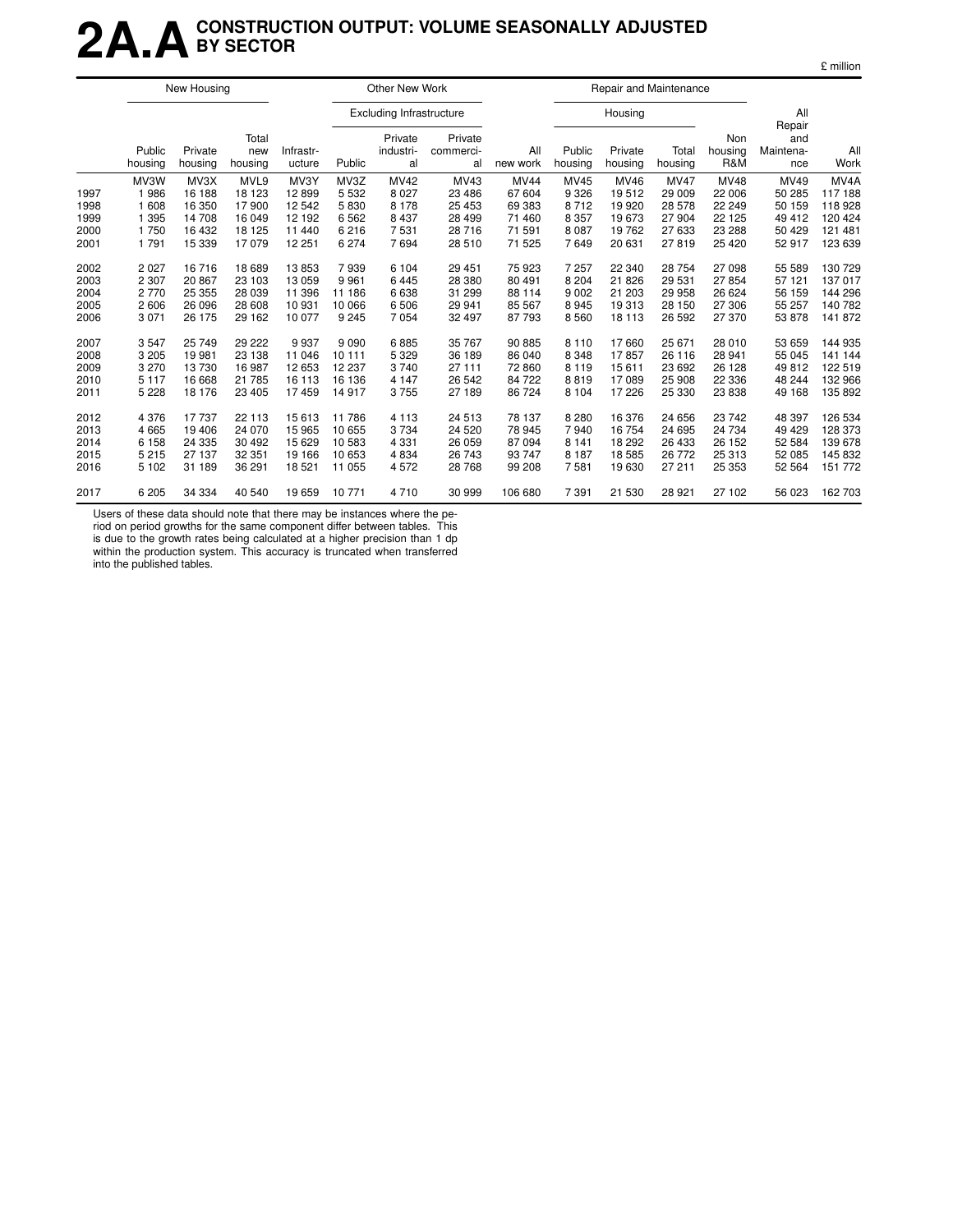### **2A.QCONSTRUCTION OUTPUT: VOLUME SEASONALLY ADJUSTED BY SECTOR**

|                |                   | New Housing        |                         |                     |         | Other New Work                  |                            |                 |                   | Repair and Maintenance |                  |                       |                         |             |
|----------------|-------------------|--------------------|-------------------------|---------------------|---------|---------------------------------|----------------------------|-----------------|-------------------|------------------------|------------------|-----------------------|-------------------------|-------------|
|                |                   |                    |                         |                     |         | <b>Excluding Infrastructure</b> |                            |                 |                   | Housing                |                  |                       | All<br>Repair           |             |
|                | Public<br>housing | Private<br>housing | Total<br>new<br>housing | Infrastr-<br>ucture | Public  | Private<br>industri-<br>al      | Private<br>commerci-<br>al | All<br>new work | Public<br>housing | Private<br>housing     | Total<br>housing | Non<br>housing<br>R&M | and<br>Maintena-<br>nce | All<br>Work |
| 2003 Q4        | MV3W              | MV3X               | MVL9                    | MV3Y                | MV3Z    | <b>MV42</b>                     | MV43                       | <b>MV44</b>     | MV45              | MV46                   | <b>MV47</b>      | <b>MV48</b>           | MV49                    | MV4A        |
|                | 629               | 5845               | 6454                    | 3 1 3 2             | 2 7 6 7 | 1725                            | 7 3 7 6                    | 21 309          | 2 1 5 1           | 5514                   | 7562             | 6886                  | 14 359                  | 35 603      |
| 2004 Q1        | 688               | 6 2 1 0            | 6876                    | 2969                | 2865    | 1745                            | 7755                       | 22 083          | 2 3 0 5           | 5 5 9 9                | 7827             | 7026                  | 14 750                  | 36 773      |
| Q <sub>2</sub> | 706               | 6 307              | 6992                    | 2923                | 2843    | 1676                            | 7934                       | 22 257          | 2 2 3 1           | 5 1 9 0                | 7 3 6 8          | 6555                  | 13 8 20                 | 36 121      |
| Q <sub>3</sub> | 697               | 6 4 0 4            | 7 0 7 9                 | 2822                | 2779    | 1 6 3 4                         | 7898                       | 22 109          | 2 193             | 5318                   | 7433             | 6427                  | 13738                   | 35 887      |
| Q4             | 679               | 6434               | 7091                    | 2682                | 2699    | 1 5 8 3                         | 7713                       | 21 666          | 2 2 7 3           | 5 0 9 7                | 7 3 3 0          | 6616                  | 13851                   | 35 515      |
| 2005 Q1        | 652               | 6475               | 7 104                   | 2 7 3 9             | 2651    | 1 5 5 6                         | 7588                       | 21 5 22         | 2 373             | 4979                   | 7 3 3 6          | 7011                  | 14 286                  | 35 762      |
| Q <sub>2</sub> | 640               | 6642               | 7 2 5 8                 | 2671                | 2570    | 1617                            | 7 5 3 3                    | 21 5 29         | 2 3 6 0           | 4828                   | 7 180            | 6871                  | 13 991                  | 35 502      |
| Q3             | 626               | 6536               | 7 1 3 8                 | 2720                | 2446    | 1 648                           | 7 3 7 8                    | 21 205          | 2 1 2 1           | 4789                   | 6868             | 6769                  | 13 597                  | 34 802      |
| Q4             | 688               | 6443               | 7 108                   | 2801                | 2 3 9 8 | 1685                            | 7 4 4 2                    | 21 310          | 2 0 9 1           | 4717                   | 6767             | 6655                  | 13 3 8 2                | 34 717      |
| 2006 Q1        | 722               | 6413               | 7 1 1 4                 | 2 703               | 2 3 7 9 | 1767                            | 7751                       | 21 621          | 2 0 9 7           | 4712                   | 6774             | 6672                  | 13 407                  | 35 066      |
| Q2             | 758               | 6 5 0 1            | 7 2 3 8                 | 2 5 0 9             | 2319    | 1742                            | 7919                       | 21 658          | 2 0 8 0           | 4636                   | 6682             | 6961                  | 13 630                  | 35 308      |
| Q3             | 790               | 6 601              | 7 3 6 9                 | 2 4 3 6             | 2 2 8 4 | 1748                            | 8 2 5 2                    | 22 041          | 2214              | 4 4 0 7                | 6616             | 6726                  | 13 315                  | 35 4 24     |
| Q4             | 801               | 6 6 6 2            | 7 4 4 2                 | 2 4 2 8             | 2 2 6 3 | 1798                            | 8574                       | 22 472          | 2 1 6 9           | 4 3 5 7                | 6519             | 7011                  | 13 5 27                 | 36 074      |
| 2007 Q1        | 885               | 6661               | 7526                    | 2 3 9 4             | 2 2 5 4 | 1821                            | 8737                       | 22 714          | 2 160             | 4 4 6 2                | 6 6 0 8          | 7 1 3 7               | 13740                   | 36 5 24     |
| Q2             | 904               | 6526               | 7412                    | 2 4 3 8             | 2 2 6 0 | 1808                            | 8923                       | 22 8 36         | 2 0 0 3           | 4 5 0 2                | 6474             | 6950                  | 13 4 15                 | 36 356      |
| Q <sub>3</sub> | 886               | 6 3 8 8            | 7 2 5 6                 | 2510                | 2 2 8 3 | 1 6 9 2                         | 8892                       | 22 6 26         | 1932              | 4 2 8 8                | 6 1 9 2          | 6880                  | 13 069                  | 35816       |
| Q4             | 872               | 6 1 7 4            | 7 0 2 9                 | 2 5 9 5             | 2 2 9 3 | 1 5 6 4                         | 9 2 1 6                    | 22 709          | 2015              | 4 4 0 8                | 6 3 9 7          | 7043                  | 13 435                  | 36 238      |
| 2008 Q1        | 836               | 5867               | 6686                    | 2698                | 2 4 2 2 | 1 5 4 1                         | 9 4 7 5                    | 22 858          | 2 0 2 3           | 4 3 9 4                | 6 3 9 3          | 7 2 9 4               | 13 685                  | 36 625      |
| Q2             | 824               | 5 3 2 1            | 6 1 3 2                 | 2802                | 2486    | 1 376                           | 9 1 4 0                    | 21 980          | 2 1 5 7           | 4517                   | 6654             | 7591                  | 14 244                  | 36 224      |
| Q3             | 803               | 4 7 2 1            | 5513                    | 2872                | 2595    | 1 2 7 9                         | 9 1 4 6                    | 21 477          | 2 1 1 0           | 4 3 2 7                | 6422             | 7 2 7 7               | 13 700                  | 35 195      |
| Q4             | 742               | 4 0 7 2            | 4806                    | 2674                | 2609    | 1 1 3 3                         | 8428                       | 19 725          | 2 0 5 7           | 4619                   | 6648             | 6780                  | 13416                   | 33 101      |
| 2009 Q1        | 694               | 3585               | 4 2 7 3                 | 2 7 3 1             | 2641    | 975                             | 7640                       | 18 317          | 1919              | 4 0 0 6                | 5 9 0 8          | 6558                  | 12 460                  | 30 744      |
| Q2             | 727               | 3 4 4 5            | 4 1 6 6                 | 2978                | 2872    | 909                             | 7 1 7 6                    | 18 142          | 2 0 0 1           | 3854                   | 5846             | 6 3 9 7               | 12 240                  | 30 357      |
| Q3             | 855               | 3 2 7 1            | 4 1 2 4                 | 3 1 8 3             | 3 2 0 5 | 897                             | 6421                       | 17863           | 2 1 4 5           | 4 1 1 5                | 6 2 5 0          | 6880                  | 13 129                  | 30 898      |
| Q4             | 995               | 3 4 2 9            | 4 4 2 4                 | 3762                | 3519    | 959                             | 5874                       | 18 538          | 2 0 5 4           | 3635                   | 5689             | 6 2 9 4               | 11 983                  | 30 521      |
| 2010 Q1        | 1 1 6 7           | 3746               | 4913                    | 4 190               | 3 9 2 4 | 986                             | 6460                       | 20 473          | 2 2 0 9           | 3958                   | 6 1 6 7          | 5 3 4 2               | 11 509                  | 31 982      |
| Q2             | 1 2 3 2           | 4 1 1 2            | 5 3 4 5                 | 4 3 1 5             | 4 0 9 1 | 1 0 2 3                         | 6585                       | 21 360          | 2 2 6 6           | 4 2 2 1                | 6487             | 5706                  | 12 192                  | 33 552      |
| Q <sub>3</sub> | 1 377             | 4 4 2 1            | 5797                    | 4 0 2 2             | 3956    | 1 1 8 8                         | 6935                       | 21 899          | 2 1 9 5           | 4 4 9 7                | 6692             | 5579                  | 12 271                  | 34 170      |
| Q4             | 1 3 4 1           | 4 3 8 9            | 5729                    | 3586                | 4 1 6 4 | 949                             | 6 5 6 2                    | 20 991          | 2 1 4 9           | 4413                   | 6 5 6 2          | 5709                  | 12 271                  | 33 262      |
| 2011 Q1        | 1 3 8 7           | 4 4 6 4            | 5851                    | 4 177               | 4 1 3 4 | 932                             | 6 5 0 3                    | 21 597          | 2 0 6 3           | 4 2 7 9                | 6 3 4 3          | 5883                  | 12 2 2 6                | 33 823      |
| Q2             | 1 3 3 6           | 4531               | 5867                    | 4610                | 3805    | 964                             | 6788                       | 22 033          | 2 0 5 7           | 4 2 4 5                | 6 3 0 3          | 5856                  | 12 159                  | 34 193      |
| Q3             | 1 2 8 4           | 4 6 4 9            | 5933                    | 4 3 5 8             | 3562    | 918                             | 6910                       | 21 681          | 1985              | 4 2 5 6                | 6 2 4 1          | 6018                  | 12 259                  | 33 940      |
| Q4             | 1 2 2 2           | 4 5 3 2            | 5 7 5 4                 | 4314                | 3416    | 940                             | 6989                       | 21 4 12         | 1998              | 4 4 4 5                | 6444             | 6081                  | 12 5 24                 | 33 936      |
| 2012 Q1        | 1 1 6 3           | 4 6 9 1            | 5854                    | 3977                | 3 200   | 1014                            | 6 3 8 4                    | 20 4 29         | 2011              | 4 3 1 5                | 6 3 2 6          | 6028                  | 12 3 54                 | 32 783      |
| Q2             | 1 0 4 9           | 4 3 3 9            | 5 3 8 8                 | 3693                | 2952    | 1 0 1 3                         | 6 3 4 9                    | 19 395          | 2 0 4 9           | 4 0 9 8                | 6 1 4 8          | 5965                  | 12 113                  | 31 508      |
| Q3             | 1 0 9 3           | 4 2 7 3            | 5 3 6 5                 | 3946                | 2859    | 998                             | 5842                       | 19 010          | 2 1 1 2           | 4 0 4 9                | 6 1 6 1          | 5833                  | 11 994                  | 31 004      |
| Q4             | 1 0 7 1           | 4 4 3 4            | 5 5 0 5                 | 3996                | 2775    | 1 0 8 8                         | 5938                       | 19 302          | 2 108             | 3913                   | 6 0 21           | 5915                  | 11 937                  | 31 239      |
| 2013 Q1        | 1 0 4 7           | 4 3 8 8            | 5 4 3 5                 | 3 9 8 9             | 2628    | 1 0 2 9                         | 6 0 0 4                    | 19 085          | 2 0 3 8           | 4 0 38                 | 6 0 7 6          | 5989                  | 12 065                  | 31 150      |
| Q <sub>2</sub> | 1 1 2 7           | 4 800              | 5927                    | 3974                | 2679    | 904                             | 5969                       | 19 452          | 1966              | 4 1 3 3                | 6 0 9 9          | 6 1 0 3               | 12 201                  | 31 653      |
| Q3             | 1 1 8 4           | 4 9 7 3            | 6 157                   | 3931                | 2740    | 897                             | 6 3 4 3                    | 20 069          | 1949              | 4 2 8 0                | 6 2 2 9          | 6 2 6 4               | 12 493                  | 32 561      |
| Q4             | 1 307             | 5 2 4 5            | 6 5 5 2                 | 4 0 7 0             | 2608    | 904                             | 6 2 0 5                    | 20 339          | 1988              | 4 3 0 3                | 6 2 9 1          | 6379                  | 12 670                  | 33 008      |
| 2014 Q1        | 1 4 2 3           | 5 6 5 5            | 7078                    | 3 9 0 7             | 2 5 2 7 | 999                             | 6 4 0 5                    | 20 916          | 2024              | 4579                   | 6 6 0 3          | 6315                  | 12918                   | 33 835      |
| Q <sub>2</sub> | 1 5 3 5           | 5878               | 7413                    | 3763                | 2618    | 1 1 2 2                         | 6473                       | 21 390          | 2 0 38            | 4 5 4 8                | 6586             | 6606                  | 13 192                  | 34 583      |
| Q3             | 1 6 3 2           | 6 3 6 5            | 7997                    | 3894                | 2690    | 1 1 2 4                         | 6 5 0 4                    | 22 208          | 2 0 5 7           | 4 6 5 2                | 6710             | 6651                  | 13 360                  | 35 5 69     |
| Q4             | 1 5 6 8           | 6 4 3 7            | 8 0 0 4                 | 4 0 64              | 2748    | 1 0 8 6                         | 6676                       | 22 579          | 2021              | 4513                   | 6 5 3 4          | 6580                  | 13 114                  | 35 692      |
| 2015 Q1        | 1 4 6 5           | 6567               | 8 0 3 2                 | 4706                | 2 5 6 5 | 1 207                           | 6 5 6 4                    | 23 0 74         | 2 0 5 3           | 4 4 8 4                | 6 5 3 6          | 6485                  | 13 0 21                 | 36 096      |
| Q <sub>2</sub> | 1 4 0 3           | 6853               | 8 2 5 6                 | 4857                | 2635    | 1 1 6 8                         | 6650                       | 23 5 65         | 2 0 5 5           | 4686                   | 6741             | 6 2 3 3               | 12973                   | 36 539      |
| Q3             | 1 1 8 8           | 6707               | 7894                    | 4 8 2 6             | 2720    | 1 2 6 6                         | 6 6 27                     | 23 333          | 2 0 6 3           | 4 709                  | 6 7 7 3          | 6218                  | 12 990                  | 36 324      |
| Q4             | 1 1 5 8           | 7010               | 8 1 6 9                 | 4 7 7 7             | 2732    | 1 1 9 4                         | 6902                       | 23 774          | 2016              | 4706                   | 6722             | 6378                  | 13 100                  | 36 874      |
| 2016 Q1        | 1 2 1 2           | 7512               | 8725                    | 4 650               | 2671    | 1 107                           | 6970                       | 24 122          | 1999              | 4 7 2 5                | 6724             | 6 1 4 1               | 12 8 65                 | 36 988      |
| Q <sub>2</sub> | 1 2 2 0           | 7 7 0 4            | 8924                    | 4 4 9 8             | 2809    | 1 1 9 0                         | 7 1 3 0                    | 24 550          | 1925              | 4776                   | 6701             | 6 3 6 9               | 13 0 70                 | 37 620      |
| Q3             | 1 2 8 1           | 7862               | 9 1 4 3                 | 4 6 5 3             | 2801    | 1 1 0 7                         | 7 2 4 5                    | 24 950          | 1808              | 4974                   | 6782             | 6 3 0 1               | 13 083                  | 38 033      |
| Q4             | 1 3 8 9           | 8 1 1 0            | 9499                    | 4 722               | 2 7 7 3 | 1 1 6 8                         | 7422                       | 25 5 85         | 1848              | 5 1 5 5                | 7 0 0 3          | 6542                  | 13 545                  | 39 130      |
| 2017 Q1        | 1 4 9 4           | 8 3 4 3            | 9837                    | 4873                | 2841    | 1 1 1 2                         | 7902                       | 26 5 64         | 1847              | 5 3 2 6                | 7 1 7 3          | 6722                  | 13895                   | 40 460      |
| Q <sub>2</sub> | 1 5 4 5           | 8 3 9 3            | 9938                    | 4896                | 2750    | 1 1 3 8                         | 7835                       | 26 557          | 1875              | 5 3 7 5                | 7 250            | 6714                  | 13 964                  | 40 521      |
| Q3             | 1591              | 8 5 3 2            | 10 123                  | 4 9 4 0             | 2619    | 1 2 4 2                         | 7752                       | 26 676          | 1842              | 5 4 0 5                | 7 2 4 6          | 6814                  | 14 060                  | 40 736      |
| Q4             | 1577              | 9 0 6 6            | 10 642                  | 4 9 5 0             | 2561    | 1 2 1 9                         | 7511                       | 26 882          | 1828              | 5424                   | 7 2 5 3          | 6851                  | 14 104                  | 40 986      |
| 2018 Q1        | 1 3 5 4           | 9 0 0 8            | 10 362                  | 5 0 4 4             | 2 4 0 9 | 1 2 4 4                         | 7443                       | 26 502          | 1803              | 5 2 7 8                | 7 0 8 1          | 6765                  | 13846                   | 40 348      |
| Q2             | 1461              | 8847               | 10 308                  | 5 0 7 0             | 2 2 4 5 | 1 2 8 9                         | 7 5 0 5                    | 26 418          | 1836              | 5 4 2 6                | 7 2 6 2          | 7 0 0 5               | 14 267                  | 40 685      |
| Q3             | 1638              | 9 3 5 4            | 10 992                  | 5 261               | 2 3 2 3 | 1 2 3 0                         | 7 3 4 3                    | 27 149          | 1870              | 5 3 0 2                | 7 172            | 7 2 3 5               | 14 407                  | 41 555      |

Users of these data should note that there may be instances where the pe-

riod on period growths for the same component differ between tables. This is due to the growth rates being calculated at a higher precision than 1 dp within the production system. This accuracy is truncated when transferred into the published tables.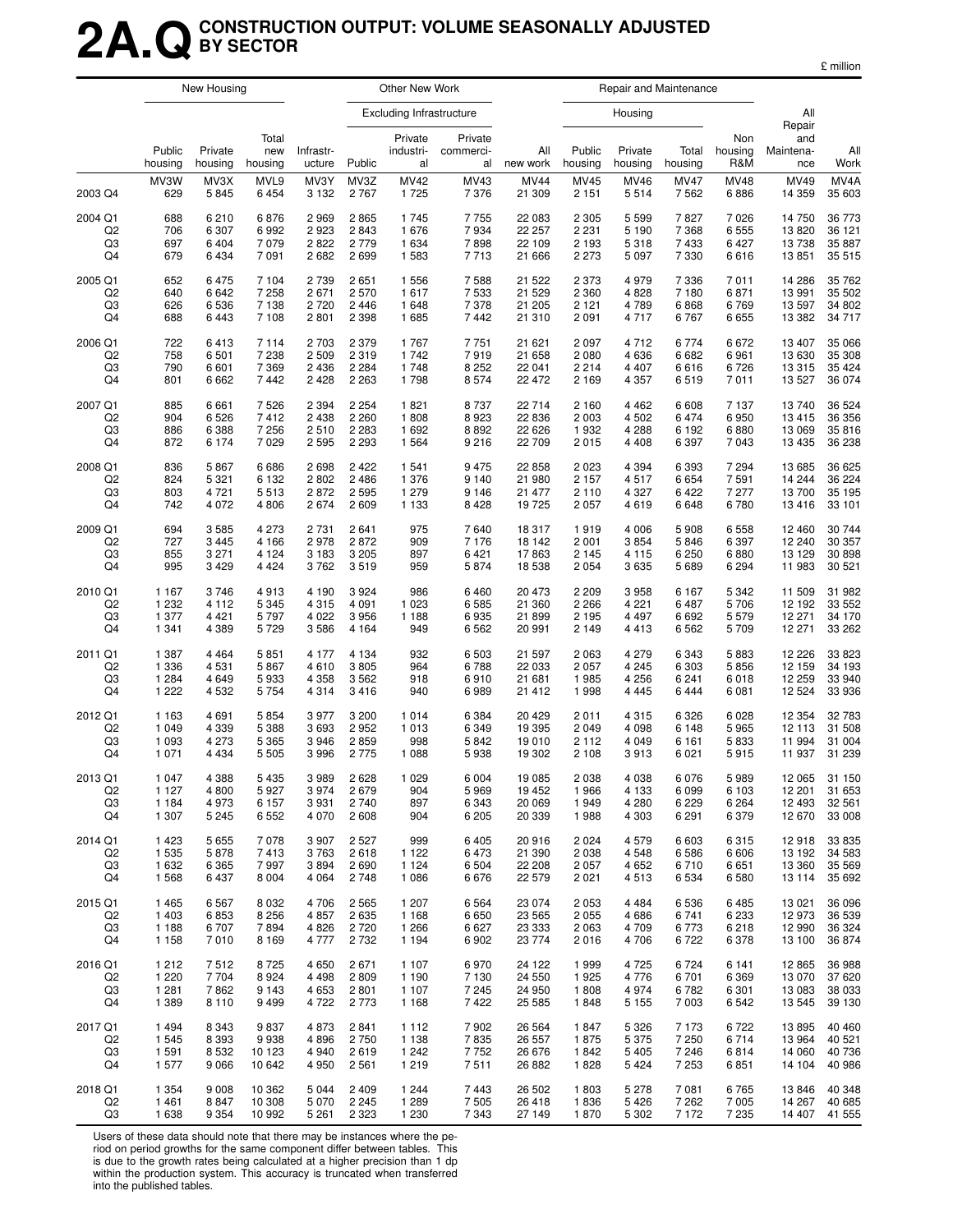### **2A.MCONSTRUCTION OUTPUT: VOLUME SEASONALLY ADJUSTED BY SECTOR**

£ million

|                                             |                                         | New Housing                                                    |                                                              |                                                                |                                         | Other New Work                                 |                                                                |                                                             |                                         | Repair and Maintenance                                             |                                                                |                                                             |                                                                |                                                                                    |
|---------------------------------------------|-----------------------------------------|----------------------------------------------------------------|--------------------------------------------------------------|----------------------------------------------------------------|-----------------------------------------|------------------------------------------------|----------------------------------------------------------------|-------------------------------------------------------------|-----------------------------------------|--------------------------------------------------------------------|----------------------------------------------------------------|-------------------------------------------------------------|----------------------------------------------------------------|------------------------------------------------------------------------------------|
|                                             |                                         |                                                                |                                                              |                                                                |                                         | Excluding Infrastructure                       |                                                                |                                                             |                                         | Housing                                                            |                                                                |                                                             | All<br>Repair                                                  |                                                                                    |
|                                             | Public<br>housing                       | Private<br>housing                                             | Total<br>new<br>housing                                      | Infrastr-<br>ucture                                            | Public                                  | Private<br>industri-<br>al                     | Private<br>commerci-<br>al                                     | All<br>new work                                             | Public<br>housing                       | Private<br>housing                                                 | Total<br>housing                                               | Non<br>housing<br>R&M                                       | and<br>Maintena-<br>nce                                        | All<br>Work                                                                        |
| 2012 Aug<br>Sep<br>Oct<br>Nov<br>Dec        | MV3W<br>357<br>360<br>354<br>356<br>361 | MV3X<br>1 3 8 0<br>1 4 8 0<br>1 4 7 9<br>1 501<br>1 4 5 4      | MVL9<br>1738<br>1840<br>1833<br>1857<br>1815                 | MV3Y<br>1 409<br>1 3 2 8<br>1 3 4 6<br>1 3 5 2<br>1 2 9 8      | MV3Z<br>957<br>950<br>980<br>921<br>874 | <b>MV42</b><br>322<br>338<br>359<br>362<br>367 | MV43<br>1 970<br>1 9 2 4<br>1972<br>1965<br>2 0 0 2            | <b>MV44</b><br>6 3 9 6<br>6 380<br>6489<br>6457<br>6 3 5 7  | MV45<br>699<br>709<br>706<br>712<br>690 | <b>MV46</b><br>1 3 2 5<br>1 2 8 2<br>1 2 8 0<br>1 3 0 5<br>1 3 2 8 | <b>MV47</b><br>2 0 2 4<br>1 9 9 1<br>1986<br>2017<br>2018      | MV48<br>1913<br>1940<br>1937<br>2 0 3 9<br>1940             | MV49<br>3 9 3 7<br>3931<br>3923<br>4 0 5 6<br>3958             | MV4A<br>10 333<br>$\begin{array}{c} 10311 \\ 10412 \\ 10513 \end{array}$<br>10 315 |
| 2013 Jan<br>Feb<br>Mar<br>Apr<br>May<br>Jun | 343<br>357<br>348<br>372<br>375<br>380  | 1 4 0 8<br>1517<br>1 4 6 4<br>1566<br>1 573<br>1661            | 1751<br>1873<br>1811<br>1937<br>1948<br>2 0 4 2              | 1 2 8 5<br>1 3 4 1<br>1 3 6 3<br>1 3 0 2<br>1 2 9 8<br>1 3 7 4 | 840<br>894<br>895<br>868<br>908<br>903  | 361<br>346<br>322<br>310<br>297<br>297         | 2 0 2 2<br>1983<br>1999<br>1977<br>2 0 0 2<br>1990             | 6 258<br>6 4 3 7<br>6 3 9 0<br>6 3 9 4<br>6452<br>6606      | 674<br>690<br>674<br>679<br>646<br>640  | 1 3 3 6<br>1 3 5 4<br>1 3 4 8<br>1 3 4 3<br>1 3 8 1<br>1 4 0 9     | 2010<br>2 0 4 4<br>2 0 2 2<br>2 0 2 2<br>2 0 2 7<br>2 0 4 9    | 1972<br>2027<br>1989<br>2 0 0 2<br>2 0 3 3<br>2068          | 3983<br>4 0 7 1<br>4 0 1 1<br>4 0 24<br>4 0 6 0<br>4 1 1 7     | 10 241<br>10 508<br>10 401<br>10418<br>10 513<br>10 723                            |
| Jul<br>Aug<br>Sep<br>Oct<br>Nov<br>Dec      | 389<br>395<br>400<br>439<br>442<br>425  | 1 623<br>1677<br>1673<br>1738<br>1723<br>1 7 8 4               | 2012<br>2072<br>2 0 7 3<br>2 1 7 7<br>2 1 6 6<br>2 2 0 9     | 1 3 1 8<br>1 3 5 9<br>1 2 5 5<br>1 4 0 3<br>1 3 3 4<br>1 3 3 3 | 902<br>897<br>941<br>896<br>859<br>853  | 288<br>328<br>281<br>298<br>292<br>314         | 2 0 5 9<br>2 1 1 0<br>2 1 7 4<br>2 1 2 0<br>2 0 4 4<br>2 0 4 1 | 6579<br>6767<br>6723<br>6893<br>6695<br>6 751               | 622<br>673<br>654<br>669<br>657<br>662  | 1 4 0 9<br>1 4 3 2<br>1 4 3 9<br>1 4 3 6<br>1 4 5 9<br>1 4 0 9     | 2 0 3 1<br>2 1 0 5<br>2 0 9 3<br>2 1 0 5<br>2 1 1 5<br>2 0 7 1 | 2050<br>2 1 3 3<br>2 0 8 0<br>2 1 5 5<br>2 1 0 3<br>2 1 2 1 | 4 0 8 1<br>4 2 3 8<br>4 1 7 3<br>4 2 6 0<br>4219<br>4 1 9 1    | 10 660<br>11 005<br>10 897<br>11 153<br>10914<br>10 942                            |
| 2014 Jan<br>Feb<br>Mar<br>Apr<br>May<br>Jun | 456<br>479<br>488<br>476<br>523<br>536  | 1955<br>1825<br>1876<br>1914<br>1968<br>1995                   | 2411<br>2 3 0 3<br>2 3 6 3<br>2 3 9 1<br>2 4 9 1<br>2 5 3 1  | 1 3 3 3<br>1 3 1 8<br>1 2 5 6<br>1 2 4 7<br>1 2 7 9<br>1 2 3 8 | 841<br>832<br>854<br>889<br>850<br>879  | 310<br>337<br>351<br>374<br>373<br>376         | 2 0 9 1<br>2 1 0 5<br>2 2 0 8<br>2 1 7 9<br>2 1 4 8<br>2 1 4 7 | 6987<br>6896<br>7 0 34<br>7 0 7 9<br>7 140<br>7 1 7 1       | 701<br>662<br>662<br>684<br>672<br>682  | 1483<br>1 553<br>1 5 4 3<br>1 5 4 8<br>1518<br>1 4 8 2             | 2 1 8 4<br>2 2 1 4<br>2 2 0 5<br>2 2 3 2<br>2 1 9 1<br>2 1 6 3 | 2119<br>2 0 9 7<br>2098<br>2 1 9 9<br>2 183<br>2 2 2 5      | 4 3 0 3<br>4312<br>4 3 0 3<br>4 4 3 1<br>4 3 7 3<br>4 3 8 8    | 11 290<br>11 208<br>11 337<br>11 510<br>11 513<br>11 559                           |
| Jul<br>Aug<br>Sep<br>Oct<br>Nov<br>Dec      | 532<br>551<br>548<br>536<br>518<br>514  | 2 1 1 1<br>2 1 0 8<br>2 1 4 6<br>2 1 3 5<br>2 1 9 1<br>2 1 1 0 | 2643<br>2660<br>2694<br>2671<br>2 7 0 9<br>2 6 2 4           | 1 2 9 1<br>1 2 7 9<br>1 3 2 4<br>1 3 3 9<br>1 375<br>1 350     | 880<br>910<br>901<br>950<br>909<br>889  | 375<br>371<br>378<br>352<br>359<br>375         | 2 1 7 3<br>2 1 4 8<br>2 1 8 3<br>2 1 6 1<br>2 2 3 8<br>2 2 7 6 | 7 3 6 2<br>7 3 6 7<br>7480<br>7474<br>7590<br>7515          | 683<br>696<br>679<br>666<br>691<br>664  | 1 5 2 1<br>1 608<br>1 5 2 3<br>1515<br>1 504<br>1 4 9 4            | 2 2 0 4<br>2 3 0 3<br>2 2 0 3<br>2 1 8 1<br>2 1 9 4<br>2 1 5 9 | 2 177<br>2 233<br>2 240<br>2 1 8 4<br>2219<br>2 177         | 4 3 8 1<br>4537<br>4 4 4 2<br>4 3 6 5<br>4413<br>4 3 3 6       | 11 743<br>11 904<br>11 922<br>12 003<br>11 850                                     |
| 2015 Jan<br>Feb<br>Mar<br>Apr<br>May<br>Jun | 481<br>500<br>484<br>511<br>449<br>443  | 2 2 1 0<br>2 1 4 7<br>2 2 0 9<br>2 2 9 0<br>2 3 2 7<br>2 2 3 5 | 2691<br>2647<br>2 6 9 3<br>2801<br>2776<br>2679              | 1 539<br>1 5 2 9<br>1 638<br>1 667<br>1618<br>1 572            | 835<br>875<br>856<br>856<br>869<br>910  | 412<br>404<br>391<br>398<br>373<br>396         | 2 2 1 7<br>2 2 0 9<br>2 1 3 8<br>2 1 6 1<br>2 1 9 7<br>2 2 9 2 | 7693<br>7665<br>7716<br>7884<br>7833<br>7849                | 691<br>675<br>687<br>666<br>695<br>694  | 1 4 9 2<br>1 4 6 5<br>1 5 2 6<br>1 5 5 4<br>1 5 5 6<br>1 576       | 2 1 8 3<br>2 140<br>2 2 1 4<br>2 2 2 0<br>2 2 5 1<br>2 2 6 9   | 2 1 8 5<br>2 1 0 6<br>2 194<br>2099<br>2077<br>2057         | 4 3 6 9<br>4 2 4 5<br>4 4 0 7<br>4319<br>4 3 2 8<br>4 3 2 6    | 12 062<br>11 910<br>$12$ $124$<br>12 202<br>12 161<br>12 176                       |
| Jul<br>Aug<br>Sep<br>Oct<br>Nov<br>Dec      | 416<br>378<br>393<br>387<br>380<br>391  | 2 2 4 8<br>2 2 2 3<br>2 2 3 6<br>2 3 0 7<br>2 2 8 8<br>2415    | 2 6 6 4<br>2 6 0 2<br>2629<br>2694<br>2 6 6 8<br>2807        | 1657<br>1 601<br>1 5 6 8<br>1 576<br>1498<br>1 703             | 912<br>893<br>914<br>914<br>907<br>911  | 429<br>418<br>419<br>401<br>406<br>387         | 2 2 3 1<br>2 2 2 4<br>2 1 7 2<br>2 3 1 0<br>2 3 1 1<br>2 2 8 1 | 7893<br>7738<br>7702<br>7895<br>7790<br>8 0 8 9             | 681<br>682<br>700<br>675<br>665<br>676  | 1 5 6 6<br>1 5 5 9<br>1 5 8 4<br>1 5 9 0<br>1 572<br>1 544         | 2 2 4 7<br>2 2 4 1<br>2 2 8 4<br>2 2 6 5<br>2 2 3 8<br>2 2 1 9 | 2 1 0 4<br>2018<br>2096<br>2 1 0 8<br>2 1 2 1<br>2 1 4 9    | 4 3 5 1<br>4 2 5 9<br>4 3 8 0<br>4 3 7 3<br>4 3 5 9<br>4 3 6 8 | 12 244<br>11 997<br>12 082<br>12 268<br>12 148<br>12 457                           |
| 2016 Jan<br>Feb<br>Mar<br>Apr<br>May<br>Jun | 410<br>392<br>410<br>393<br>399<br>427  | 2419<br>2 5 6 8<br>2 5 2 6<br>2621<br>2 5 4 1<br>2 5 4 1       | 2829<br>2960<br>2936<br>3 0 1 4<br>2941<br>2969              | 1 542<br>1 577<br>1 5 3 0<br>1 504<br>1510<br>1484             | 910<br>908<br>853<br>941<br>943<br>925  | 369<br>346<br>392<br>392<br>414<br>384         | 2 3 5 9<br>2 3 5 7<br>2 2 5 5<br>2 3 6 4<br>2 3 7 1<br>2 3 9 5 | 8 0 0 8<br>8 1 4 8<br>7966<br>8 2 1 5<br>8 1 7 9<br>8 1 5 6 | 669<br>670<br>659<br>660<br>638<br>627  | 1 5 9 2<br>1 5 6 0<br>1 573<br>1 5 9 3<br>1 5 6 8<br>1616          | 2 2 6 2<br>2 230<br>2 232<br>2 253<br>2 2 0 6<br>2 2 4 2       | 2099<br>2093<br>1949<br>2151<br>2 1 0 4<br>2 1 1 5          | 4 3 6 1<br>4 3 2 3<br>4 1 8 1<br>4 4 0 3<br>4310<br>4 3 5 7    | 12 3 69<br>$\frac{12}{12}$ 471<br>12 147<br>12 619<br>12 489<br>12 513             |
| Jul<br>Aug<br>Sep<br>Oct<br>Nov<br>Dec      | 426<br>422<br>434<br>445<br>464<br>480  | 2 609<br>2 600<br>2 6 5 3<br>2655<br>2694<br>2761              | 3 0 3 4<br>3 0 2 3<br>3 0 8 7<br>3 100<br>3 1 5 8<br>3 2 4 1 | 1 5 6 3<br>1 5 2 8<br>1 5 6 2<br>1 5 2 1<br>1 5 9 8<br>1 603   | 962<br>929<br>910<br>911<br>933<br>930  | 362<br>366<br>379<br>387<br>395<br>386         | 2 4 0 0<br>2 4 0 2<br>2 4 4 3<br>2 4 4 3<br>2444<br>2 5 3 5    | 8 3 2 2<br>8 2 4 7<br>8381<br>8 3 6 2<br>8528<br>8696       | 613<br>589<br>606<br>608<br>604<br>635  | 1 6 3 9<br>1 640<br>1 6 9 5<br>1 649<br>1 7 3 0<br>1 7 7 6         | 2 252<br>2 229<br>2 301<br>2 2 5 7<br>2 3 3 4<br>2412          | 2093<br>2 1 0 6<br>2 101<br>2 198<br>2 153<br>2 192         | 4 3 4 6<br>4 3 3 5<br>4 4 0 2<br>4 4 5 5<br>4 4 8 7<br>4 6 0 3 | 12 668<br>12 583<br>12 783<br>12 816<br>13 015<br>13 299                           |
| 2017 Jan<br>Feb<br>Mar<br>Apr<br>May<br>Jun | 479<br>486<br>528<br>494<br>544<br>506  | 2780<br>2771<br>2792<br>2 7 7 1<br>2 7 5 0<br>2873             | 3 2 5 9<br>3 257<br>3 3 2 0<br>3 2 6 5<br>3 2 9 4<br>3 3 7 9 | 1706<br>1 5 9 4<br>1 573<br>1 644<br>1 6 2 7<br>1 6 2 6        | 967<br>949<br>925<br>936<br>923<br>891  | 368<br>368<br>376<br>368<br>365<br>405         | 2 562<br>2 644<br>2696<br>2623<br>2619<br>2 5 9 2              | 8862<br>8812<br>8890<br>8836<br>8828<br>8893                | 602<br>618<br>627<br>624<br>616<br>635  | 1788<br>1766<br>1 7 7 2<br>1791<br>1802<br>1781                    | 2 390<br>2 384<br>2 3 9 9<br>2415<br>2418<br>2416              | 2 230<br>2 262<br>2 2 3 0<br>2 246<br>2 231<br>2 2 3 8      | 4620<br>4 6 4 6<br>4 6 2 9<br>4661<br>4649<br>4 6 5 4          | 13 4 83<br>13 458<br>13 519<br>13 497<br>13 477<br>13 547                          |
| Jul<br>Aug<br>Sep<br>Oct<br>Nov<br>Dec      | 523<br>530<br>537<br>495<br>532<br>549  | 2780<br>2 897<br>2 854<br>2 9 0 3<br>3 0 2 5<br>3 1 3 8        | 3 3 0 4<br>3 4 2 8<br>3 3 9 1<br>3 3 9 8<br>3556<br>3688     | 1 633<br>1 643<br>1 6 6 4<br>1 6 3 5<br>1 603<br>1712          | 843<br>905<br>871<br>839<br>837<br>885  | 409<br>407<br>426<br>423<br>397<br>399         | 2 5 7 2<br>2628<br>2 5 5 2<br>2 4 7 8<br>2 508<br>2 524        | 8760<br>9 0 1 1<br>8 9 0 4<br>8773<br>8 9 0 1<br>9 2 0 8    | 617<br>616<br>608<br>613<br>601<br>615  | 1815<br>1823<br>1767<br>1 804<br>1861<br>1759                      | 2 4 3 2<br>2 439<br>2 375<br>2417<br>2 4 6 2<br>2 3 7 4        | 2 2 6 5<br>2 2 4 7<br>2 3 0 2<br>2268<br>2 3 0 2<br>2 2 8 2 | 4697<br>4686<br>4677<br>4685<br>4764<br>4655                   | 13 457<br>13 697<br>13 582<br>13 458<br>13 665<br>13 863                           |
| 2018 Jan<br>Feb<br>Mar<br>Apr<br>May<br>Jun | 444<br>449<br>461<br>465<br>479<br>516  | 2946<br>3 1 0 4<br>2958<br>2883<br>2966<br>2 9 9 8             | 3 3 8 9<br>3553<br>3 4 1 9<br>3 3 4 9<br>3 4 4 5<br>3514     | 1 7 8 7<br>1 672<br>1 5 8 5<br>1 650<br>1 674<br>1746          | 819<br>800<br>791<br>734<br>767<br>744  | 424<br>399<br>421<br>432<br>424<br>434         | 2514<br>2 4 7 5<br>2 4 5 5<br>2510<br>2 5 0 6<br>2 4 8 9       | 8932<br>8899<br>8670<br>8675<br>8816<br>8927                | 617<br>602<br>585<br>598<br>610<br>628  | 1760<br>1 7 5 4<br>1765<br>1723<br>1860<br>1843                    | 2 3 7 6<br>2 3 5 6<br>2 3 5 0<br>2 3 2 1<br>2 4 7 0<br>2 4 7 1 | $2292$<br>$224$<br>2 2 4 8<br>2 274<br>2 359<br>2 371       | 4668<br>4580<br>4598<br>4 595<br>4 829<br>4843                 | 13 601<br>13 479<br>13 268<br>13 270<br>13 645<br>13 769                           |
| Jul<br>Aug<br>Sep                           | 527<br>515<br>596                       | 3 1 1 8<br>3 100<br>3 1 3 6                                    | 3646<br>3615<br>3732                                         | 1 700<br>1 7 1 8<br>1843                                       | 778<br>763<br>781                       | 417<br>418<br>395                              | 2442<br>2 4 4 4<br>2 4 5 7                                     | 8983<br>8959<br>9 207                                       | 625<br>627<br>617                       | 1 823<br>1 762<br>1 7 1 7                                          | 2449<br>2 3 8 9<br>2 3 3 4                                     | 2 367<br>2 414<br>2 4 5 3                                   | 4816<br>4803<br>4788                                           | 13 799<br>13 762<br>13 995                                                         |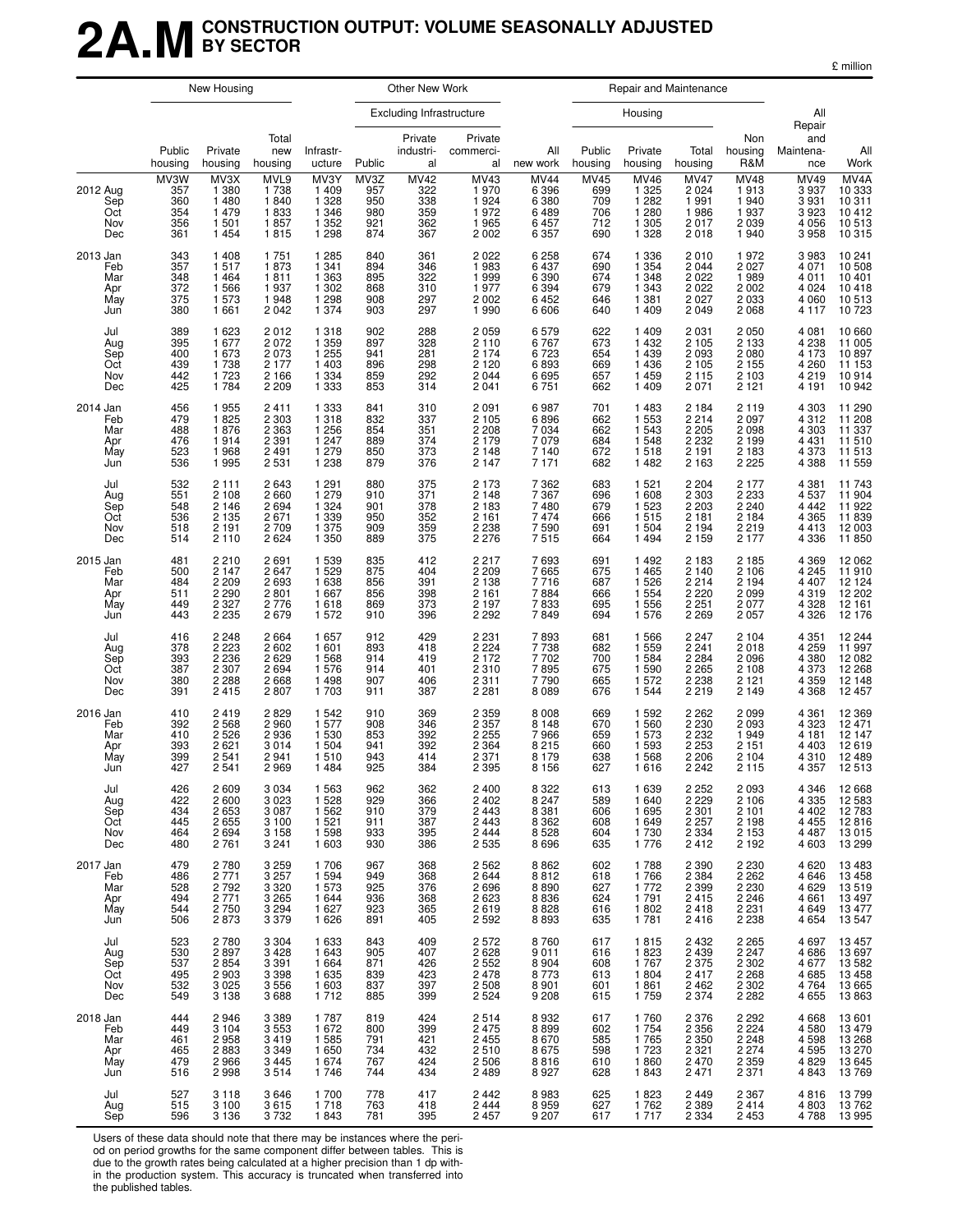### **2B.ACONSTRUCTION OUTPUT: VOLUME NON-SEASONALLY ADJUSTED BY SECTOR**

|      |                   | New Housing        |                         |                     |         | Other New Work                  |                            |                 |                   | Repair and Maintenance |                   |                       |                                   |                  |
|------|-------------------|--------------------|-------------------------|---------------------|---------|---------------------------------|----------------------------|-----------------|-------------------|------------------------|-------------------|-----------------------|-----------------------------------|------------------|
|      |                   |                    |                         |                     |         | <b>Excluding Infrastructure</b> |                            |                 |                   | Housing                |                   |                       | All                               |                  |
|      | Public<br>housing | Private<br>housing | Total<br>new<br>housing | Infrastr-<br>ucture | Public  | Private<br>industri-<br>al      | Private<br>commerci-<br>al | All<br>new work | Public<br>housing | Private<br>housing     | Total<br>housing  | Non<br>housing<br>R&M | Repair<br>and<br>Maintena-<br>nce | All<br>Work      |
|      | MV <sub>4</sub> B | MV <sub>4</sub> C  | <b>MVLR</b>             | MV <sub>4</sub> D   | MV4E    | MV4F                            | MV4G                       | MV4H            | MV <sub>4</sub>   | MV <sub>4</sub> J      | MV <sub>4</sub> K | MV4L                  | MV4M                              | MV <sub>4N</sub> |
| 1997 | 1 9 8 4           | 16 450             | 18 4 34                 | 12788               | 5451    | 7905                            | 22 967                     | 67 545          | 9 3 3 3           | 19663                  | 28 996            | 20 928                | 49 9 24                           | 117469           |
| 1998 | 1 604             | 16 602             | 18 206                  | 12 4 26             | 5739    | 8 0 4 7                         | 24 878                     | 69 29 6         | 8714              | 20 064                 | 28 777            | 21 146                | 49 923                            | 119 220          |
| 1999 | 1 3 9 6           | 15 002             | 16 398                  | 12 133              | 6490    | 8 3 3 9                         | 27 978                     | 71 339          | 8 3 9 3           | 19 902                 | 28 295            | 21 1 20               | 49 415                            | 120 754          |
| 2000 | 1750              | 16718              | 18 4 67                 | 11 356              | 6 1 3 2 | 7426                            | 28 120                     | 71 501          | 8 1 0 4           | 19 944                 | 28 048            | 22 172                | 50 220                            | 121 721          |
| 2001 | 1790              | 15 606             | 17396                   | 12 152              | 6 187   | 7586                            | 27 908                     | 71 229          | 7661              | 20811                  | 28 472            | 24 200                | 52 672                            | 123 901          |
| 2002 | 2 0 2 5           | 16 993             | 19018                   | 13739               | 7821    | 6011                            | 28 8 16                    | 75 405          | 7 2 6 7           | 22 5 26                | 29 7 9 3          | 25 785                | 55 578                            | 130 983          |
| 2003 | 2 3 0 8           | 21 235             | 23 544                  | 12 959              | 9826    | 6 3 5 6                         | 27 793                     | 80 479          | 8 2 2 0           | 22 0 26                | 30 246            | 26 5 28               | 56 774                            | 137 253          |
| 2004 | 2 7 8 3           | 25 898             | 28 681                  | 11 355              | 11 077  | 6570                            | 30 764                     | 88 447          | 9 0 5 1           | 21 475                 | 30 526            | 25 4 45               | 55 971                            | 144 418          |
| 2005 | 2621              | 26 699             | 29 3 20                 | 10 910              | 9981    | 6453                            | 29 480                     | 86 144          | 9 0 0 9           | 19597                  | 28 606            | 26 143                | 54 750                            | 140 894          |
| 2006 | 3 1 0 2           | 26 895             | 29 997                  | 10 099              | 9 2 1 1 | 7 0 2 5                         | 32 132                     | 88 465          | 8659              | 18 4 60                | 27 118            | 26 317                | 53 435                            | 141 900          |
| 2007 | 3592              | 26 553             | 30 145                  | 9995                | 9088    | 6883                            | 35 4 93                    | 91 604          | 8 2 3 5           | 18 060                 | 26 29 6           | 27 0 29               | 53 325                            | 144 929          |
| 2008 | 3 2 5 0           | 20 638             | 23889                   | 11 128              | 10 125  | 5 3 3 3                         | 35 969                     | 86 442          | 8 4 8 9           | 18 293                 | 26 781            | 27 972                | 54 753                            | 141 196          |
| 2009 | 3316              | 14 172             | 17488                   | 12740               | 12 245  | 3741                            | 26 932                     | 73 146          | 8 2 4 9           | 15979                  | 24 228            | 25 238                | 49 4 66                           | 122 612          |
| 2010 | 5 1 1 7           | 16 668             | 21 785                  | 16 113              | 16 136  | 4 1 4 7                         | 26 542                     | 84 722          | 8819              | 17089                  | 25 908            | 22 3 36               | 48 244                            | 132 966          |
| 2011 | 5 2 2 8           | 18 176             | 23 4 05                 | 17 459              | 14917   | 3755                            | 27 189                     | 86 724          | 8 1 0 4           | 17 226                 | 25 330            | 23 838                | 49 168                            | 135 892          |
| 2012 | 4 3 7 6           | 17 737             | 22 113                  | 15 613              | 11786   | 4 1 1 3                         | 24 513                     | 78 137          | 8 2 8 0           | 16 376                 | 24 656            | 23 742                | 48 397                            | 126 534          |
| 2013 | 4 6 6 5           | 19 40 6            | 24 0 70                 | 15 965              | 10 655  | 3734                            | 24 5 20                    | 78 945          | 7940              | 16 754                 | 24 695            | 24 734                | 49 4 29                           | 128 373          |
| 2014 | 6 1 5 8           | 24 3 35            | 30 492                  | 15 6 29             | 10583   | 4 3 3 1                         | 26 059                     | 87 094          | 8 1 4 1           | 18 29 2                | 26 433            | 26 152                | 52 584                            | 139 678          |
| 2015 | 5 2 1 5           | 27 137             | 32 351                  | 19 166              | 10 653  | 4834                            | 26 743                     | 93 747          | 8 1 8 7           | 18585                  | 26 772            | 25 313                | 52 085                            | 145 832          |
| 2016 | 5 1 0 2           | 31 189             | 36 291                  | 18 5 21             | 11 055  | 4572                            | 28 768                     | 99 208          | 7581              | 19630                  | 27 211            | 25 353                | 52 564                            | 151 772          |
| 2017 | 6 205             | 34 334             | 40 540                  | 19 659              | 10771   | 4710                            | 30 999                     | 106 680         | 7 3 9 1           | 21 530                 | 28 9 21           | 27 102                | 56 023                            | 162 703          |

Users of these data should note that there may be instances where the pe-

riod on period growths for the same component differ between tables. This is due to the growth rates being calculated at a higher precision than 1 dp

within the production system. This accuracy is truncated when transferred into the published tables.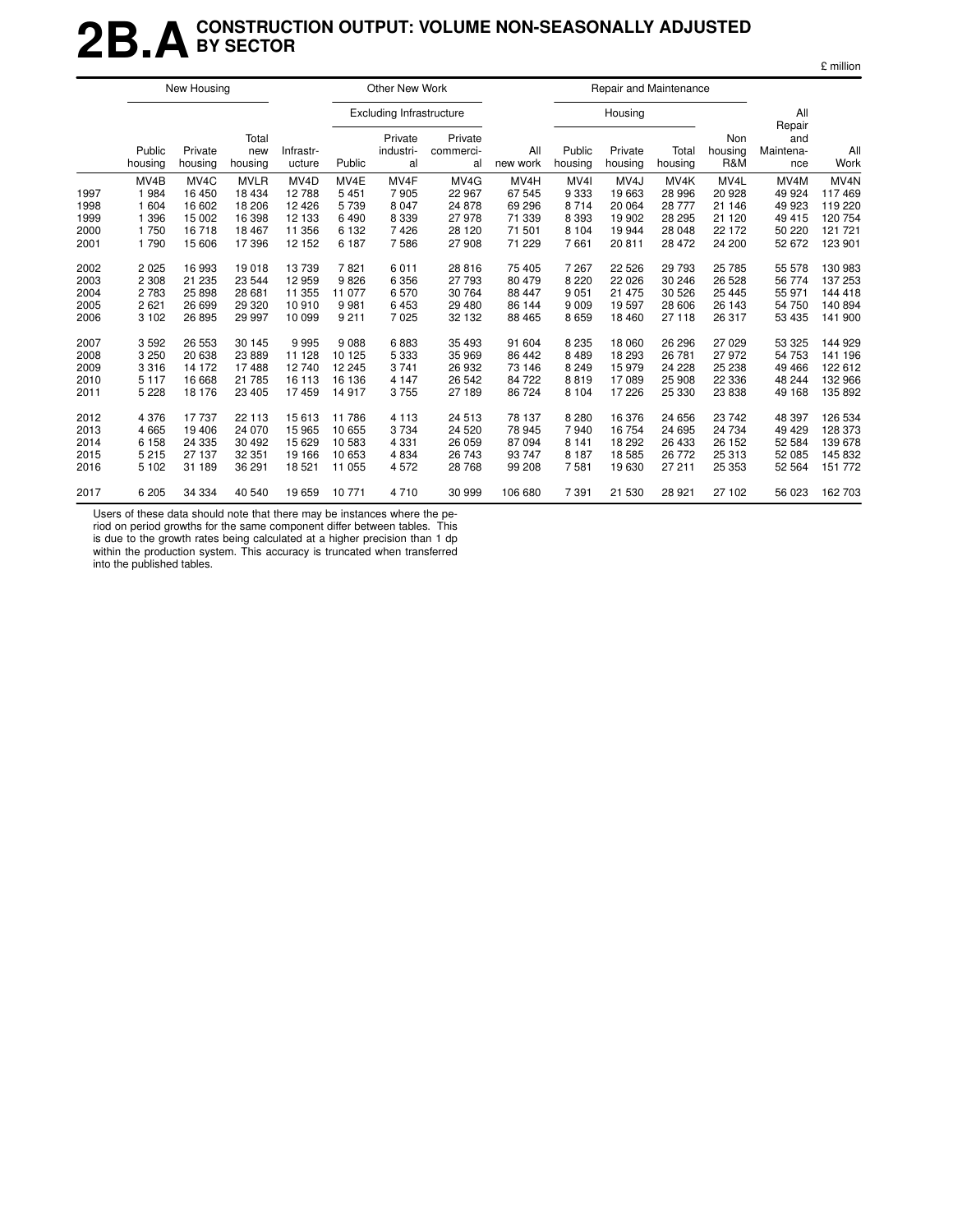### **2B.QCONSTRUCTION OUTPUT: VOLUME NON-SEASONALLY ADJUSTED BY SECTOR**

|                |                   | New Housing        |                         |                     |         | Other New Work                  |                            |                 |                   | Repair and Maintenance |                  |                       |                         |                   |
|----------------|-------------------|--------------------|-------------------------|---------------------|---------|---------------------------------|----------------------------|-----------------|-------------------|------------------------|------------------|-----------------------|-------------------------|-------------------|
|                |                   |                    |                         |                     |         | <b>Excluding Infrastructure</b> |                            |                 |                   | Housing                |                  |                       | All<br>Repair           |                   |
|                | Public<br>housing | Private<br>housing | Total<br>new<br>housing | Infrastr-<br>ucture | Public  | Private<br>industri-<br>al      | Private<br>commerci-<br>al | All<br>new work | Public<br>housing | Private<br>housing     | Total<br>housing | Non<br>housing<br>R&M | and<br>Maintena-<br>nce | All<br>Work       |
| 2003 Q4        | MV4B              | MV4C               | <b>MVLR</b>             | MV <sub>4</sub> D   | MV4E    | MV4F                            | MV4G                       | MV4H            | MV4I              | MV4J                   | MV4K             | MV4L                  | MV4M                    | MV <sub>4</sub> N |
|                | 591               | 5985               | 6575                    | 3078                | 2 7 7 5 | 1750                            | 7 3 5 7                    | 21 536          | 2099              | 5610                   | 7709             | 6641                  | 14 351                  | 35 886            |
| 2004 Q1        | 712               | 6 2 8 3            | 6995                    | 2911                | 2796    | 1708                            | 7511                       | 21 922          | 2424              | 5575                   | 7999             | 6652                  | 14 651                  | 36 573            |
| Q2             | 740               | 6430               | 7 1 6 9                 | 2934                | 2811    | 1642                            | 7781                       | 22 338          | 2 2 3 0           | 5 2 4 3                | 7472             | 6 1 1 7               | 13 590                  | 35 928            |
| Q3             | 693               | 6595               | 7 2 8 8                 | 2873                | 2 7 6 3 | 1613                            | 7804                       | 22 340          | 2 1 8 6           | 5436                   | 7622             | 6 276                 | 13898                   | 36 238            |
| Q4             | 639               | 6591               | 7 2 2 9                 | 2636                | 2 7 0 7 | 1606                            | 7668                       | 21 847          | 2211              | 5 2 2 2                | 7433             | 6 3 9 9               | 13832                   | 35 678            |
| 2005 Q1        | 681               | 6568               | 7 2 4 9                 | 2695                | 2615    | 1 5 4 4                         | 7 4 0 6                    | 21 508          | 2510              | 4958                   | 7468             | 6663                  | 14 131                  | 35 639            |
| Q <sub>2</sub> | 668               | 6793               | 7461                    | 2687                | 2 5 3 5 | 1587                            | 7 3 8 1                    | 21 651          | 2 3 4 3           | 4880                   | 7 2 2 3          | 6406                  | 13 6 29                 | 35 280            |
| Q3             | 620               | 6754               | 7 3 7 4                 | 2781                | 2 4 3 6 | 1621                            | 7319                       | 21 531          | 2 1 1 4           | 4890                   | 7 0 0 4          | 6626                  | 13 630                  | 35 161            |
| Q4             | 651               | 6584               | 7 2 3 5                 | 2747                | 2 3 9 5 | 1701                            | 7 3 7 4                    | 21 453          | 2042              | 4869                   | 6912             | 6448                  | 13 360                  | 34 813            |
| 2006 Q1        | 757               | 6523               | 7 2 8 0                 | 2666                | 2 3 6 2 | 1769                            | 7614                       | 21 690          | 2219              | 4687                   | 6906             | 6 3 5 7               | 13 263                  | 34 953            |
| Q <sub>2</sub> | 790               | 6686               | 7476                    | 2541                | 2 2 8 9 | 1715                            | 7760                       | 21 780          | 2061              | 4711                   | 6773             | 6510                  | 13 282                  | 35 062            |
| Q3             | 790               | 6858               | 7648                    | 2 5 0 3             | 2 2 9 0 | 1723                            | 8 2 4 9                    | 22 412          | 2 2 3 1           | 4 5 0 2                | 6733             | 6618                  | 13 351                  | 35 763            |
| Q4             | 766               | 6828               | 7 5 9 4                 | 2 3 9 0             | 2 2 7 1 | 1819                            | 8510                       | 22 5 84         | 2 1 4 8           | 4559                   | 6707             | 6831                  | 13 538                  | 36 121            |
| 2007 Q1        | 923               | 6813               | 7 7 3 5                 | 2 3 7 3             | 2 2 4 6 | 1834                            | 8621                       | 22 808          | 2 2 6 5           | 4 4 3 2                | 6696             | 6830                  | 13 5 26                 | 36 334            |
| Q2             | 935               | 6761               | 7697                    | 2491                | 2 2 3 6 | 1786                            | 8788                       | 22 999          | 1994              | 4610                   | 6604             | 6 5 34                | 13 138                  | 36 137            |
| Q3             | 894               | 6654               | 7548                    | 2584                | 2 2 9 9 | 1672                            | 8951                       | 23 054          | 1970              | 4 377                  | 6 3 4 7          | 6788                  | 13 135                  | 36 190            |
| Q4             | 840               | 6 3 2 5            | 7 1 6 5                 | 2547                | 2 3 0 7 | 1 5 9 1                         | 9 1 3 3                    | 22 743          | 2006              | 4 642                  | 6648             | 6877                  | 13 5 25                 | 36 268            |
| 2008 Q1        | 864               | 6019               | 6883                    | 2679                | 2413    | 1 5 5 3                         | 9 3 5 8                    | 22 8 86         | 2096              | 4 3 5 3                | 6449             | 7 0 0 6               | 13 4 5 6                | 36 341            |
| Q <sub>2</sub> | 848               | 5 5 2 3            | 6 3 7 1                 | 2870                | 2 4 5 9 | 1 3 4 9                         | 9 0 0 3                    | 22 052          | 2 1 5 9           | 4635                   | 6794             | 7 1 4 3               | 13 938                  | 35 990            |
| Q3             | 818               | 4942               | 5760                    | 2954                | 2614    | 1 2 6 9                         | 9 2 7 2                    | 21 869          | 2 1 8 8           | 4 4 3 0                | 6619             | 7 1 9 8               | 13817                   | 35 686            |
| Q4             | 719               | 4 1 5 5            | 4 8 7 4                 | 2625                | 2638    | 1 1 6 2                         | 8 3 3 6                    | 19 636          | 2046              | 4874                   | 6920             | 6624                  | 13 543                  | 33 179            |
| 2009 Q1        | 719               | 3661               | 4 3 8 0                 | 2717                | 2628    | 975                             | 7474                       | 18 175          | 1969              | 3 9 4 0                | 5909             | 6 2 8 8               | 12 198                  | 30 373            |
| Q <sub>2</sub> | 755               | 3585               | 4 3 4 0                 | 3 0 6 9             | 2849    | 883                             | 7 0 8 8                    | 18 230          | 2017              | 3959                   | 5977             | 6 0 23                | 12 000                  | 30 230            |
| Q3             | 873               | 3 4 2 3            | 4 2 9 6                 | 3 2 6 2             | 3 2 0 2 | 888                             | 6 5 5 7                    | 18 205          | 2 2 3 5           | 4 2 1 0                | 6445             | 6781                  | 13 2 26                 | 31 431            |
| Q4             | 970               | 3502               | 4 4 7 2                 | 3692                | 3 5 6 5 | 995                             | 5812                       | 18 536          | 2026              | 3870                   | 5896             | 6 1 4 6               | 12 042                  | 30 578            |
| 2010 Q1        | 1 1 0 3           | 3410               | 4513                    | 3974                | 3624    | 959                             | 5991                       | 19 061          | 2 2 7 9           | 3588                   | 5868             | 5 2 5 4               | 11 121                  | 30 183            |
| Q2             | 1 2 8 2           | 4 2 7 8            | 5 5 5 9                 | 4 3 5 9             | 4 0 3 0 | 1 0 3 8                         | 6 501                      | 21 487          | 2 1 7 8           | 4 183                  | 6 3 6 1          | 5 5 4 1               | 11 902                  | 33 389            |
| Q3             | 1 379             | 4488               | 5867                    | 4 0 9 6             | 4 2 9 2 | 1 200                           | 7 277                      | 22 730          | 2 2 0 2           | 4614                   | 6816             | 5929                  | 12746                   | 35 476            |
| Q4             | 1 3 5 3           | 4 4 9 2            | 5845                    | 3684                | 4 1 9 0 | 950                             | 6773                       | 21 443          | 2 1 5 9           | 4 704                  | 6863             | 5612                  | 12 475                  | 33918             |
| 2011 Q1        | 1 3 1 6           | 4 0 9 7            | 5413                    | 4 0 3 4             | 3854    | 914                             | 6 1 0 5                    | 20 321          | 2 1 7 3           | 3987                   | 6 1 6 0          | 5808                  | 11 968                  | 32 289            |
| Q <sub>2</sub> | 1 3 8 5           | 4748               | 6 1 3 3                 | 4648                | 3778    | 979                             | 6711                       | 22 249          | 1974              | 4 2 2 1                | 6 1 9 5          | 5700                  | 11 895                  | 34 143            |
| Q3             | 1 2 8 9           | 4723               | 6012                    | 4413                | 3874    | 925                             | 7 2 3 2                    | 22 457          | 1979              | 4 3 5 4                | 6 3 3 2          | 6 3 9 1               | 12 723                  | 35 181            |
| Q4             | 1 2 3 8           | 4608               | 5846                    | 4 3 6 4             | 3411    | 936                             | 7 141                      | 21 697          | 1978              | 4 6 64                 | 6642             | 5939                  | 12 582                  | 34 279            |
| 2012 Q1        | 1 0 9 6           | 4 3 2 3            | 5419                    | 3809                | 2977    | 992                             | 6019                       | 19 216          | 2 1 2 1           | 4 0 9 5                | 6216             | 5945                  | 12 161                  | 31 377            |
| Q <sub>2</sub> | 1 0 9 8           | 4550               | 5 6 4 7                 | 3716                | 2928    | 1 0 2 5                         | 6 2 9 3                    | 19610           | 1965              | 4 0 4 3                | 6 0 0 8          | 5805                  | 11813                   | 31 4 23           |
| Q3             | 1 0 9 7           | 4319               | 5416                    | 3995                | 3 0 8 9 | 1014                            | 6088                       | 19 602          | 2096              | 4 0 9 7                | 6 1 9 3          | 6 1 4 8               | 12 341                  | 31 943            |
| Q4             | 1 0 8 6           | 4544               | 5 6 3 0                 | 4 0 9 3             | 2791    | 1 0 8 2                         | 6 1 1 3                    | 19 708          | 2098              | 4 1 4 1                | 6 2 3 9          | 5844                  | 12 083                  | 31 791            |
| 2013 Q1        | 981               | 4 0 25             | 5 0 0 6                 | 3830                | 2 4 3 8 | 987                             | 5 6 5 2                    | 17912           | 2 1 2 4           | 3 6 6 3                | 5787             | 5 8 6 2               | 11 649                  | 29 5 61           |
| Q <sub>2</sub> | 1 1 7 4           | 5 0 0 9            | 6 1 8 3                 | 3980                | 2647    | 930                             | 5 900                      | 19 640          | 1893              | 4 1 5 9                | 6 0 5 2          | 5938                  | 11 991                  | 31 631            |
| Q3             | 1 1 8 8           | 5026               | 6 2 1 4                 | 3992                | 2963    | 919                             | 6610                       | 20 698          | 1952              | 4 3 9 3                | 6 3 4 5          | 6 6 21                | 12 966                  | 33 664            |
| Q4             | 1 3 2 2           | 5 3 4 6            | 6667                    | 4 1 6 3             | 2 607   | 898                             | 6 3 5 8                    | 20 695          | 1971              | 4 5 3 9                | 6510             | 6312                  | 12823                   | 33 517            |
| 2014 Q1        | 1 3 5 8           | 5 1 8 4            | 6 5 4 2                 | 3735                | 2 3 3 6 | 969                             | 6 0 63                     | 19 646          | 2 1 1 4           | 4 2 6 2                | 6376             | 6 1 6 9               | 12 545                  | 32 191            |
| Q <sub>2</sub> | 1 5 8 2           | 6 1 3 6            | 7718                    | 3769                | 2 5 8 7 | 1 1 2 9                         | 6409                       | 21 611          | 1971              | 4 5 24                 | 6495             | 6432                  | 12 9 26                 | 34 538            |
| Q3             | 1636              | 6441               | 8 0 7 7                 | 3965                | 2912    | 1 1 5 8                         | 6785                       | 22 896          | 2062              | 4 7 7 4                | 6836             | 7 0 20                | 13856                   | 36 752            |
| Q4             | 1 5 8 2           | 6574               | 8 1 5 6                 | 4 1 6 0             | 2 7 4 9 | 1074                            | 6802                       | 22 941          | 1994              | 4 7 3 2                | 6726             | 6 531                 | 13 257                  | 36 198            |
| 2015 Q1        | 1 4 0 2           | 6047               | 7449                    | 4526                | 2 3 7 2 | 1 1 5 2                         | 6 2 3 4                    | 21 733          | 2 1 5 4           | 4 1 6 4                | 6317             | 6 3 3 8               | 12 655                  | 34 389            |
| Q <sub>2</sub> | 1 4 5 0           | 7 1 5 3            | 8 6 0 2                 | 4 8 4 0             | 2 604   | 1 1 7 5                         | 6 5 9 2                    | 23 813          | 1992              | 4669                   | 6662             | 6 0 7 7               | 12 739                  | 36 551            |
| Q3             | 1 1 9 1           | 6780               | 7971                    | 4915                | 2946    | 1 3 2 1                         | 6902                       | 24 055          | 2066              | 4845                   | 6911             | 6 5 5 6               | 13 467                  | 37 522            |
| Q4             | 1 1 7 3           | 7 1 5 6            | 8 3 2 9                 | 4885                | 2 7 3 1 | 1 1 8 6                         | 7015                       | 24 145          | 1975              | 4 9 0 7                | 6882             | 6 3 4 2               | 13 2 24                 | 37 370            |
| 2016 Q1        | 1 150             | 6957               | 8 1 0 7                 | 4 4 6 4             | 2 4 6 7 | 1 0 3 6                         | 6660                       | 22 733          | 2 1 2 3           | 4 4 2 5                | 6548             | 6 0 0 5               | 12 553                  | 35 285            |
| Q <sub>2</sub> | 1 2 6 5           | 8 0 4 9            | 9314                    | 4 4 7 5             | 2780    | 1211                            | 7 0 8 2                    | 24 863          | 1863              | 4793                   | 6656             | 6 2 1 4               | 12 870                  | 37 733            |
| Q3             | 1 2 8 4           | 7940               | 9 2 2 4                 | 4751                | 3 0 4 2 | 1 1 6 6                         | 7 5 5 2                    | 25 735          | 1802              | 5 0 98                 | 6899             | 6650                  | 13 549                  | 39 284            |
| Q4             | 1 4 0 3           | 8 2 4 3            | 9646                    | 4832                | 2766    | 1 1 5 9                         | 7475                       | 25 877          | 1793              | 5315                   | 7 1 0 8          | 6484                  | 13 592                  | 39 4 69           |
| 2017 Q1        | 1 4 3 2           | 7788               | 9 2 2 0                 | 4676                | 2 6 3 4 | 1 0 4 3                         | 7 5 21                     | 25 093          | 1948              | 5017                   | 6965             | 6617                  | 13 582                  | 38 675            |
| Q <sub>2</sub> | 1 5 9 9           | 8680               | 10 278                  | 4868                | 2 7 0 2 | 1 1 5 2                         | 7833                       | 26 833          | 1825              | 5 3 6 1                | 7186             | 6 5 29                | 13715                   | 40 548            |
| Q3             | 1 5 9 2           | 8598               | 10 190                  | 5049                | 2842    | 1 3 0 1                         | 8 0 4 7                    | 27 4 29         | 1834              | 5 5 3 2                | 7 3 6 6          | 7 1 2 6               | 14 492                  | 41 921            |
| Q4             | 1 5 8 3           | 9 2 6 8            | 10 851                  | 5 0 6 7             | 2 5 9 4 | 1214                            | 7598                       | 27 324          | 1784              | 5 6 21                 | 7405             | 6829                  | 14 234                  | 41 558            |
| 2018 Q1        | 1 2 9 7           | 8 3 0 1            | 9597                    | 4809                | 2 2 2 1 | 1 1 6 7                         | 7 0 8 7                    | 24 880          | 1893              | 4888                   | 6781             | 6 5 5 9               | 13 340                  | 38 2 20           |
| Q <sub>2</sub> | 1 527             | 9 2 7 8            | 10 805                  | 4989                | 2 2 3 9 | 1317                            | 7507                       | 26 857          | 1783              | 5 4 5 9                | 7 242            | 6854                  | 14 096                  | 40 953            |
| Q3             | 1 6 6 4           | 9451               | 11 115                  | 5319                | 2 5 8 9 | 1 2 9 7                         | 7546                       | 27 866          | 1836              | 5 3 8 5                | 7 2 2 1          | 7572                  | 14 794                  | 42 659            |

Users of these data should note that there may be instances where the period on period growths for the same component differ between tables. This

is due to the growth rates being calculated at a higher precision than 1 dp within the production system. This accuracy is truncated when transferred into the published tables.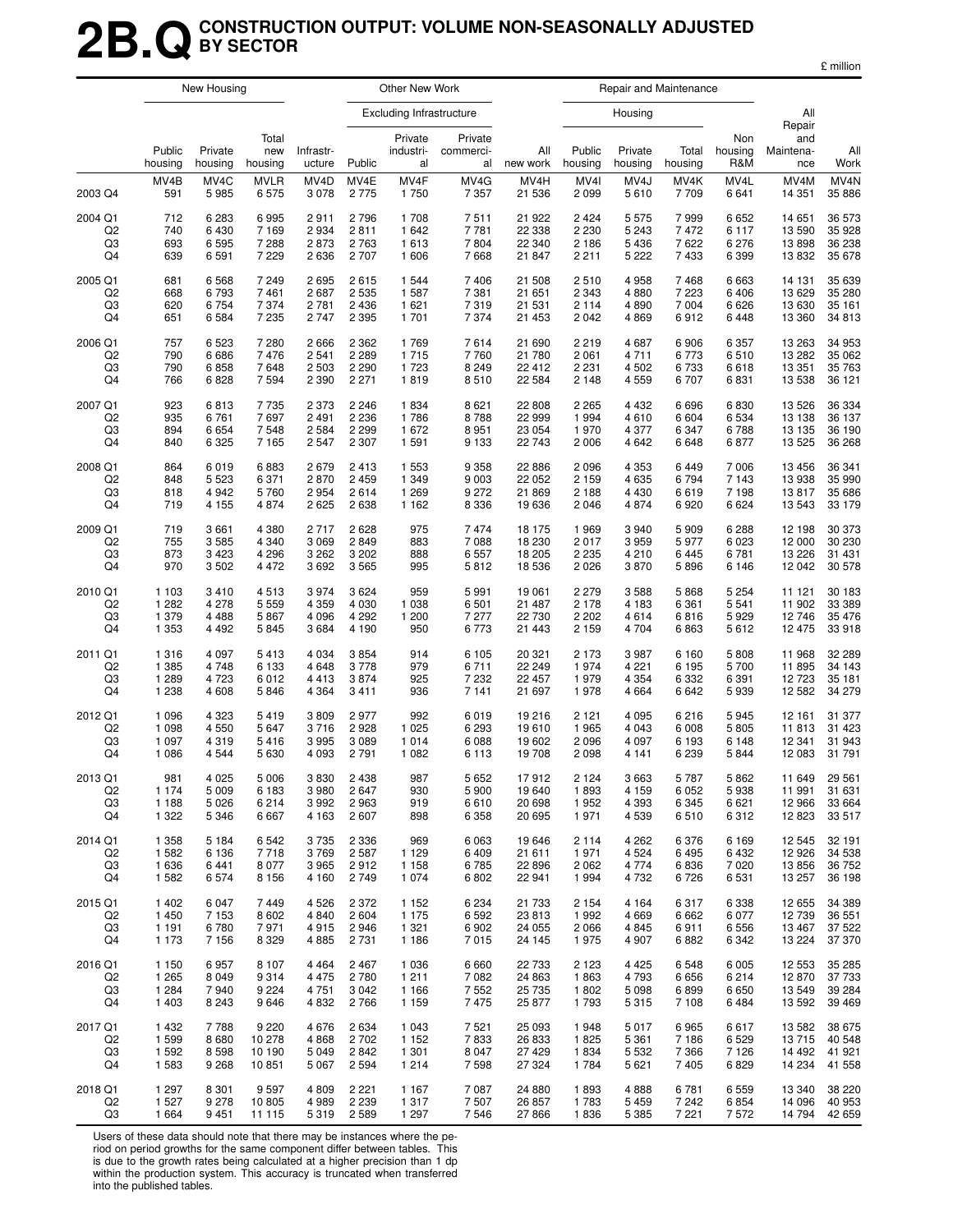### **2B.MCONSTRUCTION OUTPUT: VOLUME NON-SEASONALLY ADJUSTED BY SECTOR**

£ million

|                                             |                                         | New Housing                                                 |                                                                |                                                              |                                                 | Other New Work                          |                                                                |                                                          |                                         | Repair and Maintenance                                     |                                                                |                                                                    |                                                           |                                                           |
|---------------------------------------------|-----------------------------------------|-------------------------------------------------------------|----------------------------------------------------------------|--------------------------------------------------------------|-------------------------------------------------|-----------------------------------------|----------------------------------------------------------------|----------------------------------------------------------|-----------------------------------------|------------------------------------------------------------|----------------------------------------------------------------|--------------------------------------------------------------------|-----------------------------------------------------------|-----------------------------------------------------------|
|                                             |                                         |                                                             |                                                                |                                                              |                                                 | <b>Excluding Infrastructure</b>         |                                                                |                                                          |                                         | Housing                                                    |                                                                |                                                                    | All<br>Repair                                             |                                                           |
|                                             | Public<br>housing                       | Private<br>housing                                          | Total<br>new<br>housing                                        | Infrastr-<br>ucture                                          | Public                                          | Private<br>industri-<br>al              | Private<br>commerci-<br>al                                     | All<br>new work                                          | Public<br>housing                       | Private<br>housing                                         | Total<br>housing                                               | Non<br>housing<br>R&M                                              | and<br>Maintena-<br>nce                                   | All<br>Work                                               |
| 2012 Aug<br>Sep<br>Oct<br>Nov<br>Dec        | MV4B<br>356<br>368<br>368<br>370<br>348 | MV4C<br>1 3 8 9<br>1472<br>1629<br>1571<br>1 3 4 4          | <b>MVLR</b><br>1745<br>1840<br>1997<br>1940<br>1692            | MV4D<br>1 4 4 3<br>1 3 2 2<br>1 4 5 7<br>1 4 3 6<br>1 1 9 9  | MV4E<br>1 0 8 6<br>983<br>1 0 2 8<br>973<br>790 | MV4F<br>321<br>336<br>367<br>366<br>349 | MV4G<br>2088<br>1965<br>2 2 0 6<br>2 1 2 5<br>1782             | MV4H<br>6684<br>6446<br>7 0 5 5<br>6841<br>5813          | MV4I<br>697<br>699<br>744<br>751<br>603 | MV4J<br>1 3 2 8<br>1 271<br>1 4 4 5<br>1 4 5 7<br>1 240    | MV4K<br>2 0 2 5<br>1970<br>2 1 8 8<br>2 2 0 8<br>1842          | MV4L<br>2089<br>1992<br>2 054<br>2 085<br>1705                     | MV4M<br>4 1 1 4<br>3 9 6 1<br>4 2 4 2<br>4 2 9 3<br>3548  | MV4N<br>10 797<br>10 407<br>11 297<br>11 134<br>9 3 6 0   |
| 2013 Jan<br>Feb<br>Mar<br>Apr<br>May<br>Jun | 281<br>327<br>374<br>359<br>379<br>436  | 1 2 0 5<br>1 3 5 5<br>1465<br>1592<br>1624<br>1793          | 1 4 8 5<br>1681<br>1839<br>1951<br>2 0 0 3<br>2 2 2 9          | 1 1 2 1<br>1 2 3 8<br>1 4 7 0<br>1 2 9 1<br>1 3 1 7<br>1 372 | 707<br>795<br>936<br>848<br>915<br>884          | 310<br>348<br>328<br>313<br>312<br>305  | 1790<br>1835<br>2028<br>1921<br>2014<br>1965                   | 5413<br>5898<br>6 601<br>6 325<br>6561<br>6755           | 621<br>699<br>805<br>648<br>630<br>615  | 1 1 4 1<br>1 207<br>1 3 1 5<br>1 3 4 3<br>1 3 9 8<br>1418  | 1761<br>1 906<br>2 1 2 0<br>1991<br>2 0 2 9<br>2 0 3 3         | 1752<br>1948<br>2 1 6 2<br>$\overline{1}$ 949<br>2 0 0 1<br>1988   | 3513<br>3853<br>4 282<br>3 939<br>4 0 3 0<br>4 0 21       | 8926<br>9751<br>10883<br>10264<br>10 591<br>10776         |
| Jul<br>Aug<br>Sep<br>Oct<br>Nov<br>Dec      | 387<br>393<br>408<br>452<br>455<br>415  | 1696<br>1649<br>1681<br>1902<br>1765<br>1678                | 2 0 8 3<br>2 0 4 3<br>2 0 8 9<br>2 3 5 4<br>2 2 2 0<br>2 0 9 4 | 1 3 5 6<br>1 372<br>1 2 6 4<br>1512<br>1 3 9 9<br>1 2 5 2    | 978<br>1 000<br>985<br>932<br>890<br>785        | 306<br>329<br>285<br>304<br>296<br>298  | 2 1 7 6<br>2 1 8 4<br>2 2 4 9<br>2 3 5 7<br>2 1 4 6<br>1856    | 6899<br>6927<br>6871<br>7460<br>6950<br>6 2 8 5          | 628<br>664<br>660<br>703<br>682<br>586  | 1 507<br>1414<br>1 472<br>1610<br>1 5 8 5<br>1 3 4 5       | 2 1 3 4<br>2 0 7 8<br>2 1 3 2<br>2 3 1 3<br>2 2 6 7<br>1931    | 2 1 6 6<br>2 2 8 5<br>2 1 7 0<br>2 2 8 4<br>2 124<br>1 905         | 4 300<br>4 3 6 4<br>4 303<br>4596<br>4 3 9 1<br>3835      | 11 199<br>11 291<br>11 174<br>12 056<br>11 341<br>10 120  |
| 2014 Jan<br>Feb<br>Mar<br>Apr<br>May<br>Jun | 394<br>448<br>516<br>462<br>528<br>591  | 1674<br>1630<br>1879<br>1948<br>1996<br>2 1 9 2             | 2 0 6 9<br>2 0 7 8<br>2 3 9 6<br>2410<br>2 5 24<br>2 7 8 3     | 1 1 6 4<br>1 2 1 7<br>1 3 5 4<br>1 2 3 8<br>1 2 8 2<br>1 250 | 709<br>739<br>888<br>870<br>844<br>873          | 264<br>338<br>367<br>363<br>385<br>382  | 1869<br>1961<br>2 2 3 4<br>2 1 2 6<br>2 1 2 9<br>2 1 5 4       | 6074<br>6 3 3 3<br>7 2 3 8<br>7 0 0 7<br>7 1 6 3<br>7441 | 648<br>671<br>795<br>657<br>645<br>668  | 1 2 9 6<br>1 4 0 2<br>1 5 6 4<br>1 500<br>1 501<br>1 5 2 3 | 1945<br>2 0 7 2<br>2 3 5 9<br>2 1 5 7<br>2 1 4 7<br>2 1 9 1    | 1886<br>2012<br>2 2 7 0<br>2 1 4 3<br>$\frac{1}{2}$ 108<br>2 1 8 1 | 3831<br>4 085<br>4 6 3 0<br>4 300<br>4 2 5 5<br>4 3 7 2   | 9 905<br>10 417<br>11 868<br>11 306<br>11 419<br>11 813   |
| Jul<br>Aug<br>Sep<br>Oct<br>Nov<br>Dec      | 530<br>549<br>557<br>547<br>528<br>506  | 2 2 0 9<br>2 0 4 0<br>2 1 9 2<br>2 3 3 7<br>2 2 0 9<br>2028 | 2 7 3 9<br>2 5 8 9<br>2748<br>2884<br>2 7 3 7<br>2 5 3 4       | 1 3 3 2<br>1 278<br>1 3 5 4<br>1443<br>1 4 2 5<br>1 2 9 1    | 954<br>1 0 0 0<br>958<br>987<br>926<br>836      | 395<br>374<br>390<br>357<br>363<br>354  | 2 2 9 6<br>2 1 8 7<br>2 3 0 2<br>2 3 9 8<br>2 2 8 7<br>2 1 1 7 | 7716<br>7428<br>7752<br>8070<br>7738<br>7 1 3 3          | 687<br>677<br>698<br>697<br>701<br>596  | 1 623<br>1 5 5 9<br>1 5 9 2<br>1 689<br>1 5 9 7<br>1 4 4 6 | 2 3 1 0<br>2 2 3 6<br>2 290<br>2 386<br>2 2 9 8<br>2 0 4 2     | 2 2 9 4<br>2<br>348<br>2<br>378<br>2<br>318<br>2 2 1 3<br>2 0 0 0  | 4 603<br>4584<br>4669<br>4 704<br>4511<br>4 0 4 3         | 12 319<br>12 012<br>12 421<br>12 774<br>12 249<br>11 175  |
| 2015 Jan<br>Feb<br>Mar<br>Apr<br>May<br>Jun | 419<br>468<br>515<br>496<br>454<br>500  | 1869<br>1925<br>2 2 5 4<br>2 3 3 6<br>2317<br>2 5 0 0       | 2 2 8 8<br>2 3 9 2<br>2 7 6 9<br>2832<br>2 7 7 1<br>3 0 0 0    | 1 3 2 8<br>1412<br>1786<br>1 6 5 5<br>1 5 9 3<br>1 5 9 3     | 696<br>778<br>898<br>838<br>850<br>916          | 347<br>401<br>405<br>387<br>383<br>405  | 1961<br>2075<br>2 1 9 8<br>2 1 1 5<br>2 1 4 3<br>2 3 3 4       | 6620<br>7058<br>8 0 5 5<br>7826<br>7739<br>8 2 4 7       | 631<br>682<br>841<br>643<br>656<br>693  | 1 2 8 0<br>1 310<br>1 573<br>1513<br>1 509<br>1 647        | 1911<br>1 9 9 2<br>2414<br>2 1 5 6<br>2 1 6 5<br>2 3 4 0       | 1914<br>2 019<br>2 405<br>2050<br>1970<br>2056                     | 3825<br>4 0 1 2<br>4819<br>4 206<br>4 1 3 6<br>4 3 9 6    | 10 445<br>11 070<br>12 873<br>12 033<br>11 875<br>12 643  |
| Jul<br>Aug<br>Sep<br>Oct<br>Nov<br>Dec      | 414<br>374<br>402<br>398<br>388<br>387  | 2 3 5 5<br>2 1 4 7<br>2 2 7 9<br>2479<br>2 3 4 7<br>2 3 3 0 | 2769<br>2 5 21<br>2681<br>2877<br>2 7 3 5<br>2717              | 1 7 1 3<br>1 5 9 9<br>1 603<br>1675<br>1 577<br>1 6 3 4      | 989<br>984<br>973<br>932<br>938<br>861          | 452<br>427<br>442<br>410<br>413<br>363  | 2 3 5 2<br>2263<br>2 2 8 7<br>2498<br>2 3 8 6<br>2 1 3 1       | 8276<br>7793<br>7986<br>8 391<br>8 049<br>7705           | 684<br>662<br>720<br>692<br>678<br>605  | 1673<br>1514<br>1 6 5 8<br>1 7 3 4<br>1691<br>1 4 8 2      | 2 3 5 7<br>2 1 7 7<br>2 3 7 7<br>2 4 2 5<br>2 3 7 0<br>2 0 8 7 | 2 2 1 2<br>2 1 1 5<br>2 2 3 0<br>2 200<br>2 159<br>1983            | 4568<br>4 291<br>4 607<br>4625<br>4 529<br>4 0 7 0        | 12 844<br>12 085<br>12 593<br>13 016<br>12 578<br>11 775  |
| 2016 Jan<br>Feb<br>Mar<br>Apr<br>May<br>Jun | 348<br>359<br>443<br>377<br>404<br>484  | 2018<br>2 3 1 7<br>2622<br>2635<br>2572<br>2843             | 2 3 6 6<br>2676<br>3 0 6 4<br>3 0 1 2<br>2976<br>3 3 2 7       | 1 3 1 2<br>1 4 6 2<br>1 6 9 0<br>1 473<br>1 505<br>1 4 9 7   | 748<br>812<br>907<br>909<br>939<br>931          | 310<br>338<br>387<br>396<br>422<br>394  | 2062<br>2 2 4 1<br>2 3 5 7<br>2 2 7 9<br>2 3 6 3<br>2440       | 6798<br>7530<br>8 4 0 5<br>8 0 6 9<br>8 2 0 6<br>8588    | 602<br>702<br>819<br>625<br>609<br>628  | 1 3 4 8<br>1 4 9 9<br>1 578<br>1 574<br>1541<br>1678       | 1949<br>2 2 0 1<br>2 3 9 7<br>2 2 0 0<br>2 1 5 0<br>2 3 0 6    | 1811<br>2019<br>2 175<br>2 071<br>2028<br>2 1 1 5                  | 3760<br>4 2 2 0<br>4572<br>4 271<br>4 178<br>4 4 2 1      | 10 557<br>11 751<br>12 977<br>12 340<br>12 384<br>13 009  |
| Jul<br>Aug<br>Sep<br>Oct<br>Nov<br>Dec      | 424<br>417<br>443<br>455<br>470<br>478  | 2642<br>2 599<br>2 699<br>2803<br>2810<br>2629              | 3 0 6 6<br>3 016<br>3 142<br>3 2 5 8<br>3 2 8 1<br>3 1 0 7     | 1 580<br>1 571<br>1 600<br>1596<br>1710<br>1 5 2 6           | 1 0 1 2<br>1 060<br>970<br>914<br>981<br>870    | 382<br>378<br>406<br>396<br>403<br>359  | 2 4 4 0<br>2 537<br>2 575<br>2 5 8 2<br>2 561<br>2 332         | 8481<br>8 562<br>8 692<br>8747<br>8936<br>8 1 9 4        | 595<br>587<br>620<br>612<br>620<br>562  | 1 683<br>1 649<br>1 766<br>1760<br>1877<br>1678            | 2 278<br>2 236<br>2 386<br>2 3 7 2<br>2 4 9 7<br>2 2 4 0       | 2 1 3 2<br>2 277<br>2 240<br>2 2 5 7<br>2 233<br>1 995             | 4 4 1 0<br>4 513<br>4 626<br>4 6 28<br>4 729<br>4 234     | 12 890<br>13 075<br>13 319<br>13 375<br>13 666<br>12 429  |
| 2017 Jan<br>Feb<br>Mar<br>Apr<br>May<br>Jun | 413<br>455<br>564<br>475<br>552<br>571  | 2 357<br>2 474<br>2957<br>2680<br>2809<br>3 1 9 1           | 2 770<br>2929<br>3 5 21<br>3 1 5 5<br>3 3 6 1<br>3762          | 1474<br>1470<br>1 7 3 1<br>1 573<br>1 642<br>1 6 5 2         | 814<br>834<br>985<br>881<br>926<br>895          | 323<br>349<br>371<br>356<br>365<br>431  | 2 287<br>2 483<br>2 7 5 1<br>2 500<br>2 680<br>2652            | 7668<br>8065<br>9360<br>8466<br>8975<br>9 3 9 3          | 551<br>623<br>774<br>581<br>595<br>648  | 1 573<br>1 614<br>1830<br>1689<br>1819<br>1854             | 2 125<br>2 237<br>2 6 0 4<br>2 270<br>2 414<br>2 5 0 2         | 1969<br>2151<br>2497<br>2 096<br>2 192<br>2 2 4 1                  | 4 093<br>4 388<br>5 1 0 1<br>4 3 6 6<br>4 60 6<br>4 7 4 3 | 11 761<br>12 453<br>14 4 61<br>12 832<br>13 581<br>14 136 |
| Jul<br>Aug<br>Sep<br>Oct<br>Nov<br>Dec      | 520<br>525<br>547<br>502<br>536<br>545  | 2832<br>2 9 0 3<br>2864<br>3132<br>3 1 8 1<br>2955          | 3 3 5 2<br>3 4 2 8<br>3410<br>3 6 3 4<br>3717<br>3 500         | 1 6 6 4<br>1702<br>1 6 8 4<br>1 7 3 7<br>1703<br>1 627       | 884<br>1 0 3 8<br>919<br>884<br>871<br>839      | 421<br>429<br>451<br>452<br>406<br>356  | 2612<br>2 785<br>2650<br>2675<br>2632<br>2 2 9 1               | 8934<br>9381<br>9 1 1 4<br>9383<br>9 3 2 9<br>8612       | 608<br>609<br>617<br>627<br>615<br>542  | 1870<br>1844<br>1818<br>1963<br>2019<br>1 6 3 9            | 2478<br>2 4 5 3<br>2 435<br>2 590<br>2 6 3 4<br>2 1 8 1        | 2 3 0 1<br>2411<br>2414<br>2378<br>2399<br>2052                    | 4 779<br>4 8 6 3<br>4850<br>4968<br>5 0 3 4<br>4 2 3 3    | 13713<br>14 245<br>13 964<br>14 351<br>14 363<br>12 845   |
| 2018 Jan<br>Feb<br>Mar<br>Apr<br>May<br>Jun | 377<br>418<br>501<br>448<br>492<br>587  | 2544<br>2781<br>2976<br>2957<br>3 033<br>3 288              | 2921<br>3 199<br>3 477<br>3 4 0 5<br>3 525<br>3 875            | 1 572<br>1 5 3 6<br>1 700<br>1 5 9 5<br>1674<br>1720         | 695<br>709<br>817<br>722<br>776<br>741          | 366<br>374<br>427<br>420<br>435<br>461  | 2 297<br>2 332<br>2 458<br>2 4 4 2<br>2 568<br>2 498           | 7852<br>8150<br>8879<br>8585<br>8977<br>9295             | 573<br>607<br>713<br>562<br>588<br>633  | 1 574<br>1596<br>1718<br>1 706<br>1 873<br>1 880           | 2 1 4 7<br>2 203<br>2 430<br>2 2 6 9<br>2 460<br>2 513         | 2061<br>2 116<br>2 382<br>2 2 1 6<br>2 312<br>2 326                | 4 2 0 8<br>4 319<br>4 813<br>4 4 8 5<br>4 773<br>4 839    | 12 060<br>12 468<br>13 691<br>13 070<br>13 750<br>14 133  |
| Jul<br>Aug<br>Sep                           | 533<br>511<br>620                       | 3240<br>3109<br>3 1 0 2                                     | 3 7 7 3<br>3621<br>3721                                        | 1 7 3 4<br>1 744<br>1841                                     | 866<br>898<br>825                               | 454<br>428<br>415                       | 2 500<br>2 558<br>2488                                         | 9 326<br>9 249<br>9 2 9 0                                | 615<br>614<br>607                       | 1914<br>1 767<br>1 705                                     | 2 528<br>2 381<br>2 3 1 2                                      | 2 435<br>2 588<br>2550                                             | 4963<br>4968<br>4863                                      | 14 289<br>14 218<br>14 153                                |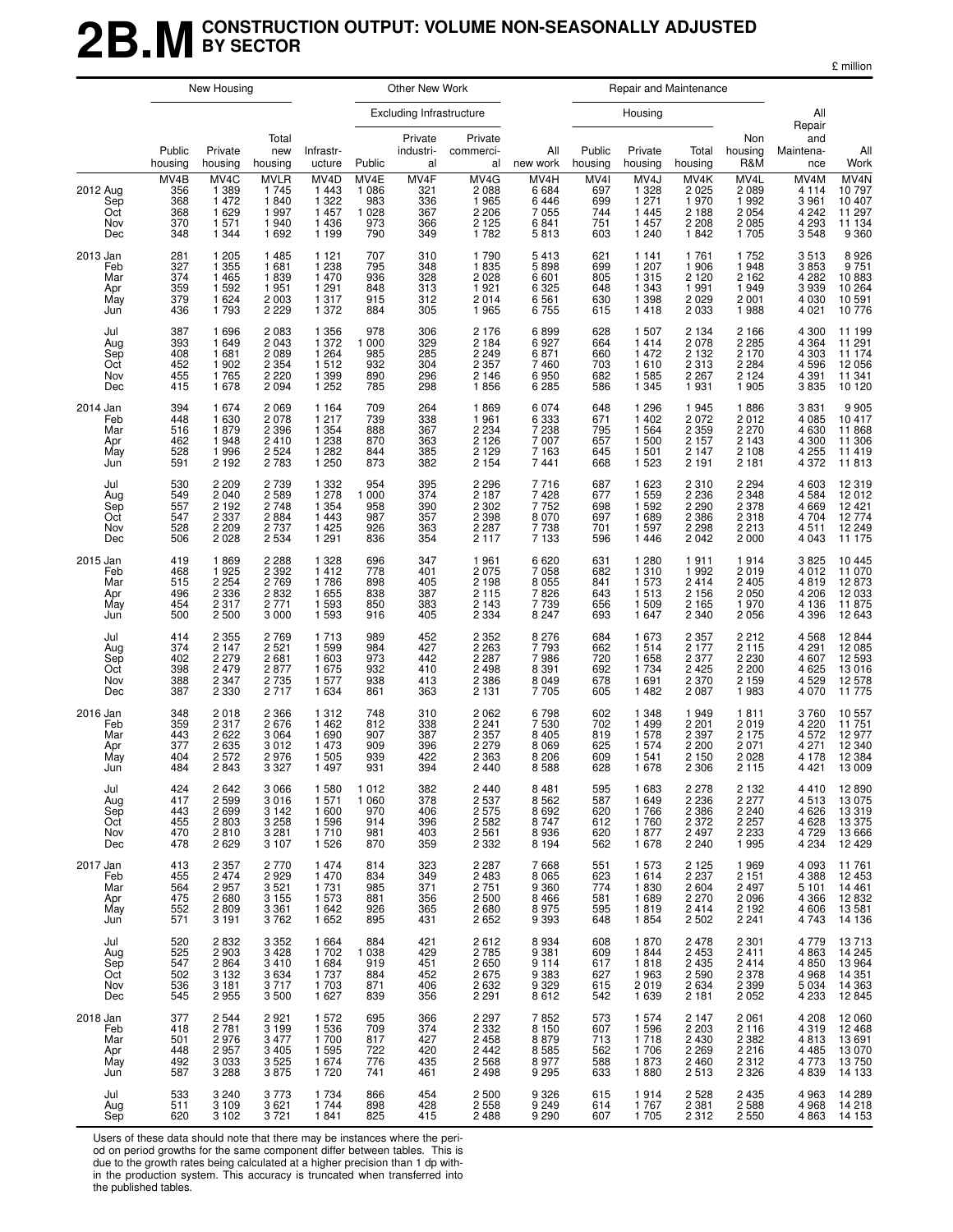### **3A.ACONSTRUCTION OUTPUT: VOLUME SEASONALLY ADJUSTED PERCENTAGE CHANGE ON SAME PERIOD A YEAR EARLIER**

|      |                   | New Housing        |                  |                     |         | Other New Work                  |                            |                 |                   | Repair and Maintenance |                  |                       |                         |             |
|------|-------------------|--------------------|------------------|---------------------|---------|---------------------------------|----------------------------|-----------------|-------------------|------------------------|------------------|-----------------------|-------------------------|-------------|
|      |                   |                    |                  |                     |         | <b>Excluding Infrastructure</b> |                            |                 |                   | Housing                |                  |                       | All<br>Repair           |             |
|      | Public<br>housing | Private<br>housing | Total<br>housing | Infrastr-<br>ucture | Public  | Private<br>industri-<br>al      | Private<br>commerci-<br>al | All<br>new work | Public<br>housing | Private<br>housing     | Total<br>housing | Non<br>housing<br>R&M | and<br>Maintena-<br>nce | All<br>Work |
|      | MV5H              | MV <sub>5I</sub>   | MVM3             | MV <sub>5</sub> J   | MV5K    | MV5L                            | MV5M                       | MV5N            | MV <sub>5</sub> O | MV5P                   | MV5Q             | MV5R                  | MV5S                    | MV5T        |
| 1998 | $-19.0$           | 1.0                | $-1.2$           | $-2.8$              | 5.4     | 1.9                             | 8.4                        | 2.6             | $-6.6$            | 2.1                    | $-1.5$           | 1.1                   | $-0.2$                  | 1.5         |
| 1999 | $-13.3$           | $-10.0$            | $-10.3$          | $-2.8$              | 12.6    | 3.2                             | 12.0                       | 3.0             | $-4.1$            | $-1.2$                 | $-2.4$           | $-0.6$                | $-1.5$                  | 1.3         |
| 2000 | 25.5              | 11.7               | 12.9             | $-6.2$              | $-5.3$  | $-10.7$                         | 0.8                        | 0.2             | $-3.2$            | 0.5                    | $-1.0$           | 5.3                   | 2.1                     | 0.9         |
| 2001 | 2.3               | $-6.7$             | $-5.8$           | 7.1                 | 0.9     | 2.2                             | $-0.7$                     | $-0.1$          | $-5.4$            | 4.4                    | 0.7              | 9.2                   | 4.9                     | 1.8         |
| 2002 | 13.2              | 9.0                | 9.4              | 13.1                | 26.5    | $-20.7$                         | 3.3                        | 6.1             | $-5.1$            | 8.3                    | 3.4              | 6.6                   | 5.1                     | 5.7         |
| 2003 | 13.8              | 24.8               | 23.6             | $-5.7$              | 25.5    | 5.6                             | $-3.6$                     | 6.0             | 13.1              | $-2.3$                 | 2.7              | 2.8                   | 2.8                     | 4.8         |
| 2004 | 20.1              | 21.5               | 21.4             | $-12.7$             | 12.3    | 3.0                             | 10.3                       | 9.5             | 9.7               | $-2.9$                 | 1.4              | $-4.4$                | $-1.7$                  | 5.3         |
| 2005 | $-5.9$            | 2.9                | 2.0              | $-4.1$              | $-10.0$ | $-2.0$                          | $-4.3$                     | $-2.9$          | $-0.6$            | $-8.9$                 | $-6.0$           | 2.6                   | $-1.6$                  | $-2.4$      |
| 2006 | 17.9              | 0.3                | 1.9              | $-7.8$              | $-8.1$  | 8.4                             | 8.5                        | 2.6             | $-4.3$            | $-6.2$                 | $-5.5$           | 0.2                   | $-2.5$                  | 0.8         |
| 2007 | 15.5              | $-1.6$             | 0.2              | $-1.4$              | $-1.7$  | $-2.4$                          | 10.1                       | 3.5             | $-5.3$            | $-2.5$                 | $-3.5$           | 2.3                   | $-0.4$                  | 2.2         |
| 2008 | $-9.6$            | $-22.4$            | $-20.8$          | 11.2                | 11.2    | $-22.6$                         | 1.2                        | $-5.3$          | 2.9               | 1.1                    | 1.7              | 3.3                   | 2.6                     | $-2.6$      |
| 2009 | 2.0               | $-31.3$            | $-26.6$          | 14.5                | 21.0    | $-29.8$                         | $-25.1$                    | $-15.3$         | $-2.7$            | $-12.6$                | $-9.3$           | $-9.7$                | $-9.5$                  | $-13.2$     |
| 2010 | 56.5              | 21.4               | 28.2             | 27.3                | 31.9    | 10.9                            | $-2.1$                     | 16.3            | 8.6               | 9.5                    | 9.4              | $-14.5$               | $-3.1$                  | 8.5         |
| 2011 | 2.2               | 9.0                | 7.4              | 8.4                 | $-7.6$  | $-9.5$                          | 2.4                        | 2.4             | $-8.1$            | 0.8                    | $-2.2$           | 6.7                   | 1.9                     | 2.2         |
| 2012 | $-16.3$           | $-2.4$             | $-5.5$           | $-10.6$             | $-21.0$ | 9.5                             | $-9.8$                     | $-9.9$          | 2.2               | $-4.9$                 | $-2.7$           | $-0.4$                | $-1.6$                  | $-6.9$      |
| 2013 | 6.6               | 9.4                | 8.9              | 2.3                 | $-9.6$  | $-9.2$                          |                            | 1.0             | $-4.1$            | 2.3                    | 0.2              | 4.2                   | 2.1                     | 1.5         |
| 2014 | 32.0              | 25.4               | 26.7             | $-2.1$              | $-0.7$  | 16.0                            | 6.3                        | 10.3            | 2.5               | 9.2                    | 7.0              | 5.7                   | 6.4                     | 8.8         |
| 2015 | $-15.3$           | 11.5               | 6.1              | 22.6                | 0.7     | 11.6                            | 2.6                        | 7.6             | 0.6               | 1.6                    | 1.3              | $-3.2$                | $-0.9$                  | 4.4         |
| 2016 | $-2.2$            | 14.9               | 12.2             | $-3.4$              | 3.8     | $-5.4$                          | 7.6                        | 5.8             | $-7.4$            | 5.6                    | 1.6              | 0.2                   | 0.9                     | 4.1         |
| 2017 | 21.6              | 10.1               | 11.7             | 6.1                 | $-2.6$  | 3.0                             | 7.8                        | 7.5             | $-2.5$            | 9.7                    | 6.3              | 6.9                   | 6.6                     | 7.2         |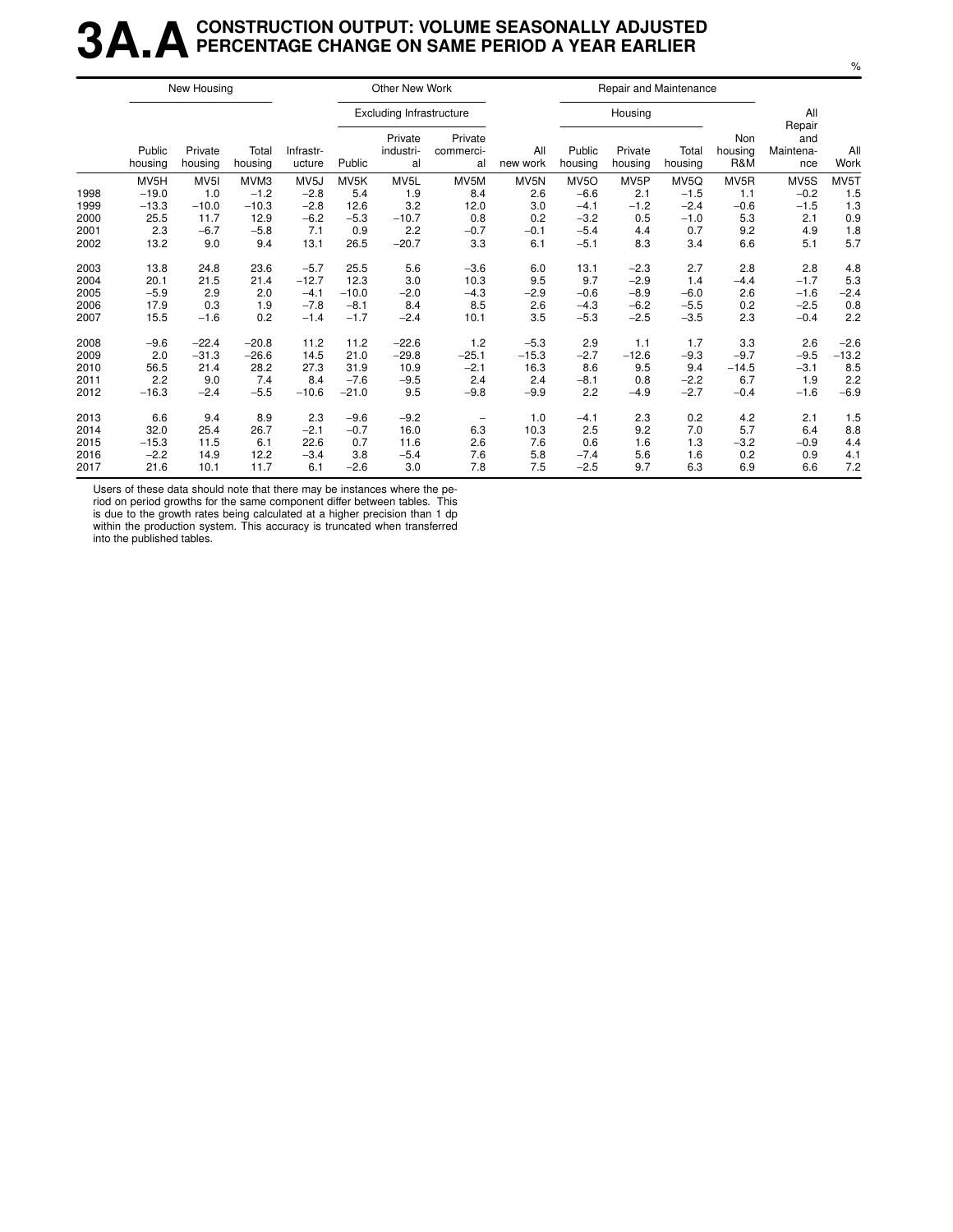### **3A.QCONSTRUCTION OUTPUT: VOLUME SEASONALLY ADJUSTED PERCENTAGE CHANGE ON PREVIOUS QUARTER**

|                |                   | New Housing              |                         |                     |             | Other New Work                  |                            |                    |                   |                    | Repair and Maintenance          |                       |                          |                          |
|----------------|-------------------|--------------------------|-------------------------|---------------------|-------------|---------------------------------|----------------------------|--------------------|-------------------|--------------------|---------------------------------|-----------------------|--------------------------|--------------------------|
|                |                   |                          |                         |                     |             | <b>Excluding Infrastructure</b> |                            |                    |                   | Housing            |                                 |                       | All<br>Repair            |                          |
|                | Public<br>housing | Private<br>housing       | Total<br>new<br>housing | Infrastr-<br>ucture | Public      | Private<br>industri-<br>al      | Private<br>commerci-<br>al | All<br>new work    | Public<br>housing | Private<br>housing | Total<br>housing                | Non<br>housing<br>R&M | and<br>Maintena-<br>nce  | All<br>Work              |
| 2003 Q4        | <b>MV54</b>       | <b>MV55</b>              | MVM7                    | <b>MV56</b>         | <b>MV57</b> | <b>MV58</b>                     | <b>MV59</b>                | MV5A               | MV5B              | MV5C               | MV <sub>5</sub> D               | MV5E                  | MV5F                     | MV5G                     |
|                | 7.3               | 9.5                      | 9.3                     | $-1.7$              | 7.8         | 6.9                             | 4.8                        | 5.6                | $-3.2$            | $-0.8$             | $-1.7$                          | $-2.6$                | $-2.2$                   | 2.7                      |
| 2004 Q1        | 9.3               | 6.2                      | 6.5                     | $-5.2$              | 3.6         | 1.2                             | 5.1                        | 3.6                | 7.1               | 1.6                | 3.5                             | 2.0                   | 2.7                      | 3.3                      |
| Q <sub>2</sub> | 2.6               | 1.6                      | 1.7                     | $-1.5$              | $-0.8$      | $-4.0$                          | 2.3                        | 0.8                | $-3.2$            | $-7.3$             | $-5.9$                          | $-6.7$                | $-6.3$                   | $-1.8$                   |
| Q3             | $-1.2$            | 1.5                      | 1.3                     | $-3.4$              | $-2.2$      | $-2.5$                          | $-0.5$                     | $-0.7$             | $-1.7$            | 2.5                | 0.9                             | $-2.0$                | $-0.6$                   | $-0.6$                   |
| Q4             | $-2.6$            | 0.5                      | 0.2                     | $-5.0$              | $-2.9$      | $-3.1$                          | $-2.3$                     | $-2.0$             | 3.6               | $-4.2$             | $-1.4$                          | 2.9                   | 0.8                      | $-1.0$                   |
| 2005 Q1        | $-4.0$            | 0.6                      | 0.2                     | 2.1                 | $-1.8$      | $-1.7$                          | $-1.6$                     | $-0.7$             | 4.4               | $-2.3$             | 0.1                             | 6.0                   | 3.1                      | 0.7                      |
| Q <sub>2</sub> | $-1.9$            | 2.6                      | 2.2                     | $-2.5$              | $-3.1$      | 3.9                             | $-0.7$                     | $\qquad \qquad -$  | $-0.6$            | $-3.0$             | $-2.1$                          | $-2.0$                | $-2.1$                   | $-0.7$                   |
| Q3             | $-2.1$            | $-1.6$                   | $-1.6$                  | 1.9                 | $-4.8$      | 1.9                             | $-2.1$                     | $-1.5$             | $-10.1$           | $-0.8$             | $-4.3$                          | $-1.5$                | $-2.8$                   | $-2.0$                   |
| Q4             | 9.9               | $-1.4$                   | $-0.4$                  | 3.0                 | $-2.0$      | 2.2                             | 0.9                        | 0.5                | $-1.5$            | $-1.5$             | $-1.5$                          | $-1.7$                | $-1.6$                   | $-0.2$                   |
| 2006 Q1        | 5.0               | $-0.5$                   | 0.1                     | $-3.5$              | $-0.8$      | 4.8                             | 4.2                        | 1.5                | 0.3               | $-0.1$             | 0.1                             | 0.3                   | 0.2                      | 1.0                      |
| Q <sub>2</sub> | 4.9               | 1.4                      | 1.7                     | $-7.2$              | $-2.5$      | $-1.4$                          | 2.2                        | 0.2                | $-0.8$            | $-1.6$             | $-1.4$                          | 4.3                   | 1.7                      | 0.7                      |
| Q3             | 4.1               | 1.5                      | 1.8                     | $-2.9$              | $-1.5$      | 0.3                             | 4.2                        | 1.8                | 6.5               | $-4.9$             | $-1.0$                          | $-3.4$                | $-2.3$                   | 0.3                      |
| Q4             | 1.5               | 0.9                      | 1.0                     | $-0.3$              | $-0.9$      | 2.9                             | 3.9                        | 2.0                | $-2.0$            | $-1.1$             | $-1.5$                          | 4.2                   | 1.6                      | 1.8                      |
| 2007 Q1        | 10.5              | $\overline{\phantom{a}}$ | 1.1                     | $-1.4$              | $-0.4$      | 1.3                             | 1.9                        | 1.1                | $-0.4$            | 2.4                | 1.4                             | 1.8                   | 1.6                      | 1.2                      |
| Q <sub>2</sub> | 2.1               | $-2.0$                   | $-1.5$                  | 1.8                 | 0.2         | $-0.7$                          | 2.1                        | 0.5                | $-7.3$            | 0.9                | $-2.0$                          | $-2.6$                | $-2.4$                   | $-0.5$                   |
| Q3             | $-2.0$            | $-2.1$                   | $-2.1$                  | 2.9                 | 1.0         | $-6.4$                          | $-0.3$                     | $-0.9$             | $-3.6$            | $-4.7$             | $-4.4$                          | $-1.0$                | $-2.6$                   | $-1.5$                   |
| Q4             | $-1.5$            | $-3.3$                   | $-3.1$                  | 3.4                 | 0.4         | $-7.5$                          | 3.6                        | 0.4                | 4.3               | 2.8                | 3.3                             | 2.4                   | 2.8                      | 1.2                      |
| 2008 Q1        | $-4.2$            | $-5.0$                   | $-4.9$                  | 4.0                 | 5.6         | $-1.5$                          | 2.8                        | 0.7                | 0.4               | $-0.3$             | $-0.1$                          | 3.6                   | 1.9                      | 1.1                      |
| Q <sub>2</sub> | $-1.4$            | $-9.3$                   | $-8.3$                  | 3.9                 | 2.6         | $-10.7$                         | $-3.5$                     | $-3.8$             | 6.6               | 2.8                | 4.1                             | 4.1                   | 4.1                      | $-1.1$                   |
| Q3             | $-2.5$            | $-11.3$                  | $-10.1$                 | 2.5                 | 4.4         | $-7.1$                          | 0.1                        | $-2.3$             | $-2.2$            | $-4.2$             | $-3.5$                          | $-4.1$                | $-3.8$                   | $-2.8$                   |
| Q4             | $-7.6$            | $-13.7$                  | $-12.8$                 | $-6.9$              | 0.5         | $-11.5$                         | $-7.9$                     | $-8.2$             | $-2.5$            | 6.7                | 3.5                             | $-6.8$                | $-2.1$                   | $-5.9$                   |
| 2009 Q1        | $-6.5$            | $-11.9$                  | $-11.1$                 | 2.1                 | $1.2$       | $-13.9$                         | $-9.4$                     | $-7.1$             | $-6.7$            | $-13.3$            | $-11.1$                         | $-3.3$                | $-7.1$                   | $-7.1$                   |
| Q <sub>2</sub> | 4.7               | $-3.9$                   | $-2.5$                  | 9.0                 | 8.7         | $-6.8$                          | $-6.1$                     | $-1.0$             | 4.3               | $-3.8$             | $-1.0$                          | $-2.5$                | $-1.8$                   | $-1.3$                   |
| Q3             | 17.6              | $-5.1$                   | $-1.0$                  | 6.9                 | 11.6        | $-1.4$                          | $-10.5$                    | $-1.5$             | 7.2               | 6.8                | 6.9                             | 7.6                   | 7.3                      | 1.8                      |
| Q4             | 16.4              | 4.8                      | 7.3                     | 18.2                | 9.8         | 6.9                             | $-8.5$                     | 3.8                | $-4.2$            | $-11.7$            | $-9.0$                          | $-8.5$                | $-8.7$                   | $-1.2$                   |
| 2010 Q1        | 17.3              | 9.2                      | 11.0                    | 11.4                | 11.5        | 2.9                             | 10.0                       | 10.4               | 7.6               | 8.9                | 8.4                             | $-15.1$               | $-4.0$                   | 4.8                      |
| Q <sub>2</sub> | 5.6               | 9.8                      | 8.8                     | 3.0                 | 4.3         | 3.7                             | 1.9                        | 4.3                | 2.6               | 6.6                | 5.2                             | 6.8                   | 5.9                      | 4.9                      |
| Q3             | 11.7              | 7.5                      | 8.5                     | $-6.8$              | $-3.3$      | 16.1                            | 5.3                        | 2.5                | $-3.1$            | 6.5                | 3.2                             | $-2.2$                | 0.6                      | 1.8                      |
| Q4             | $-2.6$            | $-0.7$                   | $-1.2$                  | $-10.9$             | 5.2         | $-20.1$                         | $-5.4$                     | $-4.1$             | $-2.1$            | $-1.9$             | $-2.0$                          | 2.3                   | $\overline{\phantom{a}}$ | $-2.7$                   |
| 2011 Q1        | 3.4               | 1.7                      | 2.1                     | 16.5                | $-0.7$      | $-1.8$                          | $-0.9$                     | 2.9                | $-4.0$            | $-3.0$             | $-3.3$                          | 3.0                   | $-0.4$                   | 1.7                      |
| Q <sub>2</sub> | $-3.7$            | 1.5                      | 0.3                     | 10.4                | $-8.0$      | 3.3                             | 4.4                        | 2.0                | $-0.3$            | $-0.8$             | $-0.6$                          | $-0.4$                | $-0.5$                   | 1.1                      |
| Q3             | $-3.9$            | 2.6                      | 1.1                     | $-5.5$              | $-6.4$      | $-4.7$                          | 1.8                        | $-1.6$             | $-3.5$            | 0.2                | $-1.0$                          | 2.8                   | 0.8                      | $-0.7$                   |
| Q4             | $-4.8$            | $-2.5$                   | $-3.0$                  | $-1.0$              | $-4.1$      | 2.3                             | 1.1                        | $-1.2$             | 0.7               | 4.5                | 3.2                             | 1.0                   | 2.2                      | $\overline{\phantom{0}}$ |
| 2012 Q1        | $-4.8$            | 3.5                      | 1.7                     | $-7.8$              | $-6.3$      | 7.8                             | $-8.6$                     | $-4.6$             | 0.6               | $-2.9$             | $-1.8$                          | $-0.9$                | $-1.4$                   | $-3.4$                   |
| Q <sub>2</sub> | $-9.8$            | $-7.5$                   | $-8.0$                  | $-7.1$              | $-7.7$      | $-0.1$                          | $-0.6$                     | $-5.1$             | 1.9               | $-5.0$             | $-2.8$                          | $-1.0$                | $-1.9$                   | $-3.9$                   |
| Q3             | 4.2               | $-1.5$                   | $-0.4$                  | 6.8                 | $-3.2$      | $-1.5$                          | $-8.0$                     | $-2.0$             | 3.1               | $-1.2$             | 0.2                             | $-2.2$                | $-1.0$                   | $-1.6$                   |
| Q4             | $-2.0$            | 3.8                      | 2.6                     | 1.3                 | $-2.9$      | 9.0                             | 1.7                        | 1.5                | $-0.2$            | $-3.4$             | $-2.3$                          | 1.4                   | $-0.5$                   | 0.8                      |
| 2013 Q1        | $-2.2$            | $-1.0$                   | $-1.3$                  | $-0.2$              | $-5.3$      | $-5.4$                          | 1.1                        | $-1.1$             | $-3.3$            | 3.2                | 0.9                             | 1.2                   | 1.1                      | $-0.3$                   |
| Q2             | 7.6               | 9.4                      | 9.0                     | $-0.4$              | 1.9         | $-12.2$                         | $-0.6$                     | 1.9                | $-3.5$            | 2.3                | 0.4                             | 1.9                   | 1.1                      | 1.6                      |
| Q3             | 5.1               | 3.6                      | 3.9                     | $-1.1$              | 2.3         | $-0.7$                          | 6.3                        | 3.2                | $-0.9$            | 3.6                | 2.1                             | 2.6                   | 2.4                      | 2.9                      |
| Q4             | 10.3              | 5.5                      | 6.4                     | 3.5                 | $-4.8$      | 0.8                             | $-2.2$                     | 1.3                | 2.0               | 0.5                | 1.0                             | 1.8                   | 1.4                      | 1.4                      |
| 2014 Q1        | 8.9               | 7.8                      | 8.0                     | $-4.0$              | $-3.1$      | 10.5                            | 3.2                        | 2.8                | 1.8               | 6.4                | 5.0                             | $-1.0$                | 2.0                      | 2.5                      |
| Q <sub>2</sub> | 7.9               | 3.9                      | 4.7                     | $-3.7$              | 3.6         | 12.3                            | 1.1                        | 2.3                | 0.7               | $-0.7$             | $-0.3$                          | 4.6                   | 2.1                      | 2.2                      |
| Q3             | 6.3               | 8.3                      | 7.9                     | 3.5                 | 2.8         | 0.1                             | 0.5                        | 3.8                | 1.0               | 2.3                | 1.9                             | 0.7                   | 1.3                      | 2.9                      |
| Q4             | $-3.9$            | 1.1                      | 0.1                     | 4.4                 | 2.2         | $-3.4$                          | 2.6                        | 1.7                | $-1.8$            | $-3.0$             | $-2.6$                          | $-1.1$                | $-1.8$                   | 0.3                      |
| 2015 Q1        | $-6.5$            | 2.0                      | 0.3                     | 15.8                | $-6.7$      | 11.1                            | $-1.7$                     | 2.2                | 1.6               | $-0.6$             | $\hspace{0.1mm}-\hspace{0.1mm}$ | $-1.4$                | $-0.7$                   | 1.1                      |
| Q <sub>2</sub> | $-4.2$            | 4.4                      | 2.8                     | 3.2                 | 2.7         | $-3.2$                          | 1.3                        | 2.1                | 0.1               | 4.5                | 3.1                             | $-3.9$                | $-0.4$                   | 1.2                      |
| Q3             | $-15.4$           | $-2.1$                   | $-4.4$                  | $-0.6$              | 3.2         | 8.4                             | $-0.3$                     | $-1.0$             | 0.4               | 0.5                | 0.5                             | $-0.2$                | 0.1                      | $-0.6$                   |
| Q4             | $-2.5$            | 4.5                      | 3.5                     | $-1.0$              | 0.5         | $-5.7$                          | 4.2                        | 1.9                | $-2.3$            | $-0.1$             | $-0.7$                          | 2.6                   | 0.8                      | 1.5                      |
| 2016 Q1        | 4.6               | 7.2                      | 6.8                     | $-2.7$              | $-2.2$      | $-7.3$                          | 1.0                        | 1.5                | $-0.8$            | 0.4                | $\hspace{0.1mm}-\hspace{0.1mm}$ | $-3.7$                | $-1.8$                   | 0.3                      |
| Q2             | 0.6               | 2.5                      | 2.3                     | $-3.3$              | 5.2         | 7.5                             | 2.3                        | 1.8                | $-3.7$            | 1.1                | $-0.3$                          | 3.7                   | 1.6                      | 1.7                      |
| Q3             | 5.1               | 2.1                      | 2.5                     | 3.5                 | $-0.3$      | $-6.9$                          | 1.6                        | 1.6                | $-6.1$            | 4.1                | $1.2$                           | $-1.1$                | 0.1                      | 1.1                      |
| Q4             | 8.4               | 3.2                      | 3.9                     | 1.5                 | $-1.0$      | 5.5                             | 2.4                        | 2.5                | 2.2               | 3.6                | 3.3                             | 3.8                   | 3.5                      | 2.9                      |
| 2017 Q1        | 7.5               | 2.9                      | 3.6                     | 3.2                 | 2.4         | $-4.9$                          | 6.5                        | 3.8                | $-0.1$            | 3.3                | 2.4                             | 2.8                   | 2.6                      | 3.4                      |
| Q <sub>2</sub> | 3.4               | 0.6                      | 1.0                     | 0.5                 | $-3.2$      | 2.4                             | $-0.8$                     | $\hspace{0.1cm} -$ | 1.5               | 0.9                | 1.1                             | $-0.1$                | 0.5                      | 0.2                      |
| Q3             | 3.0               | 1.6                      | 1.9                     | 0.9                 | $-4.8$      | 9.1                             | $-1.0$                     | 0.4                | $-1.8$            | 0.6                | $\overline{\phantom{a}}$        | 1.5                   | 0.7                      | 0.5                      |
| Q4             | $-0.9$            | 6.3                      | 5.1                     | 0.2                 | $-2.2$      | $-1.8$                          | $-3.1$                     | 0.8                | $-0.7$            | 0.4                | 0.1                             | 0.6                   | 0.3                      | 0.6                      |
| 2018 Q1        | $-14.1$           | $-0.6$                   | $-2.6$                  | 1.9                 | $-5.9$      | 2.1                             | $-0.9$                     | $-1.4$             | $-1.4$            | $-2.7$             | $-2.4$                          | $-1.3$                | $-1.8$                   | $-1.6$                   |
| Q <sub>2</sub> | 7.9               | $-1.8$                   | $-0.5$                  | 0.5                 | $-6.8$      | 3.6                             | 0.8                        | $-0.3$             | 1.8               | 2.8                | 2.6                             | 3.6                   | 3.0                      | 0.8                      |
| Q3             | 12.1              | 5.7                      | 6.6                     | 3.8                 | 3.4         | $-4.6$                          | $-2.2$                     | 2.8                | 1.8               | $-2.3$             | $-1.2$                          | 3.3                   | 1.0                      | 2.1                      |

Users of these data should note that there may be instances where the period on period growths for the same component differ between tables. This

is due to the growth rates being calculated at a higher precision than 1 dp within the production system. This accuracy is truncated when transferred into the published tables.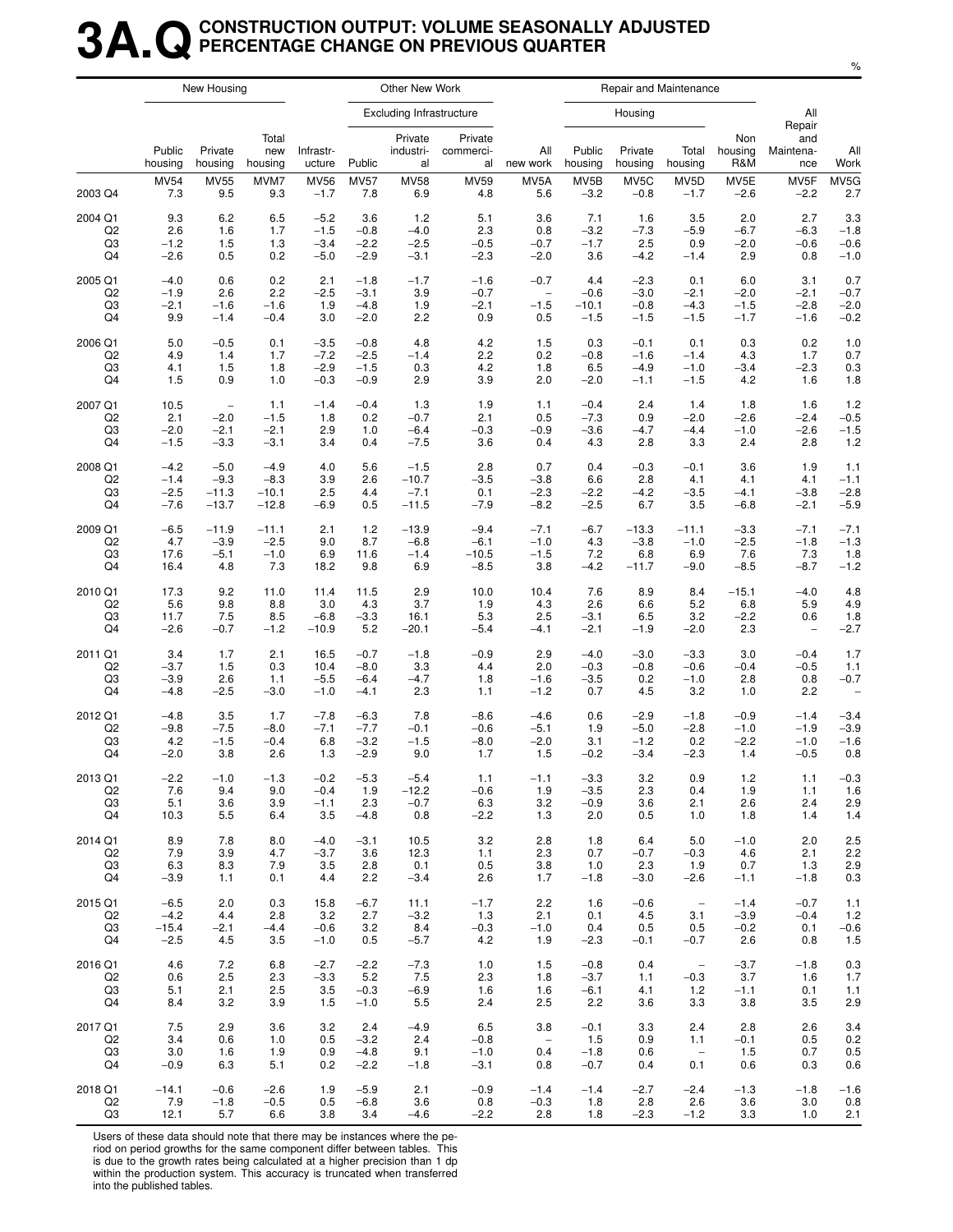### **3A.MCONSTRUCTION OUTPUT: VOLUME SEASONALLY ADJUSTED PERCENTAGE CHANGE ON PREVIOUS MONTH**

|                                             |                                                          | New Housing                                                       |                                                                   |                                                     |                                                       | Other New Work                                                            |                                                                         |                                                    |                                                                   | Repair and Maintenance                                               |                                                                         |                                                     |                                                            |                                                                               |
|---------------------------------------------|----------------------------------------------------------|-------------------------------------------------------------------|-------------------------------------------------------------------|-----------------------------------------------------|-------------------------------------------------------|---------------------------------------------------------------------------|-------------------------------------------------------------------------|----------------------------------------------------|-------------------------------------------------------------------|----------------------------------------------------------------------|-------------------------------------------------------------------------|-----------------------------------------------------|------------------------------------------------------------|-------------------------------------------------------------------------------|
|                                             |                                                          |                                                                   |                                                                   |                                                     |                                                       | <b>Excluding Infrastructure</b>                                           |                                                                         |                                                    |                                                                   | Housing                                                              |                                                                         |                                                     | All                                                        |                                                                               |
|                                             | Public<br>housing                                        | Private<br>housing                                                | Total<br>new<br>housing                                           | Infrastr-<br>ucture                                 | Public                                                | Private<br>industri-<br>al                                                | Private<br>commerci-<br>al                                              | All<br>new work                                    | Public<br>housing                                                 | Private<br>housing                                                   | Total<br>housing                                                        | Non<br>housing<br>R&M                               | Repair<br>and<br>Maintena-<br>nce                          | All<br>Work                                                                   |
| 2012 Aug<br>Sep<br>Oct<br>Nov<br>Dec        | MV <sub>4</sub> O<br>-4.8<br>0.7<br>$-1.7$<br>0.5<br>1.6 | MV4P<br>$-2.2$<br>7.3<br>$-0.1$<br>1.5<br>$-3.1$                  | MVM <sub>2</sub><br>$-2.8$<br>5.9<br>$-0.4$<br>1.3<br>$-2.2$      | MV4Q<br>16.5<br>$-5.7$<br>1.3<br>0.5<br>$-4.0$      | MV4R<br>0.5<br>$-0.8$<br>3.2<br>$-6.1$<br>$-5.1$      | MV4S<br>$-4.4$<br>5.0<br>$\begin{array}{c} 5.9 \\ 0.9 \end{array}$<br>1.6 | MV4T<br>1.1<br>$-2.3$<br>2.5<br>$-0.\overline{3}$<br>1.9                | MV4U<br>2.6<br>$-0.2$<br>1.7<br>$-0.5$<br>$-1.5$   | MV4V<br>$-0.7$<br>1.3<br>$-0.4$<br>0.8<br>$-3.1$                  | MV4X<br>$-8.1$<br>$-3.2$<br>$-0.2$<br>2.0<br>$1.7\,$                 | MV4Y<br>$-5.7$<br>$-1.6$<br>$^{-0.3}_{1.6}$<br>$\overline{\phantom{a}}$ | MV4Z<br>$-3.4$<br>1.4<br>$-0.2$<br>5.3<br>$-4.9$    | <b>MV52</b><br>$-4.6$<br>$-0.1$<br>$-0.2$<br>3.4<br>$-2.4$ | $MV53$<br>-0.3<br>-0.2<br>$1.0$<br>$1.0$<br>$-1.9$                            |
| 2013 Jan<br>Feb<br>Mar<br>Apr<br>May<br>Jun | $-5.2$<br>4.1<br>$-2.6$<br>6.9<br>0.9<br>1.5             | $-3.2$<br>7.7<br>$-3.5$<br>7.0<br>0.5<br>5.6                      | $-3.6$<br>7.0<br>$-3.3$<br>7.0<br>0.6<br>4.8                      | $-1.0$<br>4.3<br>1.7<br>$-4.5$<br>$-0.3$<br>5.9     | $-4.0$<br>6.5<br>0.1<br>$-2.9$<br>4.6<br>$-0.6$       | $-1.9$<br>$-4.0$<br>$-6.8$<br>$-4.0$<br>$-4.1$<br>0.1                     | 1.0<br>$-1.9$<br>$0.8 - 1.1$<br>1.3<br>$-0.6$                           | $-1.6$<br>2.9<br>$-0.7$<br>0.1<br>0.9<br>2.4       | $-2.3$<br>2.3<br>$-2.3$<br>0.8<br>$-4.9$<br>$-1.0$                | 0.6<br>1.3<br>$-0.4$<br>$-0.4$<br>2.8<br>2.0                         | $-0.4$<br>1.7<br>$-1.1$<br>$0.\overline{2}$<br>1.1                      | 1.7<br>2.8<br>$-1.9$<br>0.6<br>1.6<br>1.7           | 0.6<br>2.2<br>$-1.5$<br>0.3<br>0.9<br>1.4                  | $-0.7$<br>2.6<br>$^{-1.0}_{0.2}$<br>0.9<br>2.0                                |
| Jul<br>Aug<br>Sep<br>Oct<br>Nov<br>Dec      | 2.3<br>1.6<br>1.1<br>9.8<br>0.7<br>$-3.9$                | $-2.3$<br>3.3<br>$-0.2$<br>3.8<br>$-0.8$<br>3.5                   | $-1.5$<br>3.0<br>$\overline{\phantom{a}}$<br>5.0<br>$-0.5$<br>2.0 | $-4.1$<br>3.1<br>$-7.6$<br>11.8<br>$-4.9$<br>$-0.1$ | $-0.5$<br>4.8<br>$-4.8$<br>$-4.1$<br>$-0.6$           | $-3.1$<br>14.0<br>$-14.6$<br>$6.2\,$<br>$-1.9$<br>7.3                     | 3.5<br>2.5<br>$3.\overline{0}$<br>$-2.5$<br>$-3.6$<br>$-0.1$            | $-0.4$<br>2.9<br>$-0.6$<br>2.5<br>$-2.9$<br>0.8    | $-2.8$<br>8.2<br>$-2.8$<br>2.3<br>$-1.9$<br>0.8                   | $\overline{\phantom{a}}$<br>1.7<br>0.5<br>$-0.2$<br>1.6<br>$-3.4$    | $-0.9$<br>3.7<br>$-0.6$<br>0.6<br>0.5<br>$-2.1$                         | $-0.8$<br>4.0<br>$-2.5$<br>3.6<br>$-2.4$<br>0.8     | $-0.9$<br>3.9<br>$-1.5$<br>2.1<br>$-1.0$<br>$-0.7$         | $-0.6$<br>$3.2 - 1.0$<br>$2.\overline{3}$<br>$^{-2.1}_{0.3}$                  |
| 2014 Jan<br>Feb<br>Mar<br>Apr<br>May<br>Jun | 7.3<br>5.0<br>1.9<br>$-2.4$<br>9.8<br>2.5                | 9.6<br>$-6.7$<br>2.8<br>2.1<br>2.8<br>1.4                         | 9.1<br>$-4.5$<br>2.6<br>$1.2$<br>$4.\overline{2}$<br>1.6          | $-1.1$<br>$-4.7$<br>$-0.8$<br>2.6<br>$-3.2$         | $-1.4$<br>$-1.1$<br>2.7<br>4.1<br>$-4.4$<br>3.4       | $-1.0$<br>8.7<br>4.1<br>6.4<br>$-0.4$<br>0.8                              | $^{2.4}_{0.7}$<br>4.9<br>$-1.3$<br>$-1.4$<br>$\qquad \qquad -$          | 3.5<br>$-1.3$<br>2.0<br>0.6<br>0.9<br>0.4          | 5.9<br>$-5.6$<br>$\overline{\phantom{a}}$<br>3.3<br>$-1.7$<br>1.4 | 5.3<br>4.7<br>$-0.6$<br>0.3<br>$-1.9$<br>$-2.4$                      | 5.5<br>1.4<br>$-0.4$<br>$1.2 - 1.9$<br>$-1.2$                           | $-0.1$<br>$-1.0$<br>0.1<br>4.8<br>$-0.7$<br>1.9     | 2.7<br>0.2<br>$-0.2$<br>3.0<br>$-1.3$<br>0.3               | $3.2 - 0.7$<br>$\frac{1.2}{1.5}$<br>0.4                                       |
| Jul<br>Aug<br>Sep<br>Oct<br>Nov<br>Dec      | $-0.7$<br>3.6<br>$-0.7$<br>$-2.1$<br>$-3.4$<br>$-0.8$    | 5.8<br>$-0.1$<br>1.8<br>$-0.5$<br>2.6<br>$-3.7$                   | 4.4<br>0.6<br>1.3<br>$-0.8$<br>1.4<br>$-3.2$                      | 4.2<br>$-0.9$<br>3.6<br>1.1<br>2.7<br>$-1.8$        | 0.1<br>3.4<br>$-1.0$<br>5.5<br>$-4.4$<br>$-2.1$       | $-0.2$<br>$-1.0$<br>1.8<br>$-6.9$<br>2.1<br>4.6                           | 1.2<br>$-1.2$<br>1.6<br>$-1.0$<br>3.6<br>1.7                            | 2.7<br>0.1<br>1.5<br>$-0.1$<br>1.6<br>$-1.0$       | 0.1<br>1.9<br>$-2.4$<br>$-2.0$<br>3.8<br>$-3.8$                   | 2.7<br>5.7<br>$-5.2$<br>$-0.5$<br>$-0.8$<br>$-0.6$                   | 1.9<br>4.5<br>$-4.4$<br>$-1.0$<br>0.6<br>$-1.6$                         | $-2.1$<br>2.6<br>0.3<br>$-2.5$<br>1.6<br>$-1.9$     | $-0.2$<br>3.5<br>$-2.1$<br>$-1.7$<br>1.1<br>$-1.8$         | 1.6<br>1.4<br>$^{0.2}_{-0.7}$<br>1.4<br>$-1.3$                                |
| 2015 Jan<br>Feb<br>Mar<br>Apr<br>May<br>Jun | $-6.3$<br>3.9<br>$-3.2$<br>5.6<br>$-12.1$<br>$-1.2$      | 4.7<br>$-2.8$<br>2.9<br>3.7<br>1.6<br>$-4.0$                      | 2.6<br>$-1.6$<br>1.7<br>4.0<br>$-0.9$<br>$-3.5$                   | 14.0<br>$-0.6$<br>7.1<br>1.7<br>$-3.0$<br>$-2.8$    | $-6.1$<br>4.7<br>$-2.2$<br>0.1<br>1.4<br>4.8          | 9.7<br>$-1.8$<br>$-3.\overline{3}$<br>1.8<br>$-6.2$<br>6.2                | $-2.6$<br>$-0.3$<br>$-3.2$<br>$1.1$<br>1.6<br>4.3                       | 2.4<br>$-0.4$<br>0.7<br>2.2<br>$-0.6$<br>0.2       | 3.9<br>$-2.3$<br>1.9<br>$-3.1$<br>4.3<br>$-0.\overline{2}$        | $-0.1$<br>$-1.8$<br>4.2<br>1.8<br>0.1<br>$1.2$                       | 1.1<br>$^{-2.0}_{3.5}$<br>0.3<br>1.4<br>0.8                             | 0.4<br>$-3.6$<br>4.2<br>$-4.3$<br>$-1.0$<br>$-0.9$  | 0.8<br>$-2.8$<br>3.8<br>$-2.0$<br>0.2                      | 1.8<br>$^{-1.3}_{-1.8}$<br>$0.\overline{6}$<br>$^{-0.3}_{0.1}$                |
| Jul<br>Aug<br>Sep<br>Oct<br>Nov<br>Dec      | $-6.2$<br>$-9.1$<br>3.9<br>$-1.5$<br>$-2.0$<br>3.0       | 0.6<br>$-1.1$<br>0.6<br>3.2<br>$-0.8$<br>5.6                      | $-0.6$<br>$-2.3$<br>1.0<br>2.5<br>$-1.0$<br>5.2                   | 5.4<br>$-3.3$<br>$-2.1$<br>0.5<br>$-5.0$<br>13.7    | 0.3<br>$-2.1$<br>2.4<br>$-0.1$<br>$-0.7$<br>0.4       | $8.3 - 2.7$<br>0.2<br>$-4.2$<br>1.3<br>$-4.8$                             | $^{-2.7}_{-0.3}$<br>$-2.4$<br>6.4<br>$\overline{\phantom{a}}$<br>$-1.3$ | 0.6<br>$-2.0$<br>$-0.5$<br>2.5<br>$-1.3$<br>3.8    | $-1.8$<br>0.1<br>2.7<br>$-3.6$<br>$-1.4$<br>1.6                   | $-0.6$<br>$-0.4$<br>1.6<br>0.4<br>$-1.1$<br>$-1.8$                   | $-1.0$<br>$-0.3$<br>1.9<br>$-0.8$<br>$-1.2$<br>$-0.8$                   | $2.3\,$<br>$-4.1$<br>3.9<br>0.6<br>0.6<br>1.3       | 0.6<br>$-2.1$<br>2.8<br>$-0.2$<br>$-0.3$<br>0.2            | $0.6 - 2.0$<br>0.7<br>$1.5 - 1.0$<br>2.5                                      |
| 2016 Jan<br>Feb<br>Mar<br>Apr<br>May<br>Jun | 4.8<br>$-4.4$<br>4.5<br>$-4.0$<br>1.5<br>6.9             | 0.1<br>6.2<br>$-1.6$<br>3.8<br>$-3.0$<br>$\overline{\phantom{a}}$ | 0.8<br>4.6<br>$-0.8$<br>2.7<br>$-2.4$<br>0.9                      | $-9.5$<br>2.3<br>$-3.0$<br>$-1.7$<br>0.4<br>$-1.8$  | $-0.1$<br>$-0.3$<br>$-6.0$<br>10.3<br>0.2<br>$-1.9$   | $-4.5$<br>$-6.3$<br>13.4<br>$\qquad \qquad -$<br>5.6<br>$-7.3$            | 3.4<br>$-0.1$<br>$-4.3$<br>4.9<br>0.3<br>1.0                            | $-1.0$<br>1.7<br>$-2.2$<br>3.1<br>$-0.4$<br>$-0.3$ | $-0.9$<br>0.1<br>$-1.6$<br>0.1<br>$-3.2$<br>$-1.8$                | 3.2<br>$-2.0$<br>0.8<br>1.3<br>$-1.6$<br>3.0                         | 1.9<br>$-1.4$<br>0.1<br>0.9<br>$-2.1$<br>1.6                            | $-2.3$<br>$-0.3$<br>$-6.9$<br>10.3<br>$-2.2$<br>0.5 | $-0.2$<br>$-0.9$<br>$-3.3$<br>5.3<br>$-2.1$<br>1.1         | $-0.7$<br>0.8<br>$-2.6$<br>3.9<br>$-1.0$<br>0.2                               |
| Jul<br>Aug<br>Sep<br>Oct<br>Nov<br>Dec      | $-0.3$<br>$-0.8$<br>2.8<br>2.7<br>4.1<br>3.5             | 2.6<br>$-0.3$<br>2.0<br>0.1<br>1.5<br>2.5                         | 2.2<br>$-0.4$<br>2.1<br>0.4<br>1.9<br>2.6                         | 5.3<br>$-2.2$<br>2.2<br>$-2.6$<br>5.1<br>0.3        | 4.0<br>$-3.5$<br>$-2.0$<br>0.1<br>2.4<br>$-0.3$       | $-5.6$<br>1.0<br>3.6<br>2.1<br>$^{2.1}_{-2.2}$                            | 0.2<br>0.1<br>1.7<br>$\bar{\mathbb{I}}$<br>3.7                          | 2.0<br>$-0.9$<br>1.6<br>$-0.2$<br>2.0<br>2.0       | $-2.1$<br>$-3.9$<br>2.7<br>0.4<br>$-0.6$<br>5.1                   | 1.4<br>0.1<br>3.4<br>$-2.7$<br>4.9<br>2.7                            | 0.4<br>$-1.0$<br>3.2<br>$-1.9$<br>3.4<br>3.3                            | $-1.0$<br>0.6<br>$-0.2$<br>4.6<br>$-2.0$<br>1.8     | $-0.3$<br>$-0.2$<br>1.5<br>1.2<br>0.7<br>2.6               | $\begin{array}{c} 1.2 \\ -0.7 \\ 1.6 \\ 0.3 \end{array}$<br>$\frac{1.6}{2.2}$ |
| 2017 Jan<br>Feb<br>Mar<br>Apr<br>May<br>Jun | $-0.1$<br>1.5<br>8.7<br>$-6.4$<br>10.0<br>$-6.9$         | 0.7<br>$-0.3$<br>0.8<br>$-0.8$<br>$-0.7$<br>4.5                   | 0.6<br>$-0.1$<br>1.9<br>$-1.7$<br>0.9<br>2.6                      | 6.4<br>$-6.6$<br>$-1.3$<br>4.5<br>$-1.0$<br>$-0.1$  | 4.0<br>$-1.9$<br>$-2.5$<br>$1.2 - 1.5$<br>$-3.4$      | $-4.7$<br>$-0.1$<br>2.1<br>$-2.0$<br>$-0.7$<br>10.7                       | 1.0<br>3.2<br>2.0<br>$^{-2.7}_{-0.2}$<br>$-1.0$                         | 1.9<br>$-0.6$<br>0.9<br>$-0.6$<br>$-0.1$<br>0.7    | $-5.3$<br>2.7<br>1.5<br>$-0.5$<br>$-1.2$<br>3.1                   | 0.7<br>$-1.2$<br>0.3<br>1.1<br>0.6<br>$-1.2$                         | $^{-0.9}_{-0.2}$<br>0.6<br>0.7<br>0.1<br>$-0.1$                         | 1.8<br>1.4<br>$-1.4$<br>0.7<br>$-0.7$<br>0.3        | 0.4<br>0.6<br>$-0.4$<br>0.7<br>$-0.2$<br>0.1               | $1.4 - 0.2$<br>0.5<br>$-0.2$<br>$-0.1$<br>0.5                                 |
| Jul<br>Aug<br>Sep<br>Oct<br>Nov<br>Dec      | $3.3\,$<br>1.3<br>$\frac{1.3}{-7.7}$<br>$7.3\,$<br>3.3   | $-3.2$<br>$4.2\,$<br>$-1.5$<br>1.7<br>4.2<br>3.8                  | $-2.2$<br>3.7<br>$-1.1$<br>0.2<br>4.7<br>3.7                      | 0.4<br>0.6<br>1.3<br>$-1.8$<br>$-2.0$<br>6.8        | $-5.4$<br>7.4<br>$-3.8$<br>$-3.7$<br>$-0.2$<br>5.8    | 1.0<br>$-0.4$<br>4.6<br>$-0.7$<br>$-6.1$<br>0.3                           | $-0.8$<br>2.2<br>$^{-2.9}_{-2.9}$<br>1.2<br>0.7                         | $-1.5$<br>2.9<br>$-1.2$<br>$-1.5$<br>1.5<br>3.4    | $-2.8$<br>$-0.2$<br>$-1.2$<br>0.7<br>$-1.9$<br>2.3                | 1.9<br>0.4<br>$-3.0$<br>2.1<br>3.1<br>$-5.5$                         | 0.7<br>0.3<br>$-2.6$<br>1.7<br>1.9<br>$-3.6$                            | 1.2<br>$-0.8$<br>2.4<br>$-1.5$<br>1.5<br>$-0.9$     | 0.9<br>$-0.2$<br>$-0.2$<br>0.2<br>1.7<br>$-2.3$            | $-0.7$<br>1.8<br>$-0.8$<br>$-0.9$<br>1.5<br>1.5                               |
| 2018 Jan<br>Feb<br>Mar<br>Apr<br>May<br>Jun | $-19.2$<br>$\frac{1.3}{2.5}$<br>$1.0$<br>3.0<br>7.7      | $-6.1$<br>5.4<br>$-4.7$<br>$-2.5$<br>2.9<br>1.1                   | $-8.1$<br>4.8<br>$-3.8$<br>$-2.1$<br>2.9<br>2.0                   | 4.4<br>$-6.4$<br>$-5.2$<br>4.1<br>1.4<br>4.3        | $-7.5$<br>$-2.3$<br>$-1.1$<br>$-7.2$<br>4.5<br>$-3.0$ | 6.3<br>$-5.8$<br>5.6<br>2.5<br>$-1.8$<br>2.3                              | $-0.4$<br>$-1.5$<br>$-0.8$<br>2.3<br>$-0.2$<br>$-0.7$                   | $-3.0$<br>$-0.4$<br>$-2.6$<br>0.1<br>1.6<br>1.3    | 0.3<br>$-2.4$<br>$-2.8$<br>2.1<br>$^{2.2}_{2.9}$                  | $\overline{\phantom{a}}$<br>$-0.3$<br>0.6<br>$-2.4$<br>7.9<br>$-0.9$ | 0.1<br>$-0.9$<br>$-0.3$<br>$-1.2$<br>6.4<br>0.1                         | 0.5<br>$-3.0$<br>1.1<br>$1.2$<br>3.7<br>0.5         | 0.3<br>$-1.9$<br>0.4<br>$-0.1$<br>5.1<br>0.3               | $-1.9$<br>$-0.9$<br>$-1.6$<br>$\overline{\phantom{0}}$<br>$^{2.8}_{0.9}$      |
| Jul<br>Aug<br>Sep                           | $^{2.2}_{-2.3}$<br>15.7                                  | 4.0<br>$-0.6$<br>$1.2$                                            | 3.7<br>$-0.8$<br>3.2                                              | $-2.6$<br>1.1<br>7.2                                | 4.5<br>$-1.9$<br>2.4                                  | $-3.8$<br>0.3<br>$-5.7$                                                   | $-1.9$<br>0.1<br>0.5                                                    | 0.6<br>$-0.3$<br>2.8                               | $-0.4$<br>0.3<br>$-1.6$                                           | $-1.1$<br>$-3.4$<br>$-2.5$                                           | $-0.9$<br>$-2.4$<br>$-2.3$                                              | $-0.2$<br>2.0<br>1.6                                | $-0.6$<br>$-0.3$<br>$-0.3$                                 | $\begin{array}{c} 0.2 \\ -0.3 \\ 1.7 \end{array}$                             |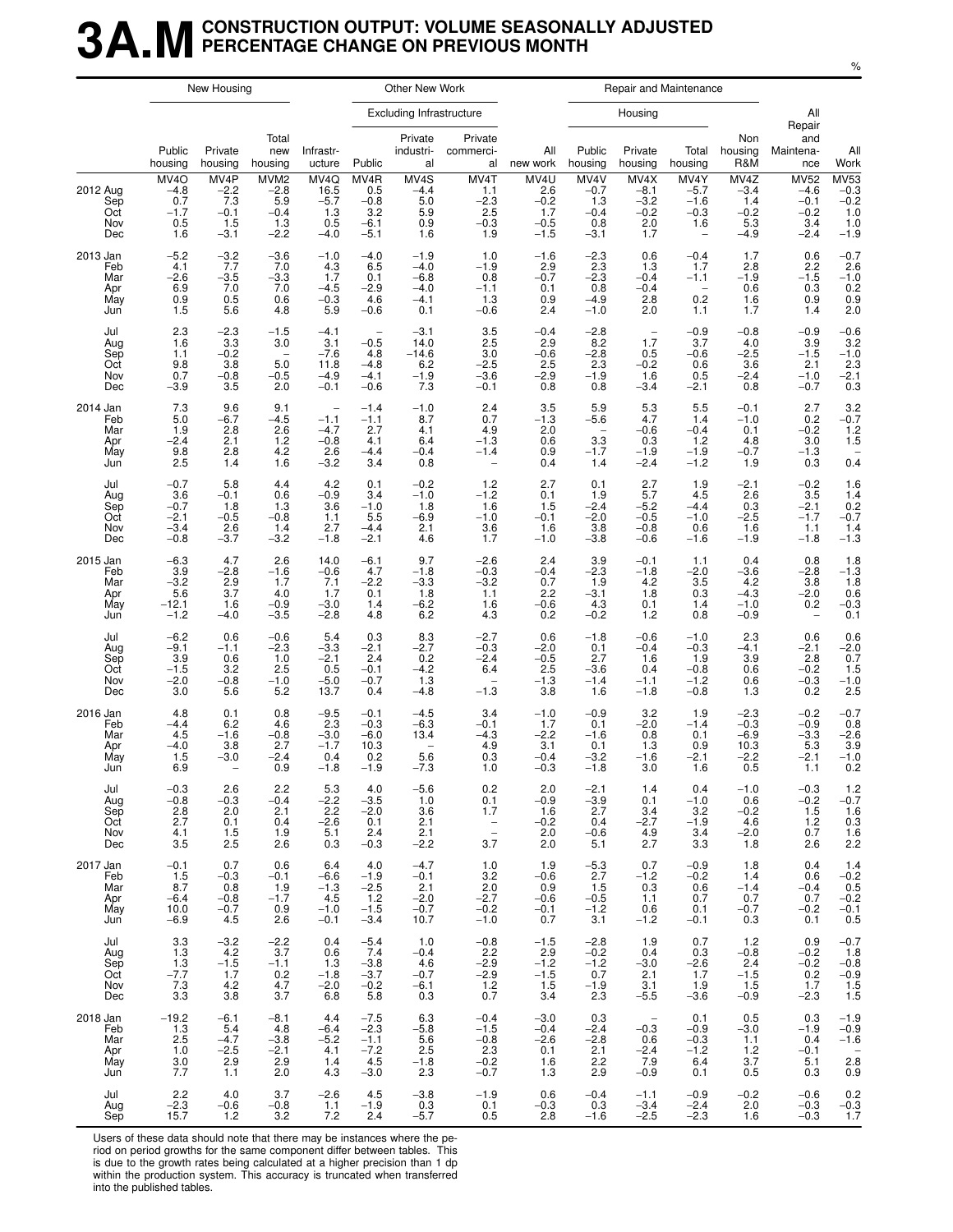### **3B.A** CONSTRUCTION OUTPUT: VOLUME SEASONALLY ADJUSTED<br>**3B.A** PERCENTAGE CHANGE ON SAME PERIOD A YEAR EARLIER E **PERCENTAGE CHANGE ON SAME PERIOD A YEAR EARLIER BY SECTOR**

|      |                   | New Housing        |                         |                     |         | Other New Work                  |                            |                 |                   | Repair and Maintenance |                  |                       |                                   |             |
|------|-------------------|--------------------|-------------------------|---------------------|---------|---------------------------------|----------------------------|-----------------|-------------------|------------------------|------------------|-----------------------|-----------------------------------|-------------|
|      |                   |                    |                         |                     |         | <b>Excluding Infrastructure</b> |                            |                 |                   | Housing                |                  |                       | All                               |             |
|      | Public<br>housing | Private<br>housing | Total<br>new<br>housing | Infrastr-<br>ucture | Public  | Private<br>industri-<br>al      | Private<br>commerci-<br>al | All<br>new work | Public<br>housing | Private<br>housing     | Total<br>housing | Non<br>housing<br>R&M | Repair<br>and<br>Maintena-<br>nce | All<br>Work |
|      | MV5H              | MV <sub>5</sub>    | MVM3                    | MV <sub>5</sub> J   | MV5K    | MV5L                            | MV5M                       | MV5N            | MV <sub>50</sub>  | MV <sub>5</sub> P      | MV5Q             | MV <sub>5</sub> R     | MV5S                              | MV5T        |
| 1998 | $-19.0$           | 1.0                | $-1.2$                  | $-2.8$              | 5.4     | 1.9                             | 8.4                        | 2.6             | $-6.6$            | 2.1                    | $-1.5$           | 1.1                   | $-0.2$                            | 1.5         |
| 1999 | $-13.3$           | $-10.0$            | $-10.3$                 | $-2.8$              | 12.6    | 3.2                             | 12.0                       | 3.0             | $-4.1$            | $-1.2$                 | $-2.4$           | $-0.6$                | $-1.5$                            | 1.3         |
| 2000 | 25.5              | 11.7               | 12.9                    | $-6.2$              | $-5.3$  | $-10.7$                         | 0.8                        | 0.2             | $-3.2$            | 0.5                    | $-1.0$           | 5.3                   | 2.1                               | 0.9         |
| 2001 | 2.3               | $-6.7$             | $-5.8$                  | 7.1                 | 0.9     | 2.2                             | $-0.7$                     | $-0.1$          | $-5.4$            | 4.4                    | 0.7              | 9.2                   | 4.9                               | 1.8         |
| 2002 | 13.2              | 9.0                | 9.4                     | 13.1                | 26.5    | $-20.7$                         | 3.3                        | 6.1             | $-5.1$            | 8.3                    | 3.4              | 6.6                   | 5.1                               | 5.7         |
| 2003 | 13.8              | 24.8               | 23.6                    | $-5.7$              | 25.5    | 5.6                             | $-3.6$                     | 6.0             | 13.1              | $-2.3$                 | 2.7              | 2.8                   | 2.8                               | 4.8         |
| 2004 | 20.1              | 21.5               | 21.4                    | $-12.7$             | 12.3    | 3.0                             | 10.3                       | 9.5             | 9.7               | $-2.9$                 | 1.4              | $-4.4$                | $-1.7$                            | 5.3         |
| 2005 | $-5.9$            | 2.9                | 2.0                     | $-4.1$              | $-10.0$ | $-2.0$                          | $-4.3$                     | $-2.9$          | $-0.6$            | $-8.9$                 | $-6.0$           | 2.6                   | $-1.6$                            | $-2.4$      |
| 2006 | 17.9              | 0.3                | 1.9                     | $-7.8$              | $-8.1$  | 8.4                             | 8.5                        | 2.6             | $-4.3$            | $-6.2$                 | $-5.5$           | 0.2                   | $-2.5$                            | 0.8         |
| 2007 | 15.5              | $-1.6$             | 0.2                     | $-1.4$              | $-1.7$  | $-2.4$                          | 10.1                       | 3.5             | $-5.3$            | $-2.5$                 | $-3.5$           | 2.3                   | $-0.4$                            | 2.2         |
| 2008 | $-9.6$            | $-22.4$            | $-20.8$                 | 11.2                | 11.2    | $-22.6$                         | 1.2                        | $-5.3$          | 2.9               | 1.1                    | 1.7              | 3.3                   | 2.6                               | $-2.6$      |
| 2009 | 2.0               | $-31.3$            | $-26.6$                 | 14.5                | 21.0    | $-29.8$                         | $-25.1$                    | $-15.3$         | $-2.7$            | $-12.6$                | $-9.3$           | $-9.7$                | $-9.5$                            | $-13.2$     |
| 2010 | 56.5              | 21.4               | 28.2                    | 27.3                | 31.9    | 10.9                            | $-2.1$                     | 16.3            | 8.6               | 9.5                    | 9.4              | $-14.5$               | $-3.1$                            | 8.5         |
| 2011 | 2.2               | 9.0                | 7.4                     | 8.4                 | $-7.6$  | $-9.5$                          | 2.4                        | 2.4             | $-8.1$            | 0.8                    | $-2.2$           | 6.7                   | 1.9                               | 2.2         |
| 2012 | $-16.3$           | $-2.4$             | $-5.5$                  | $-10.6$             | $-21.0$ | 9.5                             | $-9.8$                     | $-9.9$          | 2.2               | $-4.9$                 | $-2.7$           | $-0.4$                | $-1.6$                            | $-6.9$      |
| 2013 | 6.6               | 9.4                | 8.9                     | 2.3                 | $-9.6$  | $-9.2$                          |                            | 1.0             | $-4.1$            | 2.3                    | 0.2              | 4.2                   | 2.1                               | 1.5         |
| 2014 | 32.0              | 25.4               | 26.7                    | $-2.1$              | $-0.7$  | 16.0                            | 6.3                        | 10.3            | 2.5               | 9.2                    | 7.0              | 5.7                   | 6.4                               | 8.8         |
| 2015 | $-15.3$           | 11.5               | 6.1                     | 22.6                | 0.7     | 11.6                            | 2.6                        | 7.6             | 0.6               | 1.6                    | 1.3              | $-3.2$                | $-0.9$                            | 4.4         |
| 2016 | $-2.2$            | 14.9               | 12.2                    | $-3.4$              | 3.8     | $-5.4$                          | 7.6                        | 5.8             | $-7.4$            | 5.6                    | 1.6              | 0.2                   | 0.9                               | 4.1         |
| 2017 | 21.6              | 10.1               | 11.7                    | 6.1                 | $-2.6$  | 3.0                             | 7.8                        | 7.5             | $-2.5$            | 9.7                    | 6.3              | 6.9                   | 6.6                               | 7.2         |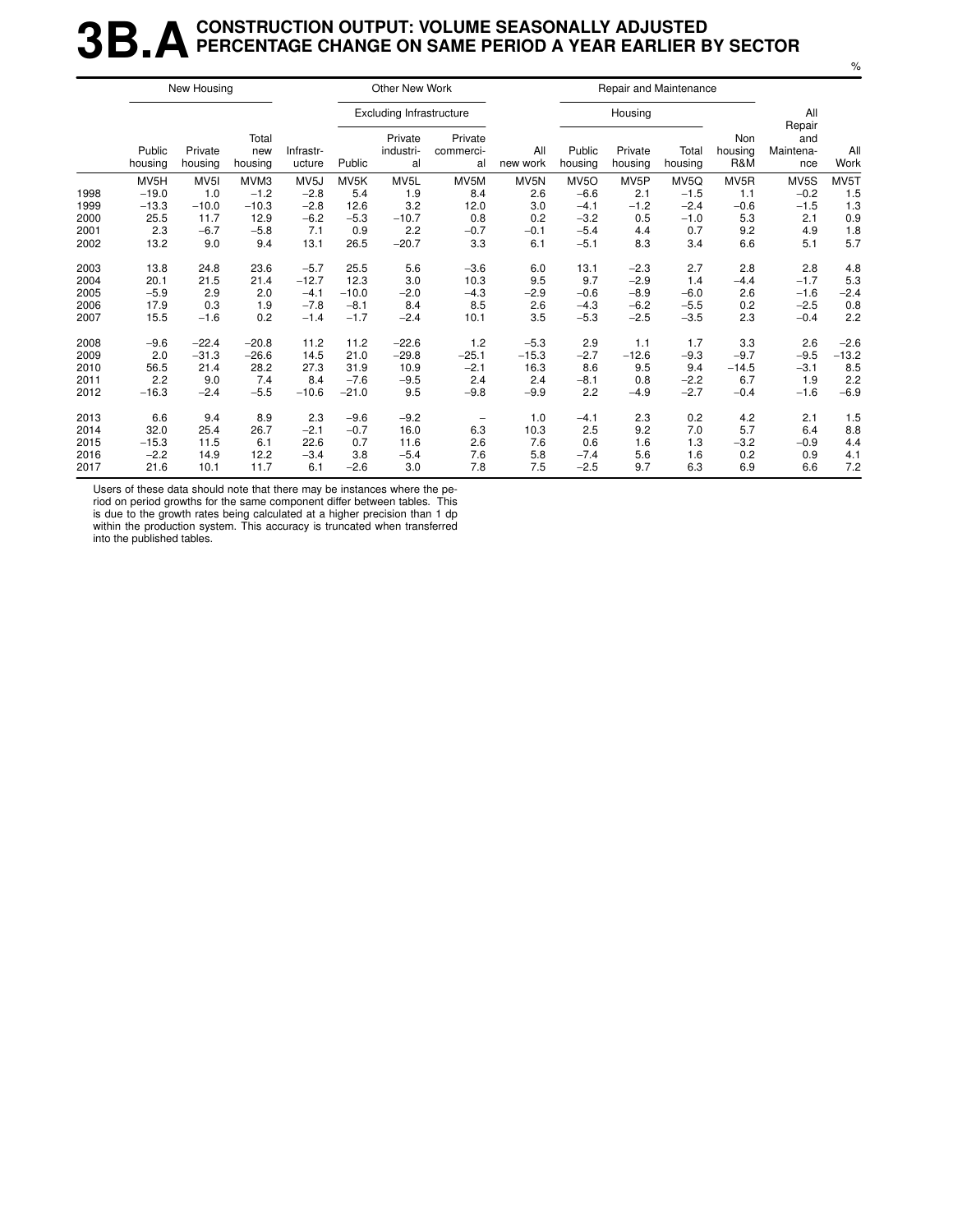### **3B.QCONSTRUCTION OUTPUT: VOLUME SEASONALLY ADJUSTED PERCENTAGE CHANGE ON SAME PERIOD A YEAR EARLIER**

|                |                   | New Housing        |                         |                     |                          | Other New Work                  |                            |                 |                   |                    | Repair and Maintenance   |                       |                         |             |
|----------------|-------------------|--------------------|-------------------------|---------------------|--------------------------|---------------------------------|----------------------------|-----------------|-------------------|--------------------|--------------------------|-----------------------|-------------------------|-------------|
|                |                   |                    |                         |                     |                          | <b>Excluding Infrastructure</b> |                            |                 |                   | Housing            |                          |                       | All<br>Repair           |             |
|                | Public<br>housing | Private<br>housing | Total<br>new<br>housing | Infrastr-<br>ucture | Public                   | Private<br>industri-<br>al      | Private<br>commerci-<br>al | All<br>new work | Public<br>housing | Private<br>housing | Total<br>housing         | Non<br>housing<br>R&M | and<br>Maintena-<br>nce | All<br>Work |
| 2003 Q4        | <b>MV68</b>       | <b>MV69</b>        | MVM8                    | MV6A                | MV6B                     | MV6C                            | MV6D                       | MV6E            | MV6F              | MV6G               | MV6H                     | MV6I                  | MV6J                    | MV6K        |
|                | 22.7              | 28.5               | 27.9                    | $-8.3$              | 28.3                     | 12.4                            | $-0.6$                     | 9.2             | 16.8              | $-7.8$             | $\overline{\phantom{a}}$ | $-0.2$                | $-0.1$                  | 5.7         |
| 2004 Q1        | 28.6              | 30.3               | 30.1                    | $-12.7$             | 28.0                     | 12.4                            | 10.4                       | 13.7            | 27.1              | 9.9                | 15.8                     | 1.9                   | 8.2                     | 11.7        |
| Q <sub>2</sub> | 26.7              | 28.3               | 28.2                    | $-12.4$             | 18.9                     | 8.0                             | 14.3                       | 13.7            | 10.6              | $-8.3$             | $-2.0$                   | $-6.4$                | $-4.3$                  | 6.8         |
| Q3             | 19.0              | 19.9               | 19.8                    | $-11.4$             | 8.3                      | $1.2$                           | 12.2                       | 9.5             | $-1.3$            | $-4.3$             | $-3.4$                   | $-9.1$                | $-6.4$                  | 3.5         |
| Q4             | 8.0               | 10.1               | 9.9                     | $-14.4$             | $-2.4$                   | $-8.2$                          | 4.6                        | 1.7             | 5.6               | $-7.6$             | $-3.1$                   | $-3.9$                | $-3.5$                  | $-0.2$      |
| 2005 Q1        | $-5.2$            | 4.3                | 3.3                     | $-7.7$              | $-7.5$                   | $-10.8$                         | $-2.2$                     | $-2.5$          | 3.0               | $-11.1$            | $-6.3$                   | $-0.2$                | $-3.1$                  | $-2.8$      |
| Q2             | $-9.4$            | 5.3                | 3.8                     | $-8.6$              | $-9.6$                   | $-3.5$                          | $-5.1$                     | $-3.3$          | 5.8               | $-7.0$             | $-2.6$                   | 4.8                   | 1.2                     | $-1.7$      |
| Q3             | $-10.2$           | 2.1                | 0.8                     | $-3.6$              | $-12.0$                  | 0.9                             | $-6.6$                     | $-4.1$          | $-3.3$            | $-9.9$             | $-7.6$                   | 5.3                   | $-1.0$                  | $-3.0$      |
| Q4             | 1.2               | 0.1                | 0.2                     | 4.4                 | $-11.2$                  | 6.4                             | $-3.5$                     | $-1.6$          | $-8.0$            | $-7.4$             | $-7.7$                   | 0.6                   | $-3.4$                  | $-2.2$      |
| 2006 Q1        | 10.8              | $-1.0$             | 0.1                     | $-1.3$              | $-10.3$                  | 13.5                            | 2.2                        | 0.5             | $-11.6$           | $-5.4$             | $-7.7$                   | $-4.8$                | $-6.2$                  | $-1.9$      |
| Q2             | 18.5              | $-2.1$             | $-0.3$                  | $-6.1$              | $-9.8$                   | 7.7                             | 5.1                        | 0.6             | $-11.9$           | $-4.0$             | $-6.9$                   | 1.3                   | $-2.6$                  | $-0.5$      |
| Q <sub>3</sub> | 26.1              | 1.0                | 3.2                     | $-10.4$             | $-6.6$                   | 6.0                             | 11.8                       | 3.9             | 4.4               | $-8.0$             | $-3.7$                   | $-0.6$                | $-2.1$                  | 1.8         |
| Q4             | 16.5              | 3.4                | 4.7                     | $-13.3$             | $-5.6$                   | 6.7                             | 15.2                       | 5.5             | 3.8               | $-7.6$             | $-3.7$                   | 5.3                   | 1.1                     | 3.9         |
| 2007 Q1        | 22.5              | 3.9                | 5.8                     | $-11.4$             | $-5.3$                   | 3.1                             | 12.7                       | 5.1             | 3.0               | $-5.3$             | $-2.4$                   | 7.0                   | 2.5                     | 4.2         |
| Q2             | 19.2              | 0.4                | 2.4                     | $-2.8$              | $-2.6$                   | 3.8                             | 12.7                       | 5.4             | $-3.7$            | $-2.9$             | $-3.1$                   | $-0.2$                | $-1.6$                  | 3.0         |
| Q3             | 12.2              | $-3.2$             | $-1.5$                  | 3.0                 | $\overline{\phantom{a}}$ | $-3.2$                          | 7.8                        | 2.7             | $-12.8$           | $-2.7$             | $-6.4$                   | 2.3                   | $-1.8$                  | 1.1         |
| Q4             | 8.9               | $-7.3$             | $-5.5$                  | 6.9                 | 1.3                      | $-13.0$                         | 7.5                        | 1.1             | $-7.1$            | 1.2                | $-1.9$                   | 0.5                   | $-0.7$                  | 0.5         |
| 2008 Q1        | $-5.6$            | $-11.9$            | $-11.2$                 | 12.7                | 7.4                      | $-15.4$                         | 8.5                        | 0.6             | $-6.3$            | $-1.5$             | $-3.3$                   | 2.2                   | $-0.4$                  | 0.3         |
| Q2             | $-8.8$            | $-18.5$            | $-17.3$                 | 14.9                | 10.0                     | $-23.9$                         | 2.4                        | $-3.8$          | 7.7               | 0.3                | 2.8                      | 9.2                   | 6.2                     | $-0.4$      |
| Q3             | $-9.3$            | $-26.1$            | $-24.0$                 | 14.4                | 13.7                     | $-24.4$                         | 2.9                        | $-5.1$          | 9.3               | 0.9                | 3.7                      | 5.8                   | 4.8                     | $-1.7$      |
| Q4             | $-14.9$           | $-34.0$            | $-31.6$                 | 3.1                 | 13.8                     | $-27.6$                         | $-8.6$                     | $-13.1$         | 2.1               | 4.8                | 3.9                      | $-3.7$                | $-0.1$                  | $-8.7$      |
| 2009 Q1        | $-16.9$           | $-38.9$            | $-36.1$                 | 1.2                 | 9.1                      | $-36.7$                         | $-19.4$                    | $-19.9$         | $-5.1$            | $-8.8$             | $-7.6$                   | $-10.1$               | $-9.0$                  | $-16.1$     |
| Q2             | $-11.8$           | $-35.3$            | $-32.1$                 | 6.3                 | 15.5                     | $-34.0$                         | $-21.5$                    | $-17.5$         | $-7.2$            | $-14.7$            | $-12.1$                  | $-15.7$               | $-14.1$                 | $-16.2$     |
| Q3             | 6.4               | $-30.7$            | $-25.2$                 | 10.8                | 23.5                     | $-29.9$                         | $-29.8$                    | $-16.8$         | 1.6               | $-4.9$             | $-2.7$                   | $-5.5$                | $-4.2$                  | $-12.2$     |
| Q4             | 34.0              | $-15.8$            | $-7.9$                  | 40.7                | 34.9                     | $-15.4$                         | $-30.3$                    | $-6.0$          | $-0.2$            | $-21.3$            | $-14.4$                  | $-7.2$                | $-10.7$                 | $-7.8$      |
| 2010 Q1        | 68.1              | 4.5                | 15.0                    | 53.4                | 48.6                     | 1.2                             | $-15.4$                    | 11.8            | 15.1              | $-1.2$             | 4.4                      | $-18.5$               | $-7.6$                  | 4.0         |
| Q2             | 69.6              | 19.4               | 28.3                    | 44.9                | 42.5                     | 12.5                            | $-8.2$                     | 17.7            | 13.2              | 9.5                | 11.0                     | $-10.8$               | $-0.4$                  | 10.5        |
| Q3             | 61.1              | 35.2               | 40.6                    | 26.4                | 23.4                     | 32.5                            | 8.0                        | 22.6            | 2.4               | 9.3                | 7.1                      | $-18.9$               | $-6.5$                  | 10.6        |
| Q4             | 34.7              | 28.0               | 29.5                    | $-4.7$              | 18.3                     | $-1.0$                          | 11.7                       | 13.2            | 4.6               | 21.4               | 15.3                     | $-9.3$                | 2.4                     | 9.0         |
| 2011 Q1        | 18.9              | 19.2               | 19.1                    | $-0.3$              | 5.3                      | $-5.5$                          | 0.7                        | 5.5             | $-6.6$            | 8.1                | 2.8                      | 10.1                  | 6.2                     | 5.8         |
| Q2             | 8.4               | 10.2               | 9.8                     | 6.8                 | $-7.0$                   | $-5.8$                          | 3.1                        | 3.2             | $-9.2$            | 0.6                | $-2.8$                   | 2.6                   | $-0.3$                  | 1.9         |
| Q3             | $-6.8$            | 5.2                | 2.3                     | 8.4                 | $-10.0$                  | $-22.7$                         | $-0.4$                     | $-1.0$          | $-9.6$            | $-5.4$             | $-6.7$                   | 7.9                   | $-0.1$                  | $-0.7$      |
| Q4             | $-8.8$            | 3.3                | 0.4                     | 20.3                | $-18.0$                  | $-1.0$                          | 6.5                        | 2.0             | $-7.0$            | 0.7                | $-1.8$                   | 6.5                   | 2.1                     | 2.0         |
| 2012 Q1        | $-16.1$           | 5.1                | 0.1                     | $-4.8$              | $-22.6$                  | 8.7                             | $-1.8$                     | $-5.4$          | $-2.6$            | 0.8                | $-0.3$                   | 2.5                   | 1.0                     | $-3.1$      |
| Q <sub>2</sub> | $-21.5$           | $-4.2$             | $-8.2$                  | $-19.9$             | $-22.4$                  | 5.2                             | $-6.5$                     | $-12.0$         | $-0.4$            | $-3.5$             | $-2.5$                   | 1.9                   | $-0.4$                  | $-7.9$      |
| Q3             | $-14.9$           | $-8.1$             | $-9.6$                  | $-9.5$              | $-19.7$                  | 8.7                             | $-15.5$                    | $-12.3$         | 6.4               | $-4.9$             | $-1.3$                   | $-3.1$                | $-2.2$                  | $-8.7$      |
| Q4             | $-12.4$           | $-2.2$             | $-4.3$                  | $-7.4$              | $-18.7$                  | 15.7                            | $-15.0$                    | $-9.9$          | 5.5               | $-12.0$            | $-6.6$                   | $-2.7$                | $-4.7$                  | $-7.9$      |
| 2013 Q1        | $-10.0$           | $-6.5$             | $-7.2$                  | 0.3                 | $-17.9$                  | 1.5                             | $-6.0$                     | $-6.6$          | 1.4               | $-6.4$             | $-3.9$                   | $-0.7$                | $-2.3$                  | $-5.0$      |
| Q2             | $7.4$             | 10.6               | 10.0                    | 7.6                 | $-9.2$                   | $-10.8$                         | $-6.0$                     | 0.3             | $-4.1$            | 0.8                | $-0.8$                   | 2.3                   | 0.7                     | 0.5         |
| Q3             | 8.4               | 16.4               | 14.8                    | $-0.4$              | $-4.1$                   | $-10.1$                         | 8.6                        | 5.6             | $-7.7$            | 5.7                | 1.1                      | 7.4                   | 4.2                     | $5.0\,$     |
| Q4             | 22.0              | 18.3               | 19.0                    | 1.9                 | $-6.0$                   | $-16.9$                         | 4.5                        | 5.4             | $-5.7$            | 10.0               | 4.5                      | 7.8                   | 6.1                     | 5.7         |
| 2014 Q1        | 35.9              | 28.9               | 30.2                    | $-2.0$              | $-3.8$                   | $-2.9$                          | 6.7                        | 9.6             | $-0.7$            | 13.4               | 8.7                      | 5.5                   | 7.1                     | 8.6         |
| Q2             | 36.3              | 22.5               | 25.1                    | $-5.3$              | $-2.3$                   | 24.2                            | 8.5                        | 10.0            | 3.7               | 10.1               | 8.0                      | 8.3                   | 8.1                     | 9.3         |
| Q3             | 37.8              | 28.0               | 29.9                    | $-1.0$              | $-1.8$                   | 25.3                            | 2.5                        | 10.7            | 5.6               | 8.7                | 7.7                      | $6.2\,$               | 6.9                     | 9.2         |
| Q4             | 20.0              | 22.7               | 22.2                    | $-0.1$              | 5.4                      | 20.1                            | 7.6                        | 11.0            | 1.7               | 4.9                | 3.9                      | 3.2                   | 3.5                     | 8.1         |
| 2015 Q1        | 3.0               | 16.1               | 13.5                    | 20.5                | 1.5                      | 20.8                            | 2.5                        | 10.3            | 1.4               | $-2.1$             | $-1.0$                   | 2.7                   | 0.8                     | 6.7         |
| Q2             | $-8.6$            | 16.6               | 11.4                    | 29.1                | 0.6                      | 4.1                             | 2.7                        | 10.2            | 0.8               | 3.0                | 2.3                      | $-5.7$                | $-1.7$                  | 5.7         |
| Q3             | $-27.2$           | 5.4                | $-1.3$                  | 24.0                | 1.1                      | 12.6                            | 1.9                        | 5.1             | 0.3               | 1.2                | 0.9                      | $-6.5$                | $-2.8$                  | 2.1         |
| Q4             | $-26.1$           | 8.9                | 2.1                     | 17.5                | $-0.6$                   | 10.0                            | 3.4                        | 5.3             | $-0.3$            | 4.3                | 2.9                      | $-3.1$                | $-0.1$                  | 3.3         |
| 2016 Q1        | $-17.3$           | 14.4               | 8.6                     | $-1.2$              | 4.1                      | $-8.3$                          | 6.2                        | 4.5             | $-2.6$            | 5.4                | 2.9                      | $-5.3$                | $-1.2$                  | 2.5         |
| Q2             | $-13.1$           | 12.4               | 8.1                     | $-7.4$              | 6.6                      | 1.9                             | 7.2                        | 4.2             | $-6.3$            | 1.9                | $-0.6$                   | 2.2                   | 0.7                     | 3.0         |
| Q3             | 7.9               | 17.2               | 15.8                    | $-3.6$              | 3.0                      | $-12.5$                         | 9.3                        | 6.9             | $-12.4$           | 5.6                | 0.1                      | 1.3                   | 0.7                     | 4.7         |
| Q4             | 19.9              | 15.7               | 16.3                    | $-1.2$              | 1.5                      | $-2.1$                          | 7.5                        | 7.6             | $-8.3$            | 9.5                | 4.2                      | 2.6                   | 3.4                     | 6.1         |
| 2017 Q1        | 23.2              | 11.1               | 12.8                    | 4.8                 | 6.4                      | 0.4                             | 13.4                       | 10.1            | $-7.6$            | 12.7               | 6.7                      | 9.5                   | 8.0                     | 9.4         |
| Q2             | 26.6              | 9.0                | 11.4                    | 8.9                 | $-2.1$                   | $-4.3$                          | 9.9                        | 8.2             | $-2.6$            | 12.5               | 8.2                      | 5.4                   | 6.8                     | 7.7         |
| Q3             | 24.1              | 8.5                | 10.7                    | 6.2                 | $-6.5$                   | 12.1                            | 7.0                        | 6.9             | 1.8               | 8.7                | 6.8                      | 8.1                   | 7.5                     | 7.1         |
| Q4             | 13.5              | 11.8               | 12.0                    | 4.8                 | $-7.7$                   | 4.3                             | 1.2                        | 5.1             | $-1.1$            | 5.2                | 3.6                      | 4.7                   | 4.1                     | 4.7         |
| 2018 Q1        | $-9.4$            | 8.0                | 5.3                     | 3.5                 | $-15.2$                  | 11.9                            | $-5.8$                     | $-0.2$          | $-2.4$            | $-0.9$             | $-1.3$                   | 0.6                   | $-0.4$                  | $-0.3$      |
| Q2             | $-5.4$            | 5.4                | 3.7                     | 3.5                 | $-18.4$                  | 13.3                            | $-4.2$                     | $-0.5$          | $-2.1$            | 0.9                | 0.2                      | 4.3                   | 2.2                     | 0.4         |
| Q3             | 3.0               | 9.6                | 8.6                     | 6.5                 | $-11.3$                  | $-0.9$                          | $-5.3$                     | 1.8             | 1.5               | $-1.9$             | $-1.0$                   | 6.2                   | 2.5                     | 2.0         |

Users of these data should note that there may be instances where the period on period growths for the same component differ between tables. This

is due to the growth rates being calculated at a higher precision than 1 dp within the production system. This accuracy is truncated when transferred into the published tables.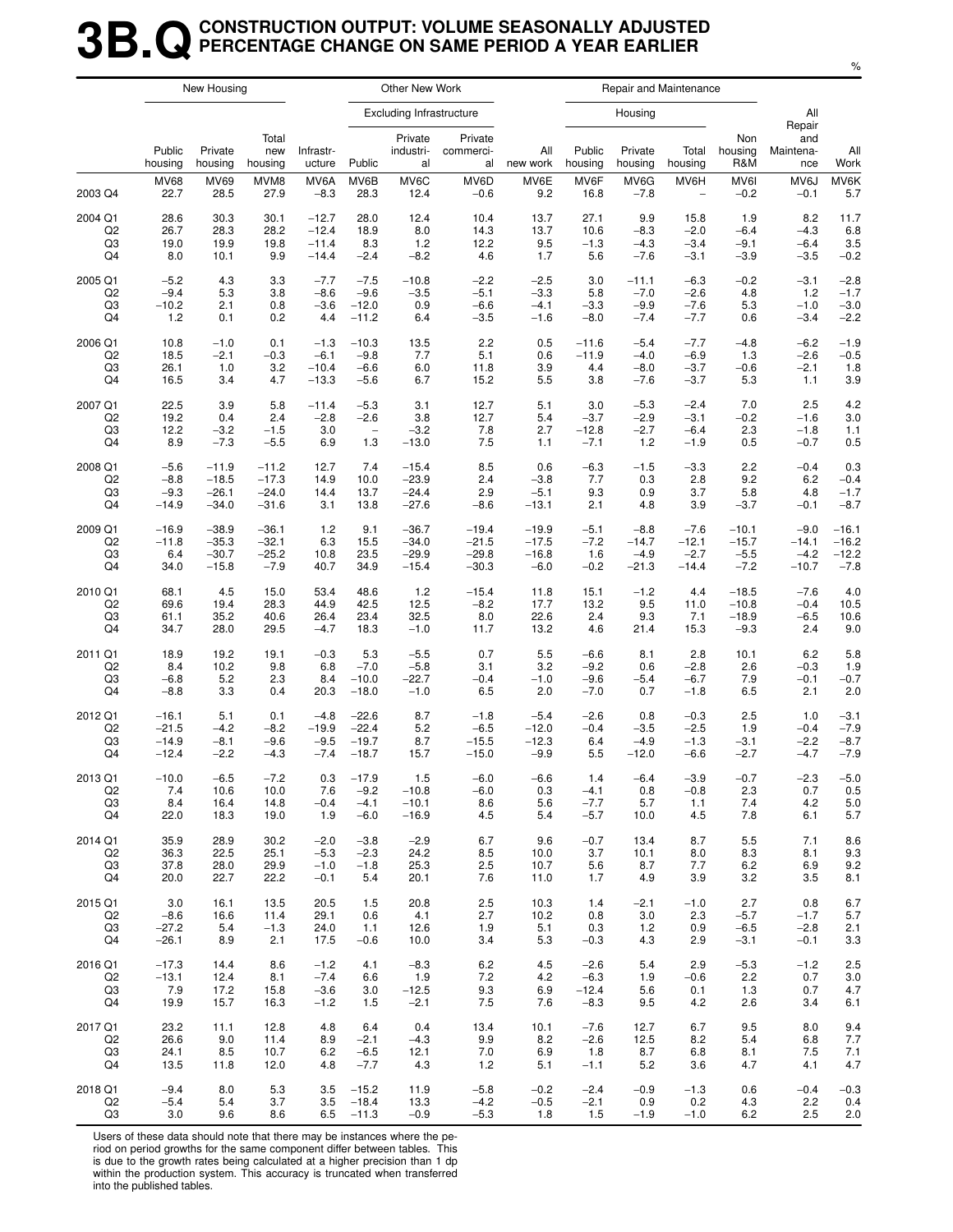#### **3B.M** CONSTRUCTION OUTPUT: VOLUME SEASONALLY ADJUSTED<br>**3B.M** PERCENTAGE CHANGE ON SAME PERIOD A YEAR EARLIER **PERCENTAGE CHANGE ON SAME PERIOD A YEAR EARLIER**

|                                             |                                                                | New Housing                                                              |                                                         |                                                                  |                                                                | Other New Work                                                        |                                                                 |                                                           |                                                                             | Repair and Maintenance                                     |                                                                  |                                                            |                                                                         |                                                                            |
|---------------------------------------------|----------------------------------------------------------------|--------------------------------------------------------------------------|---------------------------------------------------------|------------------------------------------------------------------|----------------------------------------------------------------|-----------------------------------------------------------------------|-----------------------------------------------------------------|-----------------------------------------------------------|-----------------------------------------------------------------------------|------------------------------------------------------------|------------------------------------------------------------------|------------------------------------------------------------|-------------------------------------------------------------------------|----------------------------------------------------------------------------|
|                                             |                                                                |                                                                          |                                                         |                                                                  |                                                                | <b>Excluding Infrastructure</b>                                       |                                                                 |                                                           |                                                                             | Housing                                                    |                                                                  |                                                            | All<br>Repair                                                           |                                                                            |
|                                             | Public<br>housing                                              | Private<br>housing                                                       | Total<br>new<br>housing                                 | Infrastr-<br>ucture                                              | Public                                                         | Private<br>industri-<br>al                                            | Private<br>commerci-<br>al                                      | All<br>new work                                           | Public<br>housing                                                           | Private<br>housing                                         | Total<br>housing                                                 | Non<br>housing<br>R&M                                      | and<br>Maintena-<br>nce                                                 | All<br>Work                                                                |
| 2012 Aug<br>Sep<br>Oct<br>Nov<br>Dec        | MV4W<br>$-14.8$<br>$-20.8$<br>$-14.1$<br>$-15.4$<br>$-7.3$     | MV5U<br>$-11.0$<br>$-2.3$<br>$-0.6$<br>$-0.8$<br>$-5.0$                  | MVM4<br>$-11.8$<br>$-6.5$<br>$-3.5$<br>$-4.0$<br>$-5.4$ | MV5V<br>$-0.8$<br>$-6.0$<br>1.7<br>$-4.3$<br>$-17.6$             | MV5W<br>$-18.1$<br>$-17.8$<br>$-12.9$<br>$-15.3$<br>$-27.4$    | MV5X<br>$1.2$<br>7.1<br>12.3<br>$\overline{9.5}$<br>26.6              | $MV5Y$<br>$-13.5$<br>$-17.2$<br>$-14.5$<br>$-15.4$<br>$-15.2$   | MV5Z<br>$-10.6$<br>$-11.1$<br>$-7.0$<br>$-8.9$<br>$-13.5$ | MV62<br>5.3<br>8.9<br>7.0<br>7.5<br>2.1                                     | MV63<br>$-5.6$<br>$-10.7$<br>$-14.0$<br>$-11.7$<br>$-10.2$ | <b>MV64</b><br>$-2.1$<br>$-4.6$<br>$-7.6$<br>$-5.8$<br>$-6.3$    | <b>MV65</b><br>$-4.5$<br>$-3.1$<br>$-1.6$<br>1.9<br>$-8.2$ | <b>MV66</b><br>$-3.3$<br>$-3.9$<br>$-4.7$<br>$-2.1$<br>$-7.2$           | $MV67 - 8.0 - 8.5$<br>$-6.1$<br>$-6.4$<br>$-11.2$                          |
| 2013 Jan<br>Feb<br>Mar<br>Apr<br>May<br>Jun | $-19.2$<br>$-5.7$<br>$-3.7$<br>$-2.6$<br>7.1<br>19.9           | $-8.8$<br>$-2.0$<br>$-8.4$<br>8.8<br>6.9<br>16.4                         | $-11.1$<br>$-2.8$<br>$-7.5$<br>6.4<br>6.9<br>17.0       | $-9.4$<br>3.0<br>8.3<br>3.0<br>7.7<br>12.4                       | $-24.4$<br>$-15.6$<br>$-13.2$<br>$-14.6$<br>$-9.9$<br>$-2.6$   | 9.6<br>1.2<br>$-6.0$<br>$-11.2$<br>$-15.1$<br>$-5.6$                  | $-6.6$<br>$-3.1$<br>$-8.0$<br>$-7.0$<br>$-7.6$<br>$-3.3$        | $-10.5$<br>$-3.6$<br>$-5.5$<br>$-2.8$<br>$-1.5$<br>5.4    | 0.4<br>3.1<br>0.6<br>1.6<br>$-7.9$<br>$-5.7$                                | $-5.0$<br>$-6.9$<br>$-7.3$<br>$-2.8$<br>$-2.7$<br>8.5      | $-3.3$<br>$-3.7$<br>$-4.8$<br>$-1.\overline{3}$<br>$-4.4$<br>3.6 | 0.7<br>$-2.6$<br>1.5<br>0.9<br>4.6                         | $-1.3$<br>$-1.9$<br>$-3.7$<br>$\overline{\phantom{a}}$<br>$-1.8$<br>4.1 | $-7.1$<br>$-2.9$<br>$-4.8$<br>$-1.7$<br>$-1.6$<br>4.9                      |
| Jul<br>Aug<br>Sep<br>Oct<br>Nov<br>Dec      | 3.6<br>10.6<br>11.1<br>24.1<br>24.4<br>17.7                    | 14.9<br>21.5<br>13.0<br>17.5<br>14.8<br>22.7                             | 12.5<br>19.2<br>12.7<br>18.8<br>16.6<br>21.7            | 9.0<br>$-3.6$<br>$-5.5$<br>4.2<br>$-1.3$<br>2.7                  | $-5.2$<br>$-6.2$<br>$-1.0$<br>$-8.7$<br>$-6.8$<br>$-2.4$       | $-14.6$<br>1.8<br>$-17.1$<br>$-16.9$<br>$-19.2$<br>$-14.6$            | 5.7<br>7.1<br>13.0<br>7.5<br>4.0<br>2.0                         | 5.5<br>5.8<br>5.4<br>$6.2\,$<br>3.7<br>6.2                | $-11.7$<br>$-3.8$<br>$-7.7$<br>$-5.2$<br>$-7.8$<br>$-4.1$                   | $-2.3$<br>8.1<br>12.2<br>12.2<br>11.8<br>6.1               | $-5.4$<br>4.0<br>5.1<br>6.0<br>4.9<br>2.6                        | 3.5<br>11.5<br>7.2<br>11.3<br>$3.2$<br>$9.3$               | $-1.1$<br>7.7<br>6.2<br>8.6<br>4.0<br>5.9                               | $2.9$<br>6.5<br>5.7<br>7.1<br>$3.8$<br>6.1                                 |
| 2014 Jan<br>Feb<br>Mar<br>Apr<br>May<br>Jun | 33.1<br>34.3<br>40.4<br>28.2<br>39.5<br>41.0                   | 38.8<br>20.3<br>28.2<br>22.3<br>25.1<br>20.1                             | 37.7<br>23.0<br>30.5<br>23.4<br>27.9<br>24.0            | 3.7<br>$-1.7$<br>$-7.8$<br>$-4.3$<br>$-1.\overline{5}$<br>$-9.9$ | 0.2<br>$-7.0$<br>$-4.5$<br>2.4<br>$-6.4$<br>$-2.6$             | $-13.9$<br>$-2.5$<br>9.0<br>$20.8$<br>25.5<br>26.4                    | $3.4$<br>6.2<br>10.5<br>$^{10.2}_{7.3}$<br>7.9                  | 11.6<br>7.1<br>10.1<br>10.7<br>10.7<br>8.6                | 3.9<br>$-4.1$<br>$-1.8$<br>0.7<br>4.0<br>6.5                                | 11.0<br>14.7<br>14.4<br>15.3<br>10.0<br>5.2                | 8.6<br>8.3<br>9.0<br>10.4<br>8.1<br>5.6                          | $\frac{7.5}{3.4}$<br>5.5<br>9.9<br>7.3<br>7.6              | 8.1<br>5.9<br>7.3<br>10.1<br>7.7<br>6.6                                 | $^{10.2}_{6.7}$<br>$\frac{9.0}{10.5}$<br>7.8                               |
| Jul<br>Aug<br>Sep<br>Oct<br>Nov<br>Dec      | 36.9<br>39.4<br>37.0<br>22.1<br>17.1<br>20.8                   | 30.1<br>25.7<br>28.2<br>22.9<br>27.2<br>18.3                             | 31.4<br>28.4<br>29.9<br>22.7<br>25.1<br>18.7            | $-2.1$<br>$-5.9$<br>5.5<br>$-4.5$<br>3.1<br>1.3                  | $-2.5$<br>1.3<br>$-4.2$<br>6.1<br>5.8<br>4.2                   | 30.1<br>13.0<br>34.6<br>18.0<br>22.7<br>19.7                          | 5.6<br>1.8<br>0.4<br>1.9<br>9.5<br>11.5                         | 11.9<br>8.9<br>11.2<br>8.4<br>13.4<br>11.3                | 9.7<br>3.4<br>3.8<br>$-0.5$<br>5.2<br>0.4                                   | 8.0<br>12.2<br>5.9<br>5.6<br>3.1<br>6.1                    | 8.5<br>9.4<br>5.2<br>$3.\overline{6}$<br>3.7<br>4.3              | 6.2<br>4.7<br>7.7<br>1.4<br>5.5<br>2.7                     | 7.4<br>7.0<br>6.4<br>2.5<br>4.6<br>3.4                                  | $\begin{array}{c} 10.2 \\ 8.2 \\ 9.4 \\ 6.2 \end{array}$<br>10.0<br>8.3    |
| 2015 Jan<br>Feb<br>Mar<br>Apr<br>May<br>Jun | 5.5<br>4.4<br>$-0.8$<br>7.3<br>$-14.2 - 17.3$                  | 13.0<br>17.7<br>17.8<br>19.6<br>18.2<br>12.0                             | 11.6<br>14.9<br>14.0<br>17.2<br>11.4<br>5.8             | 15.4<br>16.1<br>30.4<br>33.7<br>26.5<br>27.0                     | $-0.7$<br>5.1<br>0.2<br>$-3.7$<br>2.2<br>3.5                   | 32.6<br>19.8<br>11.2<br>6.4<br>0.2<br>$5.\overline{6}$                | $6.0\,$<br>4.9<br>$-3.\overline{2}$<br>$-0.8$<br>$^{2.3}_{6.7}$ | 10.1<br>11.1<br>9.7<br>11.4<br>9.7<br>9.5                 | $-1.5$<br>1.9<br>3.9<br>$-2.6$<br>3.4<br>1.8                                | 0.6<br>$-5.6$<br>$-1.1$<br>0.4<br>2.5<br>6.3               | $-3.4$<br>0.4<br>$-0.5$<br>2.8<br>4.9                            | 3.1<br>0.4<br>4.5<br>$-4.6$<br>$-4.8$<br>$-7.5$            | 1.5<br>$-1.5$<br>2.4<br>$-2.5$<br>$-1.0$<br>$-1.4$                      | $6.8$<br>$6.3$<br>$6.9$<br>6.0<br>$\frac{5.6}{5.3}$                        |
| Jul<br>Aug<br>Sep<br>Oct<br>Nov<br>Dec      | $-21.8$<br>$-31.4$<br>$-28.2$<br>$-27.7$<br>$-26.7$<br>$-23.8$ | $6.5$<br>5.5<br>4.2<br>8.0<br>4.4<br>14.5                                | 0.8<br>$-2.2$<br>$-2.4$<br>0.9<br>$-1.5$<br>7.0         | 28.4<br>25.2<br>18.4<br>17.7<br>8.9<br>26.1                      | 3.7<br>$-1.8$<br>1.5<br>$-3.8$<br>$-0.1$<br>2.5                | 14.5<br>12.5<br>10.8<br>14.1<br>13.2<br>3.0                           | 2.7<br>3.6<br>$-0.5$<br>6.9<br>3.2<br>0.2                       | 7.2<br>5.0<br>3.0<br>5.6<br>2.6<br>7.6                    | $-0.2$<br>$-2.0$<br>3.1<br>1.4<br>$-3.7$<br>1.7                             | 3.0<br>$-3.0$<br>4.0<br>4.9<br>4.6<br>3.3                  | 2.0<br>$-2.7$<br>3.7<br>3.9<br>2.0<br>2.8                        | $-3.4$<br>$-9.6$<br>$-6.4$<br>$-3.5$<br>$-4.4$<br>$-1.3$   | $-0.7$<br>$-6.1$<br>$-1.4$<br>0.2<br>$-1.2$<br>0.8                      | $^{4.3}_{0.8}$<br>1.3<br>$3.6$<br>$1.2$<br>5.1                             |
| 2016 Jan<br>Feb<br>Mar<br>Apr<br>May<br>Jun | $-14.8$<br>$-21.5$<br>$-15.3$<br>$-23.0$<br>$-11.0$<br>$-3.7$  | 9.4<br>19.6<br>14.3<br>14.4<br>9.2<br>13.7                               | 5.1<br>11.8<br>9.0<br>7.6<br>5.9<br>10.8                | 0.2<br>3.1<br>$-6.6$<br>$-9.8$<br>$-6.6$<br>$-5.6$               | 9.0<br>3.8<br>$-0.3$<br>9.9<br>8.6<br>1.6                      | $-10.4$<br>$-14.5$<br>$0.3 - 1.5$<br>10.9<br>$-3.2$                   | 6.4<br>6.7<br>5.5<br>9.4<br>7.9<br>4.5                          | 4.1<br>6.3<br>$3.2$<br>$4.2$<br>4.4<br>3.9                | $-3.1$<br>$-0.7$<br>$-4.1$<br>$-0.9$<br>$-8.1$<br>$-9.6$                    | 6.7<br>6.5<br>3.0<br>2.5<br>0.7<br>2.5                     | 3.6<br>4.2<br>0.8<br>1.5<br>$-2.0$<br>$-1.2$                     | $-4.0$<br>$-0.6$<br>$-11.2$<br>2.5<br>1.3<br>2.8           | $-0.2$<br>1.8<br>$-5.1$<br>2.0<br>$-0.4$<br>0.7                         | $2.5$<br>4.7<br>$\frac{0.2}{3.4}$<br>2.7<br>2.8                            |
| Jul<br>Aug<br>Sep<br>Oct<br>Nov<br>Dec      | 2.3<br>11.6<br>10.3<br>14.9<br>22.1<br>22.6                    | 16.1<br>17.0<br>18.7<br>15.1<br>17.8<br>14.3                             | 13.9<br>16.2<br>17.4<br>15.1<br>18.4<br>15.5            | $-5.7$<br>$-4.6$<br>$-0.4$<br>$-3.5$<br>6.7<br>$-5.8$            | 5.5<br>4.0<br>$-0.5$<br>$-0.3$<br>2.8<br>2.0                   | $-15.6$<br>$-12.4$<br>$-9.5$<br>$-3.6$<br>$-2.7$<br>$\qquad \qquad -$ | 7.6<br>8.0<br>12.5<br>5.7<br>5.8<br>11.1                        | 5.4<br>6.6<br>8.8<br>5.9<br>9.5<br>7.5                    | $-9.9$<br>$-13.6$<br>$-13.5$<br>$-9.9$<br>$-9.1$<br>$-6.0$                  | 4.6<br>5.2<br>7.0<br>3.7<br>10.0<br>15.1                   | 0.2<br>$-0.5$<br>0.7<br>$-0.4$<br>4.3<br>8.7                     | $-0.5$<br>4.4<br>0.2<br>4.3<br>1.5<br>2.0                  | $-0.1$<br>1.8<br>0.5<br>1.9<br>$^{2.9}_{5.4}$                           | 3.5<br>$4.9$<br>$5.8$<br>$4.5$<br>$7.1$<br>6.8                             |
| 2017 Jan<br>Feb<br>Mar<br>Apr<br>May<br>Jun | 16.8<br>24.0<br>28.9<br>25.7<br>36.2<br>18.6                   | 14.9<br>7.9<br>10.5<br>$\begin{array}{c} 5.7 \\ 8.2 \end{array}$<br>13.0 | 15.2<br>10.0<br>13.1<br>8.3<br>12.0<br>13.8             | 10.7<br>1.0<br>2.8<br>$\frac{9.3}{7.7}$<br>9.6                   | 6.3<br>4.6<br>8.4<br>$-0.5$<br>$-2.2$<br>$-3.7$                | $-0.2$<br>6.4<br>$-4.2$<br>$-6.1 - 11.7$<br>5.4                       | $8.6$<br>12.2<br>19.6<br>$11.0$<br>$10.5$<br>8.2                | 10.7<br>8.1<br>11.6<br>7.6<br>7.9<br>9.0                  | $-10.1$<br>$-7.8$<br>$-4.9$<br>$-5.5$<br>$-3.5$<br>1.3                      | 12.3<br>13.2<br>12.7<br>12.5<br>14.9<br>10.3               | 5.7<br>6.9<br>7.5<br>7.2<br>9.6<br>7.8                           | 6.2<br>8.1<br>14.4<br>4.4<br>6.1<br>5.8                    | 5.9<br>7.5<br>10.7<br>$\frac{5.8}{7.9}$<br>6.8                          | $\begin{array}{c} 9.0 \\ 7.9 \\ 11.3 \end{array}$<br>$7.0$<br>$7.9$<br>8.3 |
| Jul<br>Aug<br>Sep<br>Oct<br>Nov<br>Dec      | 23.0<br>25.7<br>23.8<br>$\frac{11.3}{14.7}$<br>14.5            | 6.6<br>11.4<br>7.6<br>9.3<br>12.3<br>13.7                                | 8.9<br>13.4<br>9.9<br>9.6<br>12.6<br>13.8               | 4.5<br>7.5<br>6.6<br>7.5<br>0.3<br>6.8                           | $-12.4$<br>$-2.6$<br>$-4.3$<br>$-7.9$<br>$-10.3$<br>$-4.8$     | 12.8<br>11.2<br>12.4<br>9.3<br>0.6<br>3.1                             | 7.2<br>9.4<br>4.5<br>1.4<br>2.6<br>$-0.4$                       | 5.3<br>9.3<br>6.2<br>4.9<br>4.4<br>5.9                    | 0.6<br>4.5<br>$\begin{array}{c} 0.5 \\ 0.7 \end{array}$<br>$-0.6$<br>$-3.3$ | 10.7<br>11.1<br>4.3<br>9.4<br>7.6<br>$-1.0$                | 8.0<br>9.4<br>3.3<br>7.1<br>5.5<br>$-1.6$                        | 8.2<br>6.7<br>9.5<br>3.2<br>6.9<br>4.1                     | 8.1<br>8.1<br>$6.2$<br>5.2<br>$6.2\,$<br>1.1                            | 6.2<br>8.9<br>6.2<br>5.0<br>5.0<br>4.2                                     |
| 2018 Jan<br>Feb<br>Mar<br>Apr<br>May<br>Jun | $-7.4$<br>$-7.6$<br>$-12.8$<br>$-5.8$<br>$-11.9$<br>1.9        | 6.0<br>12.0<br>6.0<br>4.1<br>7.8<br>4.4                                  | 4.0<br>9.1<br>3.0<br>2.6<br>4.6<br>4.0                  | 4.7<br>4.9<br>0.7<br>0.4<br>2.9<br>7.4                           | $-15.3$<br>$-15.8$<br>$-14.5$<br>$-21.6$<br>$-16.9$<br>$-16.5$ | 15.1<br>8.5<br>12.1<br>17.3<br>16.0<br>7.2                            | $-1.9$<br>$-6.4$<br>$-9.0$<br>$-4.3$<br>$-4.3$<br>$-4.0$        | 0.8<br>1.0<br>$-2.5$<br>$-1.8$<br>$-0.1$<br>0.4           | 2.4<br>$-2.6$<br>$-6.7$<br>$-4.2$<br>$-0.9$<br>$-1.1$                       | $-1.6$<br>$-0.7$<br>$-0.4$<br>$-3.8$<br>3.2<br>3.5         | $-0.6$<br>$-1.2$<br>$-2.1$<br>$-3.9$<br>$^{2.1}_{2.3}$           | 2.8<br>$-1.7$<br>0.8<br>1.3<br>5.8<br>6.0                  | 1.0<br>$-1.4$<br>$-0.7$<br>$-1.4$<br>3.9<br>4.1                         | 0.9<br>$0.2 - 1.9 - 1.7 - 1.7$<br>$\frac{1.2}{1.6}$                        |
| Jul<br>Aug<br>Sep                           | 0.7<br>$-2.9$<br>11.0                                          | 12.2<br>7.0<br>9.9                                                       | $10.3$<br>5.5<br>10.0                                   | 4.1<br>4.6<br>10.7                                               | $-7.7$<br>$-15.7$<br>$-10.2$                                   | 2.1<br>2.8<br>$-7.3$                                                  | $-5.0$<br>$-7.0$<br>$-3.7$                                      | 2.5<br>$-0.6$<br>3.4                                      | 1.3<br>1.8<br>1.4                                                           | 0.5<br>$-3.3$<br>$-2.8$                                    | 0.7<br>$-2.0$<br>$-1.7$                                          | 4.5<br>7.4<br>6.6                                          | $^{2.5}_{2.5}$<br>2.4                                                   | $\begin{array}{c} 2.5 \\ 0.5 \end{array}$<br>3.0                           |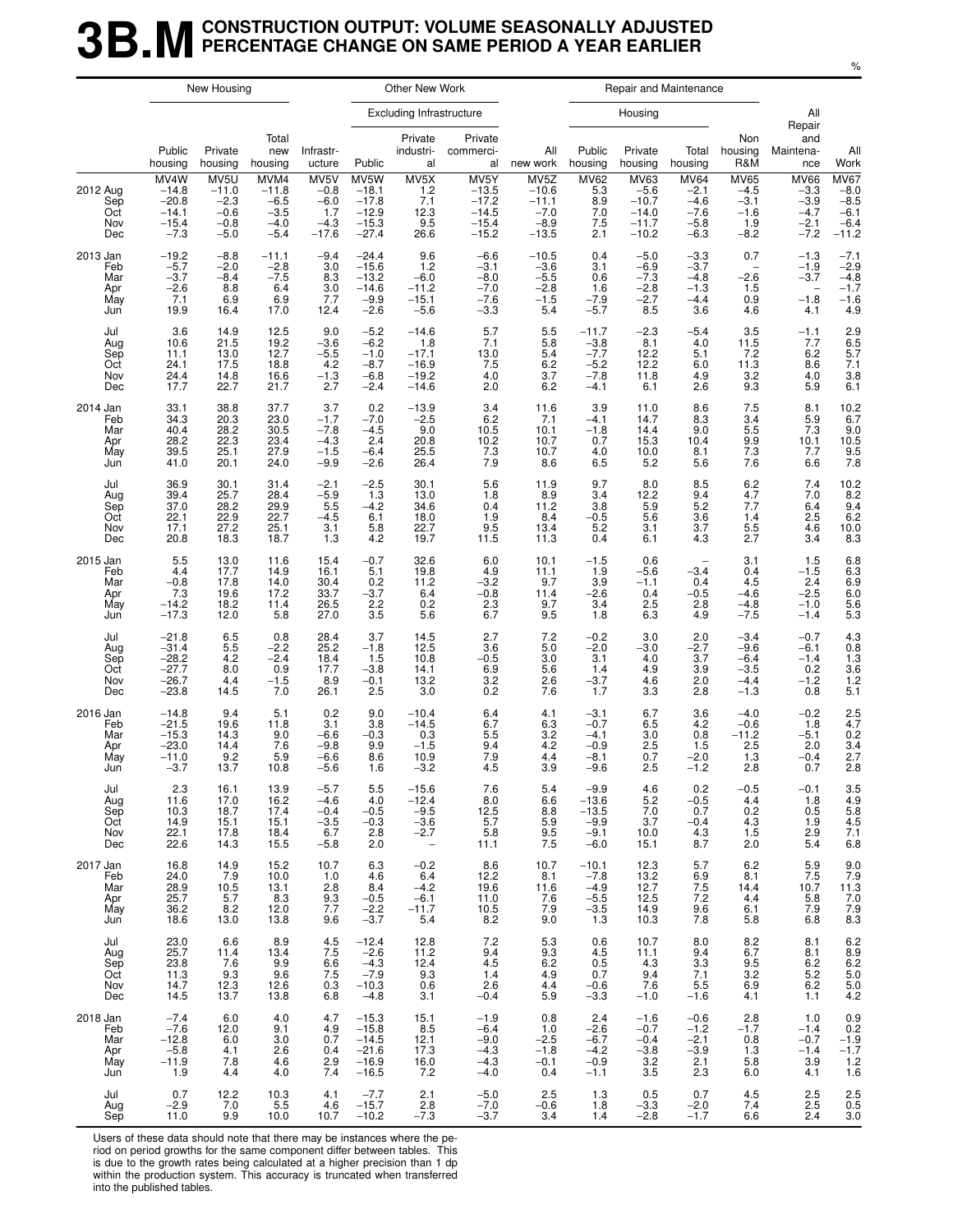### **4A.ACONSTRUCTION OUTPUT: VALUE SEASONALLY ADJUSTED CURRENT PRICES BY SECTOR**

|      |                   | New Housing        |                         |                      |                  | Other New Work                  |                            |                 |                   |                    | Repair and Maintenance |                          |             |             |                         |                  |
|------|-------------------|--------------------|-------------------------|----------------------|------------------|---------------------------------|----------------------------|-----------------|-------------------|--------------------|------------------------|--------------------------|-------------|-------------|-------------------------|------------------|
|      |                   |                    |                         |                      |                  | <b>Excluding Infrastructure</b> |                            |                 |                   | Housing            |                        |                          |             | Other Work  | All<br>Repair           |                  |
|      | Public<br>housing | Private<br>housing | Total<br>new<br>housing | Infrast-<br>ructure  | Public           | Private<br>industr-<br>ial      | Private<br>commerc-<br>ial | All<br>new work | Public<br>housing | Private<br>housing | Total<br>housing       | Infrast-<br>ructure      | Public      | Private     | and<br>Mainten-<br>ance | All<br>Work      |
|      | MVM9              | MVN <sub>2</sub>   | MVN <sub>3</sub>        | MVN4                 | MVN <sub>5</sub> | MVN <sub>6</sub>                | MVN7                       | MVN8            | MVN9              | <b>MVNM</b>        | MVO <sub>2</sub>       | <b>N42T</b>              | <b>N42U</b> | <b>N42V</b> | MVO <sub>4</sub>        | MVO <sub>5</sub> |
| 1997 | 1 0 2 8           | 7559               | 8587                    | 7953                 | 3 0 6 3          | 4536                            | 12 631                     | 36 770          | 5 2 2 9           | 7460               | 12 689                 | $\overline{\phantom{0}}$ | 4 6 6 9     | 6862        | 24 2 20                 | 60 990           |
| 1998 | 881               | 8 1 4 6            | 9 0 2 7                 | 7 7 0 3              | 3 3 4 3          | 4893                            | 14 747                     | 39 713          | 5 1 1 0           | 7890               | 13 000                 | $\overline{\phantom{0}}$ | 4 7 7 8     | 7 3 3 4     | 25 112                  | 64 825           |
| 1999 | 824               | 8 0 7 9            | 8903                    | 7610                 | 3 9 0 7          | 5 0 3 0                         | 17713                      | 43 163          | 5 0 5 9           | 7990               | 13 049                 | -                        | 4882        | 7487        | 25 4 18                 | 68 581           |
| 2000 | 1 0 7 5           | 9475               | 10 550                  | 7941                 | 3863             | 4717                            | 18 608                     | 45 679          | 5 1 0 4           | 8 3 5 8            | 13 4 62                | -                        | 5 1 5 8     | 8412        | 27 032                  | 72 711           |
| 2001 | 1 1 7 4           | 9639               | 10813                   | 8814                 | 4 2 5 3          | 4709                            | 19 988                     | 48 577          | 5 1 6 4           | 8870               | 14 0 34                | -                        | 5 5 4 1     | 9808        | 29 383                  | 77 960           |
| 2002 | 1411              | 11 453             | 12 8 64                 | 10 033               | 5517             | 4 3 2 3                         | 22 2 20                    | 54 957          | 4974              | 10 255             | 15 2 29                | $\overline{\phantom{0}}$ | 6 0 6 5     | 10 969      | 32 263                  | 87 220           |
| 2003 | 1 706             | 15 017             | 16 723                  | 9 3 3 3              | 7 2 8 0          | 4765                            | 22 893                     | 60 994          | 5781              | 11 146             | 16 927                 |                          | 7 1 6 8     | 12 169      | 36 264                  | 97 258           |
| 2004 | 2 2 1 0           | 18977              | 21 187                  | 8 2 4 3              | 8 6 3 8          | 5 2 1 0                         | 25 509                     | 68 787          | 6414              | 11951              | 18 3 65                |                          | 7 2 1 5     | 12 291      | 37 871                  | 106 658          |
| 2005 | 2 2 5 1           | 20715              | 22 966                  | 8 2 4 1              | 8 3 6 2          | 5610                            | 26 3 25                    | 71 504          | 6642              | 12 276             | 18918                  | $\overline{\phantom{0}}$ | 8 0 4 4     | 13 0 27     | 39 989                  | 111 493          |
| 2006 | 2853              | 21 7 65            | 24 618                  | 8 1 7 8              | 8 0 4 7          | 6 3 0 8                         | 30 121                     | 77 272          | 6819              | 12 5 68            | 19 387                 | $\overline{\phantom{0}}$ | 7868        | 13794       | 41 049                  | 118 321          |
| 2007 | 3 4 8 0           | 22 14 6            | 25 6 26                 | 8 6 4 2              | 8 3 4 7          | 6438                            | 34 404                     | 83 457          | 6885              | 13476              | 20 361                 | -                        | 7439        | 15 807      | 43 607                  | 127 064          |
| 2008 | 3 2 9 9           | 18 138             | 21 437                  | 9 7 1 5              | 9988             | 5 3 3 9                         | 35 190                     | 81 669          | 7467              | 14 708             | 22 175                 | -                        | 8 6 3 5     | 16 165      | 46 975                  | 128 644          |
| 2009 | 3 3 2 7           | 12 5 9 2           | 15919                   | 10 738               | 11857            | 3515                            | 25 558                     | 67 587          | 7417              | 13 283             | 20 700                 | $\overline{\phantom{0}}$ | 8631        | 14 165      | 43 496                  | 111 083          |
| 2010 | 4893              | 14839              | 19 732                  | 13 540               | 14 372           | 3551                            | 23 710                     | 74 905          | 7871              | 14 4 05            | 22 276                 | 6841                     | 5 0 7 4     | 8 2 9 0     | 42 480                  | 117 385          |
| 2011 | 4 9 2 4           | 16 398             | 21 3 22                 | 15 3 20              | 13 311           | 3 3 6 5                         | 24 272                     | 77 590          | 7 2 2 3           | 15 15 9            | 22 3 8 3               | 7755                     | 5 0 5 0     | 8 9 6 0     | 44 147                  | 121 737          |
| 2012 | 4 0 4 9           | 16 383             | 20 432                  | 14 4 26              | 10878            | 3810                            | 22 627                     | 72 172          | 7646              | 15 121             | 22 768                 | 7672                     | 4 9 6 1     | 9 2 6 3     | 44 664                  | 116836           |
| 2013 | 4 3 4 3           | 18 379             | 22722                   | 15 333               | 10 249           | 3558                            | 23 6 29                    | 75 492          | 7545              | 16 170             | 23 715                 | 8 0 8 6                  | 5 3 5 0     | 9 7 6 1     | 46 912                  | 122 404          |
| 2014 | 5788              | 23 619             | 29 407                  | 15 3 25              | 10 363           | 4 202                           | 25 943                     | 85 240          | 7783              | 17969              | 25 752                 | 8801                     | 5519        | 10 638      | 50 710                  | 135 950          |
| 2015 | 4893              | 26 298             | 31 190                  | 18811                | 10 530           | 4735                            | 26 991                     | 92 257          | 7910              | 18511              | 26 4 21                | 8 4 9 6                  | 4 8 6 7     | 11 077      | 50 861                  | 143 118          |
| 2016 | 4842              | 30 562             | 35 404                  | 18 403               | 11 226           | 4 601                           | 29816                      | 99 448          | 7572              | 20 078             | 27 651                 | 8 0 6 7                  | 4867        | 11 739      | 52 323                  | 151 772          |
| 2017 | 6 0 6 5           | 34 662             |                         | 40 728 19 872 11 270 |                  | 4 9 0 2                         | 32 842                     | 109 615         | 7587              | 22 3 84            | 29 971                 | 8810                     | 4 9 9 6     | 12 733      |                         | 56 510 166 124   |

Users of these data should note that there may be instances where the pe-

riod on period growths for the same component differ between tables. This is due to the growth rates being calculated at a higher precision than 1 dp

within the production system. This accuracy is truncated when transferred into the published tables.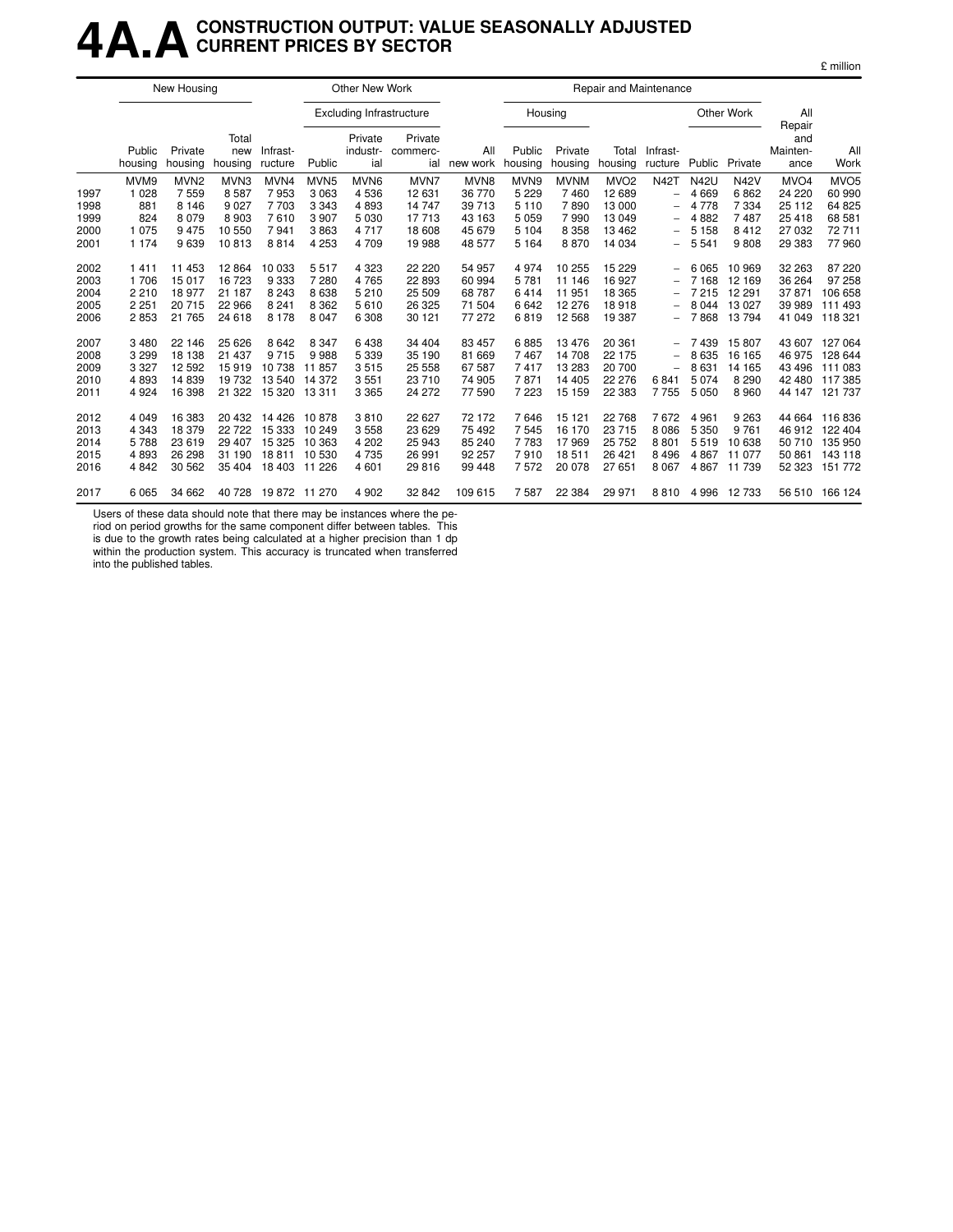### **4A.QCONSTRUCTION OUTPUT: VALUE SEASONALLY ADJUSTED CURRENT PRICES BY SECTOR**

|  | million |
|--|---------|
|  |         |

|                                       |                                          | New Housing                              |                                       |                                       |                                                      | Other New Work                           |                                          |                                        |                                   |                                          | Repair and Maintenance                   |                                                                           |                                                               |                                          |                             |                                                                  |
|---------------------------------------|------------------------------------------|------------------------------------------|---------------------------------------|---------------------------------------|------------------------------------------------------|------------------------------------------|------------------------------------------|----------------------------------------|-----------------------------------|------------------------------------------|------------------------------------------|---------------------------------------------------------------------------|---------------------------------------------------------------|------------------------------------------|-----------------------------|------------------------------------------------------------------|
|                                       |                                          |                                          |                                       |                                       |                                                      |                                          | <b>Excluding Infrastructure</b>          |                                        | Housing                           |                                          |                                          |                                                                           |                                                               | Other Work                               | All<br>Repair               |                                                                  |
|                                       | Public<br>housing                        | Private<br>housing                       | Total<br>new<br>housing               | Infrast-<br>ructure Public            |                                                      | Private<br>ial                           | Private<br>industr- commerc-             | All<br>ial new work housing            | Public                            | Private                                  | Total<br>housing housing                 | Infrast-<br>ructure                                                       |                                                               | Public Private                           | and<br>Mainten-<br>ance     | All<br>Work                                                      |
| 2003 Q4                               | MVM9<br>478                              | MVN <sub>2</sub><br>4 2 7 7              | MVN3<br>4755                          | MVN4<br>2 2 5 4                       | MVN <sub>5</sub><br>2 0 5 7                          | MVN6<br>1 2 9 3                          | MVN7<br>6 0 5 3                          | MVN8<br>16413                          | MVN9<br>1 507                     | <b>MVNM</b><br>2955                      | MVO <sub>2</sub><br>4 4 6 3              | <b>N42T</b><br>$\overline{\phantom{0}}$                                   | <b>N42U</b><br>1818                                           | <b>N42V</b><br>3 0 4 9                   | MVO <sub>4</sub><br>9 3 2 9 | MVO <sub>5</sub><br>25 742                                       |
| 2004 Q1<br>Q <sub>2</sub><br>Q3<br>Q4 | 533<br>557<br>562<br>558                 | 4 5 7 2<br>4 6 8 4<br>4813<br>4 9 0 7    | 5 1 0 5<br>5 2 4 1<br>5 3 7 6<br>5465 | 2 1 3 4<br>2 1 0 9<br>2049            | 2 1 6 0<br>2 1 7 9<br>2 1 6 1<br>1952 2138           | 1 3 0 9<br>1 2 8 5<br>1 3 0 4<br>1 3 1 3 | 6 2 9 9<br>6429<br>6420<br>6 3 6 1       | 17 007<br>17 242<br>17 309<br>17 228   | 1626<br>1 571<br>1566<br>1 650    | 3 0 2 9<br>2868<br>3 0 3 5<br>3019       | 4656<br>4 4 3 9<br>4 601<br>4 6 6 9      | $\overline{\phantom{0}}$<br>$\overline{\phantom{a}}$<br>$\qquad \qquad -$ | 1854<br>1806<br>1 7 1 4<br>1842                               | 3 2 1 8<br>3 0 1 1<br>3 0 0 4<br>3 0 5 8 | 9 2 5 6<br>9319             | 9 728 26 735<br>26 498<br>26 628<br>9 5 69 26 797                |
| 2005 Q1<br>Q <sub>2</sub><br>Q3<br>Q4 | 546<br>545<br>546<br>614                 | 4 9 9 9<br>5 2 2 4<br>5 2 4 8<br>5 2 4 4 | 5 5 4 5<br>5769<br>5794<br>5858       | 2 0 0 9<br>1989<br>2074<br>2 1 7 0    | 2 1 4 4<br>2 1 1 9<br>2 0 5 6<br>2 0 4 4             | 1 3 1 6<br>1 3 9 1<br>1432<br>1470       | 6416<br>6 5 82<br>6 5 63<br>6764         | 17429<br>17849<br>17920<br>18 306      | 1 7 4 7<br>1 741<br>1 578<br>1576 | 3 0 4 0<br>3 0 5 5<br>3 0 9 6<br>3 0 8 5 | 4 7 8 7<br>4796<br>4674<br>4 6 6 1       | $\overline{\phantom{0}}$<br>$\overline{\phantom{m}}$                      | 2 0 2 9<br>2 1 1 2<br>1921<br>1982                            | 3 2 8 2<br>3 2 7 5<br>3 277<br>3 1 9 3   | 9836                        | 10 098 27 527<br>10 182 28 032<br>9 873 27 792<br>28 141         |
| 2006 Q1<br>Q <sub>2</sub><br>Q3<br>Q4 | 657<br>700<br>738<br>758                 | 5 3 0 6<br>5 3 8 6<br>5486<br>5 5 8 7    | 5963<br>6086<br>6 2 2 4<br>6 3 4 5    | 2 1 3 1<br>2018<br>2 0 0 3<br>2026    | 2 0 4 9<br>2011<br>1995<br>1991                      | 1 550<br>1548<br>1575<br>1635            | 7 1 3 1<br>7 3 4 9<br>7652<br>7988       | 18824<br>19 013<br>19 449<br>19 985    | 1 637<br>1652<br>1780<br>1751     | 3 1 6 1<br>3 1 7 8<br>3 1 1 0<br>3 1 1 9 | 4798<br>4830<br>4889<br>4 8 7 0          | $\overline{\phantom{a}}$<br>$\overline{\phantom{0}}$                      | 1960<br>2 1 1 5<br>1921<br>1872                               | 3318<br>3 4 3 1<br>3 3 5 6<br>3690       |                             | 10 075 28 900<br>10 376 29 389<br>10 166 29 615<br>10 432 30 418 |
| 2007 Q1<br>Q <sub>2</sub><br>Q3<br>Q4 | 849<br>881<br>876<br>874                 | 5 6 4 2<br>5589<br>5516<br>5 3 9 9       | 6491<br>6469<br>6 3 9 2<br>6273       | 2 1 1 2<br>2 2 0 2                    | 2 037 2 007<br>2 0 5 1<br>2 1 1 6<br>2 2 9 1 2 1 7 3 | 1666<br>1674<br>1 5 9 0<br>1 508         | 8218<br>8 4 9 5<br>8665<br>9 0 25        | 20 419<br>20 802<br>20 965<br>21 271   | 1764<br>1692<br>1 667<br>1762     | 3 2 8 4<br>3 3 6 7<br>3 2 9 9<br>3526    | 5 0 4 9<br>5 0 5 9<br>4 9 6 6<br>5 2 8 8 | $\qquad \qquad -$<br>$\overline{\phantom{a}}$<br>$\qquad \qquad -$        | 1803<br>1939<br>1792<br>1 9 0 5                               | 3928<br>3897<br>3955<br>4 0 2 7          | 10895<br>10 713             | 10 779 31 199<br>31 696<br>31 678<br>11 220 32 490               |
| 2008 Q1<br>Q2<br>Q3<br>Q4             | 849<br>848<br>832<br>770                 | 5 2 1 3<br>4809<br>4 3 3 8<br>3778       | 6062<br>5657<br>5 1 6 9<br>4548       | 2 3 8 8<br>2474<br>2 5 2 3<br>2 3 3 0 | 2 3 4 1<br>2 4 5 1<br>2 5 8 5<br>2610                | 1514<br>1 3 7 6<br>1 2 9 4<br>1 1 5 4    | 9 2 6 3<br>8932<br>8845<br>8 1 5 1       | 21 5 69<br>20 890<br>20 417<br>18793   | 1760<br>1914<br>1 904<br>1890     | 3522<br>3706<br>3616<br>3865             | 5 2 8 1<br>5 6 20<br>5519<br>5 7 5 5     | $\overline{\phantom{a}}$<br>$\qquad \qquad -$<br>$\overline{\phantom{a}}$ | 2 0 5 1<br>2 2 6 6<br>2 2 1 7<br>2 1 0 1                      | 4 179<br>4 2 8 5<br>3974<br>3726         | 11 511<br>12 171<br>11 711  | 33 080<br>33 061<br>32 128<br>11 582 30 375                      |
| 2009 Q1<br>Q <sub>2</sub><br>Q3<br>Q4 | 720<br>749<br>866<br>992                 | 3315<br>3 1 5 1<br>2986<br>3 1 4 0       | 4 0 3 5<br>3 9 0 0<br>3852<br>4 1 3 2 | 2 3 5 0<br>2 5 3 4<br>2697<br>3 1 5 8 | 2626<br>2837<br>3 0 9 4<br>3 3 0 0                   | 969<br>872<br>826<br>847                 | 7 303<br>6794<br>6013<br>5448            | 17 283<br>16 938<br>16 482<br>16884    | 1799<br>1800<br>1928<br>1890      | 3 4 0 0<br>3 2 7 6<br>3509<br>3 0 9 8    | 5 1 9 9<br>5 0 7 6<br>5 4 3 7<br>4988    | $\overline{\phantom{m}}$                                                  | 2 0 4 8<br>2 0 7 0<br>2 3 7 8<br>2 1 3 6                      | 3636<br>3519<br>3611<br>3 4 0 0          |                             | 10 882 28 165<br>10 665 27 603<br>11 425 27 907<br>10 524 27 408 |
| 2010 Q1<br>Q <sub>2</sub><br>Q3<br>Q4 | 1 1 4 1<br>1 1 8 3<br>1 304<br>1 2 6 5   | 3442<br>3584<br>3921<br>3892             | 4583<br>4767<br>5 2 2 5<br>5 1 5 7    | 3473<br>3606<br>3 4 0 2<br>3059       | 3 5 3 5<br>3 6 6 2<br>3526<br>3650                   | 848<br>866<br>1012<br>824                | 5806<br>5882<br>6 177<br>5846            | 18 245<br>18782<br>19 341<br>18 536    | 1954<br>2 0 2 0<br>1969<br>1928   | 3 2 8 6<br>3571<br>3797<br>3750          | 5 2 4 0<br>5 5 9 1<br>5766<br>5679       | 1 604<br>1801<br>1713<br>1723                                             | 1 2 8 3<br>1 3 0 5<br>1 2 3 8<br>1 2 4 9                      | 2 0 0 4<br>2 0 2 3<br>2 0 8 0<br>2 1 8 3 | 10719<br>10 797             | 10 131 28 376<br>29 501<br>30 138<br>10 834 29 370               |
| 2011 Q1<br>Q <sub>2</sub><br>Q3<br>Q4 | 1 3 1 0<br>1 2 5 9<br>1 207<br>1 1 4 7   | 4019<br>4 0 6 6<br>4 1 9 4<br>4 1 1 9    | 5 3 3 0<br>5 3 2 5<br>5401<br>5 2 6 6 | 3628<br>4010<br>3833<br>3849          | 3645<br>3 3 8 7<br>3 2 0 8<br>3 0 7 1                | 809<br>850<br>839<br>867                 | 5765<br>6 0 5 3<br>6 1 6 8<br>6 2 8 6    | 19 177<br>19 625<br>19 449<br>19 339   | 1824<br>1824<br>1768<br>1807      | 3707<br>3727<br>3751<br>3974             | 5 5 3 1<br>5 5 5 1<br>5519<br>5 7 8 1    | 1878<br>1877<br>2 0 0 6<br>1994                                           | 1 260<br>1 247<br>1 2 6 9<br>1 2 7 4                          | 2 2 4 9<br>2 1 9 7<br>2 2 2 9<br>2 2 8 6 | 11 334                      | 10 919 30 096<br>10 872 30 498<br>11 022 30 471<br>30 672        |
| 2012 Q1<br>Q2<br>Q3<br>Q4             | 1 0 8 9<br>972<br>1 0 0 6<br>983         | 4 3 4 5<br>3983<br>3964<br>4 0 9 1       | 5434<br>4 9 5 4<br>4970<br>5074       | 3617<br>3 3 9 4<br>3663<br>3751       | 2917<br>2 7 2 5<br>2658<br>2 5 7 8                   | 936<br>938<br>927<br>1 0 0 9             | 5796<br>5844<br>5441<br>5 5 4 6          | 18 699<br>17856<br>17660<br>17957      | 1837<br>1893<br>1955<br>1961      | 3920<br>3764<br>3762<br>3675             | 5 7 5 7<br>5 6 5 7<br>5717<br>5 6 3 7    | 1915<br>2 0 0 7<br>1837                                                   | 1 278<br>1 2 1 0<br>1 2 2 1<br>1913 1251                      | 2 3 8 6<br>2 2 9 9<br>2 2 9 0<br>2 2 8 8 | 11 337<br>11 173<br>11 065  | 30 036<br>29 0 29<br>28 7 25<br>11 089 29 046                    |
| 2013 Q1<br>Q <sub>2</sub><br>Q3<br>Q4 | 968<br>1 0 4 3<br>1 1 0 4<br>1 2 2 8     | 4 2 1 1<br>4 4 2 2<br>4719<br>5 0 2 7    | 5 1 8 0<br>5465<br>5822<br>6 2 5 5    |                                       | 3780 2490<br>3784 2573<br>3785 2653<br>3 984 2 533   | 951<br>875<br>869<br>863                 | 5648<br>5717<br>6 132<br>6 132           | 18 048<br>18414<br>19 261<br>19 768    | 1 907<br>1883<br>1857<br>1898     | 3835<br>3979<br>4 1 3 9<br>4 217         | 5 742<br>5862<br>5996<br>6 1 1 5         |                                                                           | 1951 1307<br>1903 1333<br>2 082 1 361<br>2 149 1 348          | 2 3 0 5<br>2 4 7 6<br>2486<br>2494       |                             | 11 306 29 354<br>11 575 29 989<br>11 925 31 186<br>12 107 31 875 |
| 2014 Q1<br>Q <sub>2</sub><br>Q3<br>Q4 | 1 3 4 5<br>1444<br>1 531<br>1468         | 5439<br>5762<br>6 2 0 6<br>6212          | 6784<br>7 206<br>7737<br>7680         |                                       | 3837 2496<br>3 692 2 562<br>3814 2626<br>3982 2679   | 986<br>1 0 8 3<br>1078<br>1 0 5 5        | 6377<br>6422<br>6480<br>6663             | 20 480<br>20 966<br>21 735<br>22 059   | 1939<br>1938<br>1966<br>1941      | 4 4 9 3<br>4 4 6 3<br>4573<br>4 4 4 0    | 6432<br>6401<br>6 5 3 8<br>6 3 8 1       |                                                                           | 2 164 1 348<br>2 129 1 436<br>2 2 3 6 1 4 3 0<br>2 272 1 305  | 2 5 4 7<br>2697<br>2714<br>2680          |                             | 12 490 32 971<br>12 664 33 629<br>12 918 34 653<br>12 638 34 697 |
| 2015 Q1<br>Q2<br>Q3<br>Q4             | 1 3 7 6<br>1 3 1 4<br>1 1 1 3<br>1 0 9 0 | 6 2 8 7<br>6682<br>6539<br>6790          | 7663<br>7996<br>7651<br>7880          | 4 7 5 4                               | 4 5 95 2 5 38<br>2 6 1 1<br>4746 2681<br>4715 2699   | 1 1 7 0<br>1 1 5 0<br>1 2 5 6<br>1 1 5 8 | 6566<br>6700<br>6711<br>7013             | 22 533<br>23 21 2<br>23 045<br>23 4 66 | 1979<br>1980<br>1997<br>1953      | 4 4 2 9<br>4 6 64<br>4 704<br>4714       | 6408<br>6644<br>6702<br>6 6 6 7          | 2 3 6 1<br>2 0 9 9                                                        | 1 2 3 3<br>1 1 5 7<br>2 061 1 194<br>1975 1282                | 2674<br>2715<br>2786<br>2 9 0 1          |                             | 12 677 35 210<br>12 616 35 828<br>12 743 35 788<br>12 825 36 292 |
| 2016 Q1<br>Q <sub>2</sub><br>Q3<br>Q4 | 1 1 4 8<br>1 1 5 3<br>1 2 1 5<br>1 3 2 6 | 7 2 5 4<br>7569<br>7757<br>7982          | 8401<br>8722<br>8972<br>9 3 0 9       | 4 4 4 9                               | 4571 2683<br>2843<br>4 635 2 846<br>4 749 2 853      | 1076<br>1 2 1 3<br>1 1 2 6<br>1 1 8 5    | 7 1 4 3<br>7 3 6 7<br>7 5 34<br>7772     | 23 874<br>24 5 93<br>25 113<br>25 868  | 1961<br>1912<br>1819<br>1881      | 4 7 7 2<br>4874<br>5 107<br>5 3 2 5      | 6733<br>6786<br>6926<br>7 206            |                                                                           | 1906 1225<br>2 101 1 227<br>1986 1213<br>2 073 1 202          | 2874<br>2879<br>2935<br>3 0 5 2          |                             | 12 738 36 612<br>12 993 37 586<br>13 060 38 173<br>13 532 39 400 |
| 2017 Q1<br>Q <sub>2</sub><br>Q3<br>Q4 | 1461<br>1 504<br>1 5 5 4<br>1 546        | 8 1 9 1<br>8497<br>8681<br>9 2 9 4       | 9652<br>10 001<br>10 234<br>10841     | 5 0 2 9                               | 4845 2939<br>4917 2862<br>2 752<br>5 080 2 717       | 1 1 4 1<br>1 1 7 6<br>1 2 9 8<br>1 2 8 8 | 8 2 4 2<br>8 2 6 1<br>8 2 7 3<br>8 0 6 6 | 26 819<br>27 217<br>27 587<br>27 992   | 1881<br>1924<br>1894<br>1887      | 5 5 0 4<br>5 5 8 2<br>5629<br>5 6 6 9    | 7 3 8 6<br>7 5 0 6<br>7 5 23<br>7 5 5 6  |                                                                           | 2 181 1 260<br>2 144 1 288<br>2 2 30 1 2 78<br>2 2 54 1 1 7 1 | 3 1 6 1<br>3 1 0 8<br>3 1 9 0<br>3 2 7 4 |                             | 13 988 40 807<br>14 045 41 263<br>14 221 41 808<br>14 255 42 247 |
| 2018 Q1<br>Q2<br>Q3                   | 1 3 8 5<br>1 505<br>1677                 | 9 1 5 8<br>9509<br>9957                  | 10 543<br>11 014<br>11 633            | 5 1 3 9<br>5 2 6 9                    | 2 5 7 0<br>2438<br>5 5 1 1 2 5 2 2                   | 1 3 2 7<br>1 3 9 6<br>1 3 4 5            | 8017<br>8 2 1 2<br>8 0 4 1               | 27 596<br>28 3 29<br>29 0 52           | 1867<br>1918<br>1952              | 5 5 3 8<br>5 7 5 7<br>5 6 4 5            | 7 4 0 5<br>7675<br>7597                  | 2 2 3 9                                                                   | 1 101<br>2 3 64 1 1 54<br>2 387 1 312                         | 3 3 0 9<br>3 4 2 9<br>3528               |                             | 14 053 41 649<br>14 623 42 951<br>14 824 43 876                  |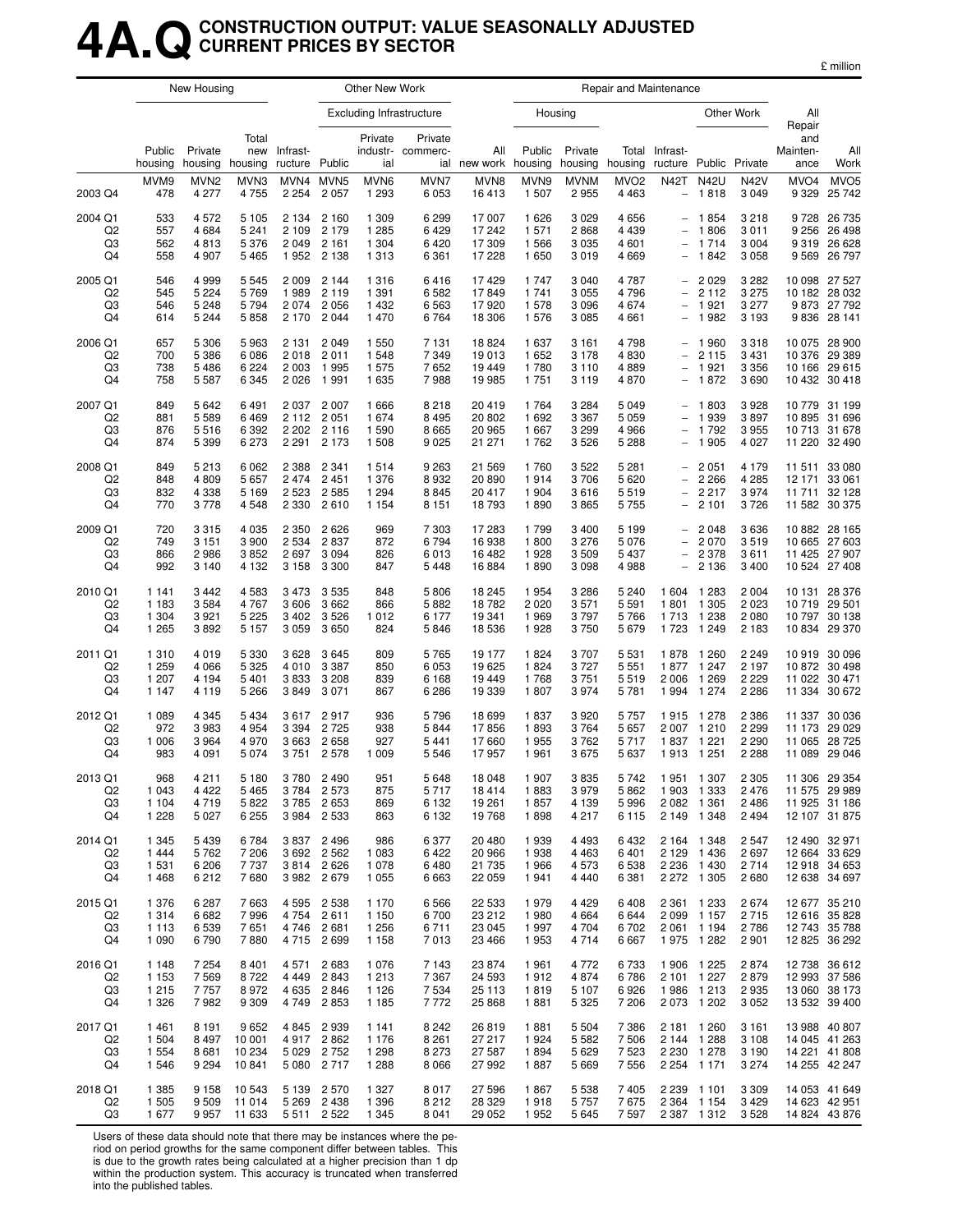### **4A.MCONSTRUCTION OUTPUT: VALUE SEASONALLY ADJUSTED CURRENT PRICES BY SECTOR**

| million |
|---------|
|---------|

|                                             |                                         | New Housing                                                              |                                                                          |                                                                 |                                                     | Other New Work                          |                                                                           |                                                             |                                         |                                                                  | Repair and Maintenance                                                                 |                                          |                                                |                                                                |                                                               |                                                                                                    |
|---------------------------------------------|-----------------------------------------|--------------------------------------------------------------------------|--------------------------------------------------------------------------|-----------------------------------------------------------------|-----------------------------------------------------|-----------------------------------------|---------------------------------------------------------------------------|-------------------------------------------------------------|-----------------------------------------|------------------------------------------------------------------|----------------------------------------------------------------------------------------|------------------------------------------|------------------------------------------------|----------------------------------------------------------------|---------------------------------------------------------------|----------------------------------------------------------------------------------------------------|
|                                             |                                         |                                                                          |                                                                          |                                                                 |                                                     |                                         | <b>Excluding Infrastructure</b>                                           |                                                             |                                         | Housing                                                          |                                                                                        |                                          |                                                | Other Work                                                     | All<br>Repair                                                 |                                                                                                    |
|                                             | Public<br>housing                       | Private                                                                  | Total<br>new<br>housing housing                                          | Infrast-<br>ructure                                             | Public                                              | Private<br>ial                          | Private<br>industr- commerc-                                              | All<br>ial new work housing                                 | Public                                  | Private<br>housing housing                                       |                                                                                        | Total Infrast-<br>ructure Public Private |                                                |                                                                | and<br>Mainten-<br>ance                                       | All<br>Work                                                                                        |
| 2012 Aug<br>Sep<br>Oct<br>Nov<br>Dec        | MVM9<br>329<br>331<br>325<br>326<br>332 | MVN <sub>2</sub><br>1 2 8 3<br>1 3 8 8<br>1 335<br>1 380<br>1 3 7 6      | MVN3<br>1611<br>1719<br>1 6 6 0<br>1 706<br>1 709                        | MVN4<br>1 3 0 4<br>1 2 4 3<br>1 250<br>1 270<br>1 2 3 1         | MVN <sub>5</sub><br>890<br>886<br>881<br>866<br>831 | MVN6<br>301<br>315<br>331<br>331<br>347 | MVN7<br>1838<br>1 7 9 4<br>1839<br>1831<br>1876                           | MVN8<br>5945<br>5956<br>5960<br>6 0 0 4<br>5993             | MVN9<br>647<br>657<br>656<br>662<br>643 | <b>MVNM</b><br>1 2 3 4<br>1 1 9 5<br>1 1 9 7<br>1 225<br>1 2 5 3 | MVO <sub>2</sub><br>1882<br>1852<br>1853<br>1887<br>1896                               | N42T<br>605<br>601<br>622<br>671<br>620  | <b>N42U</b><br>410<br>405<br>404<br>426<br>422 | <b>N42V</b><br>735<br>765<br>760<br>788<br>741                 | MVO <sub>4</sub><br>3 6 31<br>3 6 2 2<br>3639<br>3771<br>3679 | MVO5<br>9576<br>9578<br>9599<br>9775<br>9672                                                       |
| 2013 Jan<br>Feb<br>Mar<br>Apr<br>May<br>Jun | 321<br>329<br>319<br>344<br>347<br>352  | 1 375<br>1438<br>1 3 9 8<br>1414<br>1469<br>1538                         | 1696<br>1767<br>1716<br>1758<br>1816<br>1891                             | 1 2 1 5<br>1 270<br>1 294<br>1 234<br>1 2 3 2<br>1 3 1 7        | 787<br>850<br>853<br>833<br>874<br>866              | 324<br>325<br>302<br>295<br>292<br>288  | 1891<br>1872<br>1885<br>1887<br>1920<br>1910                              | 5913<br>6 0 8 4<br>6 0 5 1<br>6 0 0 8<br>6 1 3 5<br>6 2 7 1 | 625<br>647<br>635<br>650<br>620<br>613  | 1 2 6 3<br>1 2 8 6<br>1 2 8 6<br>1 2 8 8<br>1 3 2 9<br>1 3 6 2   | 1889<br>1932<br>1921<br>1 938<br>1949<br>1975                                          | 649<br>666<br>637<br>619<br>650<br>634   | 425<br>437<br>445<br>437<br>447<br>449         | 757<br>775<br>774<br>818<br>817<br>841                         | 3719<br>3810<br>3777<br>3811<br>3864                          | 9 633<br>9 894<br>9827<br>9819<br>9999<br>3 899 10 171                                             |
| Jul<br>Aug<br>Sep<br>Oct<br>Nov<br>Dec      | 362<br>368<br>374<br>412<br>416<br>401  | 1519<br>1598<br>1 601<br>1647<br>1653<br>1727                            | 1881<br>1967<br>1975<br>2 0 5 9<br>2 0 6 9<br>2 1 2 8                    | 1 2 6 0<br>1 3 0 8<br>1216<br>1 3 6 4<br>1 3 1 1<br>1 3 0 9     | 868<br>869<br>915<br>845<br>841<br>847              | 283<br>312<br>273<br>278<br>287<br>298  | 1978<br>2 0 4 2<br>2 1 1 1<br>2 0 7 7<br>2016<br>2 0 3 9                  | 6 2 7 1<br>6499<br>6491<br>6 6 23<br>6524<br>6 6 21         | 593<br>641<br>623<br>638<br>626<br>634  | 1 3 5 6<br>1 3 8 7<br>1 3 9 6<br>1 4 0 4<br>1 4 3 0<br>1 3 8 3   | 1949<br>2 028<br>2 019<br>2 0 4 1<br>2 0 5 6<br>2017                                   | 682<br>703<br>697<br>718<br>695<br>736   | 457<br>454<br>451<br>461<br>450<br>438         | 809<br>855<br>822<br>842<br>827<br>825                         | 4 0 3 9<br>3989<br>4 0 28<br>4 0 1 6                          | 3 897 10 168<br>10 538<br>10 479<br>4 062 10 685<br>10 552<br>10 637                               |
| 2014 Jan<br>Feb<br>Mar<br>Apr<br>May<br>Jun | 435<br>452<br>458<br>449<br>491<br>504  | 1894<br>1 773<br>1772<br>1898<br>1922<br>1943                            | 2 3 3 0<br>2 2 2 4<br>2 2 3 0<br>2 3 4 6<br>2 4 1 3<br>2 4 4 7           | 1 304<br>1 300<br>1 2 3 3<br>1 223<br>1 254<br>1 2 1 5          | 829<br>824<br>843<br>873<br>831<br>858              | 309<br>328<br>349<br>355<br>361<br>366  | 2 107<br>2 0 9 7<br>2 1 7 4<br>2 1 5 7<br>2 1 2 8<br>2 1 3 6              | 6878<br>6774<br>6828<br>6955<br>6988<br>7022                | 678<br>633<br>628<br>650<br>638<br>649  | 1469<br>1519<br>1 504<br>1513<br>1 4 8 7<br>1 4 6 3              | 2 147<br>$\overline{2}$ 152<br>2 1 3 2<br>2 1 6 4<br>2 125<br>2 1 1 2                  | 758<br>708<br>698<br>708<br>703<br>718   | 456<br>443<br>448<br>494<br>471<br>471         | 838<br>854<br>855<br>885<br>885<br>926                         | 4 185                                                         | 4 200 11 078<br>4 157 10 931<br>4 133 10 962<br>4 251 11 206<br>$11\overline{174}$<br>4 227 11 249 |
| Jul<br>Aug<br>Sep<br>Oct<br>Nov<br>Dec      | 500<br>517<br>514<br>502<br>485<br>481  | 2064<br>2 0 4 7<br>2095<br>2081<br>2 1 1 1<br>2020                       | 2 5 6 4<br>2 5 6 4<br>2 609<br>2 5 8 3<br>2 5 9 6<br>2 5 0 1             | 1 2 6 2<br>1 2 5 5<br>1 2 9 7<br>$1\,305$<br>1 3 5 8<br>1 3 1 9 | 857<br>888<br>882<br>910<br>891<br>878              | 359<br>363<br>356<br>344<br>345<br>366  | 2 1 6 8<br>2 1 3 8<br>2 1 7 5<br>$\overline{2}$ 156<br>2 2 3 3<br>2 2 7 4 | 7 209<br>7 2 0 8<br>7318<br>7297<br>7423<br>7 3 3 9         | 652<br>663<br>650<br>638<br>664<br>639  | 1498<br>1 5 7 4<br>1 501<br>1 4 9 3<br>1478<br>1469              | 2 150<br>2 2 3 7<br>2 151<br>2 131<br>2 1 4 2<br>2 108                                 | 739<br>744<br>752<br>787<br>752<br>733   | 459<br>458<br>513<br>437<br>419<br>449         | 905<br>901<br>908<br>850<br>927<br>903                         | 4 2 5 3<br>4 3 2 5<br>4 2 0 5<br>4 1 9 3                      | 11 461<br>4 341 11 549<br>11 643<br>11 502<br>4 240 11 663<br>11 532                               |
| 2015 Jan<br>Feb<br>Mar<br>Apr<br>May<br>Jun | 456<br>469<br>451<br>479<br>420<br>415  | 2 1 0 9<br>2053<br>2125<br>2 2 2 0<br>2 2 6 4<br>2 198                   | 2565<br>2 5 2 2<br>2 576<br>2699<br>2 6 8 4<br>2613                      | 1 477<br>1486<br>1 6 3 2<br>1 6 2 9<br>1585<br>1540             | 812<br>867<br>859<br>847<br>862<br>902              | 395<br>395<br>380<br>391<br>379<br>380  | 2 1 9 8<br>2 211<br>2 157<br>2 1 7 4<br>2213<br>2 3 1 3                   | 7448<br>7481<br>7604<br>7740<br>7 724<br>7 748              | 661<br>649<br>669<br>643<br>668<br>669  | 1 4 6 0<br>1 4 4 3<br>1 5 2 6<br>1 5 4 2<br>1 5 4 7<br>1 576     | 2 1 2 1<br>2 0 9 2<br>2 195<br>2 1 8 5<br>2 2 1 5<br>2 2 4 4                           | 803<br>720<br>838<br>738<br>671<br>690   | 416<br>409<br>408<br>395<br>379<br>384         | 887<br>892<br>895<br>895<br>914<br>906                         | 4 1 1 3<br>4 3 3 6<br>4 1 7 9<br>4 2 2 4                      | 4 227 11 675<br>11 594<br>11 941<br>4 212 11 953<br>11 903<br>11 972                               |
| Jul<br>Aug<br>Sep<br>Oct<br>Nov<br>Dec      | 390<br>354<br>369<br>364<br>357<br>369  | 2 2 0 0<br>$2\overline{154}$<br>2 1 8 5<br>2 2 5 5<br>2 2 1 5<br>2 3 2 0 | 2 5 9 0<br>2 508<br>2 5 5 3<br>2619<br>2 5 7 2<br>2689                   | 1 632<br>1 570<br>1 5 4 3<br>1 5 6 1<br>1 4 9 3<br>1 661        | 897<br>880<br>904<br>894<br>902<br>903              | 436<br>413<br>407<br>389<br>399<br>370  | 2 263<br>2 255<br>2 1 9 3<br>2 3 4 3<br>2353<br>2 3 1 7                   | 7819<br>7626<br>7600<br>7806<br>7719<br>7941                | 660<br>661<br>677<br>654<br>646<br>653  | 1 5 6 9<br>1 553<br>1 5 8 3<br>1 5 9 4<br>1577<br>1 5 4 3        | 2 2 2 8<br>$\overline{2}$ $\overline{214}$<br>2 2 5 9<br>2 2 4 7<br>2 2 2 3<br>2 1 9 6 | 745<br>660<br>655<br>646<br>663<br>665   | 385<br>393<br>416<br>422<br>434<br>427         | 929<br>901<br>957<br>955<br>963<br>984                         | 4 2 7 0<br>4 2 8 2                                            | 4 288 12 107<br>4 168 11 794<br>4 288 11 888<br>12 077<br>12 002<br>4 272 12 213                   |
| 2016 Jan<br>Feb<br>Mar<br>Apr<br>May<br>Jun | 393<br>370<br>384<br>372<br>377<br>404  | 2 3 0 7<br>2 4 4 5<br>2 5 0 2<br>2516<br>2 5 0 2<br>2551                 | 2699<br>2816<br>2886<br>2888<br>2879<br>2955                             | 1496<br>1 544<br>1 5 3 1<br>1 4 8 5<br>1495<br>1469             | 901<br>914<br>868<br>951<br>956<br>936              | 372<br>336<br>369<br>420<br>407<br>386  | 2415<br>2419<br>2 3 0 9<br>$\overline{2}$ 445<br>2 4 4 9<br>2 4 7 2       | 7883<br>8 0 2 9<br>7962<br>8 1 8 8<br>8 1 8 7<br>8218       | 653<br>658<br>649<br>653<br>634<br>625  | 1 602<br>1577<br>1 5 9 3<br>1625<br>1 5 9 8<br>1 651             | 2 2 5 5<br>2 2 3 5<br>2 2 4 2<br>$\overline{2}$ $\overline{278}$<br>2 2 3 2<br>2 2 7 6 | 640<br>645<br>622<br>718<br>701<br>683   | 422<br>417<br>386<br>403<br>413<br>411         | 963<br>959<br>952<br>965<br>943<br>971                         | 4 2 5 6<br>4 202                                              | 4 279 12 163<br>12 285<br>12 164<br>4 365 12 553<br>4 288 12 475<br>4 340 12 558                   |
| Jul<br>Aug<br>Sep<br>Oct<br>Nov<br>Dec      | 403<br>400<br>412<br>425<br>442<br>459  | 2569<br>2 559<br>2 628<br>2635<br>2668<br>2 6 7 9                        | 2972<br>2959<br>3040<br>3 0 6 0<br>3 1 1 1<br>3 1 3 8                    | 1 5 5 5<br>1 520<br>1 560<br>1 5 2 5<br>1 628<br>1 595          | 967<br>947<br>932<br>934<br>962<br>958              | 376<br>370<br>381<br>390<br>396<br>399  | 2486<br>2 503<br>2 545<br>2 5 5 1<br>2 566<br>2 655                       | 8 3 5 5<br>8 300<br>8 458<br>8 4 6 0<br>8 662<br>8 746      | 615<br>594<br>610<br>617<br>616<br>647  | 1 674<br>1 681<br>1 752<br>1 704<br>1 793<br>1 828               | 2 2 8 9<br>2 275<br>2 362<br>2 3 2 2<br>2 4 0 9<br>2 475                               | 660<br>660<br>666<br>672<br>696<br>705   | 399<br>410<br>405<br>406<br>386<br>410         | 964<br>994<br>977<br>1 0 3 4<br>1011<br>1 0 0 7                |                                                               | 4 312 12 667<br>4 339 12 639<br>4 410 12 868<br>4 4 35 12 8 95<br>4 501 13 163<br>4 596 13 342     |
| 2017 Jan<br>Feb<br>Mar<br>Apr<br>May<br>Jun | 469<br>478<br>514<br>483<br>526<br>494  | 2687<br>2675<br>2829<br>2759<br>2778<br>2960                             | 3 1 5 6<br>3 1 5 2<br>3 3 4 3<br>3 2 4 2<br>$3\overline{3}05$<br>3 4 5 4 | 1 651<br>1 585<br>1 608<br>1 633<br>1 642<br>1 643              | 991<br>986<br>962<br>967<br>960<br>934              | 377<br>378<br>386<br>380<br>377<br>418  | 2689<br>2 7 7 4<br>2 7 7 9<br>2751<br>2765<br>2 7 4 5                     | 8865<br>8875<br>9078<br>8973<br>9049<br>9 1 9 5             | 612<br>631<br>639<br>639<br>632<br>652  | 1841<br>1827<br>1837<br>1851<br>1878<br>1853                     | 2 453<br>2 457<br>2476<br>2 4 9 0<br>2 510<br>2 5 0 5                                  | 713<br>737<br>730<br>705<br>700<br>739   | 420<br>427<br>413<br>439<br>427<br>422         | 1 0 3 0<br>1 0 38<br>1 0 9 4<br>1 0 28<br>1 0 6 6<br>1 0 1 4   |                                                               | 4 616 13 480<br>4 660 13 535<br>4 713 13 791<br>4 662 13 635<br>4 703 13 752<br>4 680 13 876       |
| Jul<br>Aug<br>Sep<br>Oct<br>Nov<br>Dec      | 512<br>518<br>524<br>485<br>519<br>542  | 2812<br>2942<br>2926<br>3019<br>3 1 4 8<br>3 1 2 7                       | 3 3 2 4<br>3 4 6 0<br>3 4 5 0<br>3504<br>3667<br>3670                    | 1 652<br>1680<br>1 6 9 7<br>1681<br>1 655<br>1 744              | 880<br>947<br>925<br>894<br>888<br>936              | 425<br>425<br>448<br>445<br>418<br>424  | 2 7 3 2<br>2812<br>2730<br>2652<br>2684<br>2 7 3 0                        | 9014<br>9 3 2 3<br>9 250<br>9 176<br>9312<br>9503           | 633<br>634<br>627<br>631<br>619<br>637  | 1885<br>1 900<br>1843<br>1891<br>1944<br>1834                    | 2518<br>2 5 3 4<br>2470<br>2 5 2 2<br>2 5 6 3<br>2471                                  | 719<br>735<br>776<br>744<br>752<br>758   | 453<br>422<br>403<br>391<br>402<br>377         | 1 0 5 9<br>1 0 4 6<br>1 0 8 4<br>1 0 8 8<br>1 0 9 9<br>1 0 8 8 |                                                               | 4 749 13 763<br>4 737 14 061<br>4 734 13 984<br>4 745 13 921<br>4 8 16 14 128<br>4 694 14 197      |
| 2018 Jan<br>Feb<br>Mar<br>Apr<br>May<br>Jun | 452<br>460<br>473<br>479<br>491<br>535  | 2962<br>3 100<br>3 0 9 5<br>3 0 8 3<br>3 1 6 8<br>3 2 5 8                | 3414<br>3561<br>3568<br>3562<br>3658<br>3793                             | 1766<br>1701<br>1672<br>1710<br>1745<br>1813                    | 863<br>854<br>854<br>795<br>830<br>813              | 451<br>424<br>452<br>465<br>459<br>472  | 2719<br>2672<br>2 6 2 6<br>2 7 4 3<br>2 7 4 1<br>2728                     | 9 2 1 3<br>9 212<br>9 171<br>9 2 7 6<br>9433<br>9619        | 637<br>624<br>607<br>623<br>638<br>657  | 1839<br>1842<br>1856<br>1823<br>1978<br>1956                     | 2476<br>2466<br>2 4 6 3<br>2 4 4 6<br>2616<br>2 614                                    | 763<br>750<br>727<br>764<br>827<br>773   | 368<br>353<br>379<br>365<br>380<br>409         | 1 1 0 8<br>1 0 8 6<br>1 1 1 4<br>1 1 5 5<br>1 1 3 1<br>1 1 4 4 |                                                               | 4 714 13 928<br>4 656 13 868<br>4 683 13 854<br>4 730 14 006<br>4 954 14 387<br>4 939 14 558       |
| Jul<br>Aug<br>Sep                           | 541<br>527<br>608                       | 3 3 4 4<br>3 2 9 5<br>3318                                               | 3885<br>3823<br>3926                                                     | 1780<br>1799<br>1931                                            | 841<br>829<br>852                                   | 454<br>458<br>433                       | 2 6 6 8<br>2680<br>2 6 9 3                                                | 9628<br>9589<br>9835                                        | 651<br>655<br>645                       | 1937<br>1875<br>1833                                             | 2 588<br>2 530<br>2478                                                                 | 786<br>797<br>804                        | 421<br>426<br>465                              | 1 1 6 5<br>1 1 8 1<br>1 1 8 2                                  |                                                               | 4 960 14 589<br>4 934 14 523<br>4 930 14 764                                                       |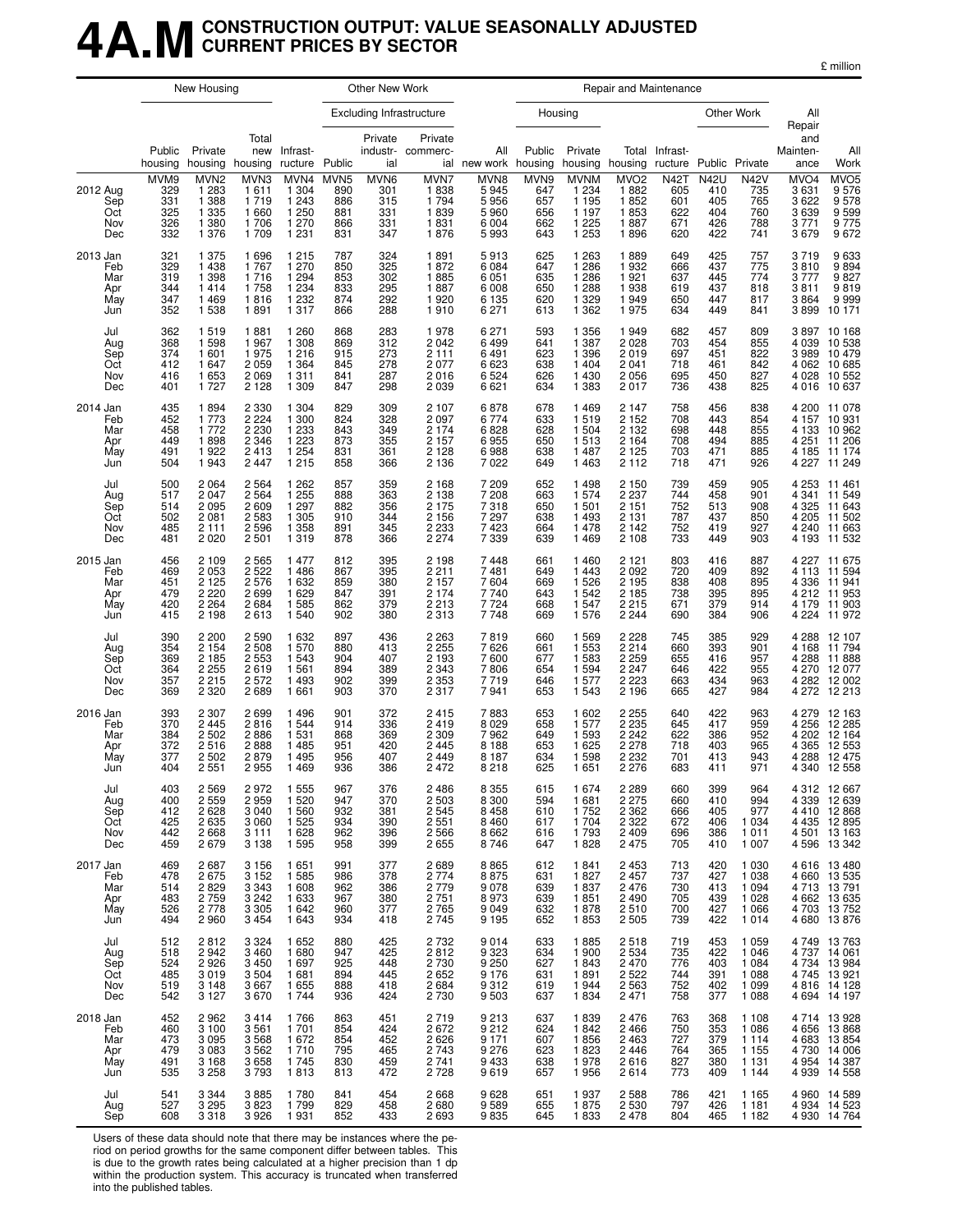### **4ACONSTRUCTION OUTPUT: VALUE NON-SEASONALLY ADJUSTED CURRENT PRICES BY SECTOR**

|      |                   | New Housing        |                         |                     |                   | <b>Other New Work</b>           |                            |                 |                   |                    | Repair and Maintenance |                          |         | Other Work |                                   |                |
|------|-------------------|--------------------|-------------------------|---------------------|-------------------|---------------------------------|----------------------------|-----------------|-------------------|--------------------|------------------------|--------------------------|---------|------------|-----------------------------------|----------------|
|      |                   |                    |                         |                     |                   | <b>Excluding Infrastructure</b> |                            |                 |                   | Housing            |                        |                          |         |            | All                               |                |
|      | Public<br>housing | Private<br>housing | Total<br>new<br>housing | Infrast-<br>ructure | Public            | Private<br>industr-<br>ial      | Private<br>commerc-<br>ial | All<br>new work | Public<br>housing | Private<br>housing | Total<br>housing       | Infrast-<br>ructure      | Public  | Private    | Repair<br>and<br>Mainten-<br>ance | All<br>Work    |
|      | MV6L              | MV6M               | MVM <sub>5</sub>        | MV6N                | MV <sub>6</sub> O | MV6P                            | MV <sub>6</sub> Q          | MV6R            | MV6S              | MV6T               | MV6V                   | MV6W                     | MV6X    | MV6Y       | MV6Z                              | <b>MV72</b>    |
| 1997 | 1 0 2 8           | 7559               | 8587                    | 7953                | 3063              | 4536                            | 12 631                     | 36 770          | 5 2 2 9           | 7460               | 12 689                 | $\overline{\phantom{0}}$ | 4669    | 6862       | 24 2 20                           | 60 990         |
| 1998 | 881               | 8 1 4 6            | 9 0 27                  | 7703                | 3 3 4 3           | 4893                            | 14 747                     | 39 713          | 5 1 1 0           | 7890               | 13 000                 | $\qquad \qquad -$        | 4 7 7 8 | 7 3 3 4    | 25 112                            | 64 825         |
| 1999 | 824               | 8 0 7 9            | 8 9 0 3                 | 7610                | 3907              | 5 0 3 0                         | 17713                      | 43 163          | 5 0 5 9           | 7990               | 13 049                 | $\overline{\phantom{0}}$ | 4882    | 7487       | 25 4 18                           | 68 581         |
| 2000 | 1075              | 9475               | 10 550                  | 7941                | 3863              | 4717                            | 18 608                     | 45 679          | 5 1 0 4           | 8 3 5 8            | 13 4 62                | $\overline{\phantom{0}}$ | 5 1 5 8 | 8412       | 27 032                            | 72711          |
| 2001 | 1 1 7 4           | 9639               | 10813                   | 8814                | 4 2 5 3           | 4709                            | 19 988                     | 48 577          | 5 1 6 4           | 8870               | 14 0 34                | $\overline{\phantom{0}}$ | 5 5 4 1 | 9808       | 29 383                            | 77 960         |
| 2002 | 1411              | 11 453             | 12 8 64                 | 10 033              | 5517              | 4 3 2 3                         | 22 2 20                    | 54 957          | 4974              | 10 255             | 15 2 29                | $\overline{\phantom{0}}$ | 6 0 6 5 | 10 969     | 32 263                            | 87 220         |
| 2003 | 1 706             | 15 017             | 16 723                  | 9333                | 7 2 8 0           | 4765                            | 22 893                     | 60 994          | 5781              | 11 146             | 16 927                 | $\overline{\phantom{0}}$ | 7 1 6 8 | 12 169     | 36 264                            | 97 258         |
| 2004 | 2210              | 18 977             | 21 187                  | 8 2 4 3             | 8638              | 5 2 1 0                         | 25 509                     | 68 787          | 6414              | 11 951             | 18 3 65                |                          | 7 2 1 5 | 12 291     | 37871                             | 106 658        |
| 2005 | 2 2 5 1           | 20 715             | 22 966                  | 8 2 4 1             | 8 3 6 2           | 5610                            | 26 3 25                    | 71 504          | 6642              | 12 276             | 18918                  |                          | 8 0 4 4 | 13 0 27    | 39 989                            | 111 493        |
| 2006 | 2853              | 21 765             | 24 618                  | 8 1 7 8             | 8 0 4 7           | 6 308                           | 30 121                     | 77 272          | 6819              | 12 5 68            | 19 387                 | $\qquad \qquad -$        | 7868    | 13794      | 41 049                            | 118 321        |
| 2007 | 3480              | 22 146             | 25 6 26                 | 8642                | 8 3 4 7           | 6438                            | 34 404                     | 83 457          | 6885              | 13476              | 20 361                 | -                        | 7439    | 15807      | 43 607                            | 127 064        |
| 2008 | 3 2 9 9           | 18 138             | 21 437                  | 9715                | 9988              | 5 3 3 9                         | 35 190                     | 81 669          | 7467              | 14 708             | 22 175                 | -                        | 8 6 3 5 | 16 165     | 46 975                            | 128 644        |
| 2009 | 3 3 2 7           | 12 592             | 15919                   | 10738               | 11857             | 3515                            | 25 558                     | 67 587          | 7417              | 13 283             | 20 700                 | $\overline{\phantom{0}}$ | 8631    | 14 165     | 43 496                            | 111 083        |
| 2010 | 4893              | 14 839             | 19732                   | 13 540              | 14 372            | 3551                            | 23 710                     | 74 905          | 7871              | 14 4 05            | 22 276                 | 6841                     | 5 0 7 4 | 8 2 9 0    | 42 480                            | 117385         |
| 2011 | 4924              | 16 398             | 21 3 22                 | 15 320              | 13 3 11           | 3 3 6 5                         | 24 272                     | 77 590          | 7 2 2 3           | 15 159             | 22 383                 | 7755                     | 5 0 5 0 | 8 9 6 0    | 44 147                            | 121 737        |
| 2012 | 4 0 4 9           | 16 383             | 20 432                  | 14 4 26             | 10878             | 3810                            | 22 627                     | 72 172          | 7646              | 15 121             | 22 768                 | 7672                     | 4 9 6 1 | 9 2 6 3    | 44 664                            | 116836         |
| 2013 | 4 3 4 3           | 18 379             | 22722                   | 15 3 3 3            | 10 249            | 3558                            | 23 6 29                    | 75 492          | 7545              | 16 170             | 23 715                 | 8 0 8 6                  | 5 3 5 0 | 9 7 6 1    | 46 912                            | 122 404        |
| 2014 | 5788              | 23 619             | 29 407                  | 15 3 25             | 10 363            | 4 202                           | 25 943                     | 85 240          | 7783              | 17969              | 25 752                 | 8801                     | 5519    | 10 638     | 50 710                            | 135 950        |
| 2015 | 4893              | 26 298             | 31 190                  | 18811               | 10 530            | 4735                            | 26 991                     | 92 257          | 7910              | 18511              | 26 4 21                | 8 4 9 6                  | 4867    | 11 077     | 50 861                            | 143 118        |
| 2016 | 4842              | 30 562             | 35 404                  | 18 403              | 11 226            | 4 601                           | 29 816                     | 99 448          | 7572              | 20 078             | 27 651                 | 8 0 6 7                  | 4 8 6 7 | 11 739     | 52 323                            | 151 772        |
| 2017 | 6065              | 34 662             | 40 728                  | 19 872 11 270       |                   | 4 9 0 2                         | 32 842                     | 109 615         | 7587              | 22 3 84            | 29 971                 | 8810                     | 4 996   | 12 733     |                                   | 56 510 166 124 |

£ million

Users of these data should note that there may be instances where the pe-

riod on period growths for the same component differ between tables. This is due to the growth rates being calculated at a higher precision than 1 dp

within the production system. This accuracy is truncated when transferred into the published tables.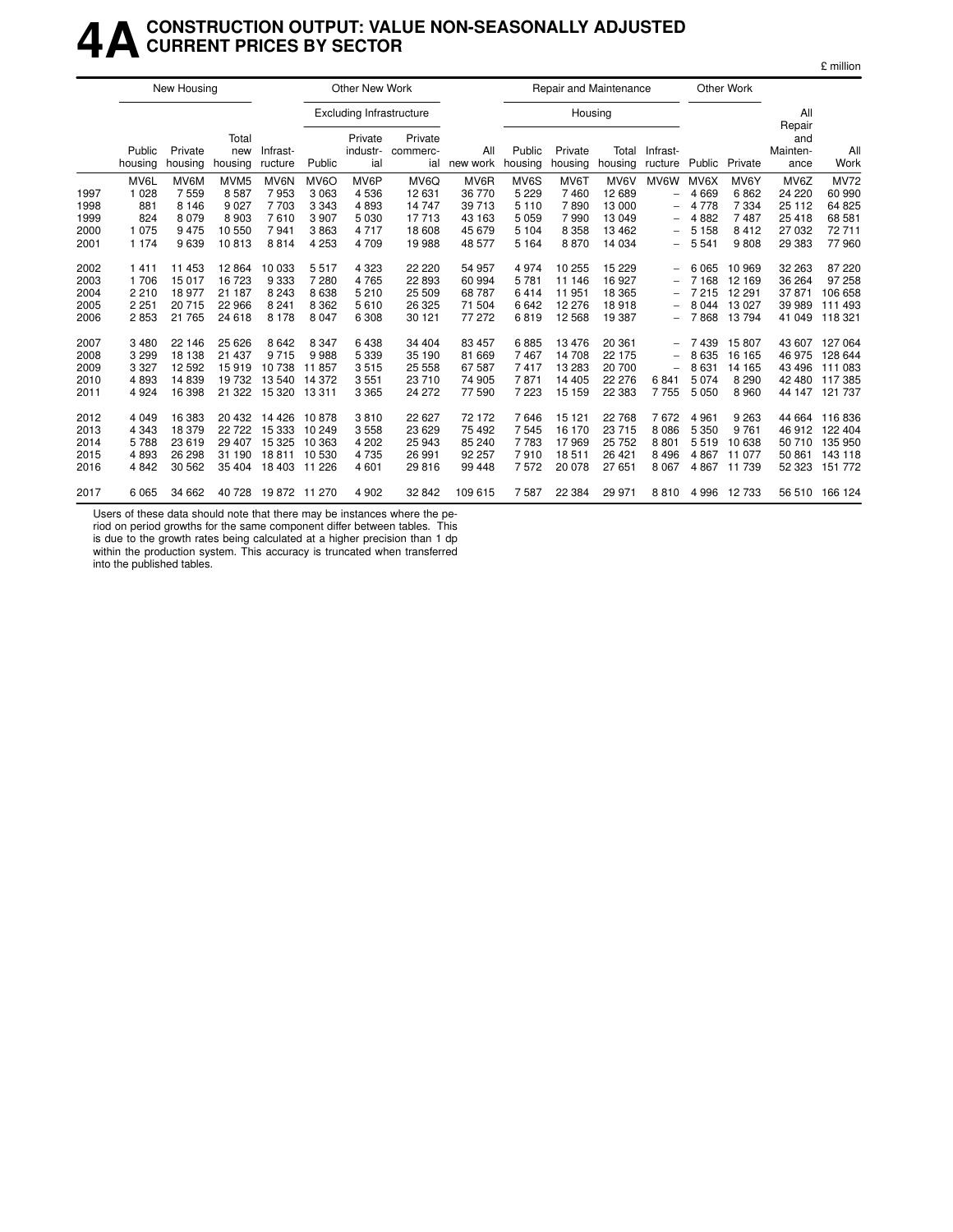### **4QCONSTRUCTION OUTPUT: VALUE NON-SEASONALLY ADJUSTED CURRENT PRICES BY SECTOR**

£ million

|                                                   |                                          | New Housing                              |                                          |                                       |                                              | Other New Work                           |                                        |                                           |                                 | Repair and Maintenance                   |                                      |                                                                                  |                                                                     | Other Work                               |                                |                                                                  |
|---------------------------------------------------|------------------------------------------|------------------------------------------|------------------------------------------|---------------------------------------|----------------------------------------------|------------------------------------------|----------------------------------------|-------------------------------------------|---------------------------------|------------------------------------------|--------------------------------------|----------------------------------------------------------------------------------|---------------------------------------------------------------------|------------------------------------------|--------------------------------|------------------------------------------------------------------|
|                                                   |                                          |                                          |                                          |                                       |                                              |                                          | <b>Excluding Infrastructure</b>        |                                           |                                 | Housing                                  |                                      |                                                                                  |                                                                     |                                          | All<br>Repair                  |                                                                  |
|                                                   | Public<br>housing                        | Private<br>housing                       | Total<br>housing                         | new Infrast-<br>ructure Public        |                                              | Private<br>ial                           | Private<br>industr- commerc-           | All<br>ial new work housing               | Public                          | Private<br>housing                       | housing                              | Total Infrast-<br>ructure Public Private                                         |                                                                     |                                          | and<br>Mainten-<br>ance        | All<br>Work                                                      |
| 2003 Q4                                           | MV6L<br>448                              | MV6M<br>4 2 9 2                          | MVM <sub>5</sub><br>4 7 4 0              | MV6N<br>2 2 2 8                       | MV6O<br>2 0 9 1                              | MV6P<br>1 3 2 9                          | MV6Q<br>6 1 6 2                        | MV6R<br>16 550                            | MV6S<br>1466                    | MV6T<br>2992                             | MV6V<br>4 4 5 8                      | MV6W<br>$\overline{\phantom{0}}$                                                 | MV6X<br>1828                                                        | MV6Y<br>3 1 0 8                          | MV6Z<br>9 3 9 4                | <b>MV72</b><br>25 944                                            |
| 2004 Q1<br>Q <sub>2</sub><br>Q3<br>Q4             | 551<br>582<br>556<br>521                 | 4534<br>4675<br>4862<br>4906             | 5 0 8 5<br>5 2 5 7<br>5418<br>5 4 2 7    | 2 1 0 9<br>2 1 2 5<br>2 0 8 7<br>1922 | 2 1 3 3<br>2 1 6 9<br>2 1 7 1<br>2 1 6 5     | 1 2 9 8<br>1 2 6 9<br>1 2 9 9<br>1 3 4 4 | 6 2 2 0<br>6 3 9 0<br>6462<br>6437     | 16845<br>17210<br>17437<br>17 295         | 1696<br>1568<br>1562<br>1588    | 2985<br>2845<br>3 0 4 6<br>3075          | 4681<br>4413<br>4608<br>4 663        | $\overline{\phantom{0}}$<br>$\overline{\phantom{0}}$                             | 1863<br>1695<br>1805<br>1852                                        | 3 1 4 4<br>2952<br>3 0 7 5<br>3 1 2 0    | 9488                           | 9 688 26 533<br>9 060 26 270<br>26 925<br>9 635 26 930           |
| 2005 Q1<br>Q <sub>2</sub><br>Q <sub>3</sub><br>Q4 | 567<br>568<br>539<br>577                 | 4 9 6 2<br>5 2 3 1<br>5 3 0 1<br>5 2 2 1 | 5 5 2 9<br>5799<br>5840<br>5798          | 1984<br>2 0 0 8<br>2 1 1 8<br>2 1 3 1 | 2 1 3 2<br>2 107<br>2 0 6 4<br>2059          | 1 3 1 6<br>1 378<br>1 4 2 1<br>1 4 9 5   | 6 3 6 0<br>6537<br>6619<br>6809        | 17321<br>17829<br>18 062<br>18 29 2       | 1828<br>1730<br>1568<br>1516    | 2983<br>3 0 4 1<br>3 0 8 7<br>3 1 6 5    | 4811<br>4 771<br>4655<br>4681        | $\overline{\phantom{0}}$<br>$\overline{\phantom{0}}$                             | 2 0 4 1<br>1984<br>2 0 2 4<br>1 9 9 5                               | 3 2 0 8<br>3 2 1 0<br>3 3 5 3<br>3 2 5 6 | 10 060 27 381                  | 9 9 65 27 7 94<br>10 032 28 094<br>9 9 32 28 2 24                |
| 2006 Q1<br>Q <sub>2</sub><br>Q3<br>Q4             | 683<br>723<br>731<br>716                 | 5 2 7 4<br>5404<br>5540<br>5547          | 5957<br>6 1 2 7<br>6 2 7 1<br>6 2 6 3    | 2 1 0 3<br>2 0 4 3<br>2 0 4 7<br>1985 | 2045<br>1994<br>2 0 0 5<br>2 0 0 3           | 1 5 6 0<br>1 5 3 3<br>1 5 5 9<br>1656    | 7 0 9 3<br>7 2 7 9<br>7 743<br>8 0 0 6 | 18758<br>18976<br>19625<br>19913          | 1708<br>1637<br>1778<br>1696    | 3 0 8 7<br>3 1 7 4<br>3 0 9 0<br>3 2 1 7 | 4795<br>4811<br>4868<br>4913         | $\qquad \qquad -$<br>$\overline{\phantom{0}}$<br>$\overline{a}$                  | 1972<br>1987<br>2 0 2 4<br>1885                                     | 3 2 4 1<br>3 3 6 1<br>3432<br>3760       | 10 159<br>10 558 30 471        | 10 008 28 766<br>29 135<br>10 324 29 949                         |
| 2007 Q1<br>Q <sub>2</sub><br>Q3<br>Q4             | 876<br>901<br>872<br>831                 | 5613<br>5615<br>5567<br>5 3 5 1          | 6489<br>6516<br>6439<br>6 182            | 2010<br>2 1 4 6<br>2 2 4 8<br>2 2 3 8 | 2 0 0 3<br>2028<br>2 1 2 8<br>2 1 8 8        | 1679<br>1655<br>1 574<br>1 5 3 0         | 8 1 7 2<br>8414<br>8806<br>9012        | 20 353<br>20759<br>21 195<br>21 150       | 1817<br>1675<br>1680<br>1 7 1 3 | 3 1 9 5<br>3 3 6 9<br>3 2 7 8<br>3634    | 5012<br>5044<br>4958<br>5 3 4 7      | $\overline{a}$<br>$\overline{\phantom{0}}$                                       | 1814<br>1821<br>1888<br>1916                                        | 3835<br>3818<br>4 0 4 6<br>4 108         | 10 661 31 014<br>11 371 32 521 | 10 683 31 442<br>10 892 32 087                                   |
| 2008 Q1<br>Q <sub>2</sub><br>Q <sub>3</sub><br>Q4 | 866<br>860<br>834<br>739                 | 5 1 8 6<br>4835<br>4 3 8 6<br>3731       | 6 0 5 2<br>5695<br>5 2 2 0<br>4 4 7 0    | 2 3 5 3<br>2517<br>2 5 6 8<br>2 2 7 7 | 2 3 3 3<br>2420<br>2594<br>2641              | 1 5 2 5<br>1 3 5 1<br>1 2 8 3<br>1 1 8 0 | 9 1 9 5<br>8848<br>9039<br>8 1 0 8     | 21 458<br>20 831<br>20 704<br>18676       | 1787<br>1 903<br>1943<br>1834   | 3 4 2 0<br>3712<br>3600<br>3976          | 5 207<br>5615<br>5 5 4 3<br>5810     | $\overline{\phantom{0}}$<br>$\overline{\phantom{0}}$<br>$\qquad \qquad -$        | 2 0 6 3<br>2 1 2 8<br>2 3 3 3<br>2 1 1 1                            | 4 0 8 6<br>4 204<br>4 0 7 0<br>3805      | 11 356<br>11 946<br>11726      | 32 814<br>11 947 32 778<br>32 650<br>30 40 2                     |
| 2009 Q1<br>Q <sub>2</sub><br>Q3<br>Q4             | 734<br>763<br>874<br>956                 | 3 2 8 8<br>3 1 7 5<br>3 0 3 1<br>3098    | 4 0 2 2<br>3938<br>3 9 0 5<br>4 0 5 4    | 2 3 2 3<br>2 5 9 0<br>2741<br>3 0 8 4 | 2621<br>2802<br>3 0 8 7<br>3 3 4 7           | 971<br>848<br>818<br>878                 | 7 1 9 5<br>6742<br>6 2 2 9<br>5 3 9 2  | 17 132<br>16920<br>16780<br>16 755        | 1813<br>1802<br>1983<br>1819    | 3 2 9 5<br>3 2 8 2<br>3 5 0 1<br>3 2 0 5 | 5 1 0 8<br>5 0 8 4<br>5484<br>5 0 24 | $\overline{\phantom{0}}$<br>$\overline{\phantom{0}}$<br>$\overline{\phantom{0}}$ | 2 0 5 3<br>1938<br>2497<br>2 1 4 3                                  | 3 5 5 4<br>3 4 5 0<br>3694<br>3 4 6 7    | 10 715 27 847                  | 10 472 27 392<br>11 675 28 455<br>10 634 27 389                  |
| 2010 Q1<br>Q <sub>2</sub><br>Q3<br>Q4             | 1 0 7 2<br>1 2 3 0<br>1 3 1 1<br>1 2 7 9 | 3029<br>3815<br>3996<br>3999             | 4 1 0 1<br>5 0 4 5<br>5 3 0 7<br>5 2 7 9 | 3 3 1 5<br>3647<br>3 4 4 8<br>3 1 3 0 | 3 3 0 3<br>3600<br>3786<br>3683              | 823<br>882<br>1 0 2 5<br>821             | 5 4 4 3<br>5817<br>6453<br>5997        | 16985<br>18 991<br>20 019<br>18910        | 2 0 3 8<br>1941<br>1963<br>1930 | 3 0 1 1<br>3524<br>3887<br>3983          | 5 0 4 9<br>5464<br>5850<br>5912      | 1607<br>1791<br>1764<br>1679                                                     | 1 2 3 8<br>1 200<br>1 4 0 9<br>1 2 2 7                              | 1943<br>1 9 9 2<br>2 1 7 4<br>2 1 8 0    | 10 448<br>11 197               | 9 837 26 822<br>29 439<br>31 216<br>10 999 29 908                |
| 2011 Q1<br>Q <sub>2</sub><br>Q <sub>3</sub><br>Q4 | 1 2 4 3<br>1 307<br>1 2 1 3<br>1 1 6 2   | 3658<br>4 2 6 0<br>4 2 7 3<br>4 207      | 4 901<br>5 5 6 7<br>5486<br>5 3 6 9      | 3 4 7 3<br>4 0 4 8<br>3890<br>3 9 0 9 | 3 3 9 9<br>3 3 5 4<br>3472<br>3086           | 795<br>866<br>839<br>865                 | 5 4 21<br>5991<br>6 4 5 3<br>6407      | 17989<br>19825<br>20 140<br>19636         | 1920<br>1750<br>1761<br>1791    | 3 4 4 7<br>3692<br>3852<br>4 1 6 8       | 5 3 6 7<br>5443<br>5613<br>5959      | 1880<br>1867<br>2066<br>1941                                                     | 1 2 1 2<br>1 1 4 5<br>1459<br>1 2 3 4                               | 2 1 8 8<br>2 1 7 4<br>2 3 2 5<br>2 2 7 2 | 10 648<br>11 4 64<br>11 406    | 28 636<br>10 629 30 455<br>31 604<br>31 042                      |
| 2012 Q1<br>Q <sub>2</sub><br>Q3<br>Q4             | 1 0 2 3<br>1018<br>1 0 1 1<br>997        | 3978<br>4 1 9 1<br>3997<br>4218          | 5 0 0 0<br>5 2 0 9<br>5 0 0 8<br>5215    | 3 4 6 6<br>3 4 2 0<br>3707<br>3832    | 2716<br>2692<br>2861<br>2608                 | 924<br>950<br>936<br>1 000               | 5483<br>5793<br>5 6 6 3<br>5689        | 17589<br>18 0 64<br>18 174<br>18 344      | 1942<br>1814<br>1938<br>1952    | 3739<br>3696<br>3808<br>3878             | 5 6 8 2<br>5510<br>5 746<br>5830     | 1916<br>1993<br>1885<br>1879                                                     | 1 250<br>1 107<br>1 3 9 5<br>1 209                                  | 2 3 4 2<br>2 2 6 8<br>2 3 6 3<br>2 2 9 0 | 10879                          | 11 189 28 779<br>28 943<br>11 389 29 563<br>11 208 29 552        |
| 2013 Q1<br>Q <sub>2</sub><br>Q3<br>Q4             | 904<br>1 0 8 9<br>1 1 0 9<br>1 2 4 2     | 3 751<br>4697<br>4769<br>5 1 6 2         | 4 6 5 4<br>5786<br>5878<br>6404          | 3 618<br>3852                         | 2 3 0 5<br>3797 2533<br>2865<br>4 0 65 2 547 | 924<br>883<br>882<br>869                 | 5 335<br>5645<br>6 3 8 4<br>6 2 6 6    | 16836<br>18 644<br>19861<br>20 151        | 1993<br>1812<br>1859<br>1881    | 3 493<br>3988<br>4 2 5 0<br>4 4 3 8      | 5 485<br>5800<br>6 1 0 9<br>6 3 2 0  | 1 943                                                                            | 1 245<br>1898 1241<br>2 1 2 2 1 5 4 2<br>2 1 2 3 1 3 2 2            | 2 2 2 0<br>2 4 4 9<br>2 5 7 9<br>2512    |                                | 10 894 27 730<br>11 388 30 032<br>12 352 32 213<br>12 277 32 428 |
| 2014 Q1<br>Q2<br>Q3<br>Q4                         | 1 2 8 1<br>1488<br>1 5 3 7<br>1 4 8 2    | 5049<br>5963<br>6249<br>6 3 5 8          | 6 3 3 0<br>7452<br>7785<br>7840          | 3 672<br>3700<br>3887                 | 2 3 0 1<br>2 5 2 3<br>2849<br>4 0 66 2 691   | 946<br>1 0 9 1<br>1 1 2 3<br>1 0 4 2     | 6 0 5 8<br>6 3 5 0<br>6757<br>6778     | 19 309<br>21 1 1 5<br>22 4 0 1<br>22 4 16 | 2 0 2 7<br>1871<br>1971<br>1914 | 4 202<br>4 4 2 3<br>4691<br>4 6 5 3      | 6229<br>6 2 9 3<br>6662<br>6567      | 2 2 6 3                                                                          | 2 150 1 286<br>2 127 1 311<br>1 643<br>2 2 61 1 2 80                | 2455<br>2669<br>2806<br>2 7 0 8          |                                | 12 120 31 429<br>12 400 33 515<br>13 373 35 774<br>12 816 35 232 |
| 2015 Q1<br>Q2<br>Q3<br>Q4                         | 1 3 1 3<br>1 3 5 9<br>1 1 1 7<br>1 1 0 3 | 5850<br>6925<br>6571<br>6952             | 7 1 6 3<br>8 2 8 4<br>7688<br>8 0 5 5    | 4 4 3 0<br>4748<br>4 8 2 5<br>4 8 0 9 | 2 3 4 2<br>2575<br>2909<br>2 7 0 3           | 1 1 2 7<br>1 1 5 1<br>1 2 9 3<br>1 1 6 3 | 6 2 6 2<br>6625<br>6984<br>7 1 2 0     | 21 3 24<br>23 3 84<br>23 6 98<br>23 851   | 2 0 8 2<br>1915<br>1999<br>1913 | 4 1 2 8<br>4 6 3 1<br>4838<br>4915       | 6210<br>6 5 4 5<br>6837<br>6828      | 2 3 5 5<br>2 1 0 1                                                               | 1 1 7 7<br>1 0 6 0<br>2 0 75 1 386<br>1965 1244                     | 2 5 7 9<br>2683<br>2878<br>2937          |                                | 12 321 33 645<br>12 390 35 774<br>13 176 36 874<br>12 974 36 825 |
| 2016 Q1<br>Q <sub>2</sub><br>Q3<br>Q4             | 1 0 8 6<br>1 1 9 7<br>1 2 1 9<br>1 340   | 6781<br>7864<br>7787<br>8 1 3 0          | 7866<br>9 0 6 1<br>9 0 0 6<br>9470       | 4411<br>4 4 3 6<br>4 7 2 5<br>4831    | 2478<br>2808<br>3 0 9 5<br>2845              | 1 0 3 1<br>1 2 1 2<br>1 1 7 6<br>1 1 8 1 | 6845<br>7 2 9 7<br>7848<br>7826        | 22 630<br>24 8 14<br>25 851<br>26 153     | 2 0 8 7<br>1846<br>1814<br>1826 | 4 4 8 7<br>4873<br>5 2 2 8<br>5491       | 6574<br>6718<br>7 0 4 1<br>7317      |                                                                                  | 1894 1162<br>2 111 1 140<br>1996 1408<br>2 0 65 1 1 57              | 2 8 0 4<br>2833<br>3 0 2 3<br>3 0 8 0    |                                | 12 435 35 065<br>12 803 37 617<br>13 468 39 319<br>13 618 39 770 |
| 2017 Q1<br>Q2<br>Q3<br>Q4                         | 1 3 8 2<br>1 548<br>1 5 6 5<br>1 571     | 7762<br>8681<br>8725<br>9494             | 9 1 4 4<br>10 230<br>10 290<br>11 064    | 4678<br>4 8 8 5<br>5 1 2 9<br>5 1 8 0 | 2727<br>2804<br>2991<br>2 748                | 1 0 7 2<br>1 1 9 0<br>1 3 5 9<br>1 2 8 2 | 7884<br>8 2 3 1<br>8578<br>8 1 4 9     | 25 504<br>27 340<br>28 348<br>28 4 23     | 1990<br>1871<br>1886<br>1841    | 5 187<br>5 5 6 5<br>5760<br>5872         | 7 1 7 7<br>7435<br>7646<br>7712      |                                                                                  | 2 172 1 201<br>2 1 5 2 1 1 7 2<br>2 2 34 1 4 8 2<br>2 2 5 2 1 1 4 1 | 3 0 8 0<br>3 0 6 4<br>3 2 6 9<br>3 3 2 0 |                                | 13 630 39 134<br>13 823 41 163<br>14 631 42 978<br>14 426 42 849 |
| 2018 Q1<br>Q <sub>2</sub><br>Q3                   | 1 3 0 4<br>1 548<br>1687                 | 8621<br>9714<br>9895                     | 9925<br>11 263<br>11 582                 | 4961<br>5 2 1 1                       | 2 3 7 2<br>2411<br>5 571 2 793               | 1 2 4 2<br>1416<br>1 4 0 2               | 7665<br>8 1 8 6<br>8 2 4 3             | 26 166<br>28 4 8 6<br>29 5 91             | 1965<br>1863<br>1922            | 5 1 3 7<br>5775<br>5708                  | 7 103<br>7638<br>7631                | 2 2 2 6                                                                          | 1 0 3 0<br>2 3 74 1 0 58<br>2 3 9 6 1 5 2 5                         | 3 2 2 7<br>3 3 7 4<br>3614               | 13 585 39 751                  | 14 444 42 929<br>15 166 44 757                                   |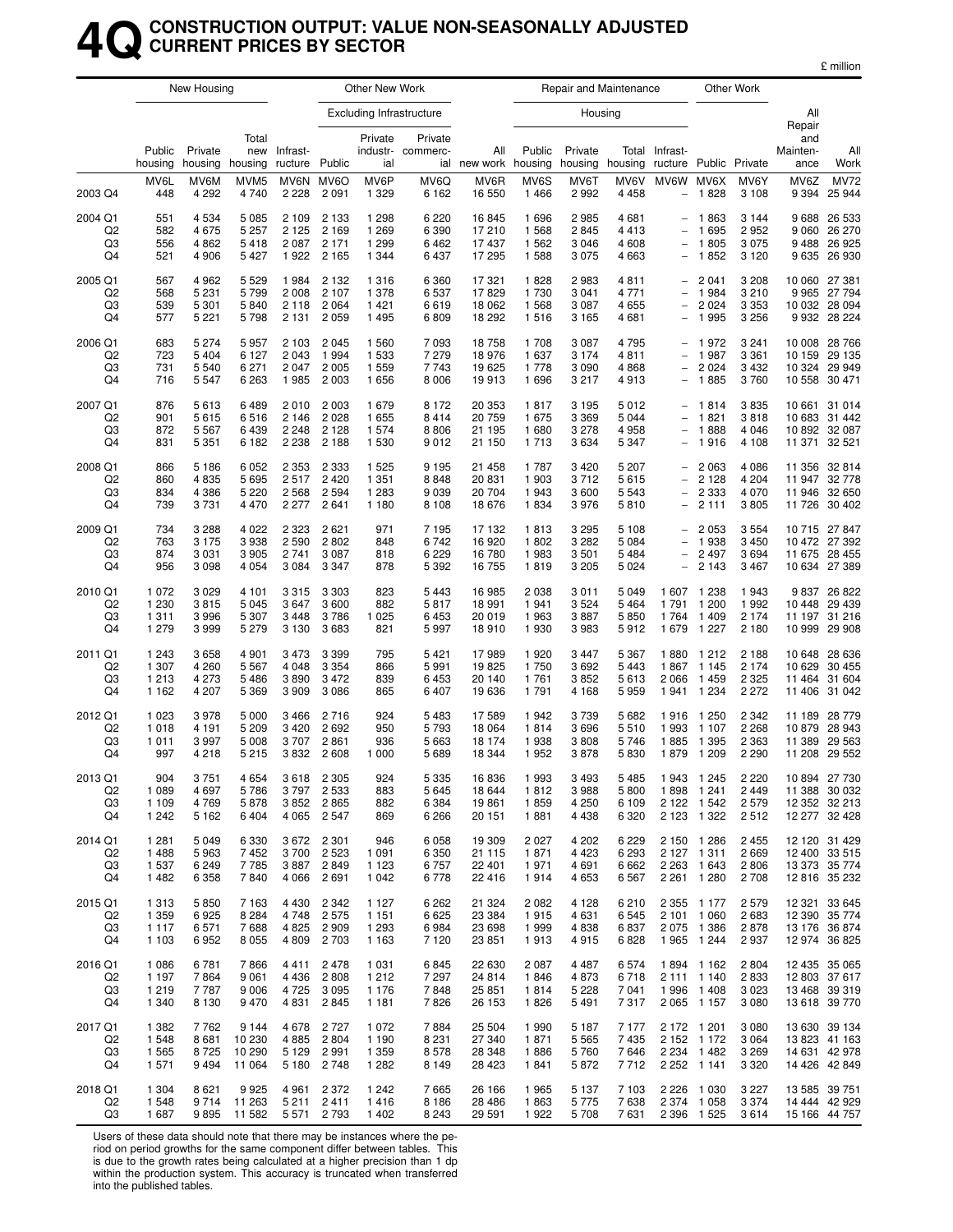#### **4MCONSTRUCTION OUTPUT: VALUE NON-SEASONALLY ADJUSTED CURRENT PRICES BY SECTOR**

£ million

|                                             |                                         | New Housing                                                    |                                                             |                                                                |                                                 | Other New Work                          |                                                                |                                                     |                                         | Repair and Maintenance                                         |                                                             |                                         |                                         | Other Work                                                     |                                               |                                                                                                |
|---------------------------------------------|-----------------------------------------|----------------------------------------------------------------|-------------------------------------------------------------|----------------------------------------------------------------|-------------------------------------------------|-----------------------------------------|----------------------------------------------------------------|-----------------------------------------------------|-----------------------------------------|----------------------------------------------------------------|-------------------------------------------------------------|-----------------------------------------|-----------------------------------------|----------------------------------------------------------------|-----------------------------------------------|------------------------------------------------------------------------------------------------|
|                                             |                                         |                                                                |                                                             |                                                                |                                                 |                                         | <b>Excluding Infrastructure</b>                                |                                                     |                                         | Housing                                                        |                                                             |                                         |                                         |                                                                | All<br>Repair                                 |                                                                                                |
|                                             | Public<br>housing                       | Private<br>housing                                             | Total<br>new<br>housing                                     | Infrast-<br>ructure Public                                     |                                                 | Private<br>ial                          | Private<br>industr- commerc-                                   | All<br>ial new work housing                         | Public                                  | Private                                                        | housing housing ructure Public Private                      | Total Infrast-                          |                                         |                                                                | and<br>Mainten-<br>ance                       | All<br>Work                                                                                    |
| 2012 Aug<br>Sep<br>Oct<br>Nov<br>Dec        | MV6L<br>328<br>338<br>338<br>339<br>320 | MV6M<br>1 2 8 5<br>1 3 6 4<br>1511<br>1458<br>1 2 4 8          | MVM <sub>5</sub><br>1614<br>1702<br>1849<br>1797<br>1 5 6 8 | MV6N<br>1 3 3 9<br>1 2 3 0<br>1 3 6 0<br>1 3 4 5<br>1 1 2 6    | MV6O<br>1 0 0 6<br>913<br>957<br>910<br>741     | MV6P<br>296<br>310<br>339<br>338<br>323 | MV6Q<br>1944<br>1830<br>2 0 5 1<br>1976<br>1 6 6 2             | MV6R<br>6 1 9 9<br>5985<br>6,556<br>6 3 6 6<br>5422 | MV6S<br>644<br>647<br>691<br>700<br>562 | MV6T<br>1 2 3 7<br>1 1 8 6<br>1 3 4 9<br>1 3 6 3<br>1 1 6 7    | MV6V<br>1880<br>1833<br>2 0 4 0<br>2062<br>1728             | MV6W<br>621<br>604<br>651<br>673<br>554 | MV6X<br>516<br>442<br>423<br>431<br>354 | MV6Y<br>779<br>783<br>815<br>815<br>660                        | MV6Z<br>3796<br>3661<br>3929<br>3982<br>3 297 | MV72<br>9995<br>9646<br>10 485<br>10 348<br>8 719                                              |
| 2013 Jan<br>Feb<br>Mar<br>Apr<br>May<br>Jun | 258<br>301<br>345<br>332<br>352<br>405  | 1 1 2 1<br>1 2 6 2<br>1 3 6 8<br>1489<br>1 5 2 2<br>1686       | 1 3 7 9<br>1 5 6 3<br>1713<br>1821<br>1874<br>2 0 9 1       | 1 0 5 6<br>1 1 7 0<br>1 3 9 3<br>1 2 2 7<br>1 2 5 6<br>1 3 1 4 | 665<br>752<br>888<br>808<br>875<br>849          | 289<br>326<br>309<br>296<br>296<br>291  | 1679<br>1 7 3 1<br>1924<br>1832<br>1928<br>1885                | 5 0 6 7<br>5541<br>6227<br>5985<br>6 2 3 0<br>6430  | 579<br>654<br>760<br>617<br>605<br>590  | 1 0 8 2<br>1 1 5 2<br>1 2 5 9<br>1 2 8 6<br>1 3 4 0<br>1 3 6 2 | 1661<br>1806<br>2019<br>1 9 0 4<br>1945<br>1952             | 573<br>651<br>719<br>609<br>653<br>636  | 365<br>403<br>477<br>409<br>417<br>414  | 672<br>739<br>809<br>805<br>816<br>828                         | 3 2 7 0<br>3600<br>4 0 24<br>3727<br>3830     | 8 3 3 8<br>9 1 4 1<br>10 251<br>9 712<br>3831 10061<br>10 260                                  |
| Jul<br>Aug<br>Sep<br>Oct<br>Nov<br>Dec      | 360<br>367<br>382<br>424<br>427<br>391  | 1 602<br>1 5 6 4<br>1 603<br>1824<br>1 704<br>1 633            | 1962<br>1932<br>1984<br>2 2 4 8<br>2 1 3 2<br>2 0 2 4       | 1 3 0 4<br>1 3 2 4<br>1 2 2 5<br>1 4 7 1<br>1 3 6 6<br>1 2 2 8 | 943<br>967<br>955<br>908<br>869<br>770          | 292<br>316<br>274<br>294<br>287<br>289  | 2 0 9 2<br>2 1 0 8<br>2 1 8 3<br>2 3 0 5<br>2 1 1 6<br>1845    | 6593<br>6646<br>6622<br>7 2 2 6<br>6769<br>6 1 5 6  | 600<br>632<br>627<br>670<br>651<br>561  | 1452<br>1 3 6 8<br>1430<br>1569<br>1 551<br>1319               | 2052<br>2000<br>2058<br>2 2 3 9<br>2 2 0 1<br>1880          | 710<br>716<br>696<br>757<br>702<br>664  | 498<br>555<br>490<br>493<br>453<br>376  | 837<br>884<br>859<br>903<br>849<br>760                         | 4096<br>4 392<br>4 206<br>3679                | 10 689<br>4 154 10 800<br>4 102 10 724<br>11 618<br>10976<br>9835                              |
| 2014 Jan<br>Feb<br>Mar<br>Apr<br>May<br>Jun | 372<br>422<br>487<br>435<br>497<br>556  | 1 631<br>1588<br>1829<br>1894<br>1940<br>2 1 3 0               | 2 0 0 3<br>2011<br>2 3 1 6<br>2 3 3 0<br>2 4 3 6<br>2686    | 1 1 4 5<br>1 1 9 7<br>1 3 3 1<br>1 2 1 6<br>1 2 5 7<br>1 2 2 7 | 703<br>728<br>870<br>848<br>820<br>854          | 260<br>330<br>357<br>350<br>371<br>370  | 1888<br>1955<br>2 2 1 6<br>2 1 0 2<br>2 1 0 4<br>2 1 4 3       | 5998<br>6 2 2 1<br>7090<br>6846<br>6989<br>7 2 8 0  | 630<br>641<br>757<br>622<br>612<br>637  | 1 2 9 2<br>1 3 7 9<br>1 5 3 1<br>1 4 6 3<br>1464<br>1495       | 1922<br>2020<br>2 2 8 7<br>2086<br>2076<br>2 1 3 2          | 670<br>691<br>789<br>696<br>707<br>725  | 398<br>409<br>479<br>461<br>420<br>430  | 749<br>820<br>887<br>872<br>867<br>930                         | 4 1 1 4<br>4 070<br>4 216                     | 3739 9737<br>3940 10160<br>4 442 11 532<br>10 960<br>11 059<br>11 4 9 6                        |
| Jul<br>Aug<br>Sep<br>Oct<br>Nov<br>Dec      | 499<br>516<br>522<br>513<br>495<br>474  | 2 1 4 5<br>1980<br>2 1 2 4<br>2 2 6 1<br>2 1 3 6<br>1961       | 2644<br>2 4 9 5<br>2 6 4 6<br>2 7 7 4<br>2631<br>2 4 3 5    | 1 307<br>1 2 5 3<br>1 3 2 7<br>1411<br>1 3 9 3<br>1 2 6 2      | 936<br>976<br>937<br>965<br>907<br>818          | 384<br>361<br>378<br>346<br>352<br>343  | 2 2 9 5<br>2 1 6 8<br>2 2 9 4<br>2 3 9 0<br>2 2 8 3<br>2 1 0 5 | 7565<br>7 2 5 4<br>7582<br>7886<br>7567<br>6963     | 658<br>644<br>668<br>668<br>675<br>572  | 1600<br>1 5 2 5<br>1565<br>1662<br>1573<br>1418                | 2 2 5 8<br>2 1 7 0<br>2 2 3 4<br>2 3 2 9<br>2 2 4 8<br>1990 | 764<br>752<br>747<br>831<br>763<br>667  | 504<br>571<br>567<br>474<br>415<br>391  | 931<br>913<br>962<br>916<br>942<br>851                         | 4511<br>4 5 5 0<br>4 367<br>3 899             | 4 457 12 022<br>4 4 0 5 11 6 5 9<br>12 093<br>12436<br>11 934<br>10863                         |
| 2015 Jan<br>Feb<br>Mar<br>Apr<br>May<br>Jun | 392<br>438<br>483<br>465<br>425<br>468  | 1807<br>1861<br>2 1 8 1<br>2 2 6 1<br>2 2 4 4<br>2 4 2 0       | 2 199<br>2 2 9 9<br>2664<br>2 7 2 6<br>2 6 6 9<br>2889      | 1 2 9 8<br>1 3 8 2<br>1750<br>1 6 2 2<br>1 5 6 3<br>1 5 6 2    | 681<br>766<br>896<br>828<br>839<br>908          | 336<br>391<br>400<br>379<br>375<br>397  | 1950<br>2 0 7 9<br>2 2 3 3<br>2 1 2 1<br>2 1 5 1<br>2 3 5 4    | 6464<br>6917<br>7943<br>7677<br>7597<br>8 1 1 0     | 605<br>657<br>820<br>618<br>629<br>667  | 1 2 5 6<br>1 2 9 5<br>1577<br>1497<br>1 4 9 5<br>1639          | 1861<br>1952<br>2397<br>2 1 1 6<br>2 1 2 4<br>2 3 0 6       | 705<br>702<br>948<br>725<br>674<br>702  | 352<br>379<br>446<br>363<br>342<br>355  | 782<br>857<br>941<br>880<br>878<br>925                         | 3890<br>4 731<br>4018<br>4 289                | 3700 10164<br>10807<br>12674<br>4 084 11 760<br>11 615<br>12 3 9 9                             |
| Jul<br>Aug<br>Sep<br>Oct<br>Nov<br>Dec      | 389<br>351<br>378<br>374<br>365<br>364  | 2 2 8 2<br>2 0 8 0<br>2 2 0 9<br>2 4 0 7<br>2 2 7 9<br>2 2 6 5 | 2670<br>2431<br>2 5 8 7<br>2 7 8 1<br>2644<br>2630          | 1682<br>1 5 6 9<br>1 574<br>1 648<br>1 5 5 2<br>1 609          | 982<br>969<br>958<br>922<br>933<br>849          | 445<br>416<br>431<br>401<br>407<br>355  | 2 3 9 1<br>2 2 8 3<br>2 3 0 9<br>2 5 3 3<br>2 4 3 3<br>2 1 5 4 | 8 1 7 0<br>7669<br>7860<br>8286<br>7970<br>7596     | 664<br>640<br>695<br>670<br>660<br>583  | 1678<br>1 508<br>1652<br>1735<br>1702<br>1478                  | 2 3 4 3<br>2 1 4 8<br>2 3 4 7<br>2 4 0 5<br>2 3 6 1<br>2061 | 763<br>662<br>650<br>681<br>676<br>608  | 428<br>472<br>486<br>442<br>425<br>377  | 956<br>907<br>1 0 1 5<br>1 0 1 0<br>998<br>929                 | 4 498<br>4538<br>4 461                        | 4 489 12 659<br>4 188 11 857<br>12 358<br>12 824<br>12 431<br>3 975 11 570                     |
| 2016 Jan<br>Feb<br>Mar<br>Apr<br>May<br>Jun | 328<br>339<br>418<br>356<br>382<br>458  | 1965<br>2 2 5 8<br>2 5 5 7<br>2571<br>2513<br>2780             | 2 2 9 3<br>2 5 9 7<br>2976<br>2927<br>2895<br>3 2 3 9       | 1 2 9 4<br>1 4 4 5<br>1672<br>1458<br>1493<br>1485             | 749<br>815<br>914<br>920<br>948<br>940          | 308<br>336<br>387<br>397<br>422<br>394  | 2 1 1 4<br>2 3 0 3<br>2 4 2 8<br>2 3 4 9<br>2 4 3 2<br>2517    | 6758<br>7496<br>8 377<br>8 050<br>8 1 8 9<br>8575   | 588<br>690<br>808<br>617<br>603<br>625  | 1 3 6 4<br>1 5 2 0<br>1 604<br>1601<br>1565<br>1707            | 1952<br>2 2 0 9<br>2413<br>2218<br>2 1 6 8<br>2 3 3 3       | 559<br>629<br>707<br>707<br>703<br>701  | 361<br>390<br>411<br>389<br>361<br>389  | 842<br>951<br>1011<br>930<br>919<br>984                        | 4 179<br>4 541<br>4 245                       | 3714 10472<br>11 675<br>12918<br>12 295<br>4 150 12 339<br>4 4 08 12 983                       |
| Jul<br>Aug<br>Sep<br>Oct<br>Nov<br>Dec      | 402<br>396<br>421<br>434<br>449<br>457  | 2 5 8 7<br>2 5 4 9<br>2651<br>2762<br>2 7 7 2<br>2 5 9 7       | 2989<br>2946<br>3 0 7 2<br>3 196<br>3 2 2 1<br>3 0 5 3      | 1 570<br>1 5 6 3<br>1 5 9 3<br>1 5 9 4<br>1709<br>1 5 2 8      | 1 0 2 9<br>1 0 7 8<br>989<br>937<br>1012<br>896 | 385<br>381<br>410<br>403<br>412<br>367  | 2 5 3 3<br>2 6 3 2<br>2683<br>2 7 0 1<br>2693<br>2 4 3 2       | 8506<br>8599<br>8747<br>8829<br>9 047<br>8 276      | 598<br>590<br>626<br>622<br>633<br>571  | 1 7 2 4<br>1687<br>1816<br>1816<br>1947<br>1727                | 2 3 2 3<br>2 2 7 7<br>2442<br>2438<br>2581<br>2 2 9 8       | 672<br>660<br>664<br>704<br>714<br>646  | 428<br>515<br>464<br>407<br>399<br>351  | 962<br>1 0 2 4<br>1 0 3 7<br>1 0 7 7<br>1 0 6 5<br>938         | 4476                                          | 4 385 12 891<br>13 0 75<br>4 607 13 354<br>4 626 13 456<br>4 758 13 806<br>4 233 12 509        |
| 2017 Jan<br>Feb<br>Mar<br>Apr<br>May<br>Jun | 398<br>439<br>545<br>460<br>534<br>555  | 2 3 4 4<br>2 4 6 5<br>2953<br>2676<br>2806<br>3 2 0 0          | 2742<br>2 9 0 4<br>3 4 9 8<br>3 1 3 6<br>3 3 4 0<br>3755    | 1479<br>1468<br>1 7 3 1<br>1570<br>1651<br>1 6 6 3             | 843<br>864<br>1 0 2 0<br>909<br>962<br>933      | 331<br>359<br>382<br>367<br>376<br>446  | 2 3 9 7<br>2604<br>2883<br>2612<br>2817<br>2 8 0 2             | 7792<br>8 1 9 9<br>9513<br>8595<br>9 1 4 6<br>9599  | 562<br>636<br>792<br>595<br>610<br>665  | 1 6 2 4<br>1668<br>1895<br>1751<br>1887<br>1926                | 2 1 8 6<br>2 3 0 4<br>2687<br>2 3 4 6<br>2497<br>2592       | 643<br>705<br>824<br>677<br>708<br>767  | 345<br>391<br>465<br>389<br>381<br>402  | 928<br>1 0 0 1<br>1 1 5 1<br>984<br>1 0 5 5<br>1 0 2 5         |                                               | 4 102 11 893<br>4 402 12 600<br>5 127 14 640<br>4 396 12 991<br>4 642 13 787<br>4 785 14 385   |
| Jul<br>Aug<br>Sep<br>Oct<br>Nov<br>Dec      | 509<br>515<br>541<br>496<br>533<br>542  | 2861<br>2938<br>2926<br>3 1 9 5<br>3 2 6 2<br>3 0 3 7          | 3 3 7 0<br>3453<br>3 4 6 7<br>3691<br>3794<br>3579          | 1 687<br>1 7 2 7<br>1 7 1 5<br>1 7 7 1<br>1740<br>1 6 6 9      | 930<br>1 0 9 1<br>971<br>933<br>922<br>892      | 439<br>446<br>474<br>477<br>428<br>378  | 2 7 8 2<br>2964<br>2833<br>2860<br>2821<br>2468                | 9 2 0 8<br>9680<br>9460<br>9731<br>9706<br>8986     | 624<br>626<br>635<br>647<br>635<br>559  | 1945<br>1920<br>1895<br>2048<br>2 1 1 0<br>1713                | 2569<br>2547<br>2 5 3 0<br>2695<br>2745<br>2 2 7 3          | 723<br>744<br>767<br>781<br>784<br>687  | 471<br>545<br>466<br>403<br>411<br>327  | 1 0 6 0<br>1 0 7 4<br>1 1 3 6<br>1 1 5 2<br>1 1 6 3<br>1 0 0 5 |                                               | 4 822 14 031<br>4 910 14 590<br>4 8 98 14 3 58<br>5 031 14 762<br>5 104 14 809<br>4 291 13 277 |
| 2018 Jan<br>Feb<br>Mar<br>Apr<br>May<br>Jun | 379<br>419<br>506<br>453<br>498<br>596  | 2 641<br>2879<br>3 1 0 2<br>3 0 9 1<br>3 1 7 1<br>3 4 5 2      | 3020<br>3 2 9 8<br>3 607<br>3545<br>3670<br>4048            | 1617<br>1577<br>1767<br>1662<br>1747<br>1802                   | 741<br>755<br>876<br>777<br>834<br>800          | 389<br>397<br>456<br>450<br>467<br>498  | 2481<br>2 515<br>2 670<br>2660<br>2797<br>2729                 | 8 2 4 8<br>8541<br>9377<br>9093<br>9516<br>9876     | 594<br>630<br>742<br>586<br>614<br>662  | 1651<br>1676<br>1810<br>1802<br>1982<br>1991                   | 2 2 4 4<br>2 3 0 6<br>2 5 5 2<br>2 3 8 9<br>2596<br>2654    | 699<br>720<br>807<br>746<br>838<br>790  | 310<br>323<br>397<br>330<br>342<br>386  | 1 0 2 3<br>1 0 4 7<br>1 1 5 6<br>1 1 2 3<br>1 1 1 6<br>1 1 3 5 |                                               | 4 277 12 525<br>4 396 12 938<br>4 912 14 288<br>4587 13681<br>4 891 14 407<br>4 965 14 842     |
| Jul<br>Aug<br>Sep                           | 540<br>518<br>629                       | 3 3 9 3<br>3 2 5 3<br>3 2 4 9                                  | 3933<br>3 771<br>3878                                       | 1815<br>1823<br>1933                                           | 935<br>968<br>890                               | 490<br>463<br>449                       | 2 7 3 1<br>2 7 9 2<br>2 7 2 0                                  | 9905<br>9816<br>9870                                | 643<br>643<br>636                       | 2027<br>1873<br>1809                                           | 2670<br>2516<br>2445                                        | 797<br>805<br>793                       | 444<br>553<br>528                       | 1 1 7 8<br>1 2 1 6<br>1 2 2 0                                  |                                               | 5 089 14 994<br>5 091 14 907<br>4 986 14 857                                                   |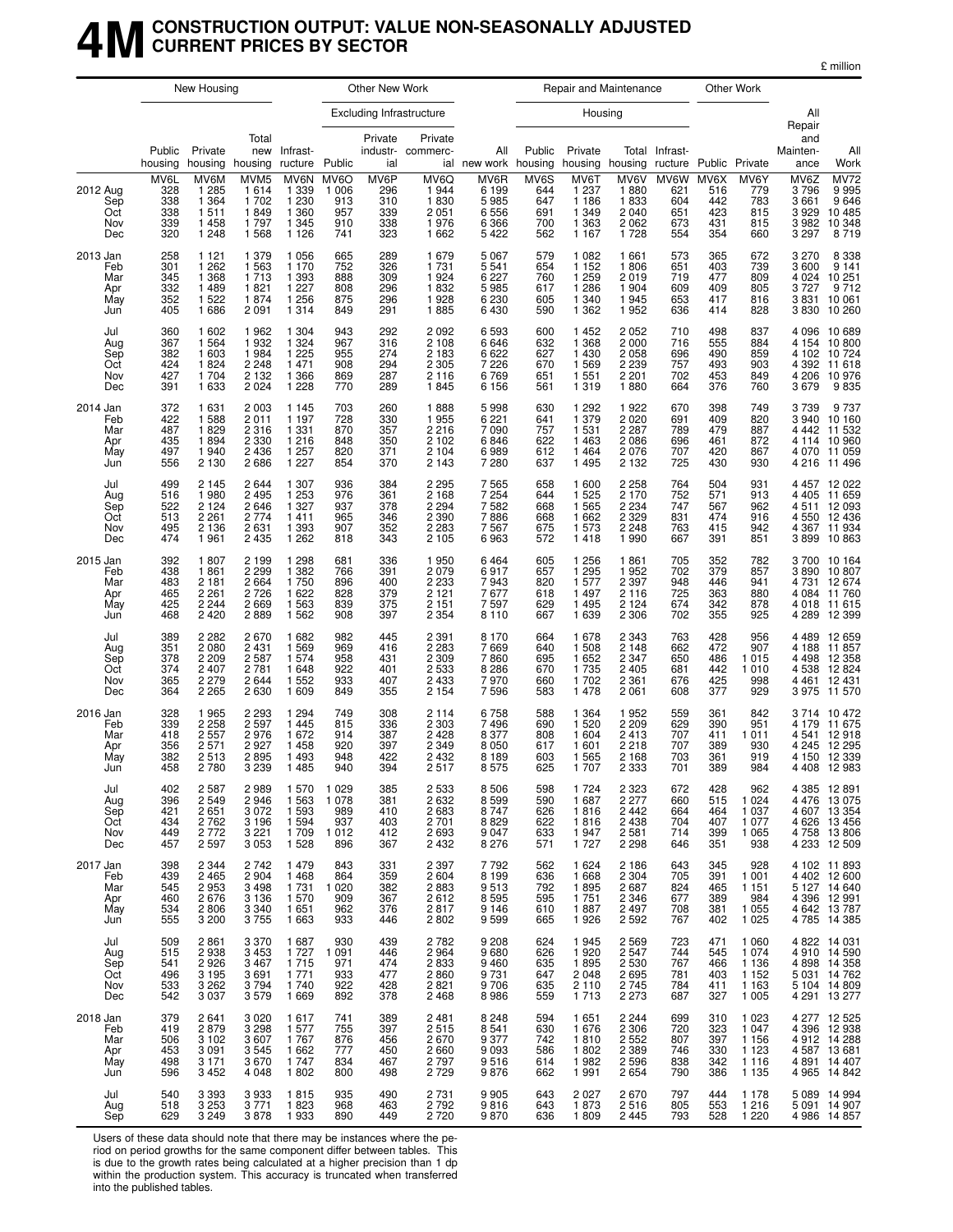#### **5 CONSTRUCTION OUTPUT: VALUE NON-SEASONALLY ADJUSTED CURRENT PRICES BY TYPE OF WORK**

|                            |             |                |          |               |         |                      |              |         |                                    |                |         |                |                          | £ million      |
|----------------------------|-------------|----------------|----------|---------------|---------|----------------------|--------------|---------|------------------------------------|----------------|---------|----------------|--------------------------|----------------|
|                            |             | 2015           | 2015     | 2015          | 2016    | 2016                 | 2016         | 2016    | 2017                               | 2017           | 2017    | 2017           | 2018                     | 2018           |
|                            |             | Q2             | Q3       | Q4            | Q1      | Q <sub>2</sub>       | Q3           | Q4      | Q1                                 | Q2             | Q3      | Q4             | Q1                       | Q <sub>2</sub> |
| <b>PUBLIC HOUSING</b>      | MV6L        | 1 3 5 9        | 1 1 1 7  | 1 1 0 3       | 1086    | 1 1 9 7              | 1 2 1 9      | 1 3 4 0 | 1 3 8 2                            | 1 5 4 8        | 1565    | 1 5 7 1        | 1 304                    | 1548           |
| <b>PRIVATE HOUSING</b>     | MV6M        | 6925           | 6571     | 6952          | 6781    | 7864                 | 7787         | 8 1 3 0 | 7762                               | 8681           | 8725    | 9 4 9 4        | 8 6 21                   | 9714           |
| <b>INFRASTRUCTURE</b>      |             |                |          |               |         |                      |              |         |                                    |                |         |                |                          |                |
| Water                      | MV73        | 161            | 179      | 178           | 161     | 150                  | 195          | 255     | 288                                | 328            | 357     | 352            | 311                      | 303            |
| Sewerage                   | <b>MV74</b> | 111            | 117      | 126           | 147     | 155                  | 177          | 172     | 216                                | 249            | 265     | 267            | 253                      | 281            |
| Electricity                | <b>MV75</b> | 2038           | 2 1 2 4  | 2 0 9 3       | 1 903   | 1866                 | 2 0 3 0      | 2 1 8 4 | 2 1 7 6                            | 2 2 9 4        | 2 3 4 5 | 2 1 5 1        | 1888                     | 1785           |
| Roads                      | MV76        | 1 0 0 6        | 1 0 5 0  | 1 1 0 5       | 1 0 5 9 | 1 1 0 6              | 1 1 8 1      | 1 1 7 2 | 1 0 6 9                            | 1 0 2 1        | 1 0 5 2 | 1 1 0 9        | 1 1 7 9                  | 1 3 6 9        |
| Railways                   | <b>MV77</b> | 764            | 718      | 702           | 632     | 687                  | 689          | 647     | 584                                | 646            | 756     | 917            | 967                      | 1 0 3 6        |
| Harbours                   | <b>MV78</b> | 260            | 239      | 225           | 193     | 189                  | 189          | 175     | 153                                | 160            | 171     | 186            | 206                      | 258            |
| Other <sup>1</sup>         | MV79        | 410            | 397      | 380           | 314     | 282                  | 264          | 226     | 192                                | 188            | 183     | 198            | 156                      | 179            |
| <b>TOTAL</b>               | MV6N        | 4748           | 4825     | 4809          | 4411    | 4 4 3 6              | 4725         | 4831    | 4678                               | 4885           | 5 1 2 9 | 5 1 8 0        | 4 9 61                   | 5 2 1 1        |
| of which                   |             |                |          |               |         |                      |              |         |                                    |                |         |                |                          |                |
| public                     | MV7A        | 1 703          | 1 7 2 2  | 1 7 5 3       | 1597    | 1 673                | 1 749        | 1750    | 1 637                              | 1 7 3 3        | 1889    | 2 1 1 5        | 2 186                    | 2447           |
| private                    | MV7B        | 3044           | 3 1 0 3  | 3 0 5 6       | 2814    | 2 7 6 3              | 2976         | 3 0 8 1 | 3 0 4 1                            | 3 1 5 1        | 3 2 4 0 | 3 0 6 4        | 2775                     | 2764           |
| OTHER PUBLIC NON-HOUSING   |             |                |          |               |         |                      |              |         |                                    |                |         |                |                          |                |
| Factories                  | MV7C        | 23             | 20       | 19            | 19      | 23                   | 28           | 32      | 35                                 | 36             | 33      | 29             | 31                       | 34             |
| Warehouses                 | MV7D        | 3              | 3        | 5             | 4       | 4                    | 3            | 4       | 6                                  | $\overline{7}$ | 6       | 3              | 2                        | $\overline{4}$ |
| Oil, Steel, Coal           | MV7E        | $\overline{c}$ | 3        | 2             | 1       | $\mathbf{1}$         | $\mathbf{1}$ |         |                                    |                |         | $\overline{a}$ | $\overline{\phantom{0}}$ |                |
| Schools & Colleges         | MV7F        | 1 0 8 5        | 229<br>1 | 1 1 4 5       | 1 0 2 7 | 1 1 4 8              | 247<br>1     | 1 1 2 8 | 093<br>1                           | 086<br>1       | 1 0 9 1 | 965            | 810                      | 833            |
| Universities               | MV7G        | 470            | 506      | 424           | 356     | 368                  | 384          | 345     | 330                                | 354            | 393     | 364            | 320                      | 346            |
| Health                     | MV7H        | 314            | 397      | 429           | 451     | 570                  | 671          | 608     | 551                                | 508            | 522     | 464            | 379                      | 337            |
| Offices                    | MV7I        | 108            | 127      | 122           | 121     | 146                  | 175          | 178     | 178                                | 208            | 243     | 225            | 177                      | 151            |
| Entertainment              | MV7J        | 207            | 231      | 218           | 204     | 227                  | 222          | 171     | 141                                | 167            | 205     | 216            | 216                      | 240            |
| Garages, Shops             | MV7Z        | 54             | 66       | 61            | 51      | 51                   | 52           | 63      | 79                                 | 109            | 137     | 132            | 138                      | 166            |
| Agriculture, Miscellaneous | MV82        | 309            | 327      | 277           | 243     | 268                  | 313          | 315     | 314                                | 330            | 360     | 350            | 301                      | 299            |
| <b>TOTAL</b>               | MV60        | 2575           | 2 9 0 9  | 2 703         | 2478    | 2808                 | 3 0 9 5      | 2845    | 2727                               | 2804           | 2991    | 2748           | 2 3 7 2                  | 2411           |
| <b>PRIVATE INDUSTRIAL</b>  |             |                |          |               |         |                      |              |         |                                    |                |         |                |                          |                |
| Factories                  | MV83        | 671            | 748      | 643           | 552     | 632                  | 650          | 643     | 574                                | 639            | 750     | 697            | 660                      | 695            |
| Warehouses                 | MV84        | 467            | 521      | 495           | 459     | 563                  | 514          | 525     | 487                                | 542            | 600     | 577            | 573                      | 709            |
| Oil, Steel, Coal           | MV85        | 13             | 23       | 25            | 20      | 17                   | 13           | 13      | 10                                 | 9              | 8       | 8              | 10                       | 12             |
| <b>TOTAL</b>               | MV6P        | 1 1 5 1        | 1 2 9 3  | 1 1 6 3       | 1 0 3 1 | 1 2 1 2              | 1 1 7 6      | 1 1 8 1 | 1 0 7 2                            | 1 1 9 0        | 1 3 5 9 | 1 2 8 2        | 1 2 4 2                  | 1416           |
| PRIVATE COMMERCIAL         |             |                |          |               |         |                      |              |         |                                    |                |         |                |                          |                |
| Schools, Universities      | MV86        | 1 1 4 1        | 1 1 4 2  | 1 1 2 6       | 1 1 0 1 | 1 206                | 1 3 3 5      | 1 3 8 1 | 1 4 0 6                            | 1446           | 1454    | 1 3 2 8        | 1 200                    | 1 2 7 4        |
| Health                     | MV87        | 254            | 271      | 287           | 295     | 314                  | 327          | 291     | 256                                | 236            | 225     | 208            | 220                      | 261            |
| Offices                    | MV88        | 2066           | 2 2 6 3  | 2 3 6 4       | 2 3 4 7 | 2 601                | 2861         | 2809    | 2811                               | 2957           | 3086    | 2957           | 2767                     | 2881           |
| Entertainment              | MV89        | 1319           | 1 3 6 5  | 1 3 9 1       | 1 3 3 6 | 1461                 | 1 606        | 1646    | 1 7 1 3                            | 1822           | 2010    | 2 0 2 7        | 1987                     | 2 1 5 9        |
| Garages                    | <b>MV8A</b> | 66             | 81       | 93            | 91      | 93                   | 98           | 110     | 131                                | 156            | 159     | 136            | 121                      | 141            |
| Shops                      | MV8B        | 1454           | 1 4 7 3  | 1 4 3 3       | 1 277   | 1 2 6 0              | 1 2 9 9      | 1 2 9 7 | 1 2 8 8                            | 1 307          | 1 3 2 2 | 1 1 8 8        | 1 1 0 4                  | 1 202          |
| Agriculture, Miscellaneous | MV8C        | 327            | 388      | 427           | 397     | 362                  | 323          | 292     | 281                                | 308            | 322     | 304            | 266                      | 268            |
| <b>TOTAL</b>               | MV6Q        | 6625           | 6984     | 7 1 2 0       | 6845    | 7 2 9 7              | 7848         | 7826    | 7884                               | 8 2 3 1        | 8578    | 8 1 4 9        | 7665                     | 8 1 8 6        |
| <b>TOTAL NEW WORK</b>      | MV6R        | 23 384         |          | 23 698 23 851 |         | 22 630 24 814 25 851 |              |         | 26 153 25 504 27 340 28 348 28 423 |                |         |                | 26 166                   | 28 486         |
|                            |             |                |          |               |         |                      |              |         |                                    |                |         |                |                          |                |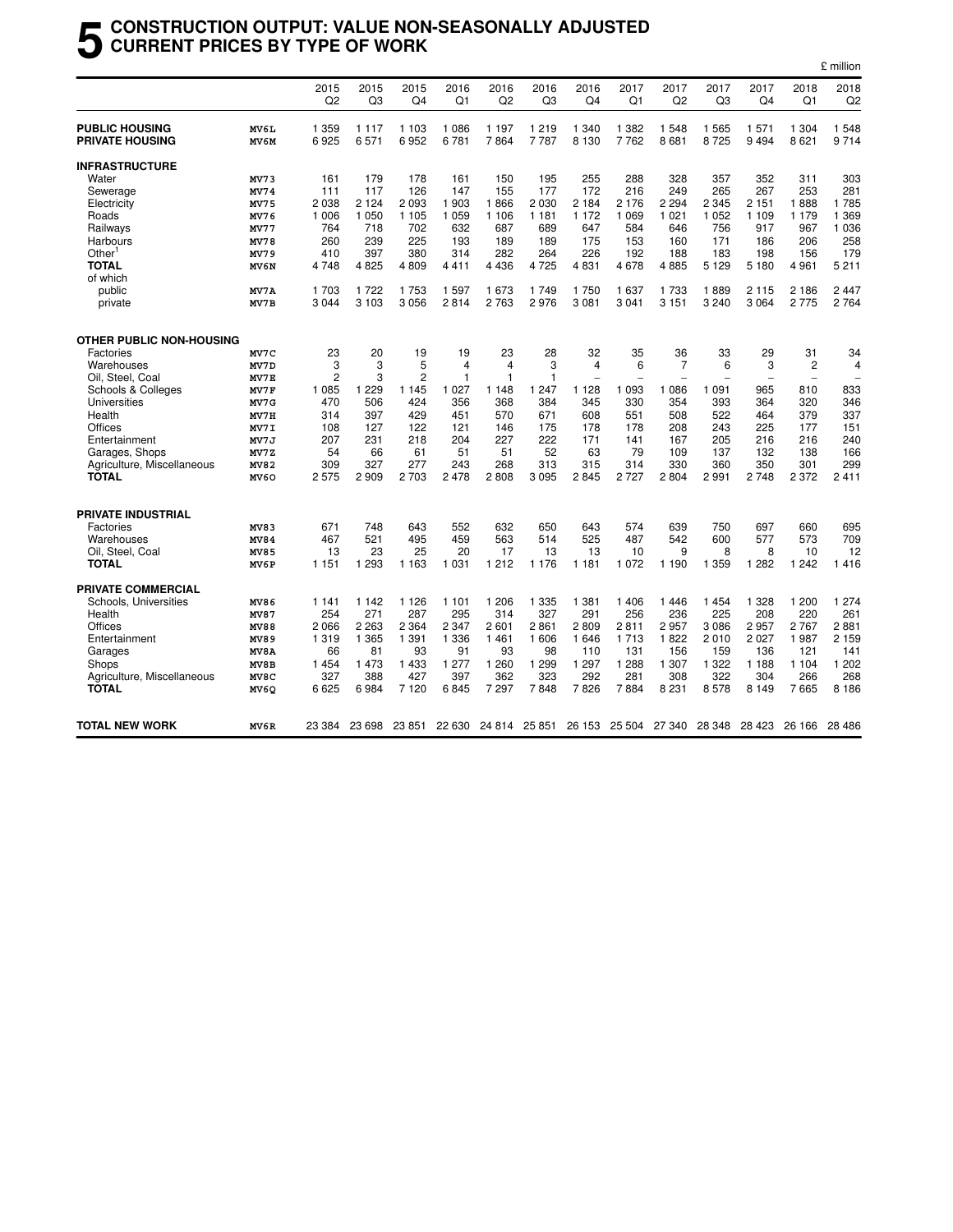#### **6 CONSTRUCTION OUTPUT: VALUE NON-SEASONALLY ADJUSTED CURRENT PRICES BY REGION**

|                                                   |              |              |              |                 |                        |                        |                 |                 | £ million              |
|---------------------------------------------------|--------------|--------------|--------------|-----------------|------------------------|------------------------|-----------------|-----------------|------------------------|
|                                                   |              | 2016<br>Q3   | 2016<br>Q4   | 2017<br>Q1      | 2017<br>Q <sub>2</sub> | 2017<br>Q <sub>3</sub> | 2017<br>Q4      | 2018<br>Q1      | 2018<br>Q <sub>2</sub> |
| <b>NORTH EAST</b>                                 |              |              |              |                 |                        |                        |                 |                 |                        |
| New Housing                                       |              |              |              |                 |                        |                        |                 |                 |                        |
| Housing                                           | MV8D         | 32           | 29           | 26              | 37                     | 39                     | 44              | 42              | 56                     |
| Private                                           | MV8E         | 315          | 332          | 320             | 357                    | 346                    | 367             | 325             | 370                    |
| <b>Total Housing</b>                              | N3QP         | 348          | 361          | 346             | 393                    | 385                    | 411             | 368             | 426                    |
| Infrastructure                                    | MV8F         | 267          | 334          | 392             | 387                    | 327                    | 262             | 214             | 215                    |
| Other New Work                                    |              |              |              |                 |                        |                        |                 |                 |                        |
| <b>Excluding Infrastructure</b>                   |              |              |              |                 |                        |                        |                 |                 |                        |
| Public<br>Private Industrial                      | MV8G<br>MV8H | 125<br>42    | 108<br>36    | 91<br>38        | 78<br>47               | 73<br>56               | 76<br>50        | 71<br>41        | 82<br>47               |
| <b>Private Commercial</b>                         | MV8I         | 165          | 193          | 212             | 240                    | 245                    | 237             | 222             | 234                    |
| All New Work                                      | MV8J         | 947          | 1 0 3 2      | 1 0 7 9         | 1 1 4 4                | 1 0 8 6                | 1 0 3 5         | 916             | 1 0 0 4                |
| Repair and Maintenance                            |              |              |              |                 |                        |                        |                 |                 |                        |
| Housing                                           | MV8K         | 173          | 191          | 181             | 201                    | 207                    | 203             | 169             | 160                    |
| Other New Work                                    |              |              |              |                 |                        |                        |                 |                 |                        |
| Public                                            | MV8L         | 45           | 38           | 31              | 44                     | 56                     | 33              | 26              | 26                     |
| Private                                           | MV8M         | 90<br>55     | 80<br>59     | 88<br>56        | 110                    | 113<br>46              | 109             | 97<br>40        | 110<br>41              |
| Infrastructure<br>All Repair and Maintenance      | MV8N<br>MV80 | 363          | 368          | 356             | 48<br>403              | 422                    | 45<br>390       | 332             | 337                    |
| All Work                                          | MV8P         | 1 3 1 0      | 1 400        | 1 4 3 5         | 1547                   | 1 508                  | 1 4 2 5         | 1 2 4 8         | 1 341                  |
| YORKSHIRE AND THE HUMBER                          |              |              |              |                 |                        |                        |                 |                 |                        |
| New Housing                                       |              |              |              |                 |                        |                        |                 |                 |                        |
| Public                                            | MV8Q         | 83           | 93           | 84              | 99                     | 101                    | 101             | 83              | 101                    |
| Private                                           | MV8R         | 579          | 619          | 583             | 654                    | 640                    | 680             | 633             | 696                    |
| <b>Total Housing</b>                              | N3QQ         | 661          | 711          | 667             | 752                    | 741                    | 781             | 716             | 797                    |
| Infrastructure                                    | MV8S         | 365          | 374          | 355             | 361                    | 380                    | 345             | 303             | 299                    |
| Other New Work<br><b>Excluding Infrastructure</b> |              |              |              |                 |                        |                        |                 |                 |                        |
| Public                                            | MV8T         | 208          | 179          | 159             | 173                    | 199                    | 190             | 145             | 129                    |
| Private Industrial                                | MV8U         | 146          | 123          | 85              | 72                     | 85                     | 83              | 96              | 128                    |
| <b>Private Commercial</b>                         | MV8V         | 465          | 505          | 542             | 570                    | 565                    | 486             | 426             | 455                    |
| All New Work                                      | MV8W         | 1845         | 1892         | 1808            | 1928                   | 1971                   | 1886            | 1686            | 1807                   |
| Repair and Maintenance                            |              |              |              |                 |                        |                        |                 |                 |                        |
| Housing                                           | MV8X         | 574          | 582          | 491             | 454                    | 427                    | 425             | 413             | 468                    |
| Other New Work                                    |              |              |              |                 |                        |                        |                 |                 |                        |
| Public<br>Private                                 | MV8Y<br>MV8Z | 73<br>242    | 54<br>229    | 64<br>244       | 63<br>252              | 88<br>259              | 63<br>287       | 68<br>291       | 72<br>318              |
| Infrastructure                                    | MV92         | 328          | 364          | 373             | 372                    | 391                    | 384             | 403             | 444                    |
| All Repair and Maintenance                        | MV93         | 1 2 1 7      | 1 2 2 9      | 1 172           | 1 1 4 1                | 1 1 6 5                | 1 1 5 9         | 1 1 7 5         | 1 302                  |
| All Work                                          | MV94         | 3 0 6 2      | 3 1 2 1      | 2980            | 3 0 6 9                | 3 1 3 6                | 3 0 4 5         | 2861            | 3 1 0 9                |
| <b>EAST MIDLANDS</b>                              |              |              |              |                 |                        |                        |                 |                 |                        |
| New Housing                                       |              |              |              |                 |                        |                        |                 |                 |                        |
| Public                                            | MV95         | 43           | 48           | 51              | 63                     | 64                     | 63              | 48              | 46                     |
| Private                                           | MV96         | 549          | 543          | 495             | 536                    | 523                    | 552             | 481             | 529                    |
| <b>Total Housing</b>                              | N3QR         | 591          | 591          | 546             | 598                    | 587                    | 615             | 529             | 575                    |
| Infrastructure<br>Other New Work                  | MV97         | 410          | 423          | 375             | 341                    | 391                    | 415             | 419             | 442                    |
| <b>Excluding Infrastructure</b>                   |              |              |              |                 |                        |                        |                 |                 |                        |
| Public                                            | MV98         | 203          | 179          | 158             | 147                    | 132                    | 103             | 79              | 72                     |
| Private Industrial                                | MV99         | 164          | 168          | 160             | 198                    | 230                    | 211             | 228             | 323                    |
| <b>Private Commercial</b>                         | MV9A         | 416          | 416          | 397             | 385                    | 387                    | 331             | 299             | 314                    |
| All New Work                                      | MV9B         | 1784         | 1 7 7 7      | 1636            | 1669                   | 1726                   | 1675            | 1 5 5 4         | 1725                   |
| Repair and Maintenance                            |              |              |              |                 |                        |                        |                 |                 |                        |
| Housing<br>Other New Work                         | MV9C         | 306          | 301          | 319             | 369                    | 424                    | 431             | 402             | 440                    |
| Public                                            | MV9D         | 73           | 61           | 68              | 72                     | 115                    | 112             | 98              | 94                     |
| Private                                           | MV9E         | 208          | 212          | 198             | 176                    | 193                    | 207             | 204             | 234                    |
| Infrastructure                                    | MV9F         | 102          | 95           | 89              | 96                     | 121                    | 129             | 152             | 158                    |
| All Repair and Maintenance                        | MV9G         | 689          | 669          | 674             | 713                    | 853                    | 879             | 856             | 926                    |
| All Work                                          | MV9H         | 2 4 7 3      | 2446         | 2310            | 2 3 8 2                | 2579                   | 2 5 5 4         | 2410            | 2651                   |
|                                                   |              |              |              |                 |                        |                        |                 |                 |                        |
| <b>EAST OF ENGLAND</b><br>New Housing             |              |              |              |                 |                        |                        |                 |                 |                        |
| Public                                            | MV9I         | 78           | 91           | 102             | 125                    | 129                    | 137             | 111             | 151                    |
| Private                                           | MV9J         | 605          | 632          | 610             | 694                    | 711                    | 790             | 712             | 801                    |
| <b>Total Housing</b>                              | N3QS         | 683          | 723          | 712             | 819                    | 840                    | 927             | 822             | 952                    |
| Infrastructure                                    | MV9K         | 366          | 337          | 404             | 495                    | 612                    | 664             | 624             | 564                    |
| Other New Work                                    |              |              |              |                 |                        |                        |                 |                 |                        |
| <b>Excluding Infrastructure</b>                   |              |              |              |                 |                        |                        |                 |                 |                        |
| Public                                            | MV9L         | 243          | 198          | 179             | 207                    | 232                    | 228             | 200             | 207                    |
| Private Industrial<br><b>Private Commercial</b>   | MV9M         | 119<br>717   | 154          | 138             | 130                    | 127<br>797             | 146             | 119             | 112                    |
| All New Work                                      | MV9N         |              | 777          | 801             | 805                    |                        | 720             | 649             | 647<br>2 4 8 1         |
| Repair and Maintenance                            | MV90         | 2 1 2 7      | 2 1 9 0      | 2 2 3 5         | 2457                   | 2608                   | 2686            | 2415            |                        |
| Housing                                           | MV9P         | 976          | 983          | 927             | 988                    | 1 0 5 0                | 1 0 4 2         | 938             | 956                    |
| Other New Work                                    |              |              |              |                 |                        |                        |                 |                 |                        |
| Public                                            | MV9Q         | 169          | 145          | 136             | 134                    | 140                    | 106             | 115             | 109                    |
| Private                                           | MV9R         | 322          | 333          | 323             | 302                    | 321                    | 301             | 282             | 310                    |
| Infrastructure                                    | MV9S         | 235          | 225          | 239             | 240                    | 266                    | 266             | 224             | 237                    |
| All Repair and Maintenance<br>All Work            | MV9T<br>MV9U | 1702<br>3829 | 1686<br>3876 | 1 6 2 5<br>3860 | 1664<br>4 1 2 1        | 1777<br>4 3 8 5        | 1715<br>4 4 0 1 | 1 5 5 9<br>3974 | 1612<br>4 0 9 3        |
|                                                   |              |              |              |                 |                        |                        |                 |                 |                        |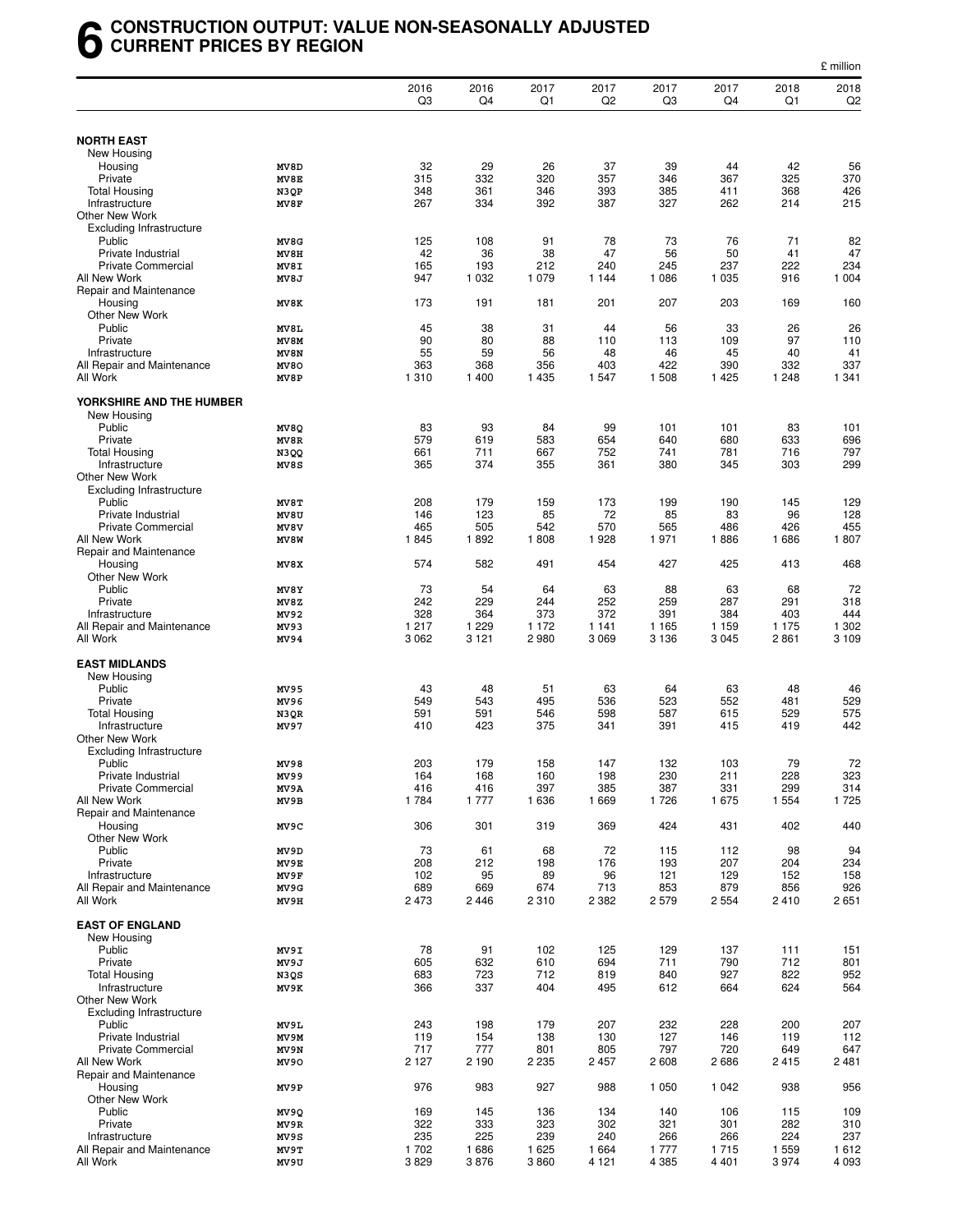#### **6** CONSTRUCTION OUTPUT: VALUE NON-SEASONALLY ADJUSTED<br>CURRENT PRICES BY REGION<br>continued **CURRENT PRICES BY REGION**

| continued                                 |                          |                        |                    |                 |                        |                    |                    |                  | £ million              |
|-------------------------------------------|--------------------------|------------------------|--------------------|-----------------|------------------------|--------------------|--------------------|------------------|------------------------|
|                                           |                          | 2016<br>Q <sub>3</sub> | 2016<br>Q4         | 2017<br>Q1      | 2017<br>Q <sub>2</sub> | 2017<br>Q3         | 2017<br>Q4         | 2018<br>Q1       | 2018<br>Q <sub>2</sub> |
|                                           |                          |                        |                    |                 |                        |                    |                    |                  |                        |
| <b>LONDON</b><br>New Housing              |                          |                        |                    |                 |                        |                    |                    |                  |                        |
| Public                                    | MV9V                     | 394                    | 456                | 479             | 516                    | 484                | 442                | 347              | 361                    |
| Private                                   | MV9W                     | 1 7 3 4                | 1818               | 1 7 4 4         | 1955                   | 1986               | 2 1 6 1            | 1959             | 2 2 1 0                |
| <b>Total Housing</b>                      | N3QT                     | 2 1 2 7                | 2 2 7 4            | 2 2 2 3         | 2 4 7 2                | 2 470              | 2 6 0 3            | 2 3 0 6          | 2 5 7 1                |
| Infrastructure                            | MV9X                     | 656                    | 632                | 625             | 651                    | 707                | 757                | 703              | 735                    |
| Other New Work                            |                          |                        |                    |                 |                        |                    |                    |                  |                        |
| <b>Excluding Infrastructure</b><br>Public | MV9Y                     | 532                    | 515                | 521             | 559                    | 597                | 534                | 428              | 399                    |
| Private Industrial                        | MV9Z                     | 81                     | 82                 | 69              | 67                     | 64                 | 57                 | 56               | 56                     |
| <b>Private Commercial</b>                 | MVA2                     | 2589                   | 2 4 3 2            | 2 4 0 8         | 2483                   | 2675               | 2651               | 2 5 2 9          | 2680                   |
| All New Work                              | MVA3                     | 5985                   | 5935               | 5845            | 6 2 3 2                | 6513               | 6 603              | 6 0 22           | 6441                   |
| Repair and Maintenance                    |                          |                        |                    |                 |                        |                    |                    |                  |                        |
| Housing                                   | MVA4                     | 1 3 3 7                | 1416               | 1 4 0 7         | 1 400                  | 1 400              | 1 3 4 4            | 1 2 2 7          | 1406                   |
| Other New Work<br>Public                  |                          | 318                    | 244                | 272             | 240                    | 317                | 209                | 135              | 134                    |
| Private                                   | MVA5<br>MVA6             | 489                    | 501                | 540             | 511                    | 550                | 579                | 605              | 644                    |
| Infrastructure                            | MVA7                     | 309                    | 309                | 314             | 278                    | 251                | 260                | 263              | 248                    |
| All Repair and Maintenance                | MVA8                     | 2 4 5 3                | 2 4 7 0            | 2 5 3 3         | 2 4 2 9                | 2518               | 2 3 9 2            | 2 2 3 0          | 2 4 3 2                |
| All Work                                  | MVA9                     | 8 4 3 8                | 8 4 0 5            | 8 3 7 8         | 8661                   | 9 0 3 1            | 8995               | 8 2 5 2          | 8873                   |
| <b>SOUTH EAST</b>                         |                          |                        |                    |                 |                        |                    |                    |                  |                        |
| New Housing                               |                          |                        |                    |                 |                        |                    |                    |                  |                        |
| Public                                    | MVB <sub>2</sub>         | 131                    | 129                | 123             | 129                    | 125                | 125                | 97               | 103                    |
| Private<br><b>Total Housing</b>           | MVB3<br>N3QU             | 1 0 2 8<br>1 1 5 9     | 1 0 8 4<br>1 2 1 4 | 1015<br>1 1 3 8 | 1 1 2 0<br>1 2 4 8     | 1 1 1 8<br>1 2 4 3 | 1 2 1 8<br>1 3 4 3 | 1 1 1 1<br>1 209 | 1 2 8 3<br>1 387       |
| Infrastructure                            | MVB4                     | 542                    | 600                | 634             | 666                    | 679                | 706                | 726              | 840                    |
| Other New Work                            |                          |                        |                    |                 |                        |                    |                    |                  |                        |
| <b>Excluding Infrastructure</b>           |                          |                        |                    |                 |                        |                    |                    |                  |                        |
| Public                                    | MVB5                     | 441                    | 400                | 400             | 416                    | 451                | 408                | 371              | 398                    |
| Private Industrial                        | MVB6                     | 145                    | 139                | 111             | 107                    | 122                | 127                | 151              | 186                    |
| Private Commercial<br>All New Work        | MVB7                     | 826<br>3 1 1 2         | 821<br>3 1 7 3     | 827<br>3 1 1 1  | 891<br>3 3 2 8         | 935<br>3 4 3 0     | 910<br>3 4 9 3     | 887<br>3 3 4 3   | 1014<br>3824           |
| Repair and Maintenance                    | MVB8                     |                        |                    |                 |                        |                    |                    |                  |                        |
| Housing                                   | MVB9                     | 1 3 6 4                | 1414               | 1 377           | 1 3 9 5                | 1474               | 1 502              | 1 3 4 2          | 1492                   |
| Other New Work                            |                          |                        |                    |                 |                        |                    |                    |                  |                        |
| Public                                    | <b>MVBN</b>              | 251                    | 195                | 202             | 206                    | 263                | 222                | 198              | 192                    |
| Private                                   | MVC <sub>2</sub>         | 424                    | 447                | 447             | 455                    | 482                | 427                | 420              | 426                    |
| Infrastructure                            | MVC3                     | 210                    | 227                | 248             | 227                    | 234                | 251                | 242              | 275                    |
| All Repair and Maintenance                | MVC4                     | 2 2 4 9                | 2 2 8 3            | 2 2 7 4         | 2 2 8 3                | 2 4 5 3            | 2 4 0 2            | 2 2 0 2          | 2 3 8 5                |
| All Work                                  | MVC5                     | 5 3 6 1                | 5 4 5 6            | 5 3 8 5         | 5611                   | 5883               | 5895               | 5 5 4 5          | 6 2 0 9                |
| <b>SOUTH WEST</b><br>New Housing          |                          |                        |                    |                 |                        |                    |                    |                  |                        |
| Public                                    | MVC6                     | 80                     | 91                 | 92              | 96                     | 105                | 105                | 98               | 131                    |
| Private                                   | MVC7                     | 800                    | 792                | 717             | 799                    | 779                | 816                | 697              | 751                    |
| Total Housing                             | N3QV                     | 881                    | 882                | 809             | 894                    | 884                | 921                | 795              | 882                    |
| Infrastructure                            | MVC8                     | 349                    | 332                | 287             | 283                    | 252                | 229                | 210              | 255                    |
| Other New Work                            |                          |                        |                    |                 |                        |                    |                    |                  |                        |
| <b>Excluding Infrastructure</b>           |                          |                        |                    |                 |                        |                    |                    |                  |                        |
| Public<br>Private Industrial              | MVC9<br>MVD <sub>2</sub> | 176<br>67              | 187<br>78          | 199<br>90       | 241<br>120             | 296<br>157         | 303<br>145         | 291<br>136       | 297<br>146             |
| <b>Private Commercial</b>                 | MVD3                     | 478                    | 465                | 457             | 490                    | 525                | 521                | 510              | 561                    |
| All New Work                              | MVD4                     | 1950                   | 1945               | 1842            | 2028                   | 2 1 1 4            | 2 1 2 0            | 1943             | 2 1 4 1                |
| Repair and Maintenance                    |                          |                        |                    |                 |                        |                    |                    |                  |                        |
| Housing                                   | MVD5                     | 596                    | 612                | 701             | 834                    | 874                | 917                | 848              | 776                    |
| Other New Work                            |                          |                        |                    |                 |                        |                    |                    |                  |                        |
| Public<br>Private                         | MVD6                     | 94                     | 82<br>223          | 80<br>203       | 80                     | 104<br>223         | 80<br>228          | 69               | 81                     |
| Infrastructure                            | MVD7<br>MVD8             | 232<br>159             | 153                | 166             | 212<br>139             | 157                | 147                | 232<br>143       | 235<br>123             |
| All Repair and Maintenance                | MVD9                     | 1 0 8 1                | 1 0 7 0            | 1 1 5 0         | 1 2 6 5                | 1 3 5 8            | 1 372              | 1 2 9 2          | 1215                   |
| All Work                                  | <b>MVDD</b>              | 3 0 3 1                | 3015               | 2992            | 3 2 9 3                | 3 4 7 2            | 3492               | 3 2 3 5          | 3 3 5 6                |
|                                           |                          |                        |                    |                 |                        |                    |                    |                  |                        |
| <b>WALES</b>                              |                          |                        |                    |                 |                        |                    |                    |                  |                        |
| New Housing<br>Public                     | MVE <sub>2</sub>         | 27                     | 30                 | 34              | 43                     | 44                 | 47                 | 39               | 55                     |
| Private                                   | MVE3                     | 209                    | 228                | 224             | 260                    | 260                | 275                | 242              | 262                    |
| <b>Total Housing</b>                      | N3QW                     | 235                    | 258                | 257             | 303                    | 305                | 322                | 282              | 317                    |
| Infrastructure                            | MVE4                     | 171                    | 168                | 184             | 242                    | 295                | 322                | 303              | 326                    |
| Other New Work                            |                          |                        |                    |                 |                        |                    |                    |                  |                        |
| <b>Excluding Infrastructure</b>           |                          |                        |                    |                 |                        |                    |                    |                  |                        |
| Public                                    | MVE5                     | 162                    | 136                | 126             | 125                    | 151                | 168                | 182              | 193                    |
| Private Industrial<br>Private Commercial  | MVE6<br>MVE7             | 39<br>174              | 38<br>190          | 31<br>207       | 28<br>225              | 28<br>237          | 25<br>221          | 24<br>223        | 24<br>286              |
| All New Work                              | MVE8                     | 782                    | 790                | 805             | 924                    | 1016               | 1 0 5 9            | 1014             | 1 1 4 7                |
| Repair and Maintenance                    |                          |                        |                    |                 |                        |                    |                    |                  |                        |
| Housing                                   | MVE9                     | 278                    | 270                | 209             | 232                    | 207                | 214                | 204              | 245                    |
| Other New Work<br>Public                  |                          | 37                     | 28                 |                 | 40                     | 45                 | 40                 | 37               | 34                     |
| Private                                   | MVF2<br>MVF3             | 50                     | 53                 | 38<br>53        | 43                     | 50                 | 71                 | 64               | 71                     |
| Infrastructure                            | MVF4                     | 66                     | 65                 | 65              | 77                     | 63                 | 57                 | 55               | 53                     |
| All Repair and Maintenance                | MVF5                     | 431                    | 416                | 365             | 392                    | 365                | 382                | 360              | 403                    |
| All Work                                  | MVF6                     | 1 2 1 3                | 1 2 0 6            | 1 1 7 0         | 1316                   | 1 3 8 1            | 1441               | 1 374            | 1550                   |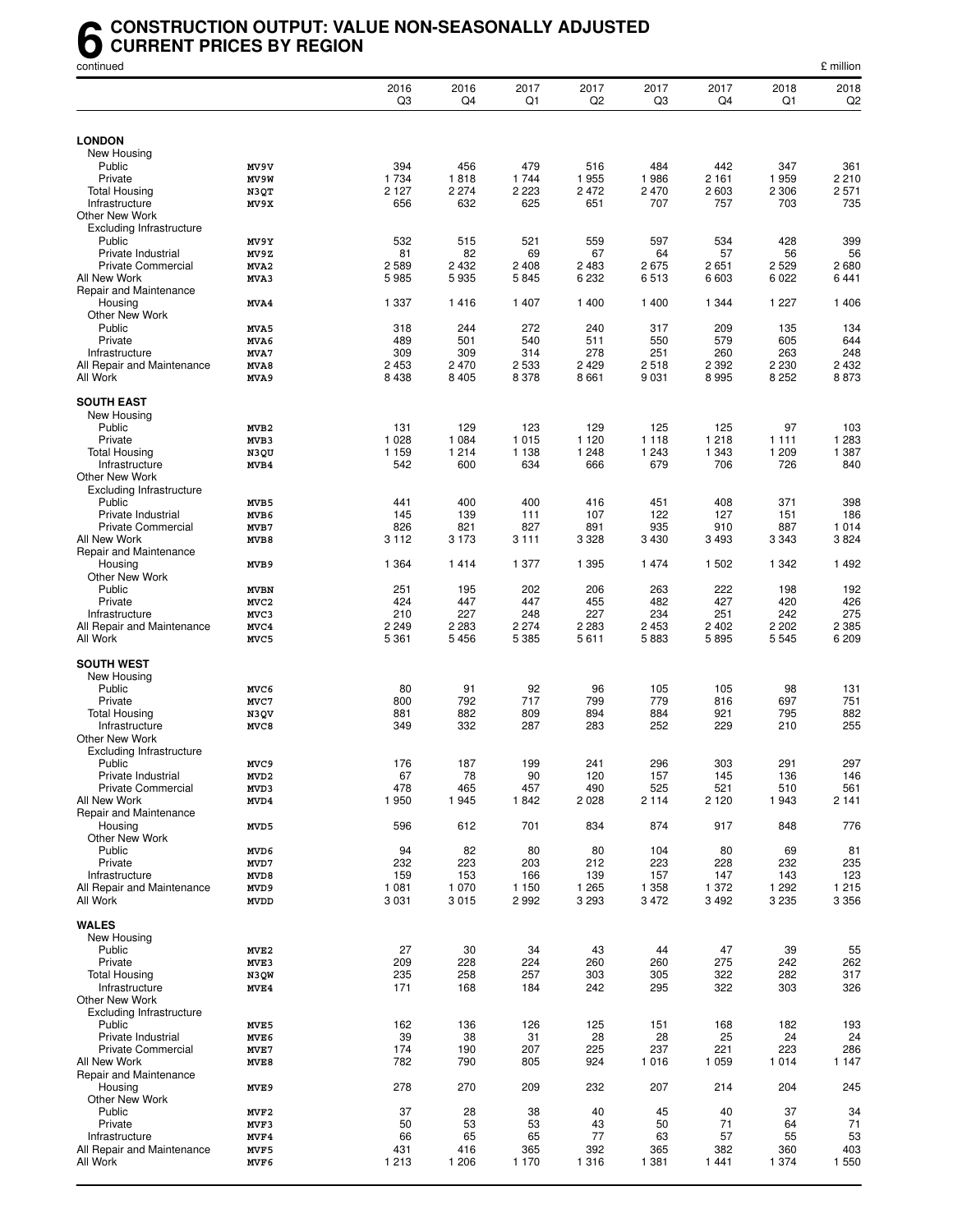#### **6** CONSTRUCTION OUTPUT: VALUE NON-SEASONALLY ADJUSTED<br>CURRENT PRICES BY REGION<br>continued **CURRENT PRICES BY REGION**

| continued                              |                  |                        |            |            |                        |            |            |            | £ million  |
|----------------------------------------|------------------|------------------------|------------|------------|------------------------|------------|------------|------------|------------|
|                                        |                  | 2016<br>Q <sub>3</sub> | 2016<br>Q4 | 2017<br>Q1 | 2017<br>Q <sub>2</sub> | 2017<br>Q3 | 2017<br>Q4 | 2018<br>Q1 | 2018<br>Q2 |
|                                        |                  |                        |            |            |                        |            |            |            |            |
| <b>WEST MIDLANDS</b>                   |                  |                        |            |            |                        |            |            |            |            |
| New Housing                            |                  |                        |            |            |                        |            |            |            |            |
| Public                                 | MVF7             | 91<br>574              | 99         | 104        | 117                    | 116        | 116        | 90         | 101        |
| Private                                | MVF8             |                        | 631        | 631        | 729                    | 760        | 857        | 792        | 892        |
| <b>Total Housing</b>                   | N3QX             | 665                    | 730        | 735        | 846                    | 876        | 973        | 883        | 993        |
| Infrastructure                         | MVF9             | 168                    | 139        | 109        | 122                    | 171        | 237        | 301        | 394        |
| Other New Work                         |                  |                        |            |            |                        |            |            |            |            |
| <b>Excluding Infrastructure</b>        |                  |                        |            |            |                        |            |            |            |            |
| Public                                 | <b>MVFB</b>      | 193                    | 166        | 146        | 133                    | 144        | 143        | 127        | 130        |
| Private Industrial                     | MVG <sub>2</sub> | 138                    | 150        | 170        | 229                    | 266        | 214        | 168        | 158        |
| <b>Private Commercial</b>              | MVG3             | 631                    | 695        | 724        | 763                    | 787        | 725        | 683        | 698        |
| All New Work                           | MVG4             | 1795                   | 1879       | 1884       | 2 0 9 4                | 2 2 4 4    | 2 2 9 3    | 2 1 6 2    | 2 3 7 2    |
| Repair and Maintenance                 |                  |                        |            |            |                        |            |            |            |            |
| Housing                                | MVG5             | 404                    | 457        | 507        | 521                    | 520        | 580        | 545        | 587        |
| Other New Work                         |                  |                        |            |            |                        |            |            |            |            |
| Public                                 | MVG6             | 93                     | 92         | 82         | 75                     | 90         | 73         | 69         | 98         |
| Private                                | MVG7             | 362                    | 368        | 383        | 401                    | 412        | 419        | 410        | 370        |
| Infrastructure                         | MVG8             | 110                    | 124        | 134        | 171                    | 188        | 173        | 183        | 235        |
| All Repair and Maintenance             | MVG9             | 969                    | 1 0 4 1    | 1 1 0 6    | 1 1 6 8                | 1 2 1 0    | 1 2 4 5    | 1 207      | 1 2 9 0    |
| All Work                               | <b>MVGO</b>      | 2764                   | 2920       | 2990       | 3 2 6 2                | 3 4 5 4    | 3538       | 3 3 6 9    | 3 6 6 2    |
| <b>NORTH WEST</b>                      |                  |                        |            |            |                        |            |            |            |            |
| New Housing                            |                  |                        |            |            |                        |            |            |            |            |
| Public                                 | MVH <sub>2</sub> | 99                     | 99         | 104        | 118                    | 141        | 164        | 148        | 180        |
| Private                                | MVH3             | 868                    | 906        | 903        | 1 0 0 4                | 1 0 3 7    | 1 1 8 1    | 1 1 3 6    | 1 3 2 7    |
| Total Housing                          | N3QY             | 967                    | 1 0 0 5    | 1 0 0 6    | 1 1 2 1                | 1 1 7 9    | 1 3 4 5    | 1 2 8 4    | 1 508      |
| Infrastructure                         | MVH4             | 568                    | 566        | 512        | 519                    | 499        | 498        | 497        | 554        |
| <b>Other New Work</b>                  |                  |                        |            |            |                        |            |            |            |            |
| <b>Excluding Infrastructure</b>        |                  |                        |            |            |                        |            |            |            |            |
| Public                                 | MVH <sub>5</sub> | 346                    | 317        | 292        | 278                    | 271        | 228        | 207        | 238        |
| Private Industrial                     | MVH6             | 160                    | 138        | 104        | 102                    | 114        | 110        | 113        | 126        |
| <b>Private Commercial</b>              | MVH7             | 664                    | 627        | 616        | 684                    | 759        | 764        | 720        | 772        |
| All New Work                           | MVH8             | 2706                   | 2653       | 2 5 3 1    | 2705                   | 2820       | 2945       | 2822       | 3 1 9 8    |
| Repair and Maintenance                 |                  |                        |            |            |                        |            |            |            |            |
| Housing                                | MVH9             | 537                    | 568        | 573        | 554                    | 545        | 548        | 516        | 567        |
| Other New Work                         |                  |                        |            |            |                        |            |            |            |            |
| Public                                 | MVI2             | 143                    | 123        | 119        | 114                    | 137        | 107        | 107        | 109        |
| Private                                | MVI3             | 376                    | 419        | 385        | 421                    | 465        | 481        | 443        | 472        |
| Infrastructure                         | MVI4             | 160                    | 188        | 217        | 233                    | 262        | 272        | 253        | 289        |
| All Repair and Maintenance             | MVI5             | 1 2 1 6                | 1 2 9 8    | 1 2 9 4    | 1 3 2 2                | 1 4 0 9    | 1 4 0 8    | 1 3 1 9    | 1 4 3 7    |
| All Work                               | MVI6             | 3922                   | 3 9 5 1    | 3825       | 4 0 27                 | 4 2 2 9    | 4 3 5 3    | 4 1 4 1    | 4 6 3 5    |
|                                        |                  |                        |            |            |                        |            |            |            |            |
| <b>SCOTLAND</b>                        |                  |                        |            |            |                        |            |            |            |            |
| New Housing                            |                  |                        |            |            |                        |            |            |            |            |
| Public                                 | MVI7             | 162                    | 175        | 182        | 207                    | 217        | 227        | 201        | 263        |
| Private                                | MVI8             | 527                    | 546        | 523        | 574                    | 563        | 596        | 530        | 593        |
| Total Housing                          | N3QZ             | 689                    | 721        | 705        | 781                    | 780        | 823        | 731        | 856        |
| Infrastructure                         | MVI9             | 863                    | 927        | 799        | 818                    | 817        | 744        | 660        | 588        |
| Other New Work                         |                  |                        |            |            |                        |            |            |            |            |
| <b>Excluding Infrastructure</b>        |                  |                        |            |            |                        |            |            |            |            |
| Public                                 | MVIJ             | 467                    | 458        | 455        | 447                    | 446        | 364        | 271        | 268        |
| Private Industrial                     | MVJ2             | 77                     | 77         | 76         | 89                     | 111        | 114        | 111        | 108        |
| <b>Private Commercial</b>              | MVJ3             | 722                    | 704        | 694        | 695                    | 665        | 583        | 516        | 525        |
| All New Work                           | MVJ4             | 2817                   | 2887       | 2729       | 2831                   | 2819       | 2628       | 2 2 8 9    | 2 3 4 5    |
| Repair and Maintenance                 |                  |                        |            |            |                        |            |            |            |            |
| Housing                                | MVJ5             | 496                    | 524        | 485        | 487                    | 517        | 507        | 498        | 541        |
| Other New Work                         |                  |                        |            |            |                        |            |            |            |            |
| Public                                 | MVJ6             | 111                    | 96         | 110        | 104                    | 126        | 96         | 107        | 111        |
| Private                                |                  | 227                    | 215        | 216        | 182                    | 199        | 210        | 178        | 185        |
| Infrastructure                         | MVJ7             |                        |            |            |                        |            |            |            |            |
|                                        | MVJ8             | 262                    | 257        | 272        | 271                    | 255        | 268        | 267        | 269        |
| All Repair and Maintenance<br>All Work | MVJ9             | 1 0 9 6                | 1 0 9 2    | 1 0 8 3    | 1 0 4 4                | 1 0 9 7    | 1 0 8 1    | 1 0 5 0    | 1 1 0 6    |
|                                        | MVK2             | 3913                   | 3979       | 3812       | 3875                   | 3916       | 3709       | 3 3 3 9    | 3451       |
|                                        |                  |                        |            |            |                        |            |            |            |            |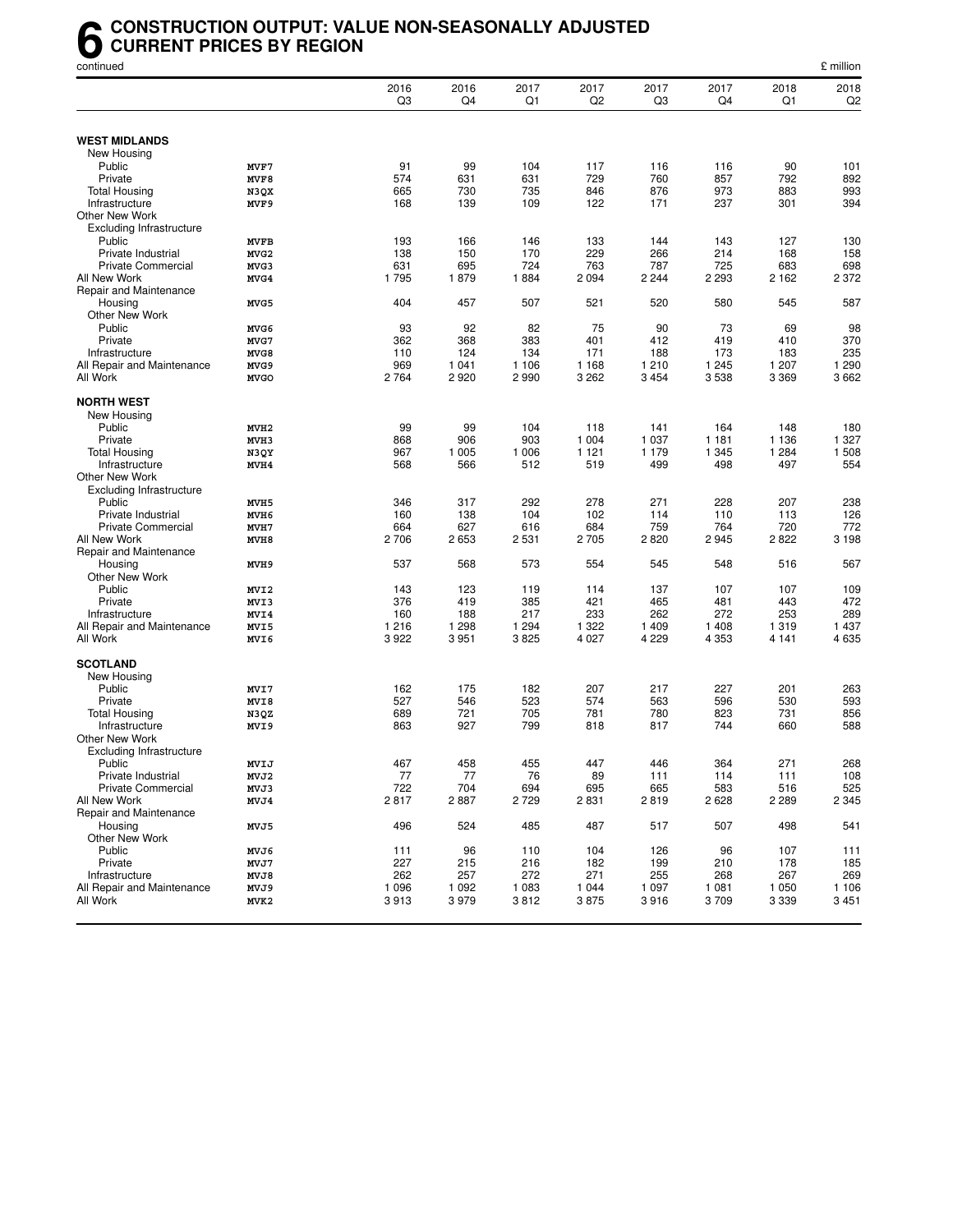### **3MOMSACONSTRUCTION OUTPUT: VOLUME SEASONALLY ADJUSTED PERCENTAGE CHANGE 3 MONTHS ON PREVIOUS 3 MONTHS**

|                                             |                                                              |                                                                    | New Housing                                                    |                                                                      |                                                                                   | Other New Work                                             |                                                          |                                                                       |                                                                                |                                                               | Repair and Maintenance                                            |                                                                                      |                                                                           |                                                                                                      |
|---------------------------------------------|--------------------------------------------------------------|--------------------------------------------------------------------|----------------------------------------------------------------|----------------------------------------------------------------------|-----------------------------------------------------------------------------------|------------------------------------------------------------|----------------------------------------------------------|-----------------------------------------------------------------------|--------------------------------------------------------------------------------|---------------------------------------------------------------|-------------------------------------------------------------------|--------------------------------------------------------------------------------------|---------------------------------------------------------------------------|------------------------------------------------------------------------------------------------------|
|                                             |                                                              |                                                                    |                                                                |                                                                      |                                                                                   | <b>Excluding Infrastructure</b>                            |                                                          |                                                                       |                                                                                | Housing                                                       |                                                                   |                                                                                      | All                                                                       |                                                                                                      |
|                                             | Public<br>housing                                            | Private<br>housing                                                 | Total<br>new<br>housing                                        | Infrastr-<br>ucture                                                  | Public                                                                            | Private<br>industri-<br>al                                 | Private<br>commerci-<br>al                               | All<br>new work                                                       | Public<br>housing                                                              | Private<br>housing                                            | Total<br>housing                                                  | Non<br>housing<br>R&M                                                                | Repair<br>and<br>Maintena-<br>nce                                         | All<br>Work                                                                                          |
| 2012 Aug<br>Sep<br>Oct<br>Nov<br>Dec        | MVO <sub>6</sub><br>$-3.9$<br>4.2<br>2.7<br>1.8<br>$-2.0$    | MVO7<br>$-6.4$<br>$-1.5$<br>0.7<br>5.7<br>3.8                      | MVO <sub>8</sub><br>$-5.9$<br>$-0.4$<br>1.0<br>4.9<br>2.6      | MVO <sub>9</sub><br>3.0<br>6.8<br>12.2<br>4.8<br>1.3                 | MVP <sub>2</sub><br>$-7.2$<br>$-3.2$<br>$\overline{\phantom{m}}$<br>0.5<br>$-2.9$ | MVP3<br>$-6.4$<br>$-1.5$<br>1.8<br>8.6<br>9.0              | MVP4<br>$-7.6$<br>$-8.0$<br>$-5.0$<br>$-1.9$<br>1.7      | MV6U<br>$-5.0$<br>$-2.0$<br>1.1<br>2.3<br>1.5                         | N3OZ<br>2.1<br>3.1<br>1.4<br>2.1<br>$-0.2$                                     | <b>N3P2</b><br>$-4.5$<br>$-1.2$<br>$-6.5$<br>$-4.9$<br>$-3.4$ | N3P3<br>$-2.3$<br>0.2<br>$-3.9$<br>$-2.5$<br>$-2.3$               | N <sub>3</sub> P <sub>4</sub><br>$-2.6$<br>$-\overline{2.2}$<br>$-3.1$<br>0.8<br>1.4 | <b>N3P5</b><br>$-2.5$<br>$-1.0$<br>$-3.5$<br>$-0.9$<br>$-0.5$             | N <sub>3</sub> P <sub>6</sub><br>$-4.0$<br>$-1.6$<br>$-0.7$<br>1.0<br>0.8                            |
| 2013 Jan<br>Feb<br>Mar<br>Apr<br>May<br>Jun | $-1.1$<br>$-0.8$<br>$-2.2$<br>1.5<br>3.1<br>7.6              | 0.5<br>$-1.8$<br>$-1.0$<br>4.2<br>5.1<br>9.4                       | 0.2<br>$-1.6$<br>$-1.3$<br>3.7<br>4.7<br>9.0                   | $-3.6$<br>$-2.5$<br>$-0.2$<br>1.8<br>1.0<br>$-0.4$                   | $-8.7$<br>$-8.5$<br>$-5.3$<br>0.8<br>2.4<br>1.9                                   | 6.9<br>1.4<br>$-5.4$<br>$-10.2$<br>$-13.5$<br>$-12.2$      | 2.1<br>2.5<br>1.1<br>$-0.5$<br>$-0.5$<br>$-0.6$          | $-1.0$<br>$-1.4$<br>$-1.1$<br>0.8<br>1.0<br>1.9                       | $-1.8$<br>$-3.4$<br>$-3.3$<br>$-1.6$<br>$-2.7$<br>$-3.5$                       | 2.1<br>$\frac{3.9}{3.2}$<br>1.9<br>1.3<br>2.3                 | 0.7<br>1.3<br>0.9<br>0.7<br>0.4                                   | 2.8<br>0.4<br>1.2<br>1.1<br>1.4<br>1.9                                               | 1.8<br>0.9<br>1.1<br>0.9<br>0.7<br>1.1                                    | $-0.6$<br>$-0.3$<br>0.8<br>0.9<br>1.6                                                                |
| Jul<br>Aug<br>Sep<br>Oct<br>Nov<br>Dec      | 6.4<br>6.5<br>5.1<br>7.9<br>10.0<br>10.3                     | 6.8<br>7.8<br>3.6<br>4.8<br>3.5<br>5.5                             | 6.8<br>7.5<br>3.9<br>5.3<br>4.7<br>6.4                         | $-0.4$<br>2.2<br>$-1.1$<br>0.7<br>$-1.5$<br>3.5                      | 2.1<br>1.2<br>2.3<br>0.8<br>$-0.3$<br>$-4.8$                                      | $-9.8$<br>$-1.6$<br>$-0.7$<br>2.8<br>$-4.7$<br>0.8         | 1.5<br>3.0<br>6.3<br>5.8<br>2.9<br>$-2.2$                | $\frac{2.2}{3.7}$<br>3.2<br>3.8<br>1.8<br>1.3                         | $-6.6$<br>$-3.2$<br>$-0.9$<br>4.6<br>2.3<br>2.0                                | 3.8<br>4.4<br>3.6<br>2.6<br>2.0<br>0.5                        | 0.3<br>1.9<br>2.1<br>3.2<br>2.1<br>1.0                            | 2.2<br>3.8<br>2.6<br>3.5<br>1.4<br>1.8                                               | 1.3<br>2.8<br>2.4<br>3.4<br>1.7<br>1.4                                    | 1.8<br>3.4<br>2.9<br>3.6<br>1.8<br>1.8<br>1.4                                                        |
| 2014 Jan<br>Feb<br>Mar<br>Apr<br>May<br>Jun | 7.2<br>6.2<br>8.9<br>9.0<br>9.3<br>7.9                       | 7.4<br>8.4<br>7.8<br>2.8<br>3.5<br>3.9                             | 7.3<br>7.9<br>8.0<br>4.0<br>4.6<br>4.7                         | $-0.4$<br>$-0.2$<br>$-4.0$<br>$-4.5$<br>$-5.1$<br>$-3.7$             | $-6.6$<br>$-6.3$<br>$-3.1$<br>0.8<br>2.7<br>3.6                                   | 1.1<br>10.4<br>10.5<br>15.9<br>14.2<br>12.3                | $-3.6$<br>$-1.6$<br>3.2<br>5.1<br>4.8<br>1.1             | 0.2<br>1.6<br>2.8<br>2.8<br>3.0<br>2.3                                | 1.2<br>2.3<br>1.8<br>$-0.6$<br>$-0.3$<br>0.7                                   | 1.0<br>2.6<br>6.4<br>6.7<br>3.7<br>$-0.7$                     | 1.1<br>2.5<br>5.0<br>4.4<br>2.4<br>$-0.3$                         | $-0.4$<br>$\overline{\phantom{0}}$<br>$-1.0$<br>0.8<br>2.3<br>4.6                    | 0.3<br>1.2<br>2.0<br>2.6<br>2.4<br>2.1                                    | $0.3$<br>$1.4$<br>$2.5$<br>$2.7$<br>$2.8$<br>$2.2$                                                   |
| Jul<br>Aug<br>Sep<br>Oct<br>Nov<br>Dec      | 10.3<br>8.96.3<br>2.7<br>$-1.1$<br>$-3.9$                    | 8.2<br>7.9<br>$8.\overline{3}$<br>5.2<br>4.2<br>1.1                | 8.6<br>8.1<br>$7.9$<br>4.7<br>3.1<br>0.1                       | $-0.3$<br>0.7<br>3.5<br>3.5<br>6.1<br>4.4                            | 1.3<br>2.9<br>2.8<br>5.8<br>3.4<br>2.2                                            | 5.7<br>2.2<br>0.1<br>$-2.0$<br>$-3.0$<br>$-3.4$            | $-0.4$<br>$-1.0$<br>0.5<br>0.4<br>1.8<br>2.6             | 3.2<br>3.0<br>3.8<br>3.0<br>$^{2.9}_{1.7}$                            | 1.4<br>2.1<br>1.0<br>0.2<br>$-1.2$<br>$-1.8$                                   | $-2.6$<br>2.3<br>2.8<br>$-1.5$<br>$-3.0$                      | $-1.4$<br>0.6<br>1.9<br>2.0<br>$-1.4$<br>$-2.6$                   | 3.0<br>$^{2.4}_{0.7}$<br>1.1<br>0.1<br>$-1.1$                                        | 0.7<br>1.5<br>1.3<br>1.5<br>$-0.6$<br>$-1.8$                              | 2.2<br>2.5<br>2.9<br>2.4<br>$\frac{1.6}{0.3}$                                                        |
| 2015 Jan<br>Feb<br>Mar<br>Apr<br>May<br>Jun | $-7.5$<br>$-6.7$<br>$-6.5$<br>$-1.2$<br>$-3.4$<br>$-4.2$     | 1.9<br>$-0.1$<br>2.0<br>2.1<br>5.6<br>4.4                          | $-1.4$<br>0.3<br>1.5<br>3.9<br>2.8                             | 8.2<br>9.4<br>15.8<br>13.4<br>11.4<br>3.2                            | $-4.6$<br>$-5.8$<br>$-6.7$<br>$-1.8$<br>$-0.7$<br>2.7                             | 4.1<br>9.5<br>11.1<br>4.1<br>$-2.4$<br>$-3.2$              | 3.7<br>1.8<br>$-1.7$<br>$-3.3$<br>$-3.1$<br>1.3          | 2.1<br>1.5<br>2.2<br>2.0<br>2.4<br>2.1                                | 0.3<br>$-0.3$<br>1.6<br>$-0.9$<br>0.9<br>0.1                                   | $-3.4$<br>$-2.0$<br>$-0.6$<br>1.2<br>4.2<br>4.5               | $-2.3$<br>$-1.5$<br>$\overline{\phantom{a}}$<br>0.6<br>3.1<br>3.1 | $-1.1$<br>$-2.6$<br>$-1.4$<br>$-2.8$<br>$-1.5$<br>$-3.9$                             | $-1.7$<br>$-2.0$<br>$-0.7$<br>$-1.1$<br>0.8<br>$-0.4$                     | $\begin{array}{c} 0.7 \\ 0.2 \\ 1.1 \end{array}$<br>$\begin{array}{c} 0.9 \\ 1.9 \\ 1.2 \end{array}$ |
| Jul<br>Aug<br>Sep<br>Oct<br>Nov<br>Dec      | $-12.5$<br>$-14.3$<br>$-15.4$<br>$-11.4$<br>$-6.3$<br>$-2.5$ | 2.5<br>$-1.8$<br>$-2.1$<br>$-0.7$<br>1.8<br>4.5                    | $-0.3$<br>$-3.9$<br>$-4.4$<br>$-2.4$<br>0.6<br>3.5             | 0.2<br>$-1.9$<br>$-0.6$<br>$-2.1$<br>$-3.9$<br>$-1.0$                | 4.0<br>5.3<br>3.2<br>1.1<br>0.7<br>0.5                                            | 0.5<br>7.0<br>8.4<br>3.2<br>$-1.4$<br>$-5.7$               | 3.2<br>3.9<br>$-0.3$<br>$-0.2$<br>0.7<br>4.2             | 1.3<br>0.2<br>$-1.0$<br>$-1.0$<br>$-0.4$<br>1.9                       | 2.1<br>0.4<br>0.4<br>$-0.6$<br>$-0.8$<br>$-2.3$                                | 3.4<br>1.4<br>0.5<br>0.7<br>1.0<br>$-0.1$                     | 3.0<br>1.1<br>0.5<br>0.3<br>0.4<br>$-0.7$                         | $-2.5$<br>$-3.0$<br>$-0.2$<br>$-0.3$<br>2.4<br>2.6                                   | 0.3<br>$-0.9$<br>0.1<br>1.4<br>0.8                                        | 1.0<br>$-0.2$<br>$-0.6$<br>$-0.6$<br>0.2<br>1.5                                                      |
| 2016 Jan<br>Feb<br>Mar<br>Apr<br>May<br>Jun | 1.9<br>2.9<br>4.6<br>1.2<br>0.7<br>0.6                       | 5.3<br>8.4<br>7.2<br>8.3<br>$\frac{3.9}{2.5}$                      | 4.8<br>7.6<br>6.8<br>7.3<br>3.4<br>2.3                         | $-0.1$<br>3.9<br>$-2.7$<br>$-2.8$<br>$-5.8$<br>$-3.3$                | 0.3<br>$-0.2$<br>$-2.2$<br>$-1.0$<br>$0.3$<br>5.2                                 | $-6.1$<br>$-10.2$<br>$-7.3$<br>$-2.7$<br>$\frac{8.8}{7.5}$ | 3.6<br>3.0<br>1.0<br>0.4<br>$-0.1$<br>2.3                | 2.4<br>3.7<br>1.5<br>1.9<br>$\begin{array}{c} 0.5 \\ 1.8 \end{array}$ | $-2.3$<br>$-1.2$<br>$-0.8$<br>$-1.0$<br>$\frac{-2.9}{-3.7}$                    | $-0.5$<br>$-1.1$<br>0.4<br>0.4<br>0.8<br>1.1                  | $-1.1$<br>$-1.1$<br>$-0.1$<br>$-0.3$<br>$-0.3$                    | 2.4<br>0.3<br>$-3.7$<br>$-2.8$<br>$-2.2$<br>3.7                                      | 0.6<br>$-0.4$<br>$-1.8$<br>$-1.4$<br>$-1.2$<br>1.6                        | $1.7$<br>$2.2$<br>$0.3$<br>0.7<br>$-0.1$<br>1.7                                                      |
| Jul<br>Aug<br>Sep<br>Oct<br>Nov<br>Dec      | 4.7<br>6.0<br>5.1<br>$\frac{3.9}{5.3}$<br>8.4                | $-0.3$<br>0.8<br>2.1<br>2.8<br>$3.\overline{2}$<br>3.2             | 0.4<br>1.5<br>2.5<br>3.0<br>3.5<br>3.9                         | $-1.2$<br>0.7<br>3.5<br>$\overline{1.2}$<br>2.3<br>1.5               | 4.7<br>2.9<br>$-0.3$<br>$-2.8$<br>$-2.2$<br>$-1.0$                                | $-2.7$<br>$-6.9$<br>$-2.4$<br>4.4<br>5.5                   | 2.7<br>3.0<br>1.6<br>1.7<br>1.9<br>2.4                   | $\frac{1.3}{1.5}$<br>1.6<br>1.4<br>2.2<br>2.5                         | $-5.6$<br>$-6.5$<br>$-6.1$<br>$-4.0$<br>$-0.6$<br>2.2                          | 2.1<br>3.4<br>4.1<br>3.3<br>3.7<br>3.6                        | $^{-0.2}_{0.5}$<br>1.2<br>1.3<br>2.5<br>3.3                       | 1.9<br>1.8<br>$-1.1$<br>1.5<br>2.2<br>3.8                                            | 0.8<br>1.1<br>0.1<br>1.4<br>$\substack{2.3 \ 3.5}$                        | $\frac{1.2}{1.4}$<br>$1.1$<br>$1.4$<br>$2.3$<br>$2.9$                                                |
| 2017 Jan<br>Feb<br>Mar<br>Apr<br>May<br>Jun | 9.3<br>7.6<br>$7.5$<br>6.0<br>8.4<br>3.4                     | 4.1<br>3.9<br>2.9<br>1.2<br>$\hspace{0.1mm}-\hspace{0.1mm}$<br>0.6 | 4.9<br>4.4<br>3.6<br>1.9<br>1.2<br>1.0                         | 6.4<br>4.8<br>3.2<br>$-2.0$<br>$^{-1.2}_{0.5}$                       | 2.9<br>3.3<br>2.4<br>$-0.7$<br>$-2.2$<br>$-3.2$                                   | 1.6<br>$-3.3$<br>$-4.9$<br>$-3.3$<br>$-1.2$<br>2.4         | 3.5<br>5.6<br>6.5<br>5.6<br>2.6<br>$-0.8$                | 4.4<br>4.4<br>$\frac{3.8}{1.7}$<br>0.7<br>$\overline{\phantom{a}}$    | 2.1<br>2.0<br>$-0.1$<br>1.5<br>0.6<br>1.5                                      | 6.2<br>5.1<br>3.3<br>0.7<br>0.7<br>0.9                        | 5.1<br>4.3<br>2.4<br>0.9<br>0.6<br>1.1                            | 2.7<br>3.6<br>$\frac{2.8}{2.5}$<br>0.3<br>$-0.1$                                     | 3.9<br>3.9<br>$2.6\,$<br>$1.6$<br>0.5<br>0.5                              | $4.2$<br>$4.2$<br>$3.4$<br>$1.7$<br>$0.6 \\ 0.2$                                                     |
| Jul<br>Aug<br>Sep<br>Oct<br>Nov<br>Dec      | 4.3<br>$-0.4$<br>3.0<br>$-0.7$<br>$0.3 - 0.9$                | 0.8<br>2.9<br>1.6<br>3.0<br>2.7<br>6.3                             | 1.4<br>2.3<br>1.9<br>2.4<br>$\overline{2}.\overline{3}$<br>5.1 | 1.6<br>$1.2$<br>0.9<br>1.2<br>$\hspace{0.1mm}-\hspace{0.1mm}$<br>0.2 | $-5.5$<br>$-5.2$<br>$-4.8$<br>$-1.6$<br>$-3.5$<br>$-2.2$                          | 6.0<br>10.0<br>9.1<br>6.6<br>2.1<br>$-1.8$                 | $-2.3$<br>$-1.8$<br>$-1.0$<br>$-1.6$<br>$-3.3$<br>$-3.1$ | $-0.2$<br>0.4<br>0.4<br>0.8<br>$-0.3$<br>0.8                          | $\hspace{0.1mm}-\hspace{0.1mm}$<br>0.1<br>$-1.8$<br>$-1.7$<br>$^{-2.5}_{-0.7}$ | 1.3<br>1.0<br>0.6<br>$-0.1$<br>0.2<br>0.4                     | 1.0<br>0.8<br>$-0.5$<br>$-0.5$<br>0.1                             | $-0.1$<br>0.6<br>1.5<br>$1.2$<br>1.8<br>0.6                                          | 0.5<br>0.7<br>0.7<br>$0.3\,$<br>$\begin{array}{c} 0.6 \\ 0.3 \end{array}$ | $\overline{\phantom{0}}$<br>$\begin{array}{c} 0.5 \\ 0.5 \\ 0.6 \end{array}$<br>$0.\overline{6}$     |
| 2018 Jan<br>Feb<br>Mar<br>Apr<br>May<br>Jun | $-2.4$<br>$-7.8$<br>$-14.1$<br>$-9.8$<br>$-2.6$<br>7.9       | 5.3<br>4.6<br>$-0.6$<br>$-1.8$<br>$-4.1$<br>$-1.8$                 | 4.1<br>2.8<br>$-2.6$<br>$-2.9$<br>$-3.9$<br>$-0.5$             | $\frac{3.2}{5.5}$<br>1.9<br>$-3.8$<br>$-5.1$<br>0.5                  | $-2.8$<br>$-1.7$<br>$-5.9$<br>$-8.5$<br>$-8.5$<br>$-6.8$                          | $-2.9$<br>$-2.0$<br>2.1<br>2.7<br>4.5<br>3.6               | $-1.5$<br>$-0.3$<br>$-0.9$<br>$-1.4$<br>$-0.6$<br>0.8    | $\frac{1.3}{1.7}$<br>$-1.4$<br>$-2.9$<br>$-3.2$<br>$-0.3$             | $-0.3$<br>0.6<br>$-1.4$<br>$-2.6$<br>$-2.2$<br>1.8                             | $-0.3$<br>$-2.9$<br>$-2.7$<br>$-2.6$<br>1.4<br>2.8            | $-0.3$<br>$-2.0$<br>$-2.4$<br>$-2.6$<br>0.5<br>2.6                | 0.9<br>$-1.1$<br>$-1.3$<br>$-1.9$<br>1.2<br>3.6                                      | 0.3<br>$-1.6$<br>$-1.8$<br>$-2.2$<br>0.9<br>3.0                           | 1.0<br>0.6<br>$-1.6$<br>$-2.7$<br>$-1.9$<br>0.8                                                      |
| Jul<br>Aug<br>Sep                           | 10.7<br>10.9<br>12.1                                         | 1.5<br>4.6<br>5.7                                                  | 2.8<br>5.5<br>6.6                                              | 4.3<br>5.2<br>3.8                                                    | $-1.5$<br>$-0.3$<br>3.4                                                           | 1.8<br>$-0.6$<br>$-4.6$                                    | $\overline{\phantom{m}}$<br>$-1.3$<br>$-2.2$             | 1.8<br>2.7<br>2.8                                                     | 4.5<br>4.9<br>1.8                                                              | 5.4<br>1.5<br>$-2.3$                                          | 5.2<br>2.4<br>$-1.2$                                              | 5.2<br>3.9<br>3.3                                                                    | $5.2\,$<br>3.1<br>1.0                                                     | $\begin{array}{c} 3.0 \\ 2.9 \\ 2.1 \end{array}$                                                     |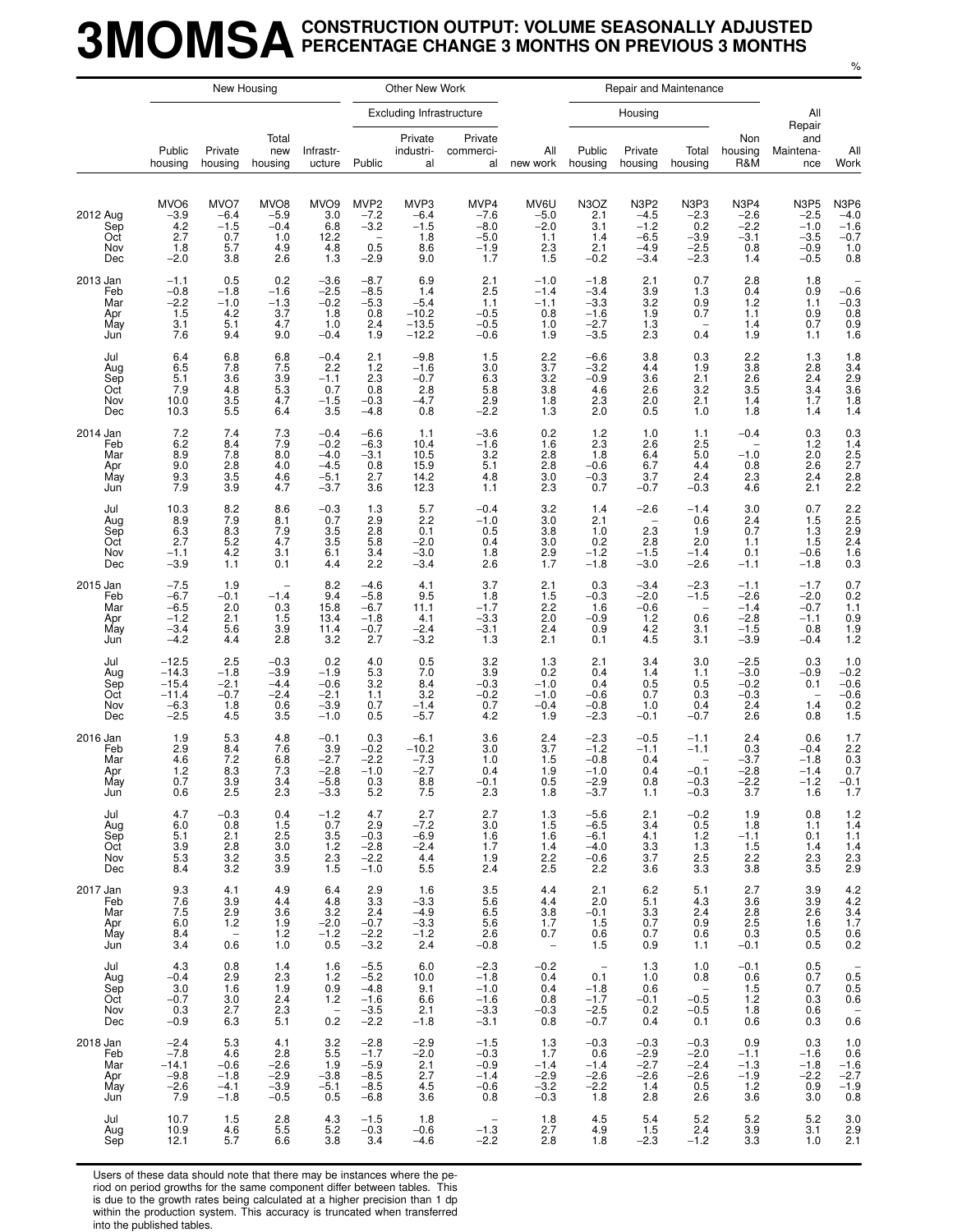### **3MOYSACONSTRUCTION OUTPUT: VOLUME SEASONALLY ADJUSTED PERCENTAGE CHANGE 3 MONTHS ON SAME PERIOD A YEAR EARLIER**

%

|                                             |                                                                   | New Housing                                             |                                                         |                                                         |                                                                | Other New Work                                                |                                                             |                                                          |                                                              | Repair and Maintenance                                    |                                                                   |                                                          |                                                                        |                                                        |
|---------------------------------------------|-------------------------------------------------------------------|---------------------------------------------------------|---------------------------------------------------------|---------------------------------------------------------|----------------------------------------------------------------|---------------------------------------------------------------|-------------------------------------------------------------|----------------------------------------------------------|--------------------------------------------------------------|-----------------------------------------------------------|-------------------------------------------------------------------|----------------------------------------------------------|------------------------------------------------------------------------|--------------------------------------------------------|
|                                             |                                                                   |                                                         | Total                                                   |                                                         |                                                                | <b>Excluding Infrastructure</b>                               |                                                             |                                                          |                                                              | Housing                                                   |                                                                   | Non                                                      | All Repair<br>and                                                      |                                                        |
|                                             | Public<br>housing                                                 | Private<br>housing                                      | new<br>housing                                          | Infrastru-<br>cture                                     | Public                                                         | Private<br>industrial                                         | Private<br>commercial                                       | All<br>new work                                          | Public<br>housing                                            | Private<br>housing                                        | Total<br>housing                                                  | housing<br>R&M                                           | Maintenan-<br>ce                                                       | All<br>Work                                            |
| 2012 Aug<br>Sep<br>Oct<br>Nov<br>Dec        | N3P7<br>$-16.5$<br>$-14.9$<br>$-16.7$<br>$-16.9$<br>$-12.4$       | N3P8<br>$-10.5$<br>$-8.1$<br>$-4.7$<br>$-1.2$<br>$-2.2$ | N3P9<br>$-11.8$<br>$-9.6$<br>$-7.3$<br>$-4.7$<br>$-4.3$ | N3PA<br>$-14.5$<br>$-9.5$<br>$-1.8$<br>$-3.0$<br>$-7.4$ | N3PB<br>$-22.7$<br>$-19.7$<br>$-16.3$<br>$-15.3$<br>$-18.7$    | N3PC<br>3.9<br>8.7<br>6.9<br>9.6<br>15.7                      | N3PD<br>$-13.3$<br>$-15.5$<br>$-15.1$<br>$-15.7$<br>$-15.0$ | N3PE<br>$-14.0$<br>$-12.3$<br>$-9.6$<br>$-9.0$<br>$-9.9$ | N3PF<br>2.6<br>6.4<br>7.1<br>7.8<br>5.5                      | N3PG<br>$-3.9$<br>$-4.9$<br>$-10.2$<br>$-12.2$<br>$-12.0$ | N3PH<br>$-1.8$<br>$-1.3$<br>$-4.8$<br>$-6.0$<br>-6.6              | N3PI<br>$-1.5$<br>$-3.1$<br>$-3.1$<br>$-0.9$<br>$-2.7$   | N3PJ<br>$-1.6$<br>$-2.2$<br>$-4.0$<br>$-3.5$<br>$-4.7$                 | N3PK<br>$-9.6$<br>$-8.7$<br>$-7.5$<br>$-7.0$<br>$-7.9$ |
| 2013 Jan<br>Feb<br>Mar<br>Apr<br>May<br>Jun | $-14.2$<br>$-11.1$<br>$-10.0$<br>$-4.0$<br>0.1<br>7.4             | $-4.9$<br>$-5.3$<br>$-6.5$<br>$-0.9$<br>2.1<br>10.6     | $-6.9$<br>$-6.5$<br>$-7.2$<br>$-1.5$<br>1.7<br>10.0     | $-10.7$<br>$-8.7$<br>0.3<br>4.7<br>6.3<br>7.6           | $-22.5$<br>$-22.7$<br>$-17.9$<br>$-14.5$<br>$-12.6$<br>$-9.2$  | 14.8<br>11.8<br>1.5<br>$-5.4$<br>$-10.8$<br>$-10.8$           | $-12.5$<br>$-8.6$<br>$-6.0$<br>$-6.1$<br>$-7.5$<br>$-6.0$   | $-11.0$<br>$-9.4$<br>$-6.6$<br>$-4.0$<br>-3.3<br>0.3     | 3.3<br>1.8<br>1.4<br>1.8<br>$-2.0$<br>$-4.1$                 | $-9.0$<br>$-7.4$<br>$-6.4$<br>$-5.7$<br>$-4.3$<br>0.8     | $-5.1$<br>-4.5<br>$-3.9$<br>$-3.3$<br>-3.5<br>$-0.8$              | $-2.0$<br>$-2.6$<br>$-0.7$<br>$-0.4$<br>$-0.1$<br>2.3    | $-3.6$<br>$-3.6$<br>$-2.3$<br>$-1.9$<br>$-1.9$<br>0.7                  | $-8.3$<br>$-7.2$<br>$-5.0$<br>$-3.2$<br>$-2.7$<br>0.5  |
| Jul<br>Aug<br>Sep<br>Oct<br>Nov<br>Dec      | 9.7<br>10.9<br>8.4<br>15.2<br>19.8<br>22.0                        | 12.6<br>17.6<br>16.4<br>17.2<br>15.1<br>18.3            | 12.1<br>16.2<br>14.8<br>16.8<br>16.0<br>19.0            | 9.7<br>5.5<br>$-0.4$<br>$-1.6$<br>$-0.8$<br>1.9         | $-6.0$<br>$-4.7$<br>$-4.1$<br>$-5.3$<br>$-5.5$<br>$-6.0$       | $-11.9$<br>$-6.3$<br>$-10.1$<br>$-11.0$<br>$-17.8$<br>$-16.9$ | $-1.9$<br>3.1<br>8.6<br>9.2<br>8.1<br>4.5                   | 3.1<br>5.6<br>5.6<br>5.8<br>5.1<br>5.4                   | $-8.5$<br>$-7.1$<br>$-7.7$<br>$-5.6$<br>$-6.9$<br>$-5.7$     | 0.9<br>4.5<br>5.7<br>10.8<br>12.1<br>10.0                 | $-2.2$<br>0.6<br>1.1<br>5.0<br>5.3<br>4.5                         | 3.0<br>6.5<br>7.4<br>10.0<br>7.1<br>7.8                  | 0.3<br>3.5<br>$\frac{4.2}{7.5}$<br>6.2<br>6.1                          | 2.0<br>4.8<br>5.0<br>$6.4$<br>$5.5$<br>$5.7$           |
| 2014 Jan<br>Feb<br>Mar<br>Apr<br>May<br>Jun | 24.9<br>28.2<br>35.9<br>34.2<br>35.9<br>36.3                      | 25.2<br>27.1<br>28.9<br>23.5<br>25.1<br>22.5            | 25.1<br>27.3<br>30.2<br>25.5<br>27.2<br>25.1            | 1.7<br>1.5<br>$-2.0$<br>$-4.6$<br>$-4.6$<br>$-5.3$      | $-3.1$<br>$-3.1$<br>$-3.8$<br>$-3.1$<br>$-2.9$<br>$-2.3$       | $-15.9$<br>$-10.5$<br>$-2.9$<br>8.6<br>18.2<br>24.2           | 3.1<br>3.8<br>6.7<br>9.0<br>9.3<br>8.5                      | 7.1<br>8.3<br>9.6<br>9.3<br>10.5<br>10.0                 | $-2.7$<br>$-1.4$<br>$-0.7$<br>$-1.7$<br>0.9<br>3.7           | 9.6<br>10.6<br>13.4<br>14.8<br>13.2<br>10.1               | 5.4<br>6.5<br>8.7<br>9.2<br>9.2<br>8.0                            | 6.6<br>6.7<br>5.5<br>6.3<br>7.6<br>8.3                   | 6.0<br>6.6<br>7.1<br>7.8<br>8.4<br>8.1                                 | 6.7<br>7.6<br>$8.6$<br>$8.7$<br>$\frac{9.7}{9.3}$      |
| Jul<br>Aug<br>Sep<br>Oct<br>Nov<br>Dec      | 39.1<br>39.1<br>37.8<br>32.5<br>25.0<br>20.0                      | 25.1<br>25.3<br>28.0<br>25.6<br>26.1<br>22.7            | 27.7<br>27.9<br>29.9<br>26.9<br>25.9<br>22.2            | $-4.6$<br>$-6.0$<br>$-1.0$<br>$-1.8$<br>1.2<br>$-0.1$   | $-3.8$<br>$-1.3$<br>$-1.8$<br>1.0<br>2.4<br>5.4                | 27.3<br>22.8<br>25.3<br>21.3<br>24.9<br>20.1                  | 6.9<br>5.0<br>2.5<br>1.4<br>3.9<br>7.6                      | 10.4<br>9.8<br>10.7<br>9.5<br>11.0<br>11.0               | 6.7<br>6.5<br>5.6<br>2.2<br>2.8<br>1.7                       | 7.7<br>8.5<br>8.7<br>7.9<br>4.8<br>4.9                    | 7.4<br>7.9<br>7.7<br>6.1<br>4.2<br>3.9                            | 7.0<br>6.1<br>6.2<br>4.5<br>4.8<br>3.2                   | 7.2<br>7.0<br>6.9<br>$\frac{5.3}{4.5}$<br>3.5                          | $\frac{9.2}{8.7}$<br>$\frac{9.2}{7.9}$<br>8.5<br>8.1   |
| 2015 Jan<br>Feb<br>Mar<br>Apr<br>May<br>Jun | 14.3<br>9.9<br>3.0<br>3.6<br>$-2.9$<br>$-8.6$                     | 19.2<br>16.2<br>16.1<br>18.4<br>18.6<br>16.6            | 18.2<br>15.0<br>13.5<br>15.4<br>14.2<br>11.4            | 6.6<br>10.9<br>20.5<br>26.5<br>30.2<br>29.1             | 3.1<br>2.9<br>1.5<br>0.4<br>$-0.5$<br>0.6                      | 25.0<br>23.9<br>20.8<br>12.3<br>5.9<br>4.1                    | 9.0<br>7.4<br>2.5<br>0.2<br>$-0.6$<br>2.7                   | 11.6<br>10.9<br>10.3<br>10.7<br>10.3<br>10.2             | 1.3<br>0.3<br>1.4<br>1.0<br>1.5<br>0.8                       | 3.2<br>0.2<br>$-2.1$<br>$-2.1$<br>0.6<br>3.0              | 2.6<br>0.2<br>$-1.0$<br>$-1.2$<br>0.9<br>2.3                      | 3.8<br>2.1<br>2.7<br>0.1<br>$-1.7$<br>$-5.7$             | 3.2<br>1.1<br>0.8<br>$-0.6$<br>$-0.4$<br>$-1.7$                        | 8.4<br>7.1<br>6.7<br>$6.4$<br>$6.2$<br>5.7             |
| Jul<br>Aug<br>Sep<br>Oct<br>Nov<br>Dec      | $-17.8$<br>$-23.6$<br>$-27.2$<br>$-29.1$<br>$-27.5$<br>$-26.1$    | 12.1<br>7.9<br>5.4<br>5.9<br>5.5<br>8.9                 | 5.9<br>1.4<br>$-1.3$<br>$-1.3$<br>$-1.0$<br>2.1         | 27.3<br>26.9<br>24.0<br>20.4<br>14.9<br>17.5            | 3.2<br>1.8<br>1.1<br>$-1.4$<br>$-0.9$<br>$-0.6$                | 6.8<br>10.9<br>12.6<br>12.5<br>12.7<br>10.0                   | 3.9<br>4.3<br>1.9<br>3.3<br>3.2<br>3.4                      | 8.8<br>7.2<br>5.1<br>4.5<br>3.7<br>5.3                   | 1.6<br>$-0.1$<br>0.3<br>0.8<br>0.2<br>$-0.3$                 | 3.9<br>2.0<br>1.2<br>1.9<br>4.5<br>4.3                    | 3.2<br>1.3<br>0.9<br>1.5<br>3.2<br>2.9                            | $-5.3$<br>$-6.9$<br>$-6.5$<br>$-6.5$<br>$-4.8$<br>$-3.1$ | $-1.0$<br>$-2.8$<br>$-2.8$<br>$-2.5$<br>$-0.8$<br>$-0.1$               | 5.1<br>3.4<br>2.1<br>1.9<br>2.1<br>3.3                 |
| 2016 Jan<br>Feb<br>Mar<br>Apr<br>May<br>Jun | $-21.9$<br>$-20.1$<br>$-17.3$<br>$-20.0$<br>$-16.7$<br>$-13.1$    | 9.4<br>14.5<br>14.4<br>16.1<br>12.6<br>12.4             | 3.5<br>8.0<br>8.6<br>9.4<br>7.5<br>8.1                  | 11.2<br>9.1<br>$-1.2$<br>$-4.6$<br>$-7.7$<br>$-7.4$     | 3.6<br>5.0<br>4.1<br>4.5<br>6.1<br>6.6                         | 1.4<br>$-7.6$<br>$-8.3$<br>$-5.3$<br>3.1<br>1.9               | 3.3<br>4.4<br>6.2<br>7.2<br>7.6<br>7.2                      | 4.8<br>6.0<br>4.5<br>4.6<br>4.0<br>4.2                   | $-1.7$<br>$-0.7$<br>$-2.6$<br>$-1.9$<br>$-4.4$<br>$-6.3$     | 4.9<br>5.5<br>5.4<br>4.0<br>2.1<br>1.9                    | 2.8<br>3.5<br>2.9<br>2.1<br>0.1<br>$-0.6$                         | $-3.2$<br>$-2.0$<br>$-5.3$<br>$-3.2$<br>$-2.6$<br>2.2    | $-0.2$<br>0.8<br>$-1.2$<br>$-0.5$<br>$-1.2$<br>0.7                     | $^{2.9}_{4.1}$<br>2.5<br>$^{2.8}_{2.1}$<br>3.0         |
| Jul<br>Aug<br>Sep<br>Oct<br>Nov<br>Dec      | $-4.3$<br>3.0<br>7.9<br>12.3<br>15.7<br>19.9                      | 12.9<br>15.6<br>17.2<br>16.9<br>17.2<br>15.7            | 10.2<br>13.6<br>15.8<br>16.2<br>16.9<br>16.3            | $-6.0$<br>$-5.3$<br>$-3.6$<br>$-2.8$<br>0.8<br>$-1.2$   | 5.2<br>3.7<br>3.0<br>1.0<br>0.7<br>1.5                         | $-3.3$<br>$-10.6$<br>$-12.5$<br>$-8.5$<br>$-5.3$<br>$-2.1$    | 6.7<br>6.7<br>$\frac{9.3}{8.7}$<br>7.9<br>7.5               | 4.6<br>5.3<br>6.9<br>7.1<br>8.1<br>7.6                   | $-9.2$<br>$-11.0$<br>$-12.4$<br>$-12.3$<br>$-10.9$<br>$-8.3$ | 2.6<br>4.1<br>5.6<br>5.3<br>6.9<br>9.5                    | $-1.0$<br>$-0.5$<br>0.1<br>$\overline{\phantom{a}}$<br>1.6<br>4.2 | 1.2<br>2.2<br>1.3<br>2.9<br>2.0<br>2.6                   | 0.1<br>0.8<br>0.7<br>1.4<br>1.8<br>3.4                                 | $3.0\,$<br>3.7<br>$\frac{4.7}{5.0}$<br>5.8<br>6.1      |
| 2017 Jan<br>Feb<br>Mar<br>Apr<br>May<br>Jun | 20.4<br>21.1<br>23.2<br>26.2<br>30.3<br>26.6                      | 15.6<br>12.3<br>11.1<br>8.0<br>8.1<br>9.0               | 16.3<br>13.5<br>12.8<br>10.5<br>11.1<br>11.4            | 3.5<br>1.7<br>4.8<br>4.3<br>6.6<br>8.9                  | 3.7<br>4.3<br>6.4<br>4.0<br>1.7<br>$-2.1$                      | $-1.0$<br>1.9<br>0.4<br>$-1.6$<br>$-7.4$<br>$-4.3$            | 8.5<br>10.6<br>13.4<br>14.2<br>13.6<br>9.9                  | 9.2<br>8.8<br>10.1<br>9.1<br>9.0<br>8.2                  | $-8.4$<br>$-7.9$<br>$-7.6$<br>$-6.1$<br>$-4.6$<br>$-2.6$     | 12.4<br>13.5<br>12.7<br>12.8<br>13.4<br>12.5              | 6.2<br>7.1<br>6.7<br>7.2<br>8.1<br>8.2                            | 3.2<br>5.4<br>9.5<br>8.8<br>8.1<br>5.4                   | 4.8<br>$6.3 \ 8.0$<br>8.0<br>$\begin{array}{c} 8.1 \\ 6.8 \end{array}$ | 7.6<br>$7.94$<br>$8.7$<br>$8.7$<br>$7.7$               |
| Jul<br>Aug<br>Sep<br>Oct<br>Nov<br>Dec      | 25.7<br>22.4<br>24.1<br>20.1<br>16.5<br>13.5                      | 9.3<br>10.3<br>8.5<br>9.4<br>9.7<br>11.8                | 11.6<br>12.0<br>10.7<br>10.9<br>10.7<br>12.0            | $7.2$<br>$7.2$<br>$6.2\,$<br>$7.2$<br>4.7<br>4.8        | $-6.1$<br>$-6.3$<br>$-6.5$<br>$-4.9$<br>$-7.5$<br>$-7.7$       | 1.6<br>9.7<br>12.1<br>$^{10.9}_{7.3}$<br>4.3                  | $\substack{8.6 \\ 8.3}$<br>$7.0$<br>5.1<br>2.8<br>1.2       | 7.4<br>7.8<br>6.9<br>6.8<br>5.2<br>5.1                   | $-0.6$<br>2.1<br>1.8<br>1.9<br>$0.\overline{2}$<br>$-1.1$    | 11.9<br>10.7<br>8.7<br>$\frac{8.2}{7.1}$<br>5.2           | 8.4<br>8.4<br>6.8<br>$6.5$<br>$5.3$<br>3.6                        | 6.7<br>6.9<br>8.1<br>6.4<br>6.5<br>4.7                   | $7.6$<br>$7.7$<br>$7.5\,$<br>$6.5$<br>5.9<br>4.1                       | 758<br>776<br>547<br>547                               |
| 2018 Jan<br>Feb<br>Mar<br>Apr<br>May<br>Jun | 7.2<br>$-0.\overline{2}$<br>$-9.4$<br>$-8.8$<br>$-10.3$<br>$-5.4$ | 10.6<br>10.5<br>8.0<br>7.3<br>6.0<br>5.4                | 10.1<br>8.9<br>5.3<br>4.9<br>3.4<br>3.7                 | 4.0<br>5.5<br>3.5<br>2.0<br>1.4<br>3.5                  | $-10.2$<br>$-12.0$<br>$-15.2$<br>$-17.3$<br>$-17.7$<br>$-18.4$ | 6.1<br>8.8<br>11.9<br>12.6<br>15.1<br>13.3                    | 0.1<br>$-2.9$<br>$-5.8$<br>$-6.6$<br>$-5.9$<br>$-4.2$       | 3.7<br>2.5<br>$-0.2$<br>$-1.1$<br>$-1.5$<br>$-0.5$       | $-0.5$<br>$-1.2$<br>$-2.4$<br>$-4.5$<br>$-4.0$<br>$-2.1$     | 1.6<br>$-1.1$<br>$-0.9$<br>$-1.6$<br>$-0.3$<br>0.9        | 1.1<br>$-1.1$<br>$-1.3$<br>$-2.4$<br>$-1.3$<br>0.2                | 4.6<br>1.7<br>0.6<br>0.1<br>2.6<br>4.3                   | 2.7<br>0.2<br>$-0.4$<br>$-1.2$<br>0.6<br>2.2                           | $\frac{3.3}{1.8}$<br>$-0.3$<br>$-1.1$<br>$-0.8$<br>0.4 |
| Jul<br>Aug<br>Sep                           | $-3.3$<br>$-0.1$<br>3.0                                           | 8.1<br>7.8<br>9.6                                       | 6.3<br>6.6<br>8.6                                       | 4.8<br>$\begin{array}{c} 5.4 \\ 6.5 \end{array}$        | $-13.8$<br>$-13.4$<br>$-11.3$                                  | 8.2<br>4.0<br>$-0.9$                                          | $-4.4$<br>$-5.4$<br>$-5.3$                                  | 0.9<br>0.8<br>1.8                                        | $-0.2$<br>0.7<br>1.5                                         | 2.4<br>$0.2 - 1.9$                                        | 1.7<br>0.3<br>$-1.0$                                              | 5.4<br>6.0 6.2                                           | 3.5<br>$\frac{3.0}{2.5}$                                               | 1.8<br>$1.5$<br>2.0                                    |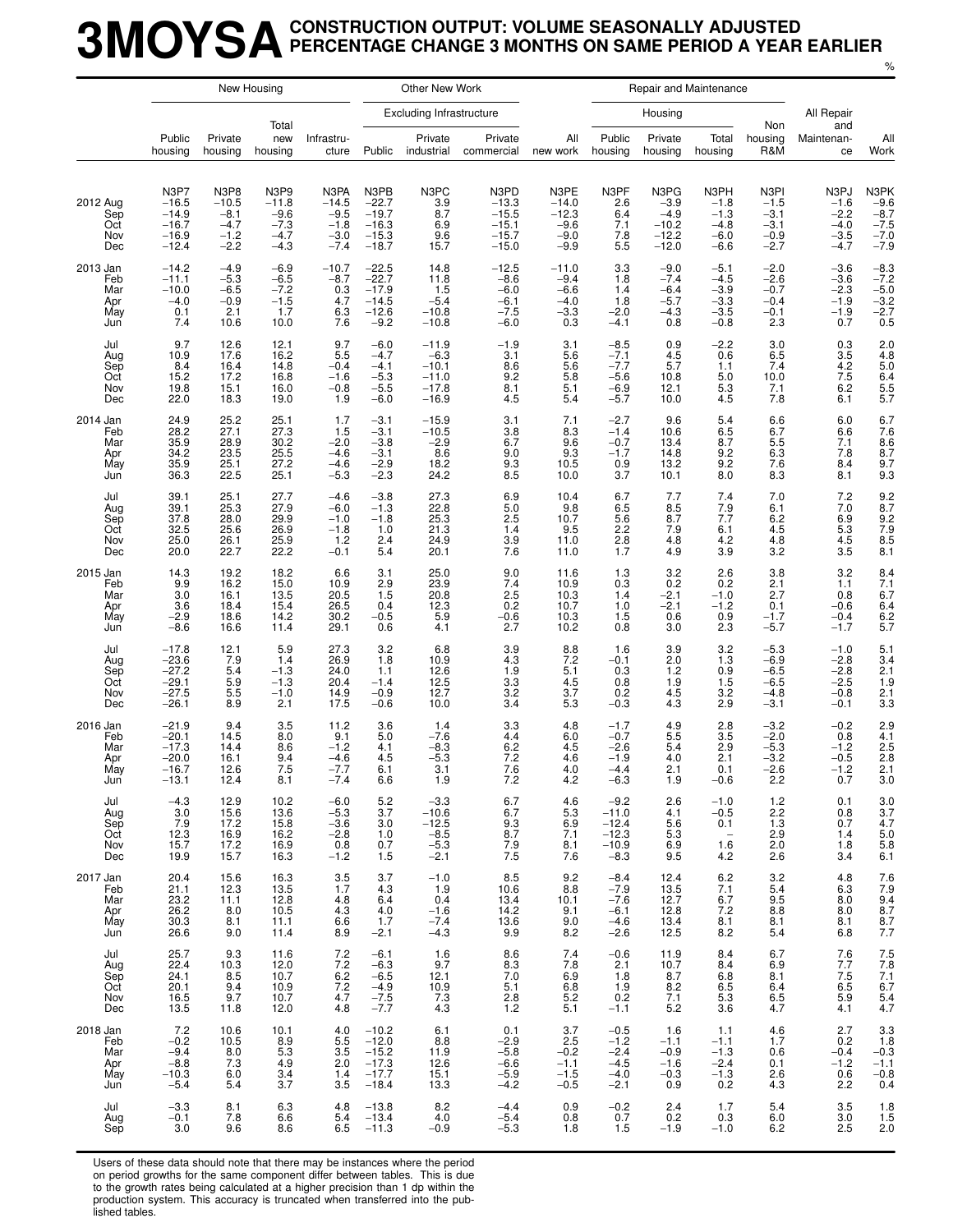#### **9A.A** CONSTRUCTION OUTPUT: IMPLIED PRICE DEFLATOR<br>BY SECTOR **NON-SEASONALLY ADJUSTED INDEX NUMBER BY SECTOR** Index 2016 = 100

|      |                   | New Housing        |                         |                     |        | Other New Work                  |                            |                 |                   | Repair and Maintenance |                  |                       |                                   |             |
|------|-------------------|--------------------|-------------------------|---------------------|--------|---------------------------------|----------------------------|-----------------|-------------------|------------------------|------------------|-----------------------|-----------------------------------|-------------|
|      |                   |                    |                         |                     |        | <b>Excluding Infrastructure</b> |                            |                 |                   | Housing                |                  |                       | All                               |             |
|      | Public<br>housing | Private<br>housing | Total<br>new<br>housing | Infrastr-<br>ucture | Public | Private<br>industri-<br>al      | Private<br>commerci-<br>al | All<br>new work | Public<br>housing | Private<br>housing     | Total<br>housing | Non<br>housing<br>R&M | Repair<br>and<br>Maintena-<br>nce | All<br>Work |
|      | MVK3              | MVK4               | MVM <sub>6</sub>        | MVK <sub>5</sub>    | MVK6   | MVK7                            | MVK8                       | MVK9            | <b>MVKB</b>       | MVL <sub>2</sub>       | MVL3             | MVL4                  | MVL5                              | MVL6        |
| 1997 | 54.6              | 46.9               | 47.7                    | 62.6                | 55.3   | 57.0                            | 53.1                       | 54.3            | 56.1              | 37.1                   | 43.1             | 56.6                  | 48.7                              | 51.9        |
| 1998 | 57.9              | 50.1               | 50.8                    | 62.4                | 57.4   | 60.4                            | 57.2                       | 57.2            | 58.7              | 38.4                   | 44.5             | 58.9                  | 50.5                              | 54.4        |
| 1999 | 62.2              | 55.0               | 55.7                    | 63.1                | 59.3   | 59.9                            | 61.1                       | 60.4            | 60.3              | 39.3                   | 45.4             | 60.2                  | 51.7                              | 56.8        |
| 2000 | 64.7              | 57.8               | 58.6                    | 70.4                | 62.0   | 63.1                            | 63.8                       | 63.7            | 63.1              | 41.0                   | 47.2             | 62.9                  | 54.1                              | 59.7        |
| 2001 | 69.1              | 63.0               | 63.7                    | 73.0                | 67.7   | 61.7                            | 69.1                       | 68.0            | 67.5              | 41.7                   | 48.5             | 65.2                  | 56.0                              | 62.9        |
| 2002 | 73.4              | 68.8               | 69.3                    | 73.5                | 69.5   | 71.5                            | 74.4                       | 72.7            | 68.5              | 44.5                   | 50.3             | 67.9                  | 58.3                              | 66.6        |
| 2003 | 77.9              | 72.2               | 72.8                    | 72.5                | 73.0   | 74.5                            | 79.5                       | 75.6            | 70.4              | 49.5                   | 55.1             | 74.9                  | 64.2                              | 70.9        |
| 2004 | 83.7              | 74.8               | 75.7                    | 73.1                | 76.8   | 78.8                            | 80.0                       | 77.6            | 70.9              | 54.4                   | 59.2             | 78.8                  | 68.0                              | 73.9        |
| 2005 | 90.5              | 79.2               | 80.3                    | 76.0                | 82.5   | 86.4                            | 86.2                       | 82.8            | 73.8              | 61.2                   | 65.1             | 82.8                  | 73.4                              | 79.1        |
| 2006 | 96.9              | 82.6               | 84.1                    | 81.5                | 86.0   | 89.2                            | 90.4                       | 87.1            | 78.8              | 66.6                   | 70.4             | 84.6                  | 77.2                              | 83.4        |
| 2007 | 102.1             | 85.1               | 87.1                    | 87.0                | 90.5   | 93.0                            | 93.5                       | 90.9            | 83.7              | 73.0                   | 76.2             | 88.4                  | 82.2                              | 87.7        |
| 2008 | 107.0             | 89.7               | 92.0                    | 87.9                | 97.2   | 99.5                            | 94.4                       | 94.2            | 88.1              | 78.6                   | 81.5             | 91.1                  | 86.2                              | 91.1        |
| 2009 | 105.7             | 90.7               | 93.3                    | 84.8                | 95.4   | 93.4                            | 91.6                       | 92.2            | 90.0              | 81.3                   | 84.1             | 92.8                  | 88.3                              | 90.6        |
| 2010 | 100.8             | 90.9               | 92.8                    | 84.6                | 87.7   | 85.1                            | 86.2                       | 88.2            | 89.4              | 82.4                   | 84.6             | 93.0                  | 88.5                              | 88.3        |
| 2011 | 99.2              | 92.1               | 93.4                    | 88.3                | 87.9   | 89.1                            | 86.1                       | 89.3            | 89.2              | 86.0                   | 87.0             | 93.8                  | 90.2                              | 89.6        |
| 2012 | 97.5              | 94.3               | 94.7                    | 93.0                | 90.9   | 92.1                            | 89.1                       | 92.1            | 92.4              | 90.3                   | 90.9             | 94.8                  | 92.7                              | 92.3        |
| 2013 | 98.1              | 96.7               | 96.8                    | 96.7                | 94.7   | 94.7                            | 93.0                       | 95.4            | 95.1              | 94.4                   | 94.5             | 96.4                  | 95.3                              | 95.3        |
| 2014 | 99.0              | 99.1               | 98.9                    | 98.7                | 96.4   | 96.4                            | 96.1                       | 97.6            | 95.7              | 96.0                   | 95.9             | 98.1                  | 96.9                              | 97.3        |
| 2015 | 98.9              | 98.9               | 98.8                    | 98.8                | 97.3   | 97.3                            | 97.4                       | 98.2            | 96.7              | 97.4                   | 97.1             | 99.2                  | 98.1                              | 98.1        |
| 2016 | 100.0             | 100.0              | 100.0                   | 100.0               | 100.0  | 100.0                           | 100.0                      | 100.0           | 100.0             | 100.0                  | 100.0            | 100.0                 | 100.0                             | 100.0       |
| 2017 | 103.0             | 103.0              | 103.0                   | 101.7               | 103.0  | 103.5                           | 102.2                      | 102.5           | 102.8             | 101.6                  | 102.0            | 100.6                 | 101.3                             | 102.1       |

Users of these data should note that there may be instances where the pe-

riod on period growths for the same component differ between tables. This is due to the growth rates being calculated at a higher precision than 1 dp

within the production system. This accuracy is truncated when transferred into the published tables.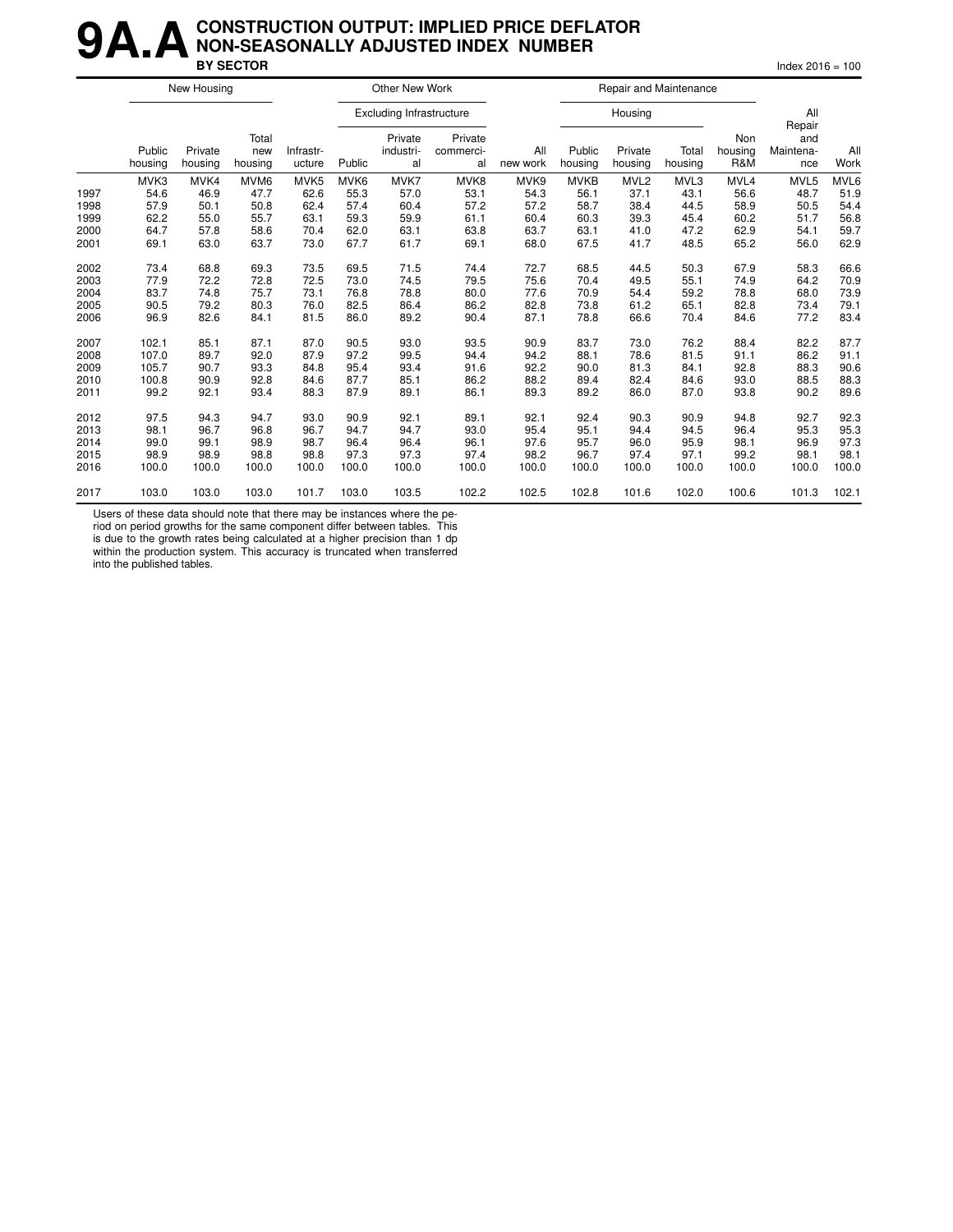#### **9A. Q** CONSTRUCTION OUTPUT: IMPLIED PRICE DEFLATOR<br>BY SECTOR **NON-SEASONALLY ADJUSTED INDEX NUMBERS BY SECTOR** Index 2016 = 100

|                |                   | New Housing        |                         |                     |        | Other New Work                  |                            |                 |                   |                    | Repair and Maintenance |                       |                         |             |
|----------------|-------------------|--------------------|-------------------------|---------------------|--------|---------------------------------|----------------------------|-----------------|-------------------|--------------------|------------------------|-----------------------|-------------------------|-------------|
|                |                   |                    |                         |                     |        | <b>Excluding Infrastructure</b> |                            |                 |                   | Housing            |                        |                       | All<br>Repair           |             |
|                | Public<br>housing | Private<br>housing | Total<br>new<br>housing | Infrastr-<br>ucture | Public | Private<br>industri-<br>al      | Private<br>commerci-<br>al | All<br>new work | Public<br>housing | Private<br>housing | Total<br>housing       | Non<br>housing<br>R&M | and<br>Maintena-<br>nce | All<br>Work |
| 2003 Q4        | MVK3              | MVK4               | MVM6                    | MVK <sub>5</sub>    | MVK6   | MVK7                            | MVK8                       | MVK9            | <b>MVKB</b>       | MVL <sub>2</sub>   | MVL3                   | MVL4                  | MVL5                    | MVL6        |
|                | 79.9              | 73.2               | 73.9                    | 72.9                | 74.2   | 75.5                            | 80.8                       | 76.7            | 69.9              | 52.2               | 56.9                   | 76.4                  | 65.8                    | 72.3        |
| 2004 Q1        | 81.6              | 73.7               | 74.5                    | 72.9                | 75.1   | 75.5                            | 79.9                       | 76.7            | 70.0              | 52.4               | 57.6                   | 77.3                  | 66.4                    | 72.6        |
| Q <sub>2</sub> | 82.9              | 74.2               | 75.2                    | 72.9                | 76.0   | 76.8                            | 79.3                       | 76.9            | 70.3              | 53.1               | 58.1                   | 78.0                  | 67.0                    | 73.1        |
| Q3             | 84.6              | 75.3               | 76.2                    | 73.1                | 77.4   | 80.1                            | 79.9                       | 77.9            | 71.5              | 54.8               | 59.5                   | 79.9                  | 68.6                    | 74.3        |
| Q4             | 86.0              | 76.0               | 77.0                    | 73.4                | 78.8   | 83.2                            | 81.0                       | 79.0            | 71.9              | 57.6               | 61.8                   | 79.8                  | 70.0                    | 75.5        |
| 2005 Q1        | 87.7              | 77.1               | 78.2                    | 74.1                | 80.3   | 84.8                            | 82.9                       | 80.4            | 72.9              | 58.8               | 63.4                   | 80.9                  | 71.5                    | 76.8        |
| Q2             | 89.6              | 78.6               | 79.7                    | 75.2                | 81.9   | 86.3                            | 85.5                       | 82.2            | 73.9              | 61.0               | 65.0                   | 83.3                  | 73.5                    | 78.8        |
| Q3             | 91.6              | 80.1               | 81.2                    | 76.7                | 83.5   | 87.2                            | 87.3                       | 83.7            | 74.2              | 61.8               | 65.4                   | 83.4                  | 73.9                    | 79.9        |
| Q4             | 93.4              | 80.9               | 82.2                    | 78.1                | 84.7   | 87.4                            | 89.1                       | 85.1            | 74.3              | 63.6               | 66.7                   | 83.7                  | 74.7                    | 81.1        |
| 2006 Q1        | 95.1              | 82.5               | 83.9                    | 79.4                | 85.3   | 87.7                            | 89.9                       | 86.3            | 77.0              | 64.4               | 68.3                   | 84.2                  | 75.8                    | 82.3        |
| Q2             | 96.5              | 82.5               | 84.0                    | 80.9                | 85.8   | 88.9                            | 90.5                       | 86.9            | 79.4              | 65.9               | 69.9                   | 84.4                  | 76.8                    | 83.1        |
| Q3             | 97.6              | 82.5               | 84.1                    | 82.3                | 86.3   | 90.0                            | 90.6                       | 87.4            | 79.7              | 67.1               | 71.2                   | 84.7                  | 77.7                    | 83.8        |
| Q4             | 98.5              | 82.9               | 84.6                    | 83.6                | 86.9   | 90.5                            | 90.8                       | 88.0            | 79.0              | 69.0               | 72.1                   | 84.9                  | 78.4                    | 84.4        |
| 2007 Q1        | 100.1             | 84.1               | 86.0                    | 85.3                | 87.8   | 91.0                            | 91.5                       | 89.0            | 80.3              | 70.5               | 73.7                   | 85.0                  | 79.2                    | 85.4        |
| Q <sub>2</sub> | 101.5             | 84.8               | 86.8                    | 86.7                | 89.3   | 92.1                            | 92.4                       | 90.1            | 84.0              | 71.5               | 75.2                   | 88.7                  | 81.7                    | 87.0        |
| Q3             | 102.8             | 85.4               | 87.5                    | 87.6                | 91.2   | 93.6                            | 94.9                       | 91.7            | 85.3              | 73.3               | 76.9                   | 89.8                  | 83.3                    | 88.7        |
| Q4             | 104.3             | 86.4               | 88.5                    | 88.4                | 93.4   | 95.6                            | 95.2                       | 92.8            | 85.4              | 76.6               | 79.2                   | 90.0                  | 84.5                    | 89.7        |
| 2008 Q1        | 105.6             | 87.9               | 90.1                    | 88.4                | 95.2   | 97.6                            | 94.8                       | 93.6            | 85.3              | 76.8               | 79.5                   | 90.2                  | 84.8                    | 90.3        |
| Q2             | 106.9             | 89.4               | 91.6                    | 88.3                | 96.9   | 99.6                            | 94.9                       | 94.3            | 88.2              | 78.3               | 81.4                   | 91.1                  | 86.1                    | 91.1        |
| Q3             | 107.4             | 90.6               | 92.9                    | 87.5                | 97.8   | 100.5                           | 94.1                       | 94.5            | 88.8              | 79.5               | 82.4                   | 91.4                  | 86.9                    | 91.5        |
| Q4             | 108.3             | 91.7               | 94.0                    | 87.3                | 98.6   | 101.0                           | 93.9                       | 94.9            | 89.7              | 79.8               | 82.7                   | 91.8                  | 87.0                    | 91.6        |
| 2009 Q1        | 107.5             | 91.7               | 94.1                    | 86.0                | 98.2   | 99.0                            | 92.9                       | 94.1            | 92.1              | 81.8               | 85.1                   | 91.6                  | 88.3                    | 91.7        |
| Q2             | 106.6             | 90.4               | 93.0                    | 85.0                | 96.9   | 95.5                            | 91.8                       | 92.6            | 89.3              | 81.1               | 83.7                   | 91.9                  | 87.7                    | 90.6        |
| Q3             | 105.6             | 90.4               | 93.2                    | 84.6                | 95.0   | 91.6                            | 91.7                       | 92.0            | 88.7              | 81.3               | 83.8                   | 93.8                  | 88.7                    | 90.6        |
| Q4             | 103.9             | 90.3               | 93.0                    | 84.1                | 92.5   | 87.7                            | 89.5                       | 90.2            | 89.8              | 81.0               | 83.9                   | 93.8                  | 88.7                    | 89.6        |
| 2010 Q1        | 102.4             | 90.6               | 93.2                    | 84.0                | 89.8   | 85.3                            | 87.7                       | 88.9            | 89.4              | 82.1               | 84.7                   | 93.6                  | 88.9                    | 88.9        |
| Q <sub>2</sub> | 101.2             | 91.0               | 93.0                    | 84.2                | 88.0   | 84.4                            | 86.4                       | 88.2            | 89.1              | 82.4               | 84.6                   | 92.4                  | 88.2                    | 88.2        |
| Q3             | 100.2             | 90.9               | 92.8                    | 84.7                | 86.9   | 84.9                            | 85.6                       | 87.9            | 89.2              | 82.4               | 84.5                   | 92.6                  | 88.3                    | 88.0        |
| Q4             | 99.7              | 90.9               | 92.6                    | 85.5                | 86.6   | 85.9                            | 85.5                       | 88.0            | 89.4              | 82.8               | 84.8                   | 93.1                  | 88.6                    | 88.2        |
| 2011 Q1        | 99.5              | 91.1               | 92.8                    | 86.7                | 86.9   | 86.5                            | 85.7                       | 88.3            | 88.4              | 84.6               | 85.8                   | 93.4                  | 89.4                    | 88.7        |
| Q2             | 99.4              | 91.6               | 93.1                    | 87.7                | 87.5   | 87.9                            | 86.2                       | 88.9            | 88.7              | 85.6               | 86.5                   | 93.5                  | 89.8                    | 89.2        |
| Q3             | 99.2              | 92.3               | 93.5                    | 88.7                | 88.3   | 90.2                            | 86.1                       | 89.5            | 89.1              | 86.5               | 87.3                   | 94.0                  | 90.5                    | 89.9        |
| Q4             | 98.9              | 93.2               | 94.2                    | 90.2                | 89.1   | 91.9                            | 86.6                       | 90.3            | 90.6              | 87.4               | 88.3                   | 94.2                  | 91.1                    | 90.6        |
| 2012 Q1        | 98.4              | 93.9               | 94.6                    | 91.6                | 89.9   | 92.5                            | 87.9                       | 91.3            | 91.6              | 89.3               | 90.0                   | 95.2                  | 92.4                    | 91.7        |
| Q2             | 97.8              | 94.0               | 94.6                    | 92.6                | 90.6   | 92.1                            | 88.8                       | 91.9            | 92.4              | 89.4               | 90.3                   | 95.0                  | 92.5                    | 92.1        |
| Q3             | 97.2              | 94.4               | 94.8                    | 93.4                | 91.3   | 91.7                            | 89.8                       | 92.5            | 92.5              | 90.9               | 91.3                   | 94.3                  | 92.7                    | 92.6        |
| Q4             | 96.8              | 94.7               | 95.0                    | 94.2                | 92.0   | 91.9                            | 89.8                       | 92.9            | 93.1              | 91.6               | 92.0                   | 94.5                  | 93.2                    | 93.0        |
| 2013 Q1        | 97.1              | 95.1               | 95.3                    | 95.1                | 93.1   | 93.1                            | 91.1                       | 93.8            | 93.8              | 93.3               | 93.3                   | 94.8                  | 94.0                    | 93.8        |
| Q <sub>2</sub> | 97.7              | 95.7               | 95.9                    | 96.0                | 94.2   | 94.4                            | 92.3                       | 94.7            | 95.7              | 93.8               | 94.3                   | 96.7                  | 95.4                    | 95.0        |
| Q3             | 98.4              | 96.8               | 97.0                    | 97.1                | 95.3   | 95.4                            | 93.2                       | 95.7            | 95.3              | 94.6               | 94.8                   | 96.9                  | 95.7                    | 95.7        |
| Q4             | 99.1              | 98.6               | 98.5                    | 98.3                | 96.2   | 96.2                            | 95.1                       | 97.2            | 95.5              | 95.6               | 95.6                   | 97.0                  | 96.2                    | 96.8        |
| 2014 Q1        | 99.4              | 99.4               | 99.2                    | 99.0                | 97.1   | 97.0                            | 96.4                       | 98.1            | 95.9              | 96.4               | 96.2                   | 98.1                  | 97.1                    | 97.7        |
| Q2             | 99.2              | 99.2               | 99.0                    | 98.8                | 96.1   | 96.1                            | 95.6                       | 97.5            | 95.0              | 95.6               | 95.4                   | 97.5                  | 96.4                    | 97.1        |
| Q3             | 99.0              | 99.0               | 98.8                    | 98.7                | 96.4   | 96.4                            | 96.1                       | 97.6            | 95.6              | 96.1               | 95.9                   | 98.2                  | 97.0                    | 97.4        |
| Q4             | 98.7              | 98.7               | 98.6                    | 98.4                | 96.4   | 96.4                            | 96.2                       | 97.5            | 96.0              | 96.2               | 96.1                   | 98.3                  | 97.1                    | 97.4        |
| 2015 Q1        | 98.7              | 98.7               | 98.6                    | 98.5                | 97.3   | 97.3                            | 96.9                       | 97.9            | 96.7              | 97.0               | 96.8                   | 99.1                  | 97.8                    | 97.9        |
| Q2             | 98.8              | 98.8               | 98.7                    | 98.7                | 97.4   | 97.4                            | 97.0                       | 98.0            | 96.1              | 97.0               | 96.7                   | 98.8                  | 97.7                    | 97.9        |
| Q3             | 98.9              | 98.9               | 98.9                    | 98.8                | 97.3   | 97.3                            | 97.7                       | 98.3            | 96.8              | 97.7               | 97.4                   | 99.3                  | 98.3                    | 98.3        |
| Q4             | 99.2              | 99.2               | 99.2                    | 99.1                | 97.5   | 97.5                            | 98.0                       | 98.6            | 96.9              | 98.0               | 97.7                   | 99.6                  | 98.6                    | 98.6        |
| 2016 Q1        | 99.5              | 99.5               | 99.5                    | 99.5                | 99.0   | 99.0                            | 99.2                       | 99.3            | 98.4              | 99.2               | 98.8                   | 100.3                 | 99.5                    | 99.4        |
| Q2             | 99.7              | 99.7               | 99.7                    | 99.8                | 99.5   | 99.5                            | 99.4                       | 99.6            | 99.1              | 99.4               | 99.4                   | 100.6                 | 99.9                    | 99.7        |
| Q3             | 100.1             | 100.1              | 100.1                   | 100.1               | 100.2  | 100.2                           | 100.3                      | 100.2           | 100.7             | 100.3              | 100.5                  | 99.3                  | 99.9                    | 100.1       |
| Q4             | 100.7             | 100.7              | 100.7                   | 100.6               | 101.3  | 101.3                           | 101.0                      | 100.8           | 101.9             | 101.0              | 101.3                  | 99.8                  | 100.7                   | 100.8       |
| 2017 Q1        | 101.7             | 101.7              | 101.7                   | 100.7               | 102.0  | 102.1                           | 101.2                      | 101.4           | 102.2             | 101.1              | 101.4                  | 100.2                 | 100.8                   | 101.2       |
| Q2             | 102.1             | 102.1              | 102.0                   | 101.0               | 102.2  | 102.6                           | 101.4                      | 101.7           | 102.5             | 101.5              | 101.9                  | 100.5                 | 101.3                   | 101.5       |
| Q3             | 103.6             | 103.6              | 103.5                   | 102.3               | 103.7  | 103.8                           | 102.9                      | 103.1           | 102.9             | 101.9              | 102.2                  | 100.7                 | 101.4                   | 102.5       |
| Q4             | 104.6             | 104.6              | 104.5                   | 102.9               | 104.4  | 105.0                           | 103.5                      | 103.8           | 103.2             | 102.2              | 102.5                  | 101.0                 | 101.8                   | 103.1       |
| 2018 Q1        | 106.0             | 106.0              | 106.0                   | 103.8               | 105.2  | 105.9                           | 104.4                      | 104.9           | 103.8             | 102.8              | 103.1                  | 101.5                 | 102.3                   | 104.0       |
| Q2             | 106.9             | 106.9              | 106.9                   | 105.1               | 106.1  | 106.8                           | 105.2                      | 105.8           | 104.5             | 103.5              | 103.8                  | 102.0                 | 102.9                   | 104.8       |
| Q3             | 106.9             | 106.9              | 106.8                   | 105.4               | 106.3  | 107.4                           | 105.4                      | 106.0           | 104.7             | 103.7              | 104.0                  | 102.2                 | 103.0                   | 104.9       |

Users of these data should note that there may be instances where the period on period growths for the same component differ between tables. This is due to the growth rates being calculated at a higher precision than 1 dp within the production system. This accuracy is truncated when transferred

into the published tables.